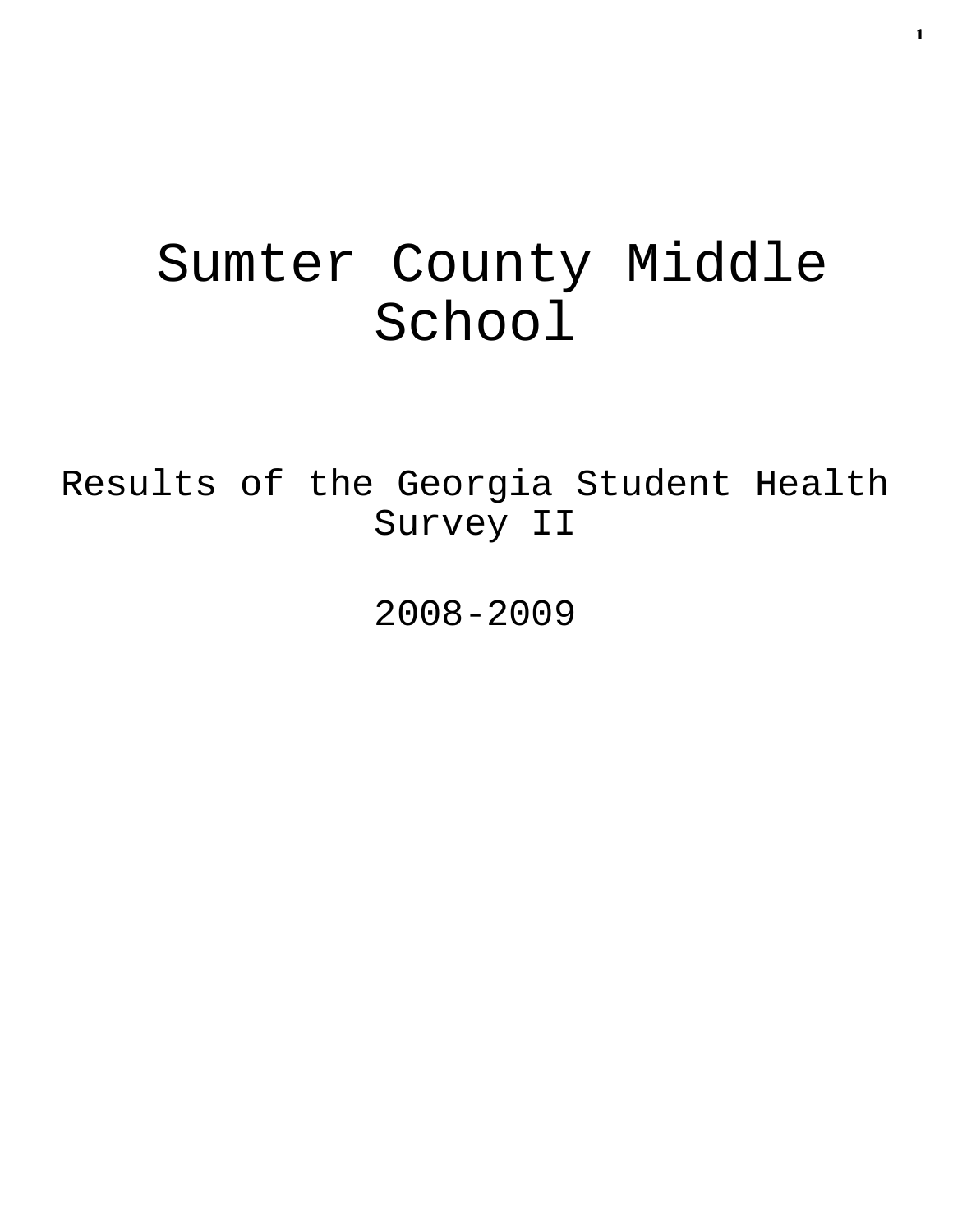# *Demographics* **2**

| Grade                    |     |  |  |  |
|--------------------------|-----|--|--|--|
| <b>Grade   Frequency</b> |     |  |  |  |
| 6                        | 214 |  |  |  |
| 8                        | 154 |  |  |  |
| 10                       |     |  |  |  |

| Frequency      |                |              | <b>Table of Gender by Grade</b> |           |              |
|----------------|----------------|--------------|---------------------------------|-----------|--------------|
| <b>Col Pct</b> |                | Grade(Grade) |                                 |           |              |
|                | Gender(Gender) | 6            | 8                               | <b>10</b> | <b>Total</b> |
|                | <b>Female</b>  | 108<br>50.47 | 88<br>57.14                     | 0<br>0.00 | 196          |
|                | <b>Male</b>    | 106<br>49.53 | 66<br>42.86                     | 100.00    | 173          |
|                | <b>Total</b>   | 214          | 154                             |           | 369          |

| Frequency      | <b>Table of Ethnicity by Grade</b> |              |              |                  |                |
|----------------|------------------------------------|--------------|--------------|------------------|----------------|
| <b>Col Pct</b> |                                    |              | Grade(Grade) |                  |                |
|                | <b>Ethnicity</b> (Ethnicity)       | 6            | 8            | 10               | <b>Total</b>   |
|                | <b>Black</b>                       | 143<br>66.82 | 108<br>70.13 | $\theta$<br>0.00 | 251            |
|                | <b>Hispanic</b>                    | 17<br>7.94   | 8<br>5.19    | $\Omega$<br>0.00 | 25             |
|                | <b>White</b>                       | 50<br>23.36  | 31<br>20.13  | 100.00           | 82             |
|                | <b>Asian</b>                       | 3<br>1.40    | 4<br>2.60    | $\theta$<br>0.00 | 7              |
|                | <b>Other</b>                       | 1<br>0.47    | 3<br>1.95    | $\Omega$<br>0.00 | $\overline{4}$ |
|                | <b>Total</b>                       | 214          | 154          |                  | 369            |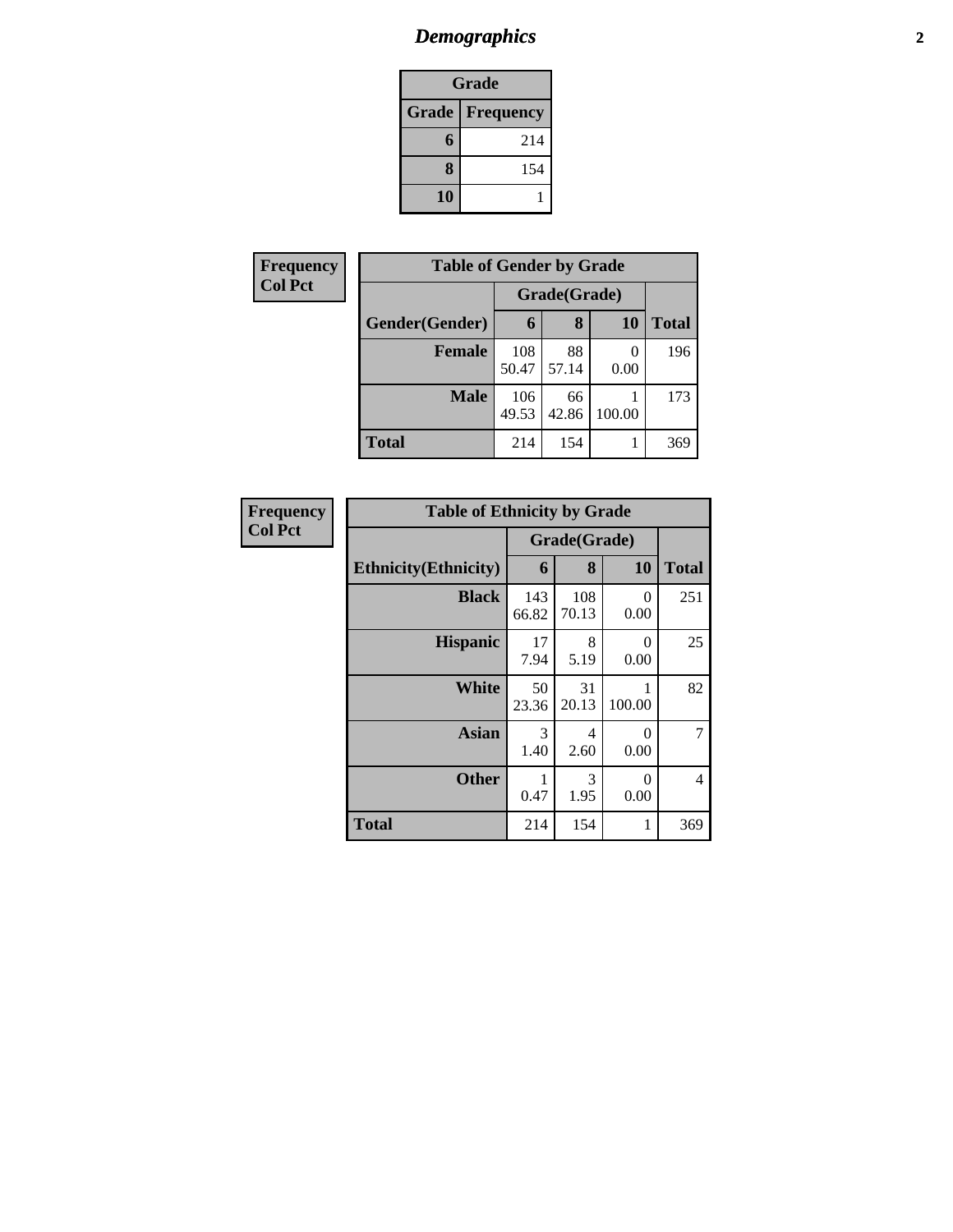#### *Title IV, Part A, Schedule A* **3** *Goal 1: Ensure that all schools are drug-free Baseline Data: Year 2008-2009 Prevalence of Drug Use*

| Frequency      | <b>Table of AlcoholAlt by Grade</b> |              |              |           |       |  |
|----------------|-------------------------------------|--------------|--------------|-----------|-------|--|
| <b>Col Pct</b> | AlcoholAlt(Alcohol                  |              | Grade(Grade) |           |       |  |
|                | use, past 30 days)                  | 6            | 8            | <b>10</b> | Total |  |
|                | <b>Yes</b>                          | 25<br>11.68  | 18<br>11.69  | 100.00    | 44    |  |
|                | N <sub>0</sub>                      | 189<br>88.32 | 136<br>88.31 | 0<br>0.00 | 325   |  |
|                | <b>Total</b>                        | 214          | 154          |           | 369   |  |

| Frequency<br><b>Col Pct</b> | <b>Table of TobaccoAny by Grade</b> |              |              |           |              |
|-----------------------------|-------------------------------------|--------------|--------------|-----------|--------------|
|                             | TobaccoAny(Tobacco                  | Grade(Grade) |              |           |              |
|                             | use, past 30 days)                  | 6            | 8            | <b>10</b> | <b>Total</b> |
|                             | <b>Yes</b>                          | 20<br>9.35   | 10<br>6.49   | 0<br>0.00 | 30           |
|                             | N <sub>0</sub>                      | 194<br>90.65 | 144<br>93.51 | 100.00    | 339          |
|                             | <b>Total</b>                        | 214          | 154          |           | 369          |

| <b>Frequency</b><br><b>Col Pct</b> | <b>Table of MarijuanaAlt by Grade</b> |              |              |           |              |
|------------------------------------|---------------------------------------|--------------|--------------|-----------|--------------|
|                                    | MarijuanaAlt(Marijuana                | Grade(Grade) |              |           |              |
|                                    | use, past 30 days)                    | 6            | 8            | <b>10</b> | <b>Total</b> |
|                                    | Yes                                   | 8<br>3.74    | Q<br>5.84    | 100.00    | 18           |
|                                    | N <sub>o</sub>                        | 206<br>96.26 | 145<br>94.16 | 0.00      | 351          |
|                                    | <b>Total</b>                          | 214          | 154          |           | 369          |

| Frequency<br><b>Col Pct</b> | <b>Table of OtherDrugAny by Grade</b>  |              |              |        |              |
|-----------------------------|----------------------------------------|--------------|--------------|--------|--------------|
|                             | <b>OtherDrugAny(Other</b><br>drug use, |              | Grade(Grade) |        |              |
|                             | past 30 days)                          | 6            | 8            | 10     | <b>Total</b> |
|                             | <b>Yes</b>                             | 22<br>10.28  | 10<br>6.49   | 0.00   | 32           |
|                             | N <sub>0</sub>                         | 192<br>89.72 | 144<br>93.51 | 100.00 | 337          |
|                             | <b>Total</b>                           | 214          | 154          | 1      | 369          |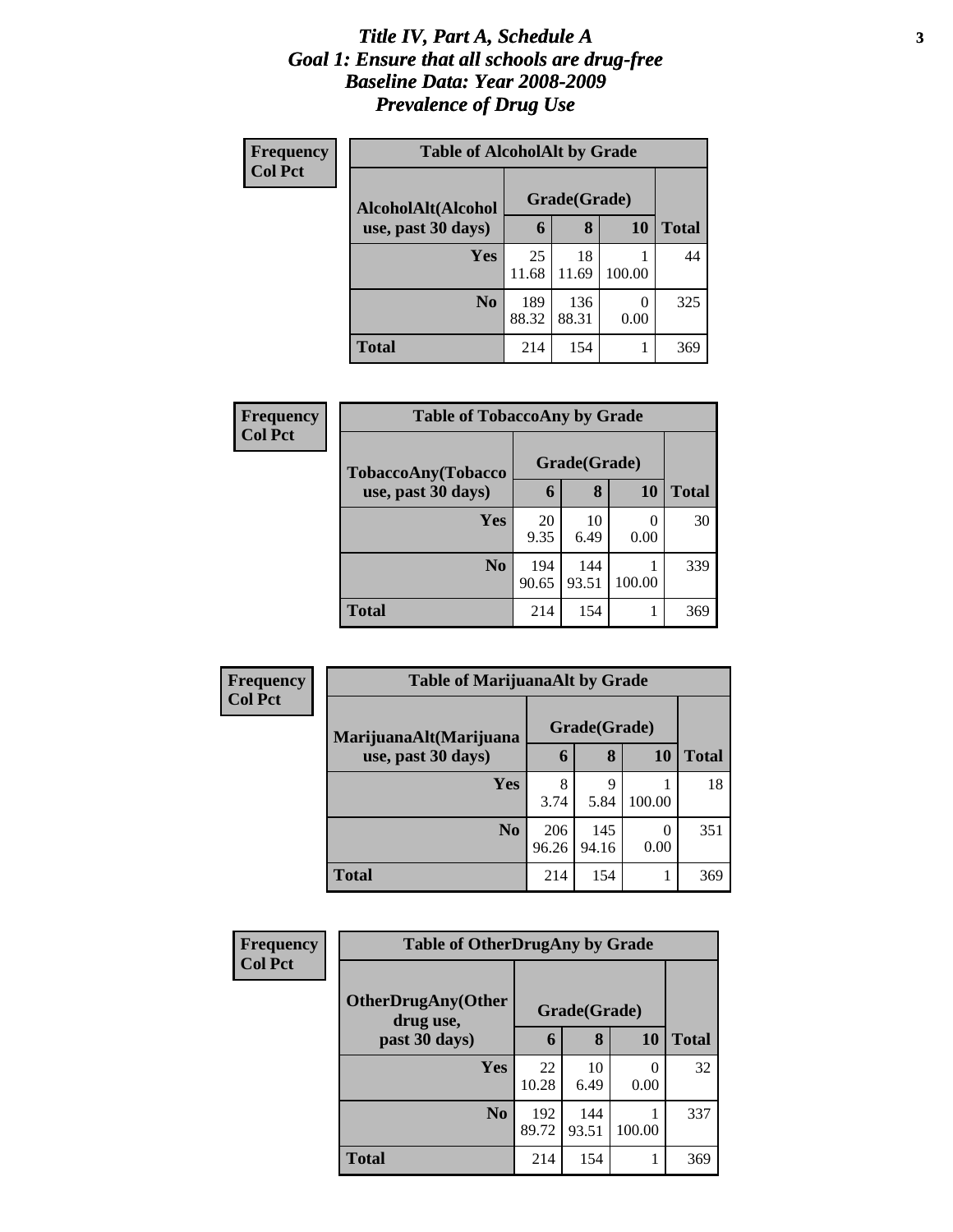#### *Average Age of Onset of Use* **4** *Results for "Average Age of Onset of Use" questions exclude students who said they did not use that substance*

| <b>Variable</b>    | Label                                                              | Mean  |
|--------------------|--------------------------------------------------------------------|-------|
| Alcoholinit2       | I started using alcohol when I was                                 | 11.58 |
| Cigarettesinit2    | I started smoking tobacco when I was                               | 12.07 |
| Smokelessinit2     | I started chewing tobacco when I was                               | 10.25 |
| Marijuanainit2     | I started using marijuana when I was                               | 12.63 |
| Cocaineinit2       | I started using cocaine when I was                                 | 10.20 |
| Inhalantsinit2     | I started using inhalants when I was                               | 9.92  |
| Steroidsinit2      | I started using steroids when I was                                | 10.67 |
| Ecstasyinit2       | I started using ecstasy when I was                                 | 12.25 |
| Methinit2          | I started using methamphetamines when I was                        | 11.75 |
| Hallucinogensinit2 | I started using hallucinogens when I was                           | 10.33 |
| Prescriptioninit2  | I started using prescription drugs not prescribed to me when I was | 10.32 |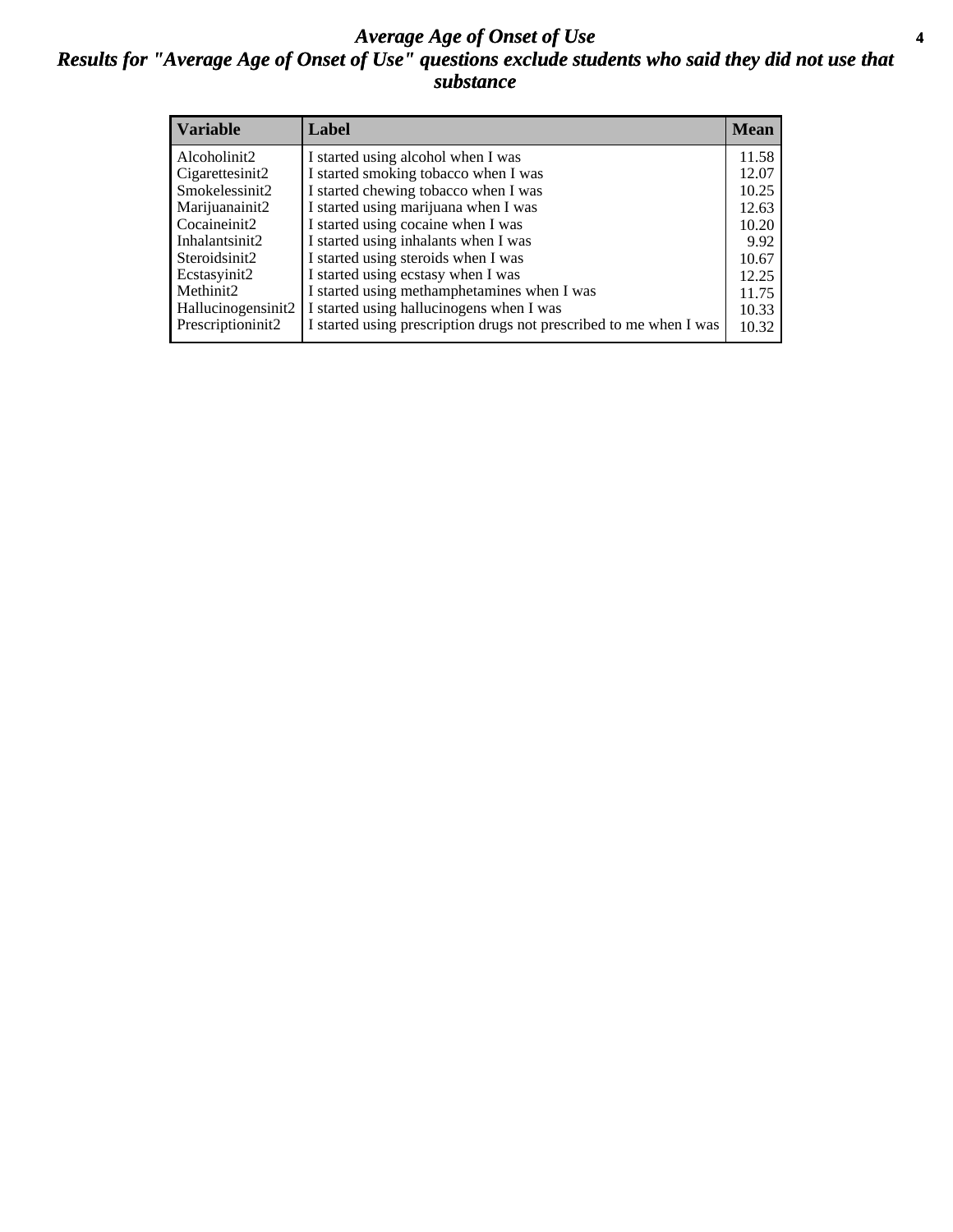# *Perception of Health Risk* **5**

| <b>Frequency</b> | <b>Table of Alcoholharmdich by Grade</b> |              |              |           |              |
|------------------|------------------------------------------|--------------|--------------|-----------|--------------|
| <b>Col Pct</b>   | Alcoholharmdich(I<br>think alcohol is    |              | Grade(Grade) |           |              |
|                  | harmful)                                 | 6            | 8            | 10        | <b>Total</b> |
|                  | Yes                                      | 170<br>79.44 | 120<br>77.92 | 0<br>0.00 | 290          |
|                  | N <sub>0</sub>                           | 44<br>20.56  | 34<br>22.08  | 100.00    | 79           |
|                  | <b>Total</b>                             | 214          | 154          | 1         | 369          |

| <b>Frequency</b> | <b>Table of Tobaccoharmdich by Grade</b> |              |              |                  |              |
|------------------|------------------------------------------|--------------|--------------|------------------|--------------|
| <b>Col Pct</b>   | Tobaccoharmdich(I<br>think tobacco is    | Grade(Grade) |              |                  |              |
|                  | harmful)                                 | 6            | 8            | 10               | <b>Total</b> |
|                  | Yes                                      | 172<br>80.37 | 131<br>85.06 | $\Omega$<br>0.00 | 303          |
|                  | N <sub>0</sub>                           | 42<br>19.63  | 23<br>14.94  | 100.00           | 66           |
|                  | <b>Total</b>                             | 214          | 154          |                  | 369          |

| Frequency      | <b>Table of Marijuanaharmdich by Grade</b> |              |              |           |              |
|----------------|--------------------------------------------|--------------|--------------|-----------|--------------|
| <b>Col Pct</b> | Marijuanaharmdich(I<br>think marijuana is  | Grade(Grade) |              |           |              |
|                | harmful)                                   | 6            | 8            | <b>10</b> | <b>Total</b> |
|                | Yes                                        | 168<br>78.50 | 121<br>78.57 | 0<br>0.00 | 289          |
|                | N <sub>0</sub>                             | 46<br>21.50  | 33<br>21.43  | 100.00    | 80           |
|                | <b>Total</b>                               | 214          | 154          |           | 369          |

| Frequency      | <b>Table of Otherdrugharmdich by Grade</b>   |              |              |                          |              |
|----------------|----------------------------------------------|--------------|--------------|--------------------------|--------------|
| <b>Col Pct</b> | Otherdrugharmdich(I<br>think other drugs are | Grade(Grade) |              |                          |              |
|                | harmful)                                     | 6            | 8            | <b>10</b>                | <b>Total</b> |
|                | <b>Yes</b>                                   | 175<br>81.78 | 132<br>85.71 | 100.00                   | 308          |
|                | N <sub>0</sub>                               | 39<br>18.22  | 22<br>14.29  | $\left( \right)$<br>0.00 | 61           |
|                | <b>Total</b>                                 | 214          | 154          |                          | 369          |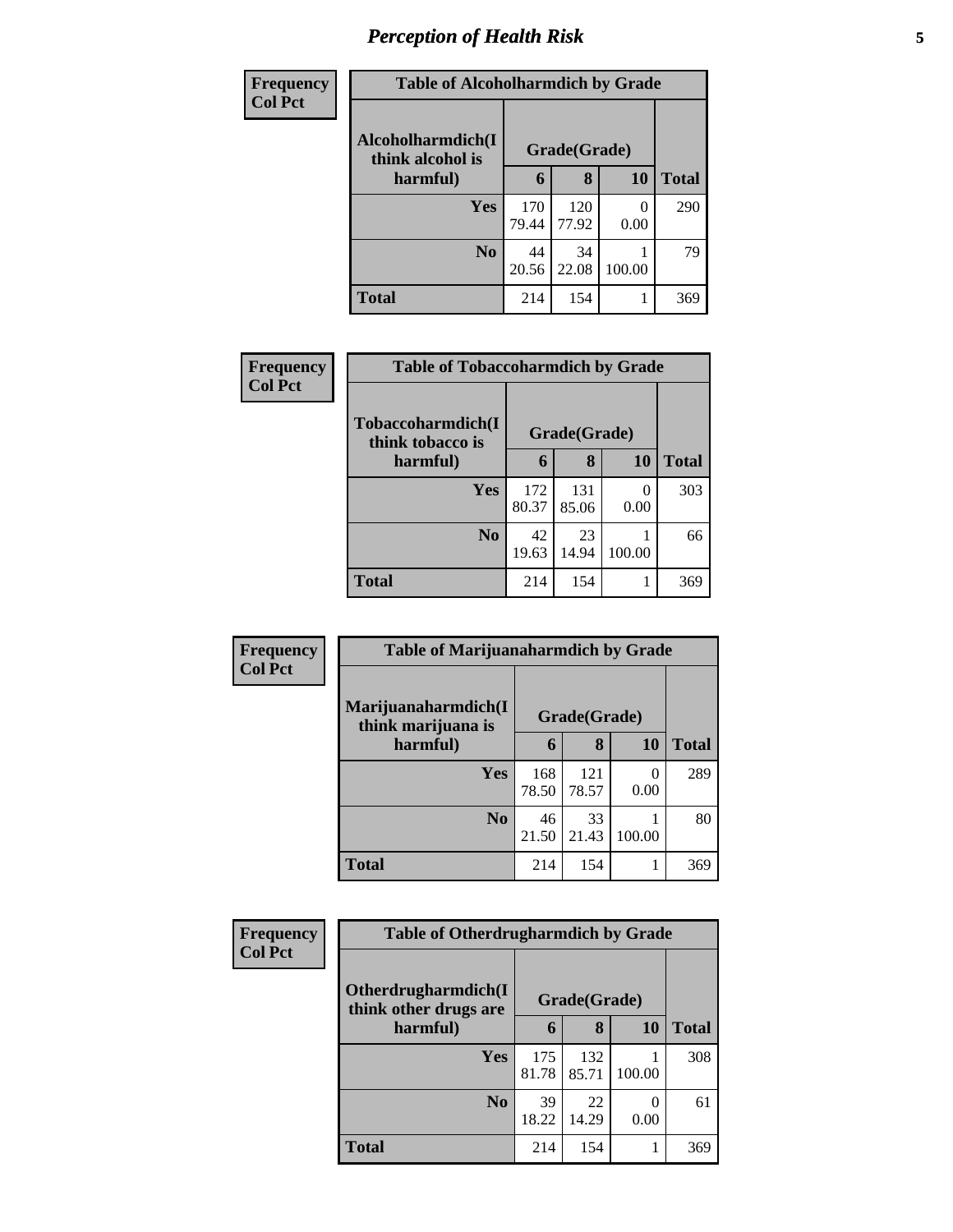# *Social Disapproval* **6**

| Frequency      | <b>Table of Alcoholpeerdich by Grade</b>                    |              |             |           |              |  |
|----------------|-------------------------------------------------------------|--------------|-------------|-----------|--------------|--|
| <b>Col Pct</b> | Alcoholpeerdich(My<br>friends would<br>disapprove if I used | Grade(Grade) |             |           |              |  |
|                | alcohol)                                                    | 6            | 8           | 10        | <b>Total</b> |  |
|                | <b>Yes</b>                                                  | 156<br>72.90 | 94<br>61.04 | 0<br>0.00 | 250          |  |
|                | N <sub>0</sub>                                              | 58<br>27.10  | 60<br>38.96 | 100.00    | 119          |  |
|                | <b>Total</b>                                                | 214          | 154         |           | 369          |  |

| Frequency<br>Col Pct | <b>Table of Tobaccopeerdich by Grade</b>                            |              |              |           |              |  |  |
|----------------------|---------------------------------------------------------------------|--------------|--------------|-----------|--------------|--|--|
|                      | <b>Tobaccopeerdich</b> (My<br>friends would<br>disapprove if I used | Grade(Grade) |              |           |              |  |  |
|                      | tobacco)                                                            | 6            | 8            | 10        | <b>Total</b> |  |  |
|                      | <b>Yes</b>                                                          | 155<br>72.43 | 105<br>68.18 | 0<br>0.00 | 260          |  |  |
|                      | N <sub>0</sub>                                                      | 59<br>27.57  | 49<br>31.82  | 100.00    | 109          |  |  |
|                      | <b>Total</b>                                                        | 214          | 154          |           | 369          |  |  |

| Frequency      | <b>Table of Marijuanapeerdich by Grade</b>                    |              |              |           |              |  |
|----------------|---------------------------------------------------------------|--------------|--------------|-----------|--------------|--|
| <b>Col Pct</b> | Marijuanapeerdich(My<br>friends would<br>disapprove if I used | Grade(Grade) |              |           |              |  |
|                | marijuana)                                                    | 6            | 8            | <b>10</b> | <b>Total</b> |  |
|                | <b>Yes</b>                                                    | 160<br>74.77 | 103<br>66.88 | 0<br>0.00 | 263          |  |
|                | N <sub>0</sub>                                                | 54<br>25.23  | 51<br>33.12  | 100.00    | 106          |  |
|                | <b>Total</b>                                                  | 214          | 154          |           | 369          |  |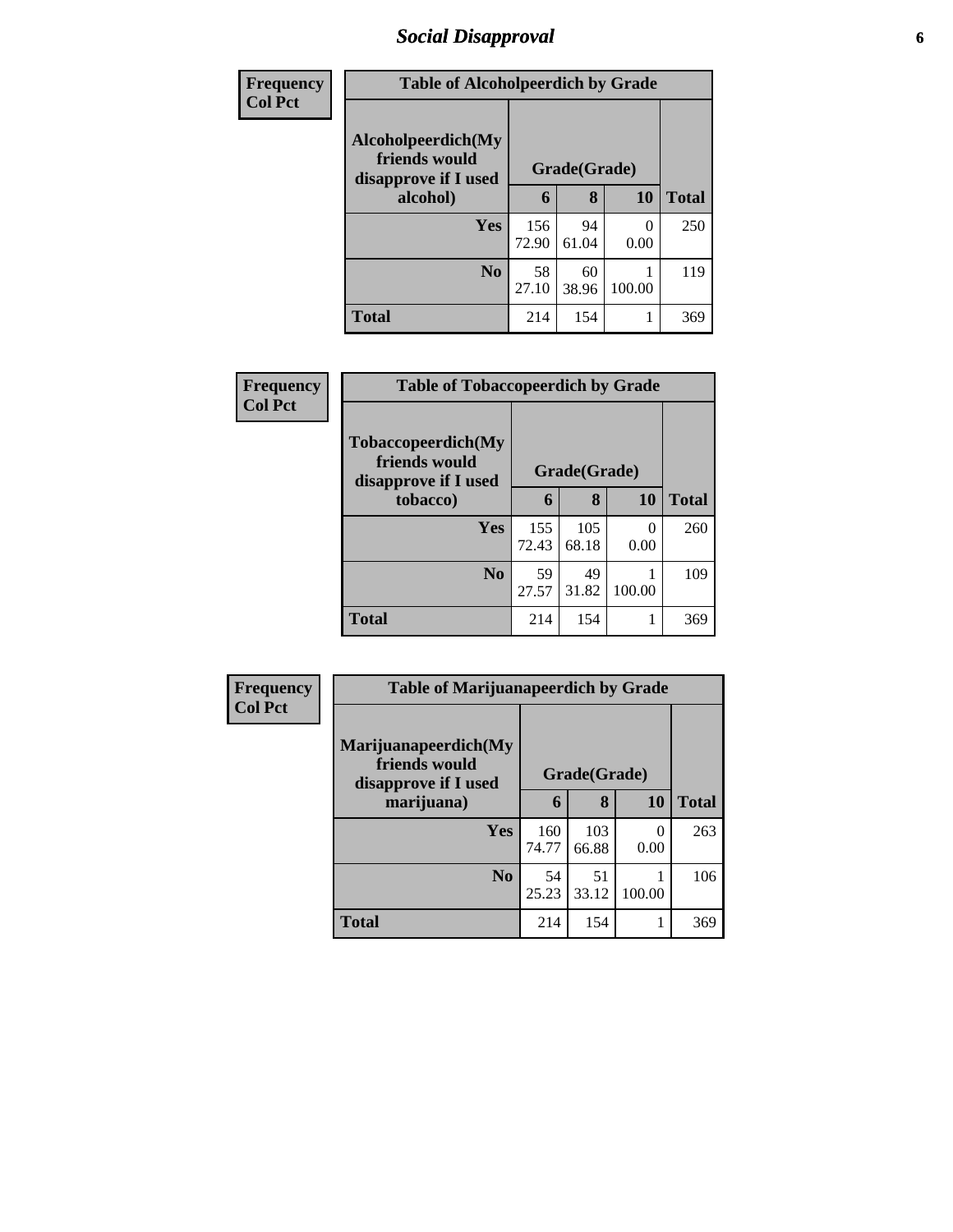# *Social Disapproval* **7**

| <b>Frequency</b> |                                                               | <b>Table of Otherdrugpeerdich by Grade</b> |              |           |              |  |
|------------------|---------------------------------------------------------------|--------------------------------------------|--------------|-----------|--------------|--|
| <b>Col Pct</b>   | Otherdrugpeerdich(My<br>friends would<br>disapprove if I used | Grade(Grade)                               |              |           |              |  |
|                  | other drugs)                                                  | 6                                          | 8            | 10        | <b>Total</b> |  |
|                  | Yes                                                           | 162<br>75.70                               | 105<br>68.18 | 0<br>0.00 | 267          |  |
|                  | N <sub>0</sub>                                                | 52<br>24.30                                | 49<br>31.82  | 100.00    | 102          |  |
|                  | <b>Total</b>                                                  | 214                                        | 154          |           | 369          |  |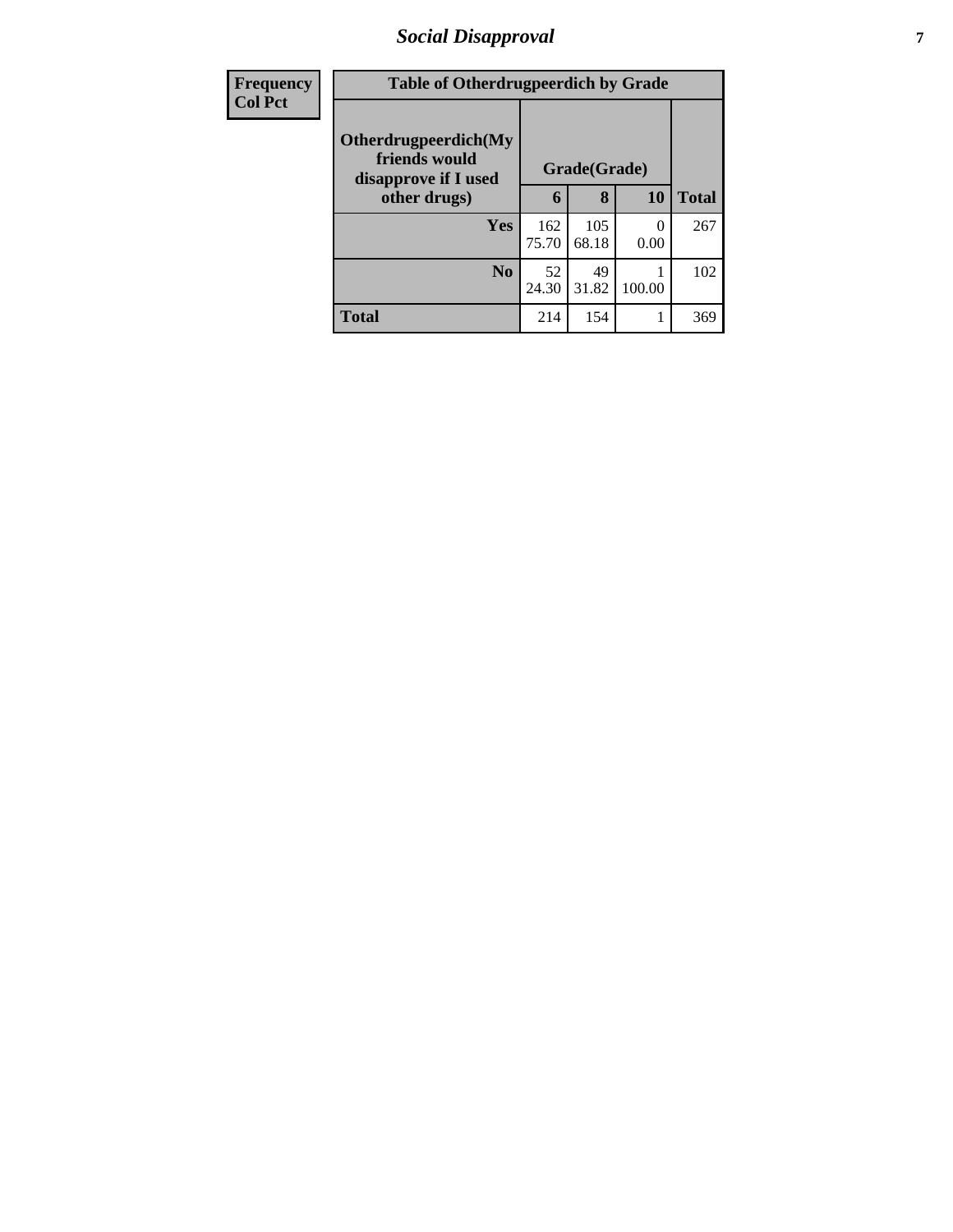#### Title IV, Part A, Schedule A **8** *Goal 2: To help ensure that all schools are safe and disciplined Baseline Data: Year 2008-2009 Student Involvement in Gang Activity*

| Frequency<br><b>Col Pct</b> | <b>Table of Gangself by Grade</b>                                                                 |              |                   |             |              |
|-----------------------------|---------------------------------------------------------------------------------------------------|--------------|-------------------|-------------|--------------|
|                             | Gangself(I<br>have<br>participated<br>in illegal<br>gang<br>activities in<br>the past 30<br>days) | 6            | Grade(Grade)<br>8 | 10          | <b>Total</b> |
|                             | Yes                                                                                               | 8<br>3.74    | 17<br>11.04       | 0<br>0.00   | 25           |
|                             | N <sub>0</sub>                                                                                    | 206<br>96.26 | 137<br>88.96      | 1<br>100.00 | 344          |
|                             | <b>Total</b>                                                                                      | 214          | 154               | 1           | 369          |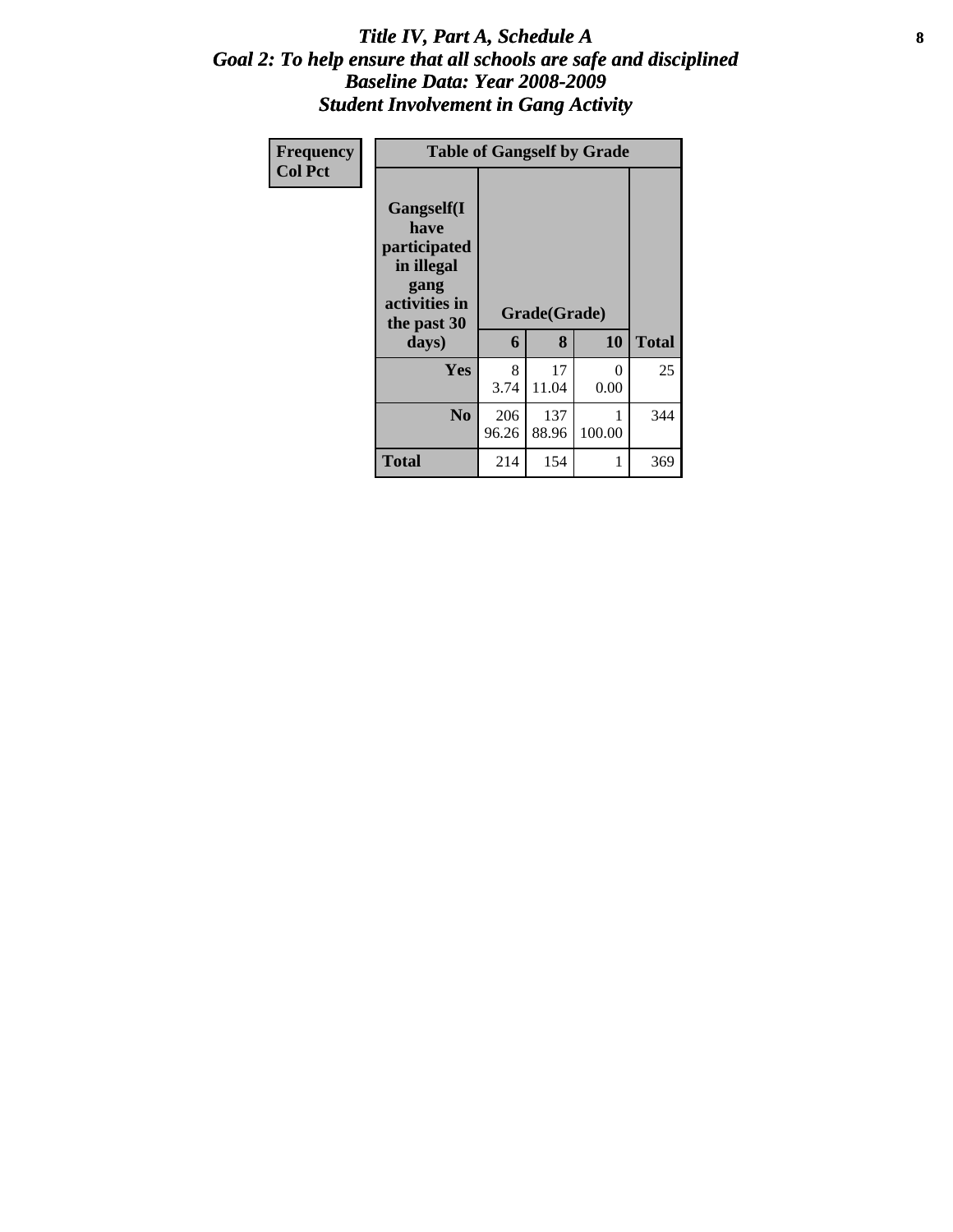# *Student Perception of School Safety* **9**

| Frequency      |
|----------------|
|                |
| <b>Row Pct</b> |
|                |

| <b>Table of Grade by Safeschool</b> |                          |                                                        |                                    |                                    |              |  |  |  |  |
|-------------------------------------|--------------------------|--------------------------------------------------------|------------------------------------|------------------------------------|--------------|--|--|--|--|
|                                     |                          | Safeschool (School is a place at which I feel<br>safe) |                                    |                                    |              |  |  |  |  |
| Grade(Grade)                        | <b>Strongly</b><br>Agree | <b>Somewhat</b><br>Agree                               | <b>Somewhat</b><br><b>Disagree</b> | <b>Strongly</b><br><b>Disagree</b> | <b>Total</b> |  |  |  |  |
| 6                                   | 73<br>34.11              | 95<br>44.39                                            | 24<br>11.21                        | 22<br>10.28                        | 214          |  |  |  |  |
| 8                                   | 24<br>15.58              | 74<br>48.05                                            | 32<br>20.78                        | 24<br>15.58                        | 154          |  |  |  |  |
| <b>10</b>                           | 100.00                   | 0<br>0.00                                              | 0<br>0.00                          | 0<br>0.00                          |              |  |  |  |  |
| <b>Total</b>                        | 98                       | 169                                                    | 56                                 | 46                                 | 369          |  |  |  |  |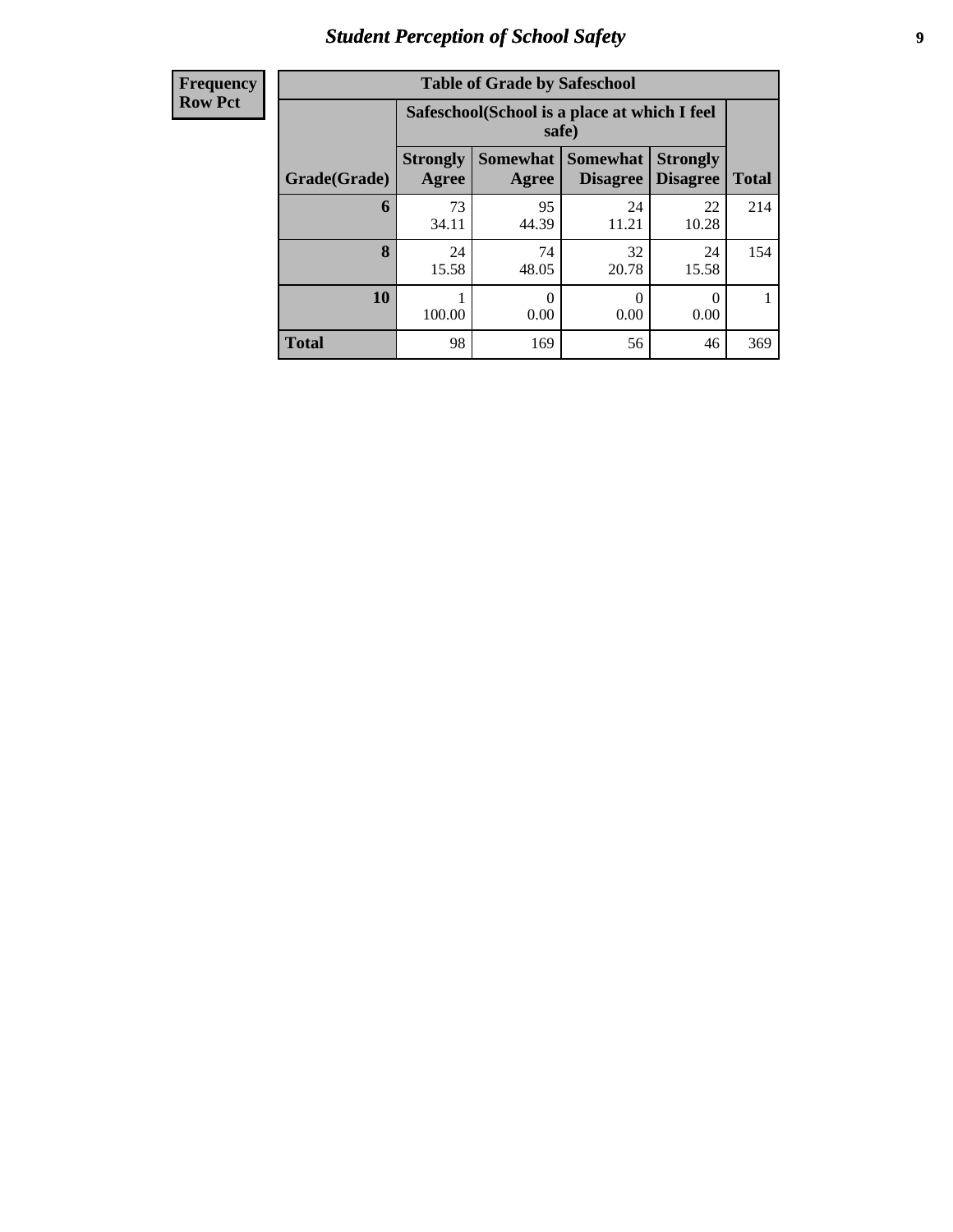## *Students Who Have Been Bullied* **10**

| <b>Table of Grade by Bullied</b> |                         |                                                                               |                   |                          |                        |                               |                   |              |  |
|----------------------------------|-------------------------|-------------------------------------------------------------------------------|-------------------|--------------------------|------------------------|-------------------------------|-------------------|--------------|--|
|                                  |                         | <b>Bullied</b> (I have been bullied by other<br>students in the past 30 days) |                   |                          |                        |                               |                   |              |  |
| Grade(Grade)                     | $\bf{0}$<br><b>Days</b> | 1 or<br>2<br>days                                                             | 3 to<br>5<br>days | <b>6 to</b><br>9<br>days | 10<br>to<br>19<br>days | <b>20</b><br>to<br>29<br>days | All<br>30<br>days | <b>Total</b> |  |
| 6                                | 155<br>72.43            | 22<br>10.28                                                                   | 13<br>6.07        | 5<br>2.34                | 6<br>2.80              | 3<br>1.40                     | 10<br>4.67        | 214          |  |
| 8                                | 124<br>80.52            | 10<br>6.49                                                                    | 7<br>4.55         | $\overline{2}$<br>1.30   | 3<br>1.95              | 0.65                          | 7<br>4.55         | 154          |  |
| 10                               | 1<br>100.00             | $\Omega$<br>0.00                                                              | $\Omega$<br>0.00  | $\Omega$<br>0.00         | $\Omega$<br>0.00       | 0<br>0.00                     | 0<br>0.00         | 1            |  |
| <b>Total</b>                     | 280                     | 32                                                                            | 20                | 7                        | 9                      | 4                             | 17                | 369          |  |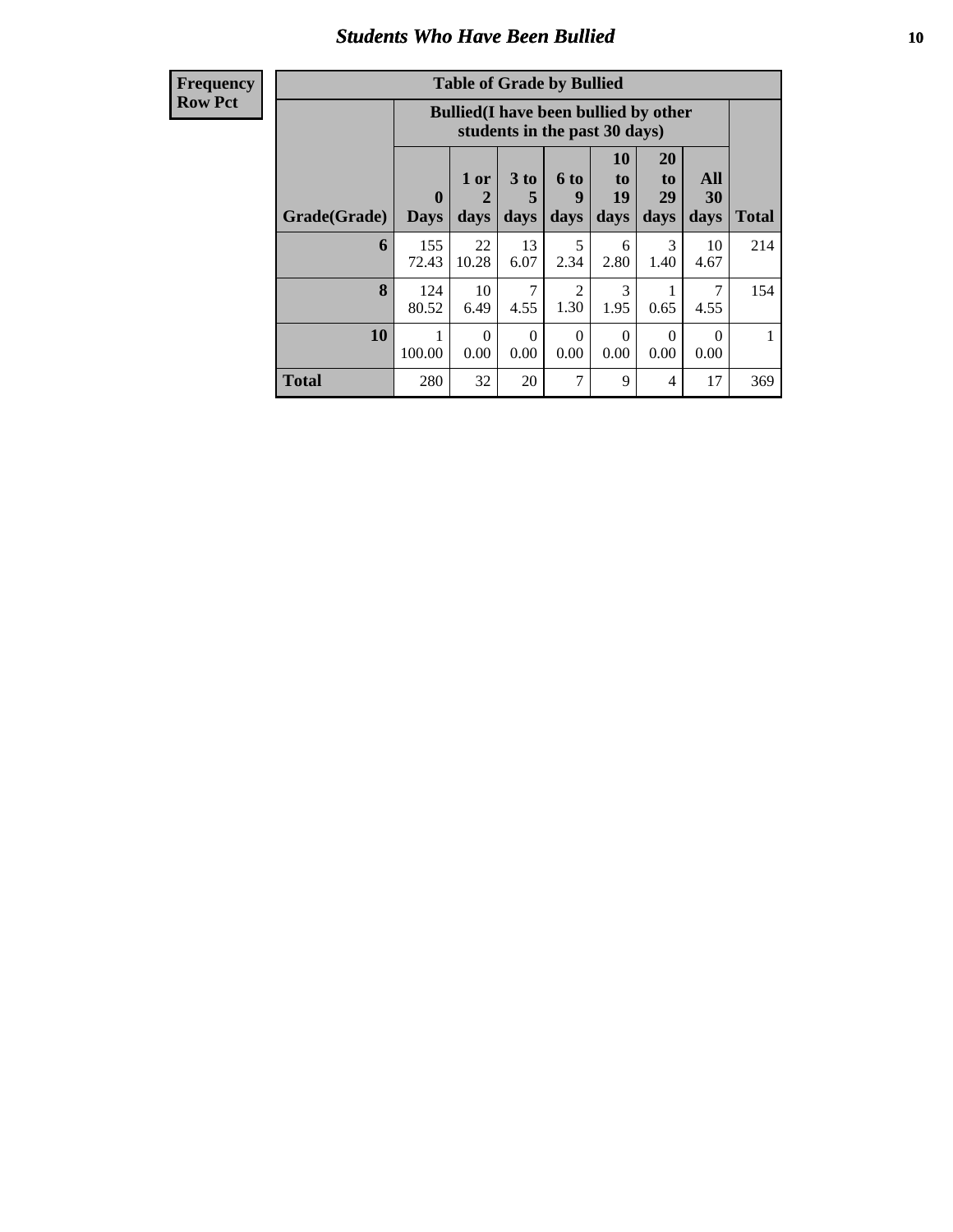## *School Climate* **11**

| Frequency      | <b>Table of SchoolClimate1 by Grade</b> |             |                    |           |     |  |
|----------------|-----------------------------------------|-------------|--------------------|-----------|-----|--|
| <b>Col Pct</b> | SchoolClimate1(I<br>like school)        | 6           | Grade(Grade)<br>10 | Total     |     |  |
|                | <b>Strongly Agree</b>                   | 91<br>42.52 | 8<br>39<br>25.32   | 100.00    | 131 |  |
|                | <b>Somewhat Agree</b>                   | 91<br>42.52 | 79<br>51.30        | 0<br>0.00 | 170 |  |
|                | <b>Somewhat Disagree</b>                | 17<br>7.94  | 12<br>7.79         | 0<br>0.00 | 29  |  |
|                | <b>Strongly Disagree</b>                | 15<br>7.01  | 24<br>15.58        | 0<br>0.00 | 39  |  |
|                | <b>Total</b>                            | 214         | 154                |           | 369 |  |

| Frequency      | <b>Table of SchoolClimate2 by Grade</b>           |              |                   |           |              |
|----------------|---------------------------------------------------|--------------|-------------------|-----------|--------------|
| <b>Col Pct</b> | SchoolClimate2(I<br>feel successful at<br>school) | 6            | Grade(Grade)<br>8 | 10        | <b>Total</b> |
|                | <b>Strongly Agree</b>                             | 128<br>59.81 | 64<br>41.56       | 0<br>0.00 | 192          |
|                | <b>Somewhat Agree</b>                             | 72<br>33.64  | 67<br>43.51       | 100.00    | 140          |
|                | <b>Somewhat Disagree</b>                          | 6<br>2.80    | 18<br>11.69       | 0<br>0.00 | 24           |
|                | <b>Strongly Disagree</b>                          | 8<br>3.74    | 5<br>3.25         | ∩<br>0.00 | 13           |
|                | <b>Total</b>                                      | 214          | 154               | 1         | 369          |

| Frequency<br>Col Pct | <b>Table of SchoolClimate3 by Grade</b>                               |              |                   |                  |              |  |
|----------------------|-----------------------------------------------------------------------|--------------|-------------------|------------------|--------------|--|
|                      | SchoolClimate3(My<br>school has high<br>standards for<br>achievement) | 6            | Grade(Grade)<br>8 | 10               | <b>Total</b> |  |
|                      | <b>Strongly Agree</b>                                                 | 129<br>60.28 | 49<br>31.82       | $\Omega$<br>0.00 | 178          |  |
|                      | <b>Somewhat Agree</b>                                                 | 66<br>30.84  | 69<br>44.81       | 100.00           | 136          |  |
|                      | <b>Somewhat Disagree</b>                                              | 8<br>3.74    | 23<br>14.94       | 0<br>0.00        | 31           |  |
|                      | <b>Strongly Disagree</b>                                              | 11<br>5.14   | 13<br>8.44        | 0<br>0.00        | 24           |  |
|                      | <b>Total</b>                                                          | 214          | 154               | 1                | 369          |  |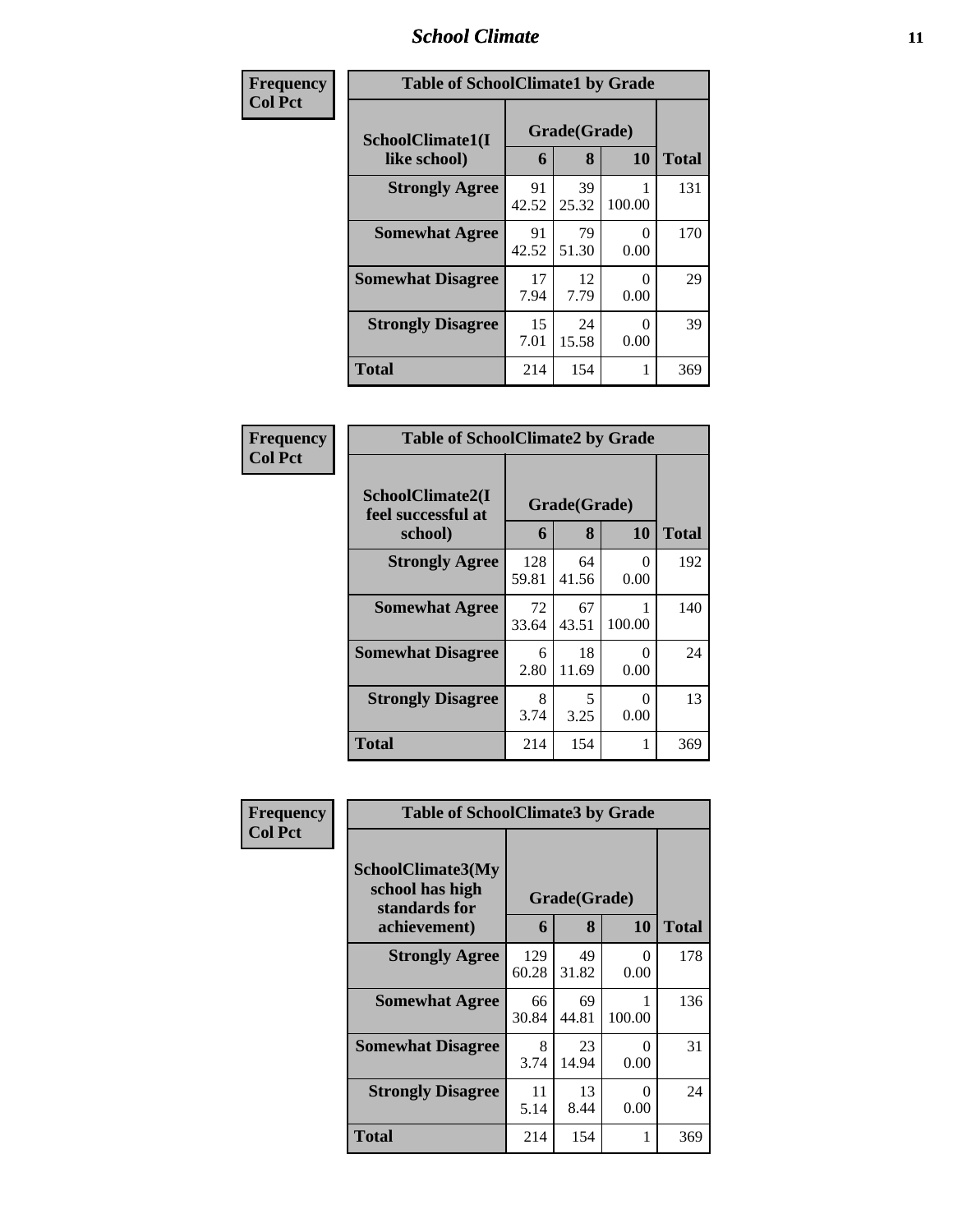# *School Climate* **12**

| Frequency      | <b>Table of SchoolClimate4 by Grade</b>                       |              |                   |           |              |
|----------------|---------------------------------------------------------------|--------------|-------------------|-----------|--------------|
| <b>Col Pct</b> | SchoolClimate4(My<br>school sets clear<br>rules for behavior) | 6            | Grade(Grade)<br>8 | <b>10</b> | <b>Total</b> |
|                | <b>Strongly Agree</b>                                         | 139<br>64.95 | 62<br>40.26       | 100.00    | 202          |
|                | <b>Somewhat Agree</b>                                         | 49<br>22.90  | 55<br>35.71       | 0<br>0.00 | 104          |
|                | <b>Somewhat Disagree</b>                                      | 10<br>4.67   | 21<br>13.64       | 0<br>0.00 | 31           |
|                | <b>Strongly Disagree</b>                                      | 16<br>7.48   | 16<br>10.39       | 0<br>0.00 | 32           |
|                | Total                                                         | 214          | 154               | 1         | 369          |

| Frequency<br>  Col Pct |
|------------------------|
|                        |

| <b>Table of SchoolClimate5 by Grade</b>                   |              |              |           |       |  |  |  |
|-----------------------------------------------------------|--------------|--------------|-----------|-------|--|--|--|
| SchoolClimate5(I<br>know what to do in<br>an emergency at |              | Grade(Grade) |           |       |  |  |  |
| school)                                                   | 6            | 8            | 10        | Total |  |  |  |
| <b>Strongly Agree</b>                                     | 159<br>74.30 | 117<br>75.97 | 0<br>0.00 | 276   |  |  |  |
| <b>Somewhat Agree</b>                                     | 46<br>21.50  | 22<br>14.29  | 0<br>0.00 | 68    |  |  |  |
| <b>Somewhat Disagree</b>                                  | 4<br>1.87    | 11<br>7.14   | 100.00    | 16    |  |  |  |
| <b>Strongly Disagree</b>                                  | 5<br>2.34    | 4<br>2.60    | 0<br>0.00 | 9     |  |  |  |
| Total                                                     | 214          | 154          | 1         | 369   |  |  |  |

| Frequency      | <b>Table of SchoolClimate6 by Grade</b>                  |              |                                     |           |                     |  |
|----------------|----------------------------------------------------------|--------------|-------------------------------------|-----------|---------------------|--|
| <b>Col Pct</b> | <b>SchoolClimate6(Teachers</b><br>treat me with respect) |              | Grade(Grade)<br><b>10</b><br>8<br>6 |           |                     |  |
|                | <b>Strongly Agree</b>                                    | 108<br>50.47 | 28<br>18.18                         | 100.00    | <b>Total</b><br>137 |  |
|                | <b>Somewhat Agree</b>                                    | 73<br>34.11  | 62<br>40.26                         | 0<br>0.00 | 135                 |  |
|                | <b>Somewhat Disagree</b>                                 | 21<br>9.81   | 32<br>20.78                         | ∩<br>0.00 | 53                  |  |
|                | <b>Strongly Disagree</b>                                 | 12<br>5.61   | 32<br>20.78                         | 0<br>0.00 | 44                  |  |
|                | <b>Total</b>                                             | 214          | 154                                 |           | 369                 |  |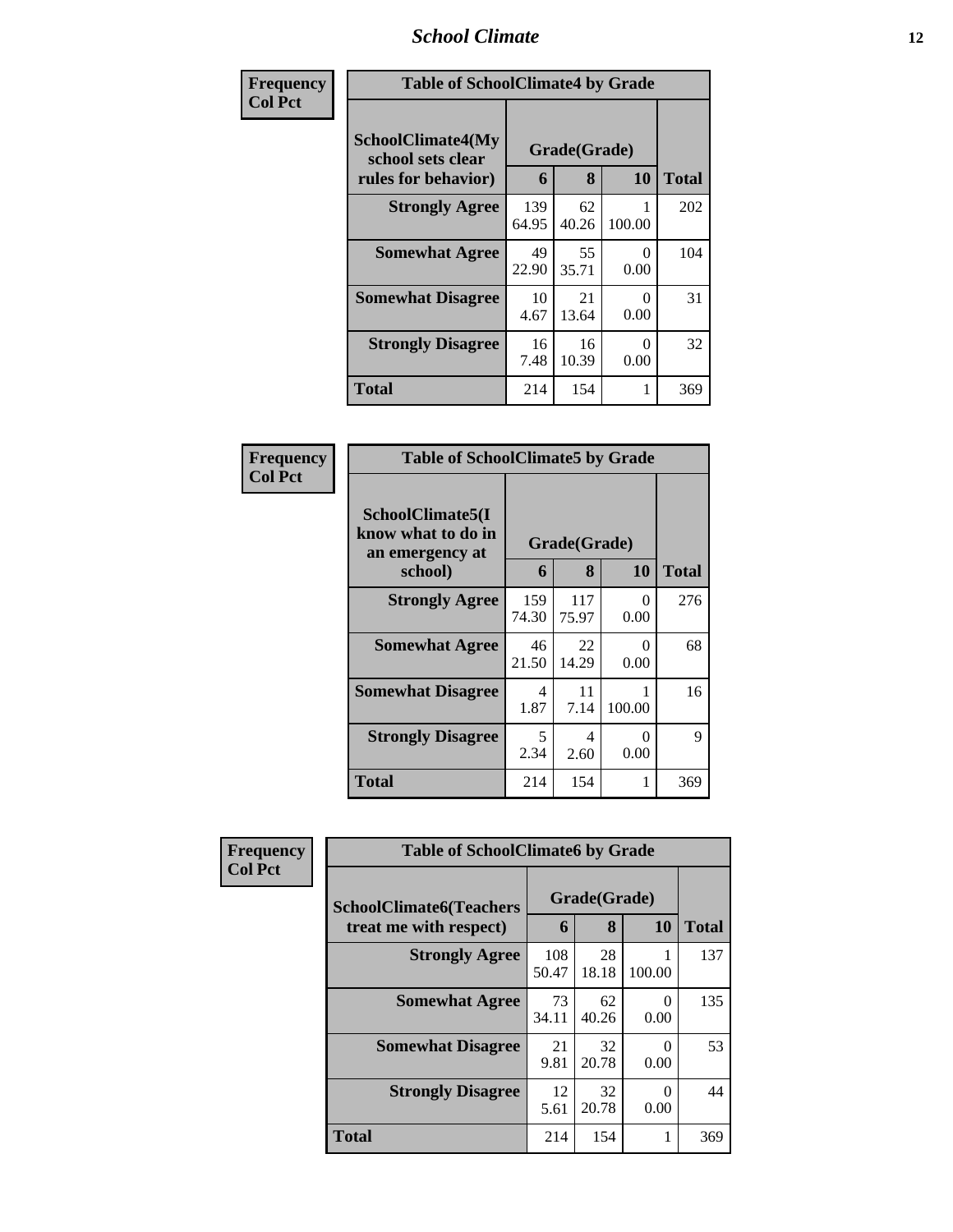## *School Climate* **13**

| Frequency<br><b>Col Pct</b> | <b>Table of SchoolClimate7 by Grade</b>                                       |             |                   |           |              |
|-----------------------------|-------------------------------------------------------------------------------|-------------|-------------------|-----------|--------------|
|                             | <b>SchoolClimate7(Behaviors</b><br>in my class allow the<br>teacher to teach) | 6           | Grade(Grade)<br>8 | 10        | <b>Total</b> |
|                             | <b>Strongly Agree</b>                                                         | 85<br>39.72 | 18<br>11.69       | 100.00    | 104          |
|                             | <b>Somewhat Agree</b>                                                         | 72<br>33.64 | 62<br>40.26       | 0<br>0.00 | 134          |
|                             | <b>Somewhat Disagree</b>                                                      | 36<br>16.82 | 43<br>27.92       | 0<br>0.00 | 79           |
|                             | <b>Strongly Disagree</b>                                                      | 21<br>9.81  | 31<br>20.13       | 0<br>0.00 | 52           |
|                             | <b>Total</b>                                                                  | 214         | 154               |           | 369          |

| Frequency      | <b>Table of SchoolClimate8 by Grade</b>                                              |             |                   |           |              |
|----------------|--------------------------------------------------------------------------------------|-------------|-------------------|-----------|--------------|
| <b>Col Pct</b> | <b>SchoolClimate8(Students</b><br>are frequently<br>recognized for good<br>behavior) | 6           | Grade(Grade)<br>8 | <b>10</b> | <b>Total</b> |
|                |                                                                                      |             |                   |           |              |
|                | <b>Strongly Agree</b>                                                                | 90<br>42.06 | 36<br>23.38       | 0<br>0.00 | 126          |
|                | <b>Somewhat Agree</b>                                                                | 81<br>37.85 | 75<br>48.70       | 100.00    | 157          |
|                | <b>Somewhat Disagree</b>                                                             | 30<br>14.02 | 30<br>19.48       | 0<br>0.00 | 60           |
|                | <b>Strongly Disagree</b>                                                             | 13<br>6.07  | 13<br>8.44        | ∩<br>0.00 | 26           |
|                | Total                                                                                | 214         | 154               |           | 369          |

| Frequency      | <b>Table of SchoolClimate9 by Grade</b>                                           |              |                   |                  |              |
|----------------|-----------------------------------------------------------------------------------|--------------|-------------------|------------------|--------------|
| <b>Col Pct</b> | SchoolClimate9(School<br>counselor would be<br>helpful if I needed<br>assistance) | 6            | Grade(Grade)<br>8 | 10               | <b>Total</b> |
|                | <b>Strongly Agree</b>                                                             | 164<br>76.64 | 82<br>53.25       | 100.00           | 247          |
|                | <b>Somewhat Agree</b>                                                             | 31<br>14.49  | 46<br>29.87       | 0<br>0.00        | 77           |
|                | <b>Somewhat Disagree</b>                                                          | 10<br>4.67   | 8<br>5.19         | 0<br>0.00        | 18           |
|                | <b>Strongly Disagree</b>                                                          | 9<br>4.21    | 18<br>11.69       | $\Omega$<br>0.00 | 27           |
|                | Total                                                                             | 214          | 154               |                  | 369          |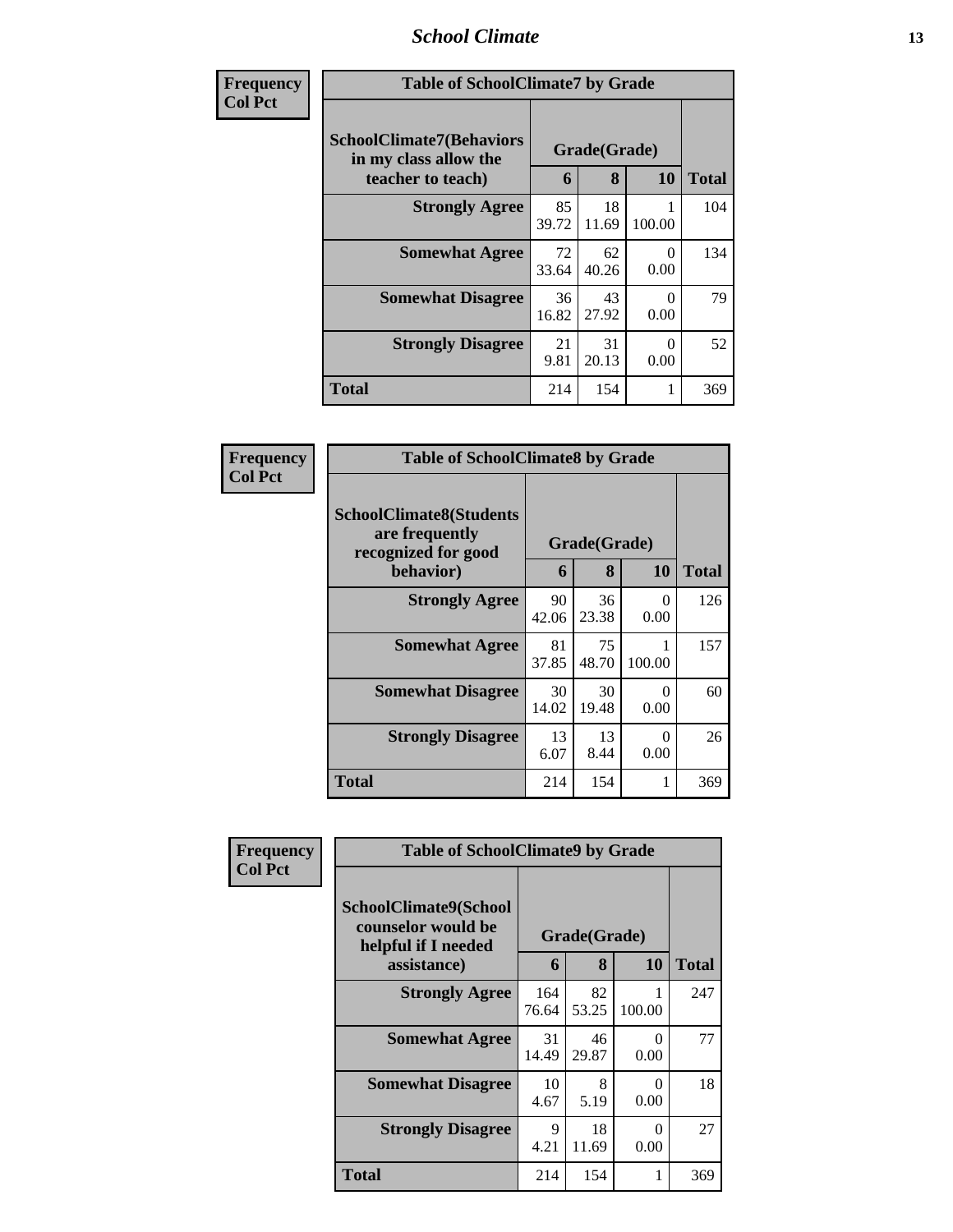## *Reasons for Dropping Out* **14**

| Frequency      | <b>Table of Dropoutreason by Grade</b>                                   |              |                   |                  |              |
|----------------|--------------------------------------------------------------------------|--------------|-------------------|------------------|--------------|
| <b>Col Pct</b> | Dropoutreason(If<br>I dropped out the<br>reason would<br>most likely be) | 6            | Grade(Grade)<br>8 | <b>10</b>        | <b>Total</b> |
|                | <b>Won't Drop out</b>                                                    | 128<br>59.81 | 102<br>66.23      | 1<br>100.00      | 231          |
|                | <b>Bored</b>                                                             | 15<br>7.01   | 24<br>15.58       | 0<br>0.00        | 39           |
|                | <b>Family Reasons</b>                                                    | 31<br>14.49  | 5<br>3.25         | $\Omega$<br>0.00 | 36           |
|                | <b>Being Bullied</b>                                                     | 12<br>5.61   | 4<br>2.60         | $\Omega$<br>0.00 | 16           |
|                | <b>Other</b>                                                             | 28<br>13.08  | 19<br>12.34       | 0<br>0.00        | 47           |
|                | Total                                                                    | 214          | 154               | 1                | 369          |

| Frequency      | <b>Table of Dropout by Grade</b>                                       |              |                   |           |              |  |  |
|----------------|------------------------------------------------------------------------|--------------|-------------------|-----------|--------------|--|--|
| <b>Col Pct</b> | Dropout(I<br>have<br>thought<br>about<br>dropping<br>out of<br>school) | 6            | Grade(Grade)<br>8 | 10        | <b>Total</b> |  |  |
|                | Yes                                                                    | 40<br>18.69  | 25<br>16.23       | 0<br>0.00 | 65           |  |  |
|                | N <sub>0</sub>                                                         | 174<br>81.31 | 129<br>83.77      | 100.00    | 304          |  |  |
|                | <b>Total</b>                                                           | 214          | 154               | 1         | 369          |  |  |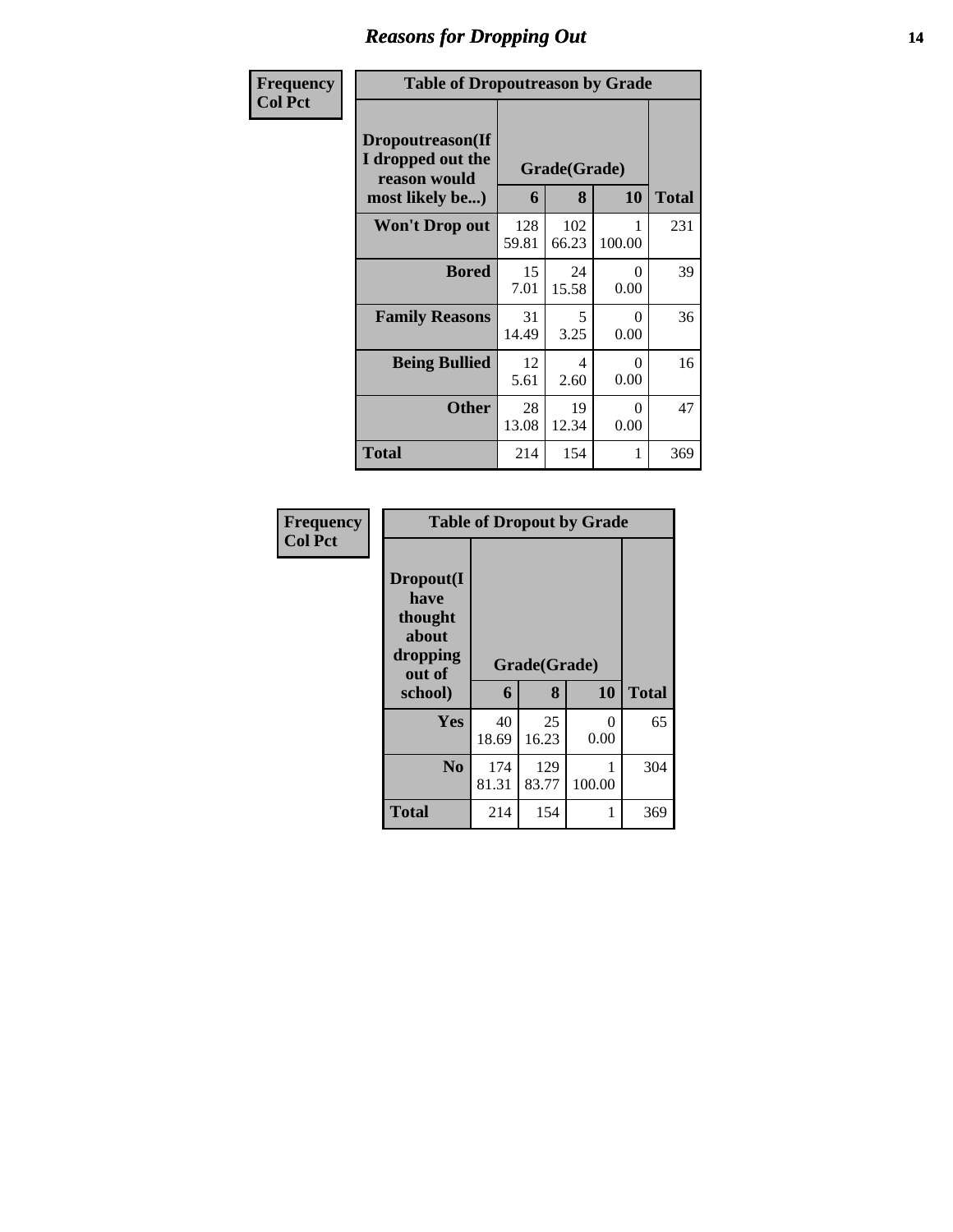*School Safety* **15**

| Frequency<br><b>Col Pct</b> | <b>Table of Gangself by Grade</b>                                                                |              |              |                      |              |
|-----------------------------|--------------------------------------------------------------------------------------------------|--------------|--------------|----------------------|--------------|
|                             | <b>Gangself</b> (I<br>have<br>participated<br>in illegal<br>gang<br>activities in<br>the past 30 |              | Grade(Grade) |                      |              |
|                             | days)                                                                                            | 6            | 8            | 10                   | <b>Total</b> |
|                             | Yes                                                                                              | 8<br>3.74    | 17<br>11.04  | $\mathbf{0}$<br>0.00 | 25           |
|                             | N <sub>0</sub>                                                                                   | 206<br>96.26 | 137<br>88.96 | 100.00               | 344          |
|                             | <b>Total</b>                                                                                     | 214          | 154          |                      | 369          |

#### **Frequency Col Pct**

| <b>Table of Gangpeers by Grade</b>                                                                     |              |              |             |              |  |  |  |
|--------------------------------------------------------------------------------------------------------|--------------|--------------|-------------|--------------|--|--|--|
| <b>Gangpeers</b> (I<br>have friends<br>who have<br>participated<br>in illegal<br>gang<br>activities in |              | Grade(Grade) |             |              |  |  |  |
| the past 30                                                                                            |              |              |             |              |  |  |  |
| days)                                                                                                  | 6            | 8            | 10          | <b>Total</b> |  |  |  |
| Yes                                                                                                    | 44<br>20.56  | 59<br>38.31  | 0<br>0.00   | 103          |  |  |  |
| N <sub>0</sub>                                                                                         | 170<br>79.44 | 95<br>61.69  | 1<br>100.00 | 266          |  |  |  |

| Frequency<br><b>Col Pct</b> | <b>Table of Pickedon by Grade</b>                                   |             |              |           |              |
|-----------------------------|---------------------------------------------------------------------|-------------|--------------|-----------|--------------|
|                             | <b>Pickedon</b> (I have<br>been picked on or<br>teased at school in |             | Grade(Grade) |           |              |
|                             | the past 30 days)                                                   | 6           | 8            | 10        | <b>Total</b> |
|                             | <b>Strongly Agree</b>                                               | 61<br>28.50 | 30<br>19.48  | 0<br>0.00 | 91           |
|                             | <b>Somewhat Agree</b>                                               | 42<br>19.63 | 20<br>12.99  | 0<br>0.00 | 62           |
|                             | <b>Somewhat Disagree</b>                                            | 21<br>9.81  | 21<br>13.64  | 0<br>0.00 | 42           |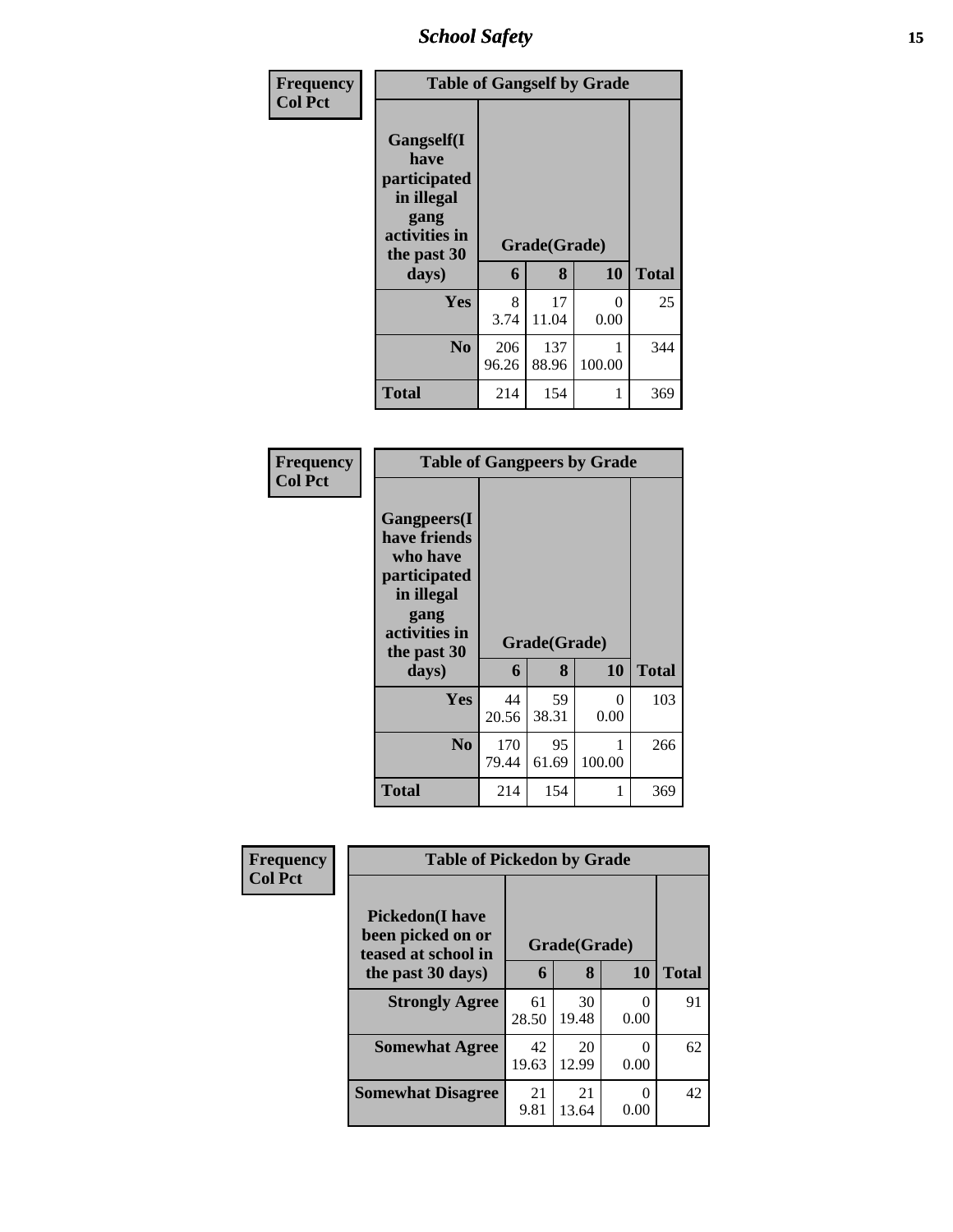# *School Safety* **16**

| Frequency<br><b>Col Pct</b> | <b>Table of Pickedon by Grade</b>                                                        |             |                   |        |              |
|-----------------------------|------------------------------------------------------------------------------------------|-------------|-------------------|--------|--------------|
|                             | <b>Pickedon</b> (I have<br>been picked on or<br>teased at school in<br>the past 30 days) | 6           | Grade(Grade)<br>8 | 10     | <b>Total</b> |
|                             | <b>Strongly Disagree</b>                                                                 | 90<br>42.06 | 83<br>53.90       | 100.00 | 174          |
|                             | Total                                                                                    | 214         | 154               |        | 369          |

| <b>Frequency</b> |                                                          | <b>Table of Safeschool by Grade</b> |                   |           |              |  |  |  |  |  |  |  |
|------------------|----------------------------------------------------------|-------------------------------------|-------------------|-----------|--------------|--|--|--|--|--|--|--|
| <b>Col Pct</b>   | Safeschool(School<br>is a place at which I<br>feel safe) | 6                                   | Grade(Grade)<br>8 | <b>10</b> | <b>Total</b> |  |  |  |  |  |  |  |
|                  | <b>Strongly Agree</b>                                    | 73<br>34.11                         | 24<br>15.58       | 100.00    | 98           |  |  |  |  |  |  |  |
|                  | <b>Somewhat Agree</b>                                    | 95<br>44.39                         | 74<br>48.05       | 0<br>0.00 | 169          |  |  |  |  |  |  |  |
|                  | <b>Somewhat Disagree</b>                                 | 24<br>11.21                         | 32<br>20.78       | 0<br>0.00 | 56           |  |  |  |  |  |  |  |
|                  | <b>Strongly Disagree</b>                                 | 22<br>10.28                         | 24<br>15.58       | 0<br>0.00 | 46           |  |  |  |  |  |  |  |
|                  | Total                                                    | 214                                 | 154               | 1         | 369          |  |  |  |  |  |  |  |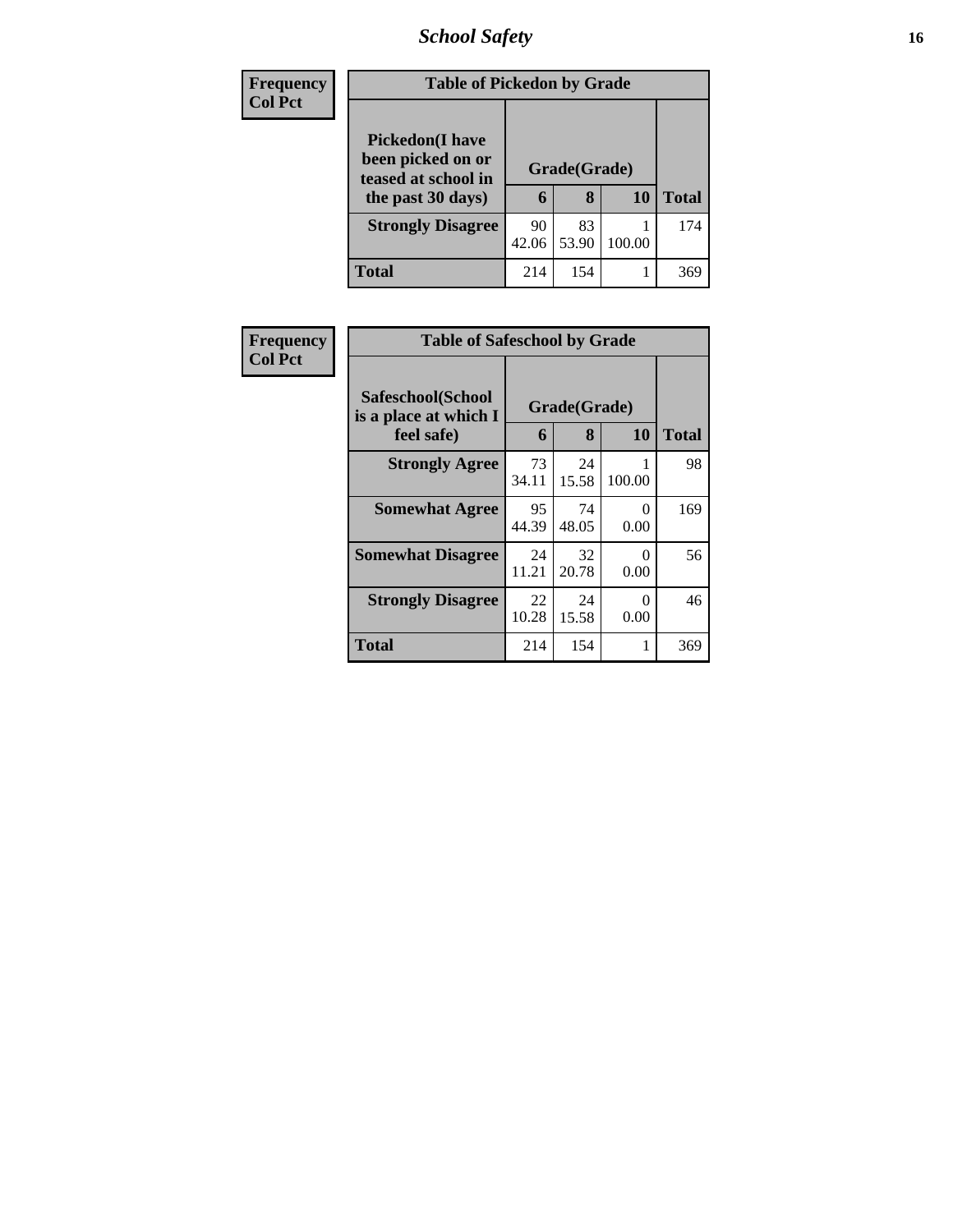*School Safety* **17**

**Frequency Row Pct**

| <b>Table of Grade by Bullied</b> |                         |                                                                                                                                                                               |            |                        |           |                |            |     |  |  |  |  |
|----------------------------------|-------------------------|-------------------------------------------------------------------------------------------------------------------------------------------------------------------------------|------------|------------------------|-----------|----------------|------------|-----|--|--|--|--|
|                                  |                         | <b>Bullied</b> (I have been bullied by other<br>students in the past 30 days)                                                                                                 |            |                        |           |                |            |     |  |  |  |  |
| Grade(Grade)                     | $\bf{0}$<br><b>Days</b> | <b>10</b><br><b>20</b><br>3 <sub>to</sub><br>All<br>1 or<br>6 to<br>to<br>to<br>19<br>29<br>9<br>30<br>5<br>2<br>days<br><b>Total</b><br>days<br>days<br>days<br>days<br>days |            |                        |           |                |            |     |  |  |  |  |
| 6                                | 155<br>72.43            | 22<br>10.28                                                                                                                                                                   | 13<br>6.07 | 5<br>2.34              | 6<br>2.80 | 3<br>1.40      | 10<br>4.67 | 214 |  |  |  |  |
| 8                                | 124<br>80.52            | 10<br>6.49                                                                                                                                                                    | 7<br>4.55  | $\overline{2}$<br>1.30 | 3<br>1.95 | 1<br>0.65      | 7<br>4.55  | 154 |  |  |  |  |
| 10                               | 1<br>100.00             | $\Omega$<br>0<br>$\Omega$<br>0<br>$\Omega$<br>0<br>0.00<br>0.00<br>0.00<br>0.00<br>0.00<br>0.00                                                                               |            |                        |           |                |            |     |  |  |  |  |
| <b>Total</b>                     | 280                     | 32                                                                                                                                                                            | 20         | 7                      | 9         | $\overline{4}$ | 17         | 369 |  |  |  |  |

|                                                                                                                               |                                                          |                   |                     | <b>Table of Grade by Bulliedothers</b> |                                    |                        |                        |              |  |  |  |
|-------------------------------------------------------------------------------------------------------------------------------|----------------------------------------------------------|-------------------|---------------------|----------------------------------------|------------------------------------|------------------------|------------------------|--------------|--|--|--|
|                                                                                                                               | Bullied others (I bullied others in the past 30<br>days) |                   |                     |                                        |                                    |                        |                        |              |  |  |  |
| Grade(Grade)                                                                                                                  | $\mathbf{0}$<br><b>Days</b>                              | 1 or<br>2<br>days | 3 to<br>days        | <b>6 to</b><br>9<br>days               | 10<br>t <sub>0</sub><br>19<br>days | 20<br>to<br>29<br>days | All<br>30<br>days      | <b>Total</b> |  |  |  |
| 6                                                                                                                             | 178<br>83.18                                             | 16<br>7.48        | 8<br>3.74           | 0.47                                   | 5<br>2.34                          | 2<br>0.93              | 4<br>1.87              | 214          |  |  |  |
| 8                                                                                                                             | 127<br>82.47                                             | 11<br>7.14        | $\mathbf Q$<br>5.84 | 2<br>1.30                              | 0.65                               | $\mathfrak{D}$<br>1.30 | $\mathfrak{D}$<br>1.30 | 154          |  |  |  |
| 10<br>$\Omega$<br>$\Omega$<br>$\Omega$<br>$\Omega$<br>$\Omega$<br>0<br>100.00<br>0.00<br>0.00<br>0.00<br>0.00<br>0.00<br>0.00 |                                                          |                   |                     |                                        |                                    |                        |                        |              |  |  |  |
| <b>Total</b>                                                                                                                  | 306                                                      | 27                | 17                  | 3                                      | 6                                  | 4                      | 6                      | 369          |  |  |  |

| Frequency      | <b>Table of Grade by Weaponschool</b> |                                                                        |                   |                        |                   |              |
|----------------|---------------------------------------|------------------------------------------------------------------------|-------------------|------------------------|-------------------|--------------|
| <b>Row Pct</b> |                                       | <b>Weaponschool</b> (I<br>brought a weapon to<br>school in the past 30 |                   |                        |                   |              |
|                | Grade(Grade)                          | 0<br><b>Days</b>                                                       | 1 or<br>2<br>days | 20<br>to<br>29<br>days | All<br>30<br>days | <b>Total</b> |
|                | 6                                     | 208<br>97.20                                                           | 5<br>2.34         | 0.47                   | $\Omega$<br>0.00  | 214          |
|                | 8                                     | 153<br>99.35                                                           | 0<br>0.00         | 0<br>0.00              | 0.65              | 154          |
|                | 10                                    | 1<br>100.00                                                            | $\Omega$<br>0.00  | 0<br>0.00              | $\Omega$<br>0.00  | 1            |
|                | <b>Total</b>                          | 362                                                                    | 5                 | 1                      | 1                 | 369          |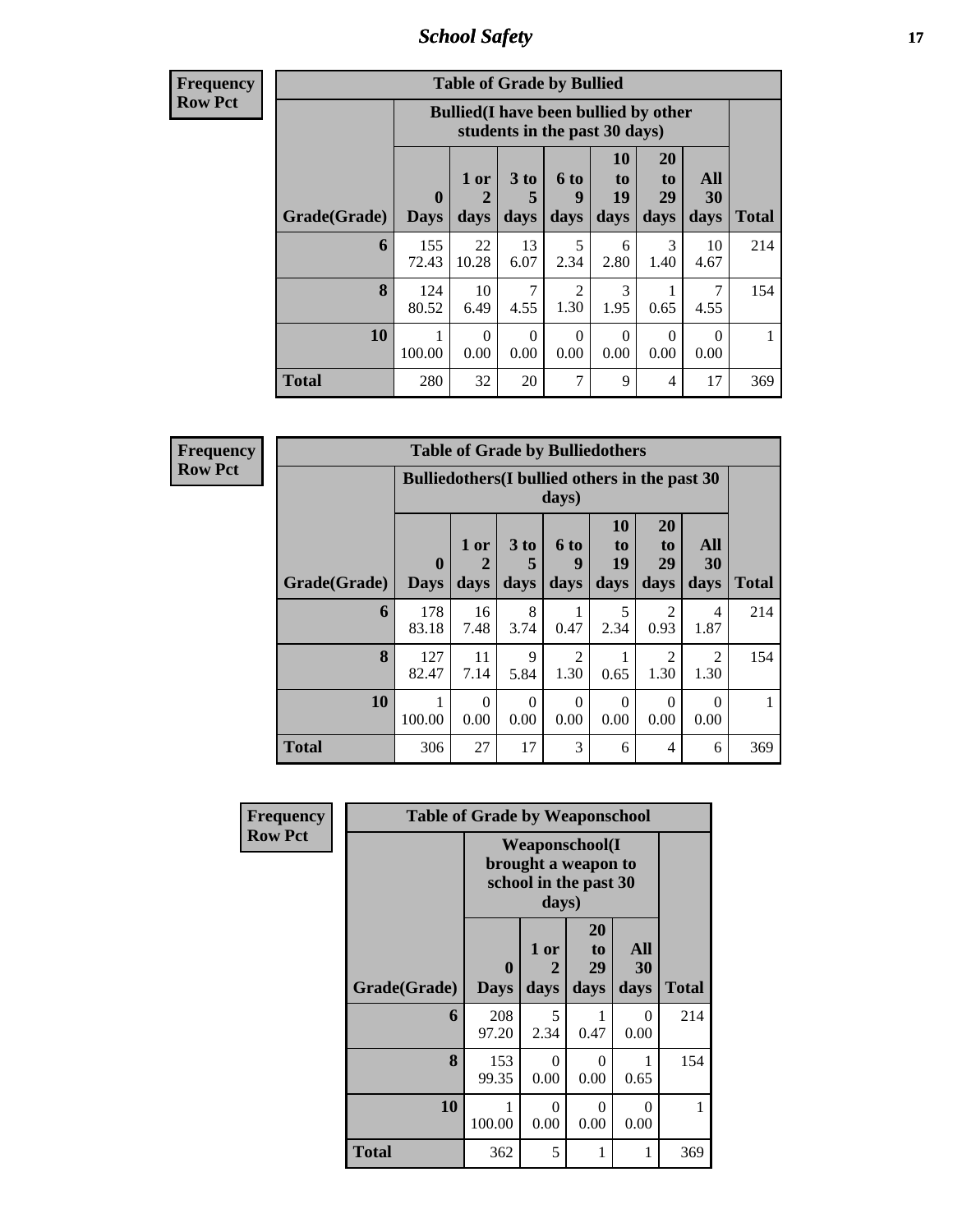*School Safety* **18**

| <b>Frequency</b> |              | <b>Table of Grade by Absentunsafe</b> |                                                                           |                              |                        |                               |                   |       |
|------------------|--------------|---------------------------------------|---------------------------------------------------------------------------|------------------------------|------------------------|-------------------------------|-------------------|-------|
| <b>Row Pct</b>   |              |                                       | Absentunsafe(I have missed school<br>because I felt unsafe in the past 30 | days)                        |                        |                               |                   |       |
|                  | Grade(Grade) | $\mathbf{0}$<br><b>Days</b>           | 1 or<br>days                                                              | 3 <sub>to</sub><br>5<br>days | 10<br>to<br>19<br>days | <b>20</b><br>to<br>29<br>days | All<br>30<br>days | Total |
|                  | 6            | 207<br>96.73                          | 4<br>1.87                                                                 | 2<br>0.93                    | $\Omega$<br>0.00       | 1<br>0.47                     | $\Omega$<br>0.00  | 214   |
|                  | 8            | 149<br>96.75                          | $\Omega$<br>0.00                                                          | 2<br>1.30                    | 0.65                   | 0.65                          | 1<br>0.65         | 154   |
|                  | 10           | 1<br>100.00                           | $\Omega$<br>0.00                                                          | $\Omega$<br>0.00             | $\Omega$<br>0.00       | $\Omega$<br>0.00              | $\Omega$<br>0.00  |       |
|                  | <b>Total</b> | 357                                   | 4                                                                         | $\overline{4}$               | 1                      | $\overline{2}$                | 1                 | 369   |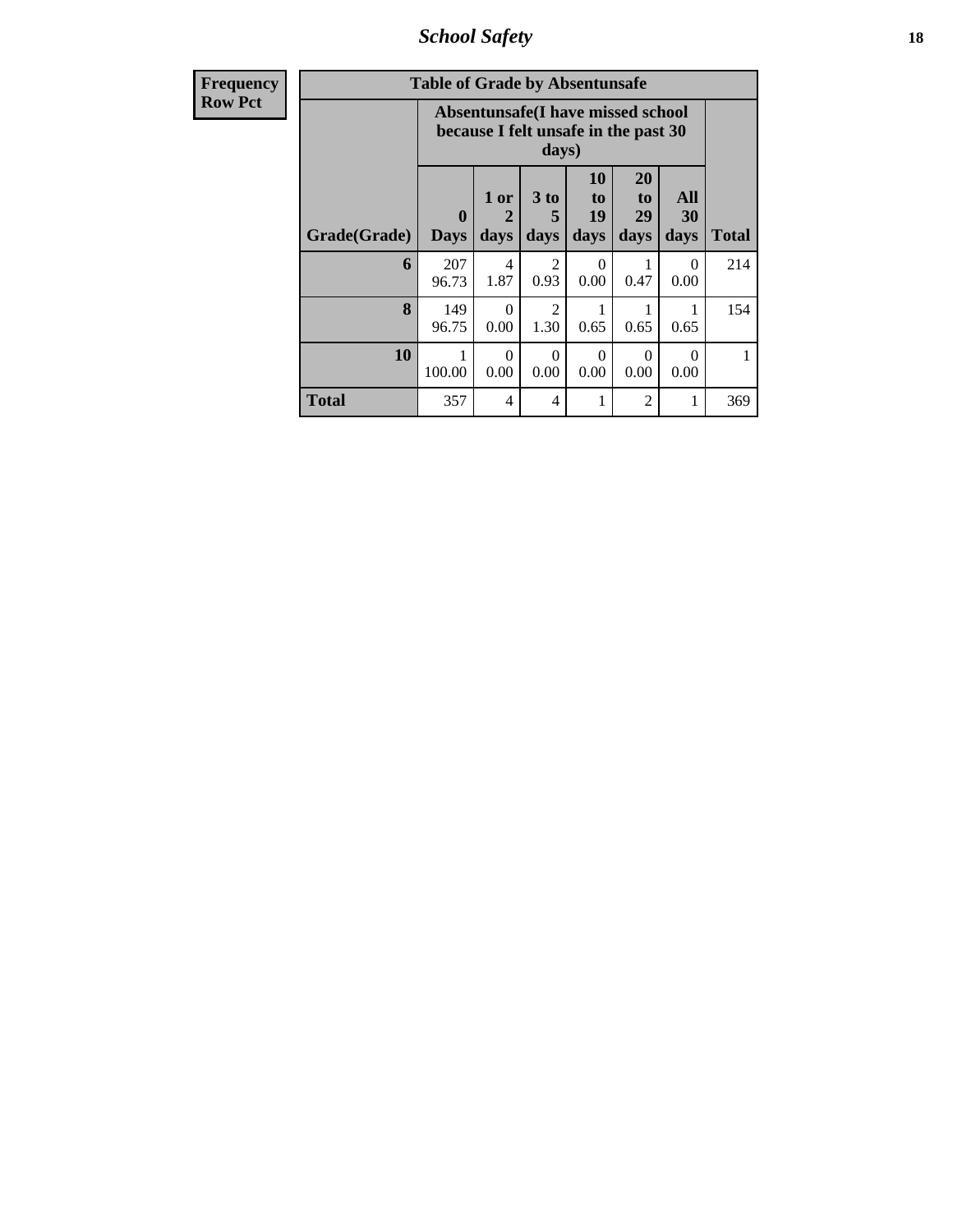# *Drug Use During Last 30 Days* **19**

**Frequency Row Pct**

|              |                                 |                                    |                        |                  | <b>Table of Grade by Alcohol</b> |                        |                  |       |  |  |  |  |  |  |
|--------------|---------------------------------|------------------------------------|------------------------|------------------|----------------------------------|------------------------|------------------|-------|--|--|--|--|--|--|
|              |                                 | Alcohol(Alcohol use, past 30 days) |                        |                  |                                  |                        |                  |       |  |  |  |  |  |  |
| Grade(Grade) | <b>Did</b><br>not<br><b>use</b> | $1 - 2$<br>days                    | $3 - 5$<br>days        | $6-9$<br>days    | $10-19$<br>days                  | $20 - 29$<br>days      | Every<br>day     | Total |  |  |  |  |  |  |
| 6            | 189<br>88.32                    | 12<br>5.61                         | 3<br>1.40              | 3<br>1.40        | 4<br>1.87                        | $\mathfrak{D}$<br>0.93 | 0.47             | 214   |  |  |  |  |  |  |
| 8            | 136<br>88.31                    | 7<br>4.55                          | $\mathfrak{D}$<br>1.30 | 5<br>3.25        | $\overline{2}$<br>1.30           | 0.65                   | 0.65             | 154   |  |  |  |  |  |  |
| 10           | 0<br>0.00                       | $\Omega$<br>0.00                   | $\Omega$<br>0.00       | $\Omega$<br>0.00 | 1<br>100.00                      | $\Omega$<br>0.00       | $\Omega$<br>0.00 |       |  |  |  |  |  |  |
| <b>Total</b> | 325                             | 19                                 | 5                      | 8                | 7                                | 3                      | $\overline{2}$   | 369   |  |  |  |  |  |  |

| <b>Table of Grade by Cigarettes</b>            |                                 |                       |                  |                  |                        |                   |                     |              |  |  |
|------------------------------------------------|---------------------------------|-----------------------|------------------|------------------|------------------------|-------------------|---------------------|--------------|--|--|
| Cigarettes (Smoking tobacco use, past 30 days) |                                 |                       |                  |                  |                        |                   |                     |              |  |  |
| Grade(Grade)                                   | <b>Did</b><br>not<br><b>use</b> | $1 - 2$<br>days       | $3 - 5$<br>days  | $6-9$<br>days    | $10-19$<br>days        | $20 - 29$<br>days | <b>Every</b><br>day | <b>Total</b> |  |  |
| 6                                              | 197<br>92.06                    | $\mathbf Q$<br>4.21   | 3<br>1.40        | 0<br>0.00        | 3<br>1.40              | 0.47              | 0.47                | 214          |  |  |
| 8                                              | 144<br>93.51                    | $\mathcal{F}$<br>1.95 | 0.65             | 3<br>1.95        | $\mathfrak{D}$<br>1.30 | $\theta$<br>0.00  | 0.65                | 154          |  |  |
| 10                                             | 100.00                          | $\theta$<br>0.00      | $\Omega$<br>0.00 | $\Omega$<br>0.00 | $\Omega$<br>0.00       | $\Omega$<br>0.00  | $\Omega$<br>0.00    |              |  |  |
| <b>Total</b>                                   | 342                             | 12                    | 4                | 3                | 5                      |                   | 2                   | 369          |  |  |

| Frequency      |              | <b>Table of Grade by Smokeless</b> |                  |                                                         |                  |                  |              |  |  |  |  |  |
|----------------|--------------|------------------------------------|------------------|---------------------------------------------------------|------------------|------------------|--------------|--|--|--|--|--|
| <b>Row Pct</b> |              |                                    |                  | <b>Smokeless</b> (Chewing tobacco<br>use, past 30 days) |                  |                  |              |  |  |  |  |  |
|                | Grade(Grade) | <b>Did</b><br>not<br><b>use</b>    | $1 - 2$<br>days  | $3 - 5$<br>days                                         | $6-9$<br>days    | $10-19$<br>days  | <b>Total</b> |  |  |  |  |  |
|                | 6            | 208<br>97.20                       | 4<br>1.87        | 0<br>0.00                                               | 0.47             | 0.47             | 214          |  |  |  |  |  |
|                | 8            | 152<br>98.70                       | 0.65             | 0.65                                                    | $\Omega$<br>0.00 | $\Omega$<br>0.00 | 154          |  |  |  |  |  |
|                | 10           | 100.00                             | $\Omega$<br>0.00 | 0<br>0.00                                               | $\Omega$<br>0.00 | $\Omega$<br>0.00 |              |  |  |  |  |  |
|                | <b>Total</b> | 361                                | 5                |                                                         |                  |                  | 369          |  |  |  |  |  |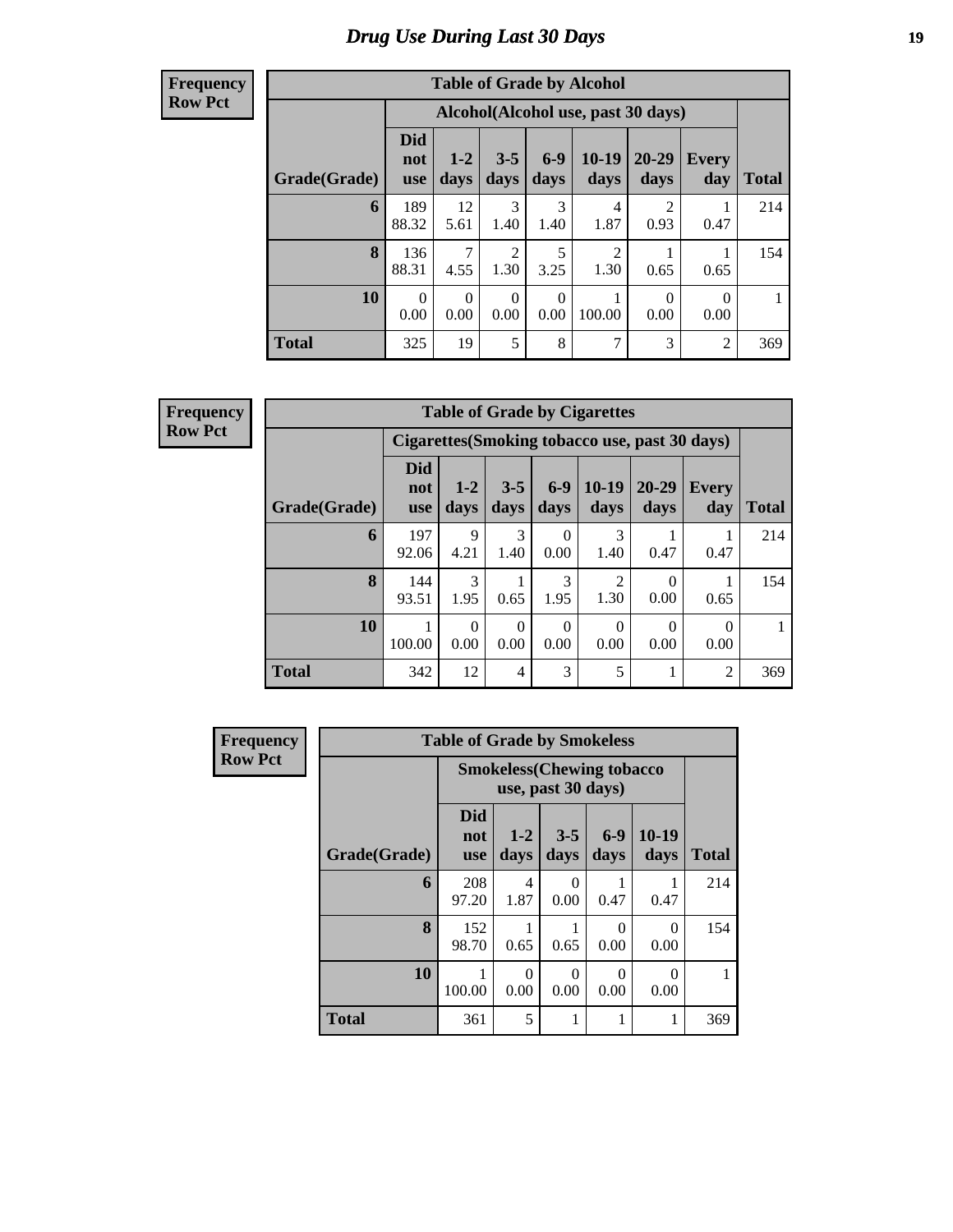#### **Frequency Row Pct**

|              |                                 |                                                                                                   |                        | <b>Table of Grade by Marijuana</b> |                |                        |     |  |  |  |  |  |
|--------------|---------------------------------|---------------------------------------------------------------------------------------------------|------------------------|------------------------------------|----------------|------------------------|-----|--|--|--|--|--|
|              |                                 | Marijuana (Marijuana use,<br>past 30 days)                                                        |                        |                                    |                |                        |     |  |  |  |  |  |
| Grade(Grade) | <b>Did</b><br>not<br><b>use</b> | $6 - 9$<br>$10-19$<br>$20 - 29$<br>$3 - 5$<br><b>Every</b><br>days<br>days<br>day<br>days<br>days |                        |                                    |                |                        |     |  |  |  |  |  |
| 6            | 206<br>96.26                    | $\overline{4}$<br>1.87                                                                            | 0.47                   | $\Omega$<br>0.00                   | 0.47           | $\overline{c}$<br>0.93 | 214 |  |  |  |  |  |
| 8            | 145<br>94.16                    | 2<br>1.30                                                                                         | $\overline{2}$<br>1.30 | 0.65                               | 0<br>0.00      | 4<br>2.60              | 154 |  |  |  |  |  |
| 10           | $\theta$<br>0.00                | $\Omega$<br>0.00                                                                                  | $\theta$<br>0.00       | $\Omega$<br>0.00                   | 100.00         | $\theta$<br>0.00       | 1   |  |  |  |  |  |
| <b>Total</b> | 351                             | 6                                                                                                 | 3                      |                                    | $\overline{2}$ | 6                      | 369 |  |  |  |  |  |

| $\overline{I}$ | <b>Table of Grade by Cocaine</b> |                                 |                                     |                  |               |                   |                     |              |  |  |  |  |  |
|----------------|----------------------------------|---------------------------------|-------------------------------------|------------------|---------------|-------------------|---------------------|--------------|--|--|--|--|--|
|                |                                  |                                 | Cocaine (Cocaine use, past 30 days) |                  |               |                   |                     |              |  |  |  |  |  |
|                | Grade(Grade)                     | <b>Did</b><br>not<br><b>use</b> | $1 - 2$<br>days                     | $3 - 5$<br>days  | $6-9$<br>days | $20 - 29$<br>days | <b>Every</b><br>day | <b>Total</b> |  |  |  |  |  |
|                | 6                                | 210<br>98.13                    | 0.47                                | 0.47             | 0.47          | $\Omega$<br>0.00  | 0.47                | 214          |  |  |  |  |  |
|                | 8                                | 153<br>99.35                    | $\Omega$<br>0.00                    | $\Omega$<br>0.00 | 0<br>0.00     | 0.65              | $\theta$<br>0.00    | 154          |  |  |  |  |  |
|                | 10                               | 100.00                          | $\Omega$<br>0.00                    | 0<br>0.00        | 0<br>0.00     | $\Omega$<br>0.00  | $\Omega$<br>0.00    |              |  |  |  |  |  |
|                | <b>Total</b>                     | 364                             |                                     |                  |               |                   |                     | 369          |  |  |  |  |  |

| Frequency      |              | <b>Table of Grade by Inhalants</b> |                 |                  |                  |                                               |                        |              |  |  |  |  |
|----------------|--------------|------------------------------------|-----------------|------------------|------------------|-----------------------------------------------|------------------------|--------------|--|--|--|--|
| <b>Row Pct</b> |              |                                    |                 |                  |                  | <b>Inhalants</b> (Inhalant use, past 30 days) |                        |              |  |  |  |  |
|                | Grade(Grade) | <b>Did</b><br>not<br><b>use</b>    | $1 - 2$<br>days | $3 - 5$<br>days  | $6-9$<br>days    | $10-19$<br>days                               | <b>Every</b><br>day    | <b>Total</b> |  |  |  |  |
|                | 6            | 203<br>94.86                       | 4<br>1.87       | 2<br>0.93        | 0.47             | $\mathfrak{D}$<br>0.93                        | $\overline{2}$<br>0.93 | 214          |  |  |  |  |
|                | 8            | 150<br>97.40                       | 0.65            | 0<br>0.00        | 0<br>0.00        | 0.65                                          | $\overline{2}$<br>1.30 | 154          |  |  |  |  |
|                | 10           | 100.00                             | 0<br>0.00       | $\Omega$<br>0.00 | $\Omega$<br>0.00 | $\theta$<br>0.00                              | $\Omega$<br>0.00       |              |  |  |  |  |
|                | <b>Total</b> | 354                                | 5               | 2                | 1                | 3                                             | 4                      | 369          |  |  |  |  |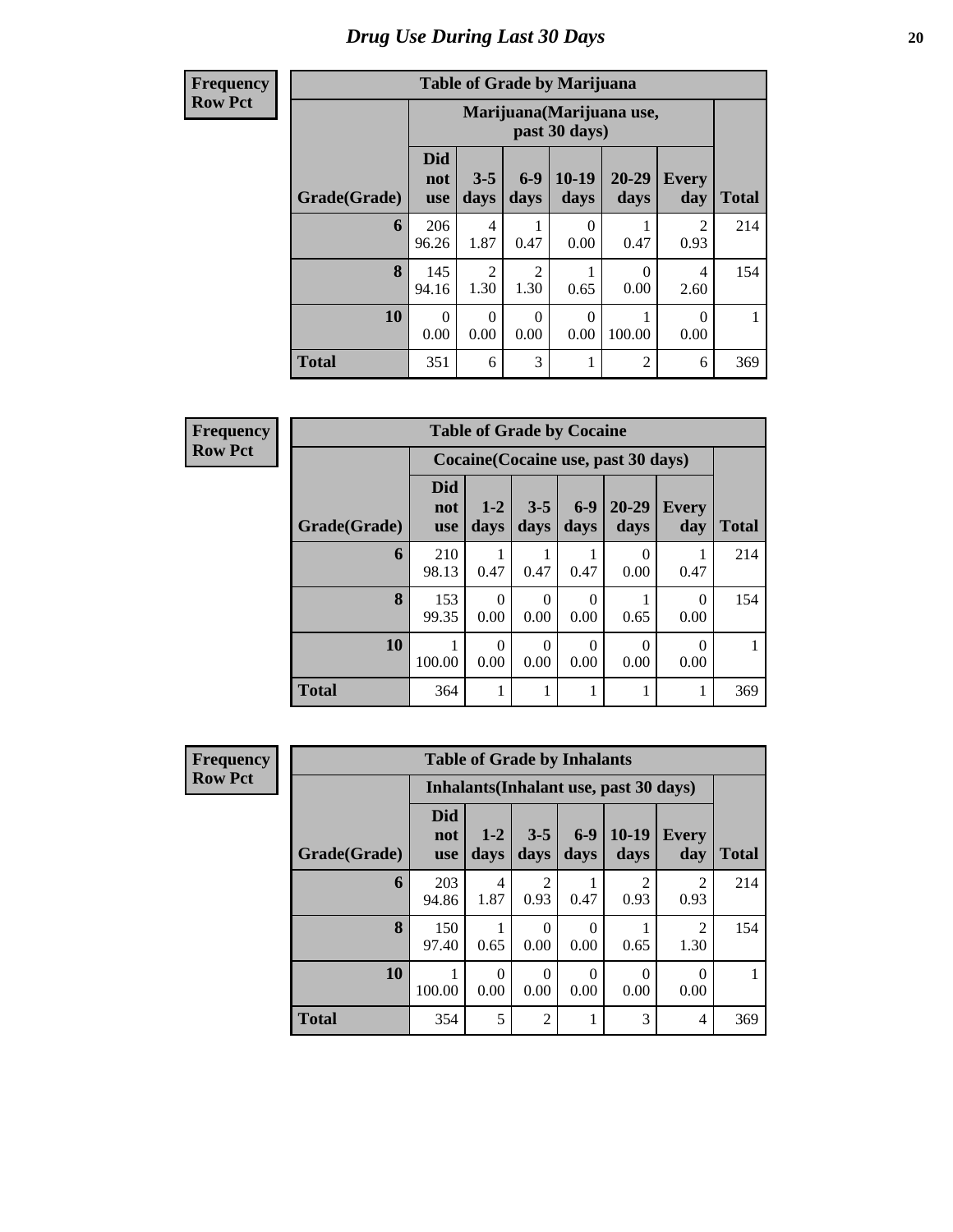| <b>Table of Grade by Steroids</b> |                                 |                                                                                               |           |           |                  |           |     |  |  |  |  |  |
|-----------------------------------|---------------------------------|-----------------------------------------------------------------------------------------------|-----------|-----------|------------------|-----------|-----|--|--|--|--|--|
|                                   |                                 | Steroids (Steroid use, past 30 days)                                                          |           |           |                  |           |     |  |  |  |  |  |
| Grade(Grade)                      | <b>Did</b><br>not<br><b>use</b> | 20-29<br>$6 - 9$<br>$1 - 2$<br>$3 - 5$<br><b>Every</b><br>days<br>days<br>days<br>day<br>days |           |           |                  |           |     |  |  |  |  |  |
| 6                                 | 211<br>98.60                    | 0<br>0.00                                                                                     | 0.47      | 0.47      | 0<br>0.00        | 0.47      | 214 |  |  |  |  |  |
| 8                                 | 152<br>98.70                    | 0.65                                                                                          | 0<br>0.00 | 0<br>0.00 | 0.65             | 0<br>0.00 | 154 |  |  |  |  |  |
| 10                                | 1<br>100.00                     | 0<br>0.00                                                                                     | 0<br>0.00 | 0<br>0.00 | $\Omega$<br>0.00 | 0<br>0.00 |     |  |  |  |  |  |
| <b>Total</b>                      | 364                             |                                                                                               |           |           |                  |           | 369 |  |  |  |  |  |

| <b>Frequency</b> | <b>Table of Grade by Ecstasy</b> |                                 |                                        |                  |                  |                   |              |
|------------------|----------------------------------|---------------------------------|----------------------------------------|------------------|------------------|-------------------|--------------|
| <b>Row Pct</b>   |                                  |                                 | Ecstasy (Ecstasy use,<br>past 30 days) |                  |                  |                   |              |
|                  | Grade(Grade)                     | <b>Did</b><br>not<br><b>use</b> | $1 - 2$<br>days                        | $3 - 5$<br>days  | $6-9$<br>days    | $20 - 29$<br>days | <b>Total</b> |
|                  | 6                                | 208<br>97.20                    | 4<br>1.87                              | 0.47             | 0.47             | $\Omega$<br>0.00  | 214          |
|                  | 8                                | 153<br>99.35                    | $\Omega$<br>0.00                       | $\Omega$<br>0.00 | $\Omega$<br>0.00 | 0.65              | 154          |
|                  | 10                               | 100.00                          | $\Omega$<br>0.00                       | ∩<br>0.00        | 0<br>0.00        | $\Omega$<br>0.00  |              |
|                  | <b>Total</b>                     | 362                             | $\overline{\mathcal{A}}$               | 1                | 1                | 1                 | 369          |

| <b>Frequency</b> |                                            | <b>Table of Grade by Meth</b>   |                        |                  |                  |                  |              |
|------------------|--------------------------------------------|---------------------------------|------------------------|------------------|------------------|------------------|--------------|
| <b>Row Pct</b>   | Meth(Methamphetamine use,<br>past 30 days) |                                 |                        |                  |                  |                  |              |
|                  | Grade(Grade)                               | <b>Did</b><br>not<br><b>use</b> | $1 - 2$<br>days        | $3 - 5$<br>days  | $6-9$<br>days    | $10-19$<br>days  | <b>Total</b> |
|                  | 6                                          | 209<br>97.66                    | $\mathfrak{D}$<br>0.93 | 0.47             | 0.47             | 0.47             | 214          |
|                  | 8                                          | 151<br>98.05                    | $\overline{c}$<br>1.30 | $\Omega$<br>0.00 | $\Omega$<br>0.00 | 0.65             | 154          |
|                  | 10                                         | 100.00                          | $\Omega$<br>0.00       | $\Omega$<br>0.00 | $\Omega$<br>0.00 | $\Omega$<br>0.00 |              |
|                  | <b>Total</b>                               | 361                             | 4                      | 1                | 1                | $\overline{2}$   | 369          |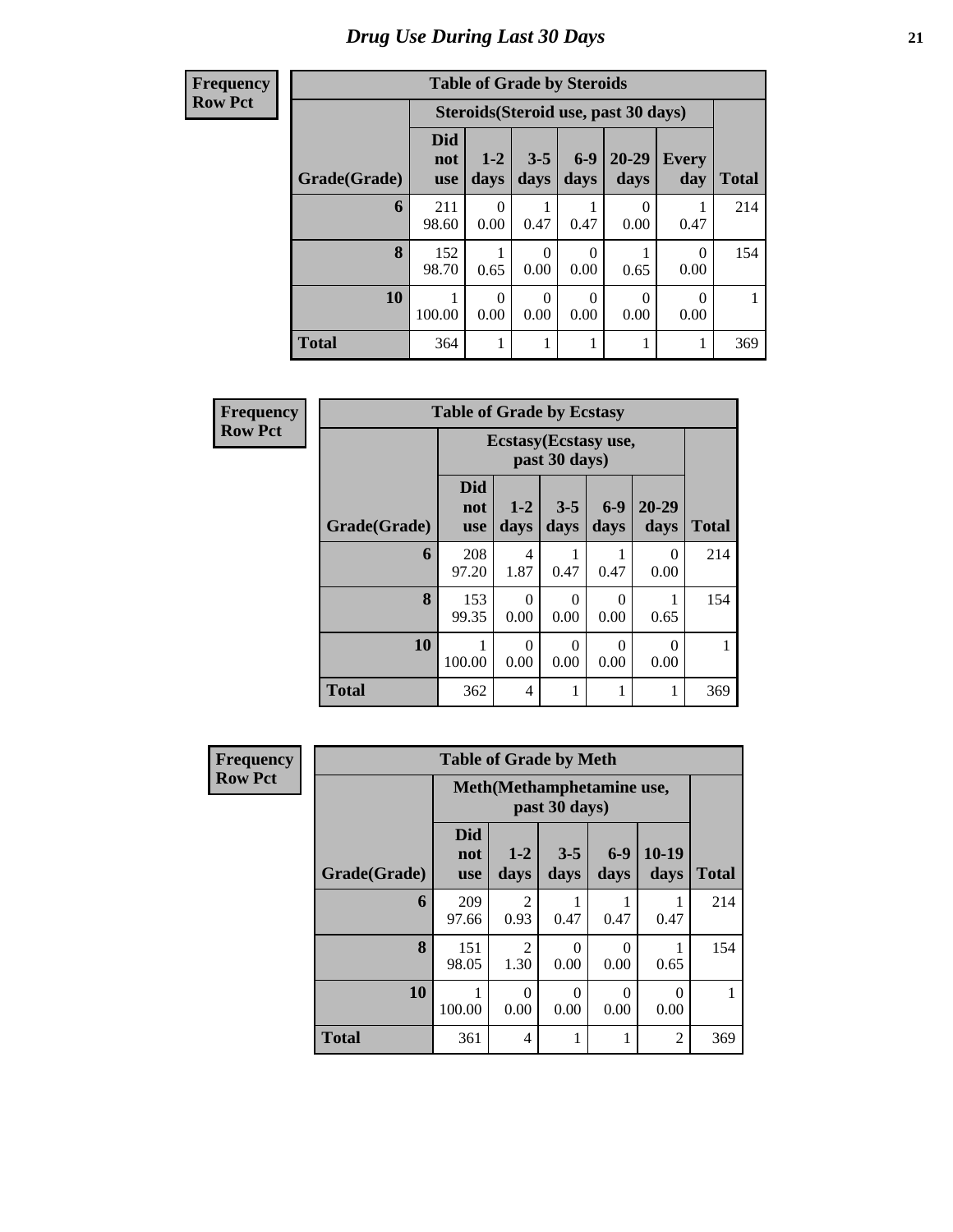## **Frequency**  $Row I$

# **Table of Grade by Hallucinogens**

| енсу |              | Table of <i>Grade</i> by Handchlogens |                                                   |                          |               |              |
|------|--------------|---------------------------------------|---------------------------------------------------|--------------------------|---------------|--------------|
| Pct  |              |                                       | Hallucinogens (Hallucinogen use,<br>past 30 days) |                          |               |              |
|      | Grade(Grade) | <b>Did</b><br>not use                 | $3 - 5$<br>days                                   | $6-9$<br>days            | 10-19<br>days | <b>Total</b> |
|      | 6            | 209<br>97.66                          | 2<br>0.93                                         | 0.93                     | 0.47          | 214          |
|      | 8            | 153<br>99.35                          | 0.00                                              | 0.65                     | 0<br>0.00     | 154          |
|      | 10           | 100.00                                | 0.00                                              | $\left( \right)$<br>0.00 | 0<br>0.00     |              |
|      | <b>Total</b> | 363                                   | $\overline{2}$                                    | 3                        |               | 369          |

| <b>Frequency</b> | <b>Table of Grade by Prescription</b> |                                                                                                    |                        |                        |                  |                  |     |  |  |
|------------------|---------------------------------------|----------------------------------------------------------------------------------------------------|------------------------|------------------------|------------------|------------------|-----|--|--|
| <b>Row Pct</b>   |                                       | <b>Prescription</b> (Prescription drugs)<br>not prescribed to me,                                  |                        |                        |                  |                  |     |  |  |
|                  | Grade(Grade)                          | Did<br>$10-19$<br>$6-9$<br>$3 - 5$<br>$1 - 2$<br>not<br>days<br>days<br>days<br>days<br><b>use</b> |                        |                        |                  |                  |     |  |  |
|                  | 6                                     | 202<br>94.39                                                                                       | $\overline{7}$<br>3.27 | 3<br>1.40              | 0.47             | 0.47             | 214 |  |  |
|                  | 8                                     | 149<br>96.75                                                                                       | 0.65                   | $\mathfrak{D}$<br>1.30 | $\Omega$<br>0.00 | 2<br>1.30        | 154 |  |  |
|                  | 10                                    | 100.00                                                                                             | $\Omega$<br>0.00       | $\Omega$<br>0.00       | $\Omega$<br>0.00 | $\Omega$<br>0.00 |     |  |  |
|                  | <b>Total</b>                          | 352                                                                                                | 8                      | 5                      |                  | 3                | 369 |  |  |

 $\mathcal{L}(\mathcal{A})$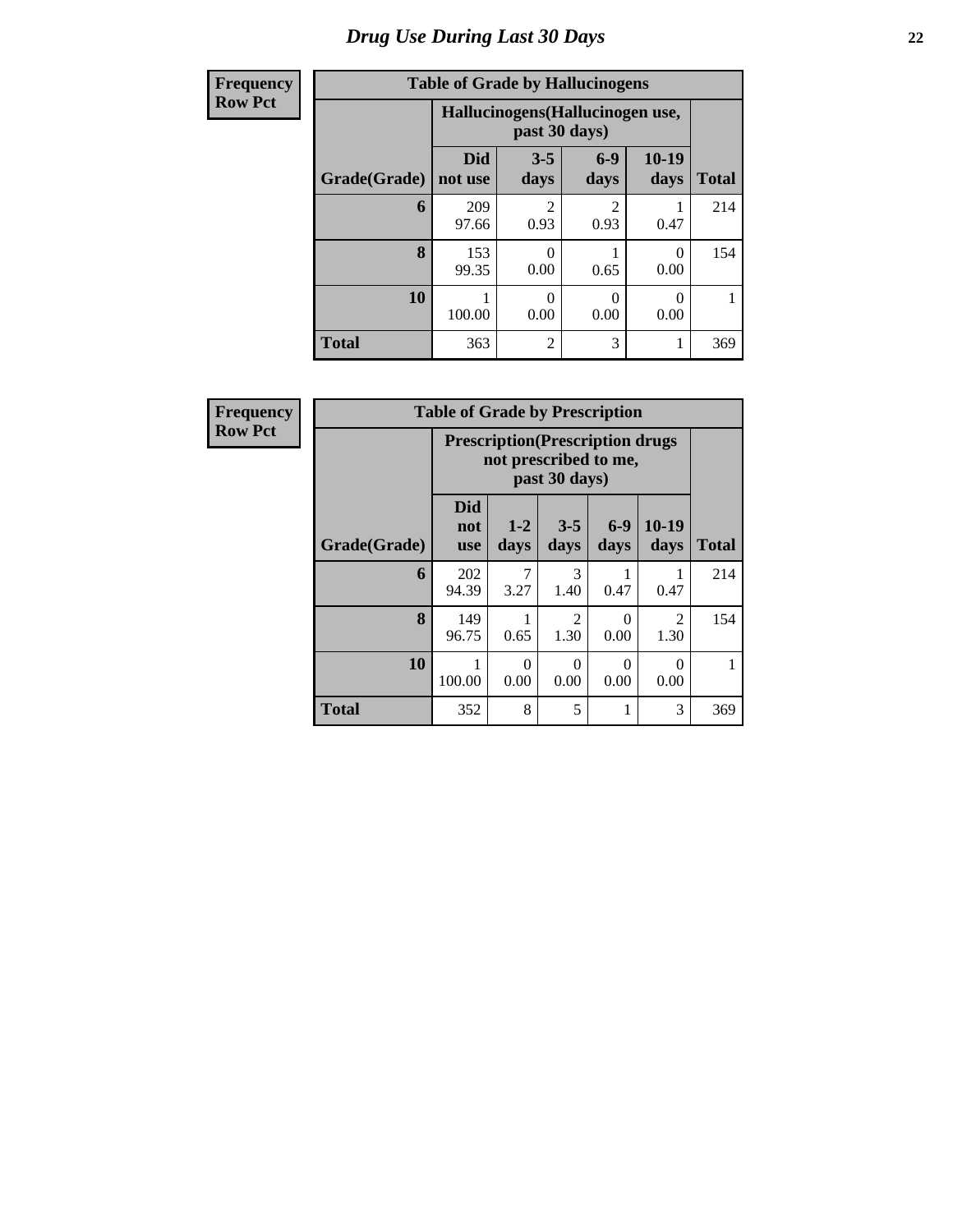| Frequency      | <b>Table of Alcoholease by Grade</b> |              |              |                  |              |  |
|----------------|--------------------------------------|--------------|--------------|------------------|--------------|--|
| <b>Col Pct</b> | Alcoholease(It is                    |              | Grade(Grade) |                  |              |  |
|                | easy to get alcohol)                 | 6            | 8            | <b>10</b>        | <b>Total</b> |  |
|                | <b>Strongly Agree</b>                | 47<br>21.96  | 37<br>24.03  | $\theta$<br>0.00 | 84           |  |
|                | <b>Somewhat Agree</b>                | 31<br>14.49  | 25<br>16.23  | 100.00           | 57           |  |
|                | <b>Somewhat Disagree</b>             | 25<br>11.68  | 15<br>9.74   | 0<br>0.00        | 40           |  |
|                | <b>Strongly Disagree</b>             | 111<br>51.87 | 77<br>50.00  | 0<br>0.00        | 188          |  |
|                | <b>Total</b>                         | 214          | 154          |                  | 369          |  |

| Frequency      | <b>Table of Cigarettesease by Grade</b>                 |              |                   |                           |              |  |
|----------------|---------------------------------------------------------|--------------|-------------------|---------------------------|--------------|--|
| <b>Col Pct</b> | Cigarettesease(It is<br>easy to get smoking<br>tobacco) | 6            | Grade(Grade)<br>8 | 10                        | <b>Total</b> |  |
|                | <b>Strongly Agree</b>                                   | 47<br>21.96  | 34<br>22.08       | 100.00                    | 82           |  |
|                | <b>Somewhat Agree</b>                                   | 30<br>14.02  | 28<br>18.18       | $\mathbf{\Omega}$<br>0.00 | 58           |  |
|                | <b>Somewhat Disagree</b>                                | 18<br>8.41   | 10<br>6.49        | $\mathbf{\Omega}$<br>0.00 | 28           |  |
|                | <b>Strongly Disagree</b>                                | 119<br>55.61 | 82<br>53.25       | $\mathbf{\Omega}$<br>0.00 | 201          |  |
|                | <b>Total</b>                                            | 214          | 154               | 1                         | 369          |  |

| <b>Frequency</b> | <b>Table of Smokelessease by Grade</b>             |              |              |           |              |  |
|------------------|----------------------------------------------------|--------------|--------------|-----------|--------------|--|
| <b>Col Pct</b>   | <b>Smokelessease</b> (It is<br>easy to get chewing |              | Grade(Grade) |           |              |  |
|                  | tobacco)                                           | 6            | 8            | <b>10</b> | <b>Total</b> |  |
|                  | <b>Strongly Agree</b>                              | 32<br>14.95  | 25<br>16.23  | 100.00    | 58           |  |
|                  | <b>Somewhat Agree</b>                              | 37<br>17.29  | 22<br>14.29  | 0<br>0.00 | 59           |  |
|                  | <b>Somewhat Disagree</b>                           | 22<br>10.28  | 20<br>12.99  | 0<br>0.00 | 42           |  |
|                  | <b>Strongly Disagree</b>                           | 123<br>57.48 | 87<br>56.49  | 0<br>0.00 | 210          |  |
|                  | <b>Total</b>                                       | 214          | 154          |           | 369          |  |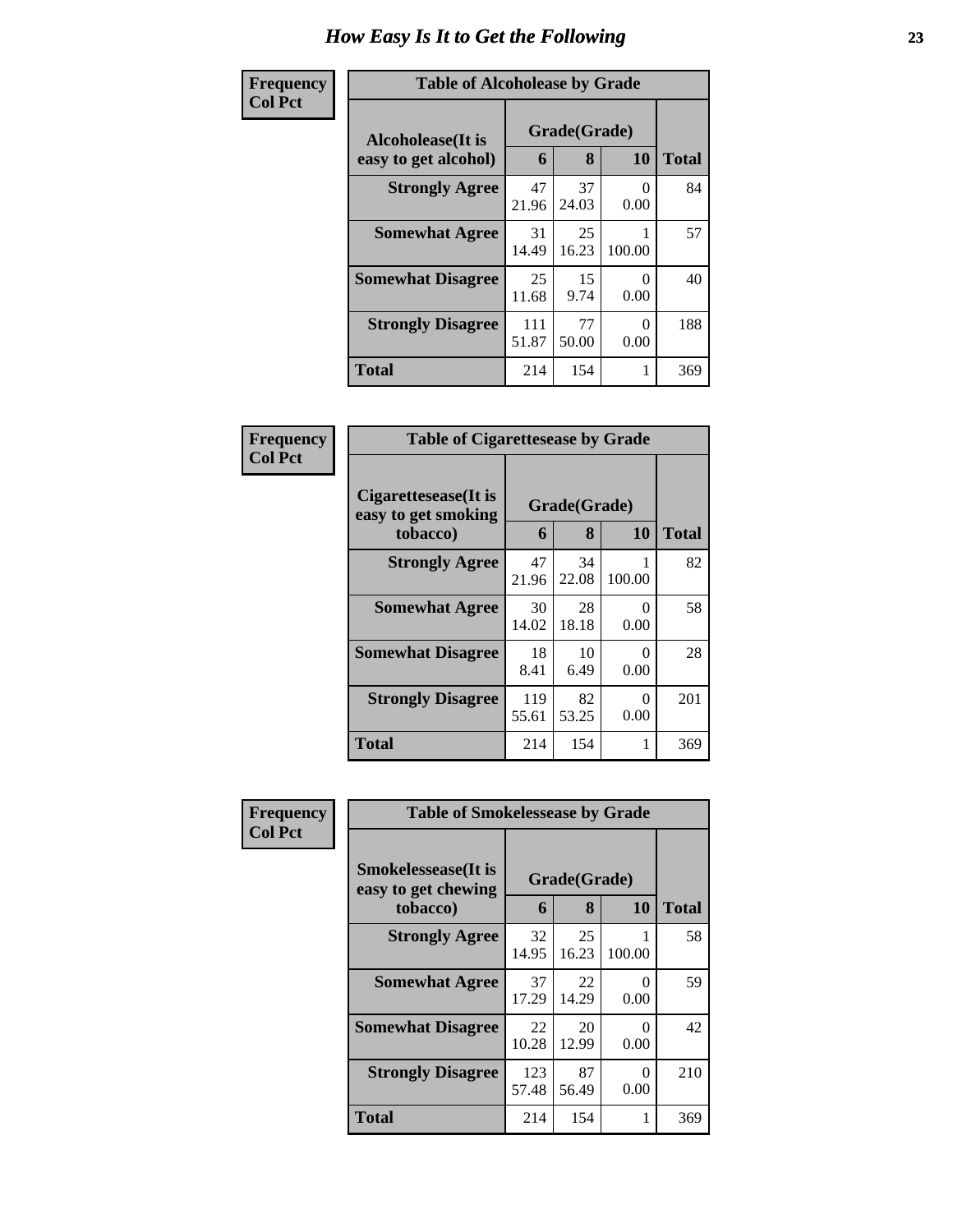| Frequency      | <b>Table of Marijuanaease by Grade</b>           |              |                   |                  |              |  |
|----------------|--------------------------------------------------|--------------|-------------------|------------------|--------------|--|
| <b>Col Pct</b> | Marijuanaease(It is<br>easy to get<br>marijuana) | 6            | Grade(Grade)<br>8 | 10               | <b>Total</b> |  |
|                | <b>Strongly Agree</b>                            | 29<br>13.55  | 29<br>18.83       | $\Omega$<br>0.00 | 58           |  |
|                | <b>Somewhat Agree</b>                            | 23<br>10.75  | 20<br>12.99       | 100.00           | 44           |  |
|                | <b>Somewhat Disagree</b>                         | 29<br>13.55  | 15<br>9.74        | 0<br>0.00        | 44           |  |
|                | <b>Strongly Disagree</b>                         | 133<br>62.15 | 90<br>58.44       | 0<br>0.00        | 223          |  |
|                | <b>Total</b>                                     | 214          | 154               | 1                | 369          |  |

| Frequency      | <b>Table of Cocaineease by Grade</b>      |              |                   |           |              |  |
|----------------|-------------------------------------------|--------------|-------------------|-----------|--------------|--|
| <b>Col Pct</b> | Cocaineease(It is<br>easy to get cocaine) | 6            | Grade(Grade)<br>8 | <b>10</b> | <b>Total</b> |  |
|                | <b>Strongly Agree</b>                     | 15<br>7.01   | 14<br>9.09        | 0<br>0.00 | 29           |  |
|                | <b>Somewhat Agree</b>                     | 26<br>12.15  | 15<br>9.74        | 0<br>0.00 | 41           |  |
|                | <b>Somewhat Disagree</b>                  | 26<br>12.15  | 20<br>12.99       | 0<br>0.00 | 46           |  |
|                | <b>Strongly Disagree</b>                  | 147<br>68.69 | 105<br>68.18      | 100.00    | 253          |  |
|                | <b>Total</b>                              | 214          | 154               | 1         | 369          |  |

| Frequency<br><b>Col Pct</b> | <b>Table of Inhalantsease by Grade</b> |              |              |           |              |
|-----------------------------|----------------------------------------|--------------|--------------|-----------|--------------|
|                             | Inhalantsease(It is<br>easy to get     |              | Grade(Grade) |           |              |
|                             | inhalants)                             | 6            | 8            | 10        | <b>Total</b> |
|                             | <b>Strongly Agree</b>                  | 51<br>23.83  | 45<br>29.22  | 100.00    | 97           |
|                             | <b>Somewhat Agree</b>                  | 28<br>13.08  | 15<br>9.74   | 0<br>0.00 | 43           |
|                             | <b>Somewhat Disagree</b>               | 13<br>6.07   | 11<br>7.14   | 0<br>0.00 | 24           |
|                             | <b>Strongly Disagree</b>               | 122<br>57.01 | 83<br>53.90  | 0<br>0.00 | 205          |
|                             | <b>Total</b>                           | 214          | 154          | 1         | 369          |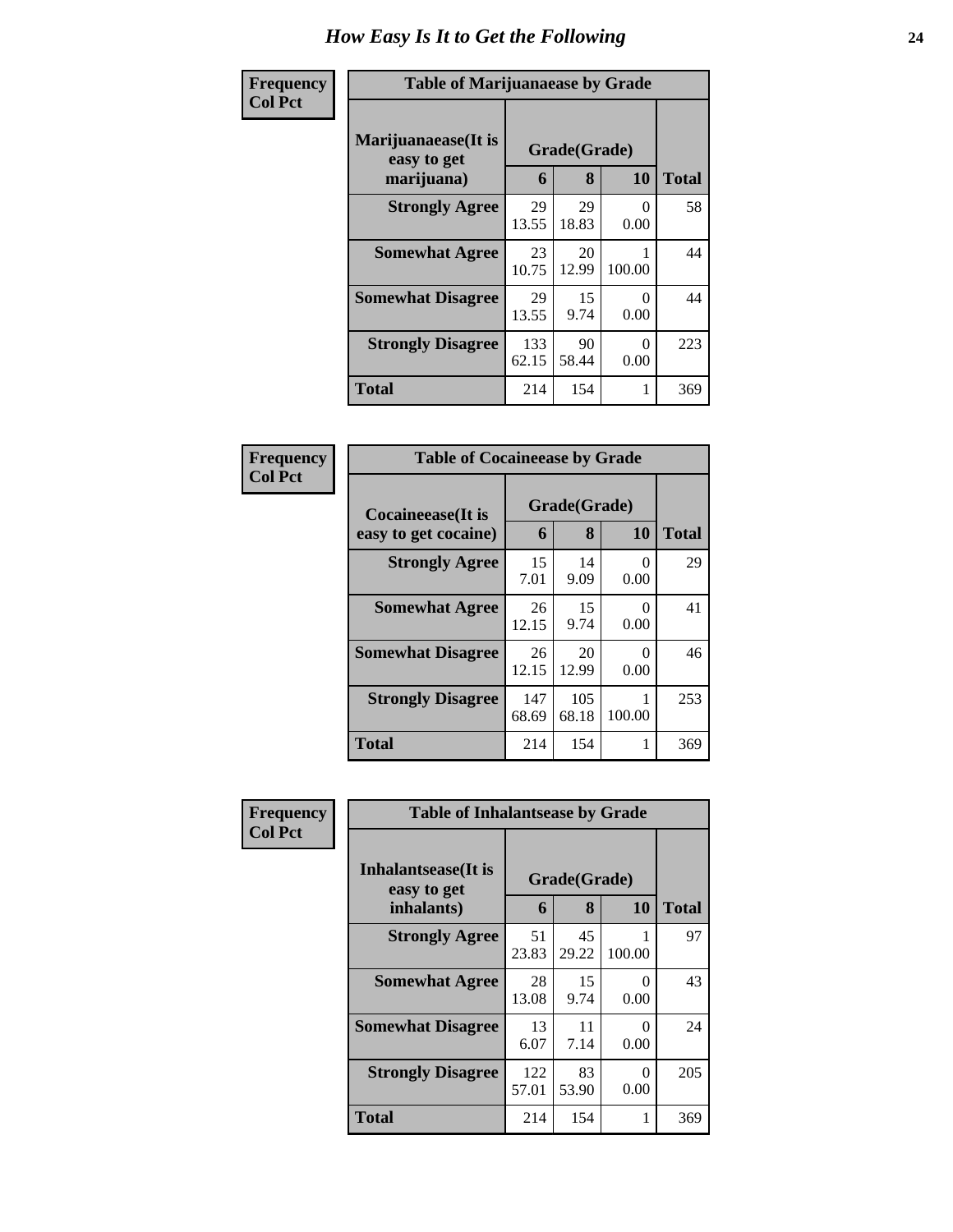| Frequency      | <b>Table of Steroidsease by Grade</b> |              |              |           |              |  |
|----------------|---------------------------------------|--------------|--------------|-----------|--------------|--|
| <b>Col Pct</b> | <b>Steroidsease</b> (It is            |              | Grade(Grade) |           |              |  |
|                | easy to get steroids)                 | 6            | 8            | 10        | <b>Total</b> |  |
|                | <b>Strongly Agree</b>                 | 22<br>10.28  | 13<br>8.44   | 0<br>0.00 | 35           |  |
|                | <b>Somewhat Agree</b>                 | 28<br>13.08  | 15<br>9.74   | 100.00    | 44           |  |
|                | <b>Somewhat Disagree</b>              | 26<br>12.15  | 22<br>14.29  | 0<br>0.00 | 48           |  |
|                | <b>Strongly Disagree</b>              | 138<br>64.49 | 104<br>67.53 | 0<br>0.00 | 242          |  |
|                | <b>Total</b>                          | 214          | 154          |           | 369          |  |

| Frequency      | <b>Table of Ecstasyease by Grade</b>              |              |                   |           |              |
|----------------|---------------------------------------------------|--------------|-------------------|-----------|--------------|
| <b>Col Pct</b> | <b>Ecstasyease</b> (It is<br>easy to get ecstasy) | 6            | Grade(Grade)<br>8 | <b>10</b> | <b>Total</b> |
|                | <b>Strongly Agree</b>                             | 14<br>6.54   | 11<br>7.14        | 0<br>0.00 | 25           |
|                | <b>Somewhat Agree</b>                             | 26<br>12.15  | 15<br>9.74        | ∩<br>0.00 | 41           |
|                | <b>Somewhat Disagree</b>                          | 23<br>10.75  | 20<br>12.99       | 0<br>0.00 | 43           |
|                | <b>Strongly Disagree</b>                          | 151<br>70.56 | 108<br>70.13      | 100.00    | 260          |
|                | <b>Total</b>                                      | 214          | 154               | 1         | 369          |

| Frequency<br><b>Col Pct</b> | <b>Table of Methease by Grade</b>                          |              |                   |                  |              |  |  |  |  |  |
|-----------------------------|------------------------------------------------------------|--------------|-------------------|------------------|--------------|--|--|--|--|--|
|                             | <b>Methease</b> (It is easy<br>to get<br>methamphetamines) | 6            | Grade(Grade)<br>8 | 10               | <b>Total</b> |  |  |  |  |  |
|                             | <b>Strongly Agree</b>                                      | 19<br>8.88   | 15<br>9.74        | $\Omega$<br>0.00 | 34           |  |  |  |  |  |
|                             | <b>Somewhat Agree</b>                                      | 26<br>12.15  | 13<br>8.44        | $\theta$<br>0.00 | 39           |  |  |  |  |  |
|                             | <b>Somewhat Disagree</b>                                   | 19<br>8.88   | 21<br>13.64       | 0<br>0.00        | 40           |  |  |  |  |  |
|                             | <b>Strongly Disagree</b>                                   | 150<br>70.09 | 105<br>68.18      | 100.00           | 256          |  |  |  |  |  |
|                             | Total                                                      | 214          | 154               |                  | 369          |  |  |  |  |  |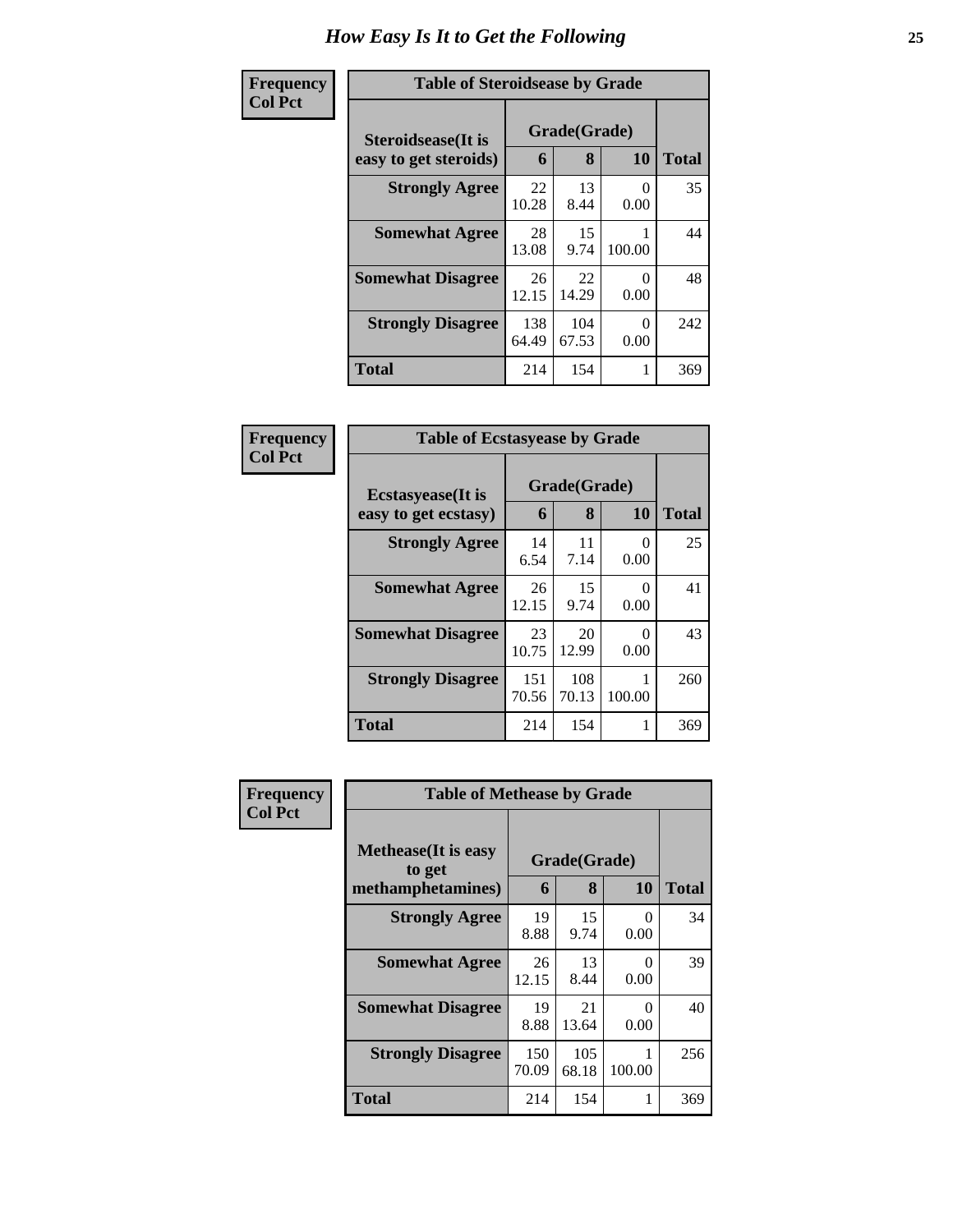| Frequency      | <b>Table of Hallucinogensease by Grade</b>               |              |                   |                  |     |  |  |  |  |  |
|----------------|----------------------------------------------------------|--------------|-------------------|------------------|-----|--|--|--|--|--|
| <b>Col Pct</b> | Hallucinogensease(It<br>is easy to get<br>hallucinogens) | 6            | Grade(Grade)<br>8 | <b>Total</b>     |     |  |  |  |  |  |
|                | <b>Strongly Agree</b>                                    | 11<br>5.14   | 12<br>7.79        | $\Omega$<br>0.00 | 23  |  |  |  |  |  |
|                | <b>Somewhat Agree</b>                                    | 28<br>13.08  | 5<br>3.25         | 0<br>0.00        | 33  |  |  |  |  |  |
|                | <b>Somewhat Disagree</b>                                 | 22<br>10.28  | 28<br>18.18       | $\Omega$<br>0.00 | 50  |  |  |  |  |  |
|                | <b>Strongly Disagree</b>                                 | 153<br>71.50 | 109<br>70.78      | 100.00           | 263 |  |  |  |  |  |
|                | <b>Total</b>                                             | 214          | 154               |                  | 369 |  |  |  |  |  |

| <b>Frequency</b> |
|------------------|
| <b>Col Pct</b>   |

| <b>Table of Prescriptionease by Grade</b>                                                |              |             |                           |       |  |  |  |  |  |
|------------------------------------------------------------------------------------------|--------------|-------------|---------------------------|-------|--|--|--|--|--|
| <b>Prescriptionease</b> (It<br>is easy to get<br>prescription drugs<br>not prescribed to | Grade(Grade) |             |                           |       |  |  |  |  |  |
| me)                                                                                      | 6            | 8           | 10                        | Total |  |  |  |  |  |
| <b>Strongly Agree</b>                                                                    | 52<br>24.30  | 34<br>22.08 | 100.00                    | 87    |  |  |  |  |  |
| <b>Somewhat Agree</b>                                                                    | 27<br>12.62  | 22<br>14.29 | $\mathbf{\Omega}$<br>0.00 | 49    |  |  |  |  |  |
| <b>Somewhat Disagree</b>                                                                 | 13<br>6.07   | 12<br>7.79  | 0<br>0.00                 | 25    |  |  |  |  |  |
| <b>Strongly Disagree</b>                                                                 | 122<br>57.01 | 86<br>55.84 | $\mathbf{\Omega}$<br>0.00 | 208   |  |  |  |  |  |
| Total                                                                                    | 214          | 154         | 1                         | 369   |  |  |  |  |  |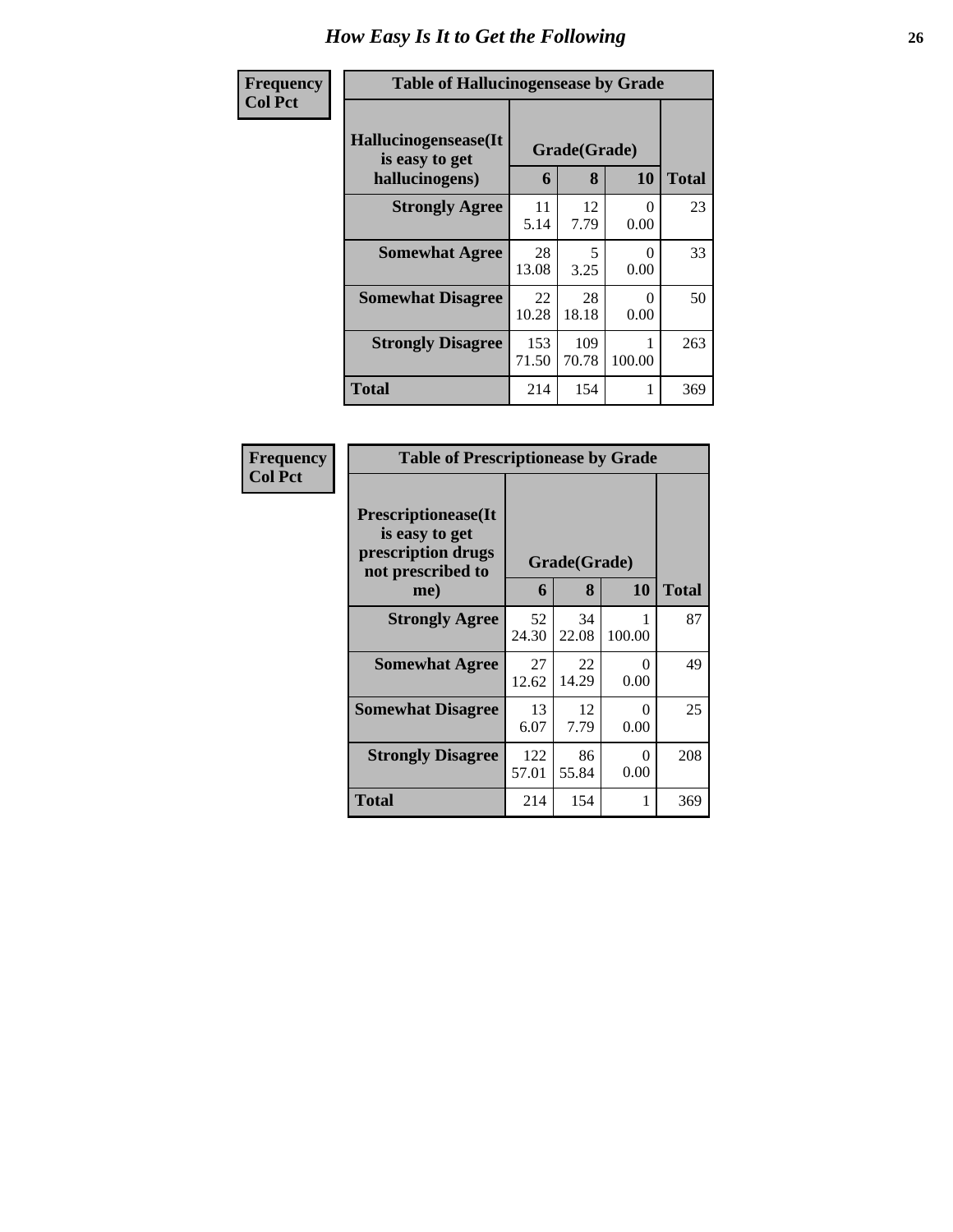#### *Age at Onset of Use* **27** *Results for "Age at Onset of Use" questions exclude students who said they did not use that substance*

| Frequency<br><b>Row Pct</b> |  |
|-----------------------------|--|
|                             |  |

| <b>Table of Grade by Alcoholinit</b> |                        |                                                  |                  |                  |                           |                  |                        |           |                        |              |  |
|--------------------------------------|------------------------|--------------------------------------------------|------------------|------------------|---------------------------|------------------|------------------------|-----------|------------------------|--------------|--|
|                                      |                        | Alcoholinit (I started using alcohol when I was) |                  |                  |                           |                  |                        |           |                        |              |  |
| Grade(Grade)                         | <b>8 or</b><br>younger | 9                                                | 10               | <b>11</b>        | 12                        | 13               | 14                     | 17        | <b>18 or</b><br>older  | <b>Total</b> |  |
| 6                                    | 5<br>21.74             | 3<br>13.04                                       | 3<br>13.04       | 6<br>26.09       | 3<br>13.04                | $\Omega$<br>0.00 | $\overline{2}$<br>8.70 | 0<br>0.00 | 4.35                   | 23           |  |
| 8                                    | 6<br>18.18             | 3.03                                             | 3.03             | 3.03             | 8<br>24.24                | 8<br>24.24       | 5<br>15.15             | 3.03      | $\mathfrak{D}$<br>6.06 | 33           |  |
| 10                                   | $\Omega$<br>0.00       | $\theta$<br>0.00                                 | $\Omega$<br>0.00 | $\Omega$<br>0.00 | $\Omega$<br>0.00          | $\theta$<br>0.00 | 100.00                 | 0<br>0.00 | 0<br>0.00              | 1            |  |
| <b>Total</b>                         | 11                     | 4                                                | $\overline{4}$   | 7                | 11                        | 8                | 8                      |           | 3                      | 57           |  |
|                                      |                        |                                                  |                  |                  | Frequency Missing $= 312$ |                  |                        |           |                        |              |  |

| <b>Frequency</b> | <b>Table of Grade by Cigarettesinit</b> |                         |                                                         |           |                           |              |                  |                  |                         |              |  |
|------------------|-----------------------------------------|-------------------------|---------------------------------------------------------|-----------|---------------------------|--------------|------------------|------------------|-------------------------|--------------|--|
| <b>Row Pct</b>   |                                         |                         | Cigarettesinit(I started smoking tobacco when I<br>was) |           |                           |              |                  |                  |                         |              |  |
|                  | Grade(Grade)                            | 8 or<br>younger         | <b>10</b>                                               | <b>11</b> | 12                        | 13           | 14               | 15               | <b>18 or</b><br>older   | <b>Total</b> |  |
|                  | 6                                       | $\mathfrak{D}$<br>14.29 | 3<br>21.43                                              | 14.29     | 3<br>21.43                | 3<br>21.43   | $\Omega$<br>0.00 | $\Omega$<br>0.00 | 7.14                    | 14           |  |
|                  | 8                                       | $\overline{2}$<br>15.38 | 7.69                                                    | 7.69      | $\overline{2}$<br>15.38   | 3<br>23.08   | 7.69             | 7.69             | $\overline{2}$<br>15.38 | 13           |  |
|                  | 10                                      | $\theta$                | $\mathbf{0}$                                            | $\Omega$  | $\theta$                  | $\mathbf{0}$ | $\Omega$         | $\Omega$         | $\Omega$                | $\Omega$     |  |
|                  | <b>Total</b>                            | 4                       | 4                                                       | 3         | 5                         | 6            |                  |                  | 3                       | 27           |  |
|                  |                                         |                         |                                                         |           | Frequency Missing $= 342$ |              |                  |                  |                         |              |  |

| <b>Frequency</b> |              | <b>Table of Grade by Smokelessinit</b>  |                  |                           |                |                  |           |                |
|------------------|--------------|-----------------------------------------|------------------|---------------------------|----------------|------------------|-----------|----------------|
| <b>Row Pct</b>   |              | Smokelessinit(I started chewing tobacco |                  | when I was)               |                |                  |           |                |
|                  | Grade(Grade) | 8 or<br>younger                         | 9                | <b>10</b>                 | 11             | <b>12</b>        | 13        | <b>Total</b>   |
|                  | 6            | 25.00                                   | $\Omega$<br>0.00 | 25.00                     | 25.00          | 25.00            | 0<br>0.00 | 4              |
|                  | 8            | 25.00                                   | 25.00            | $\Omega$<br>0.00          | 25.00          | $\theta$<br>0.00 | 25.00     | $\overline{4}$ |
|                  | 10           | $\Omega$                                | $\Omega$         | $\theta$<br>٠             | $\theta$       | $\Omega$         | $\Omega$  | 0              |
|                  | <b>Total</b> | $\mathfrak{D}$                          |                  |                           | $\overline{2}$ | 1                |           | 8              |
|                  |              |                                         |                  | Frequency Missing $= 361$ |                |                  |           |                |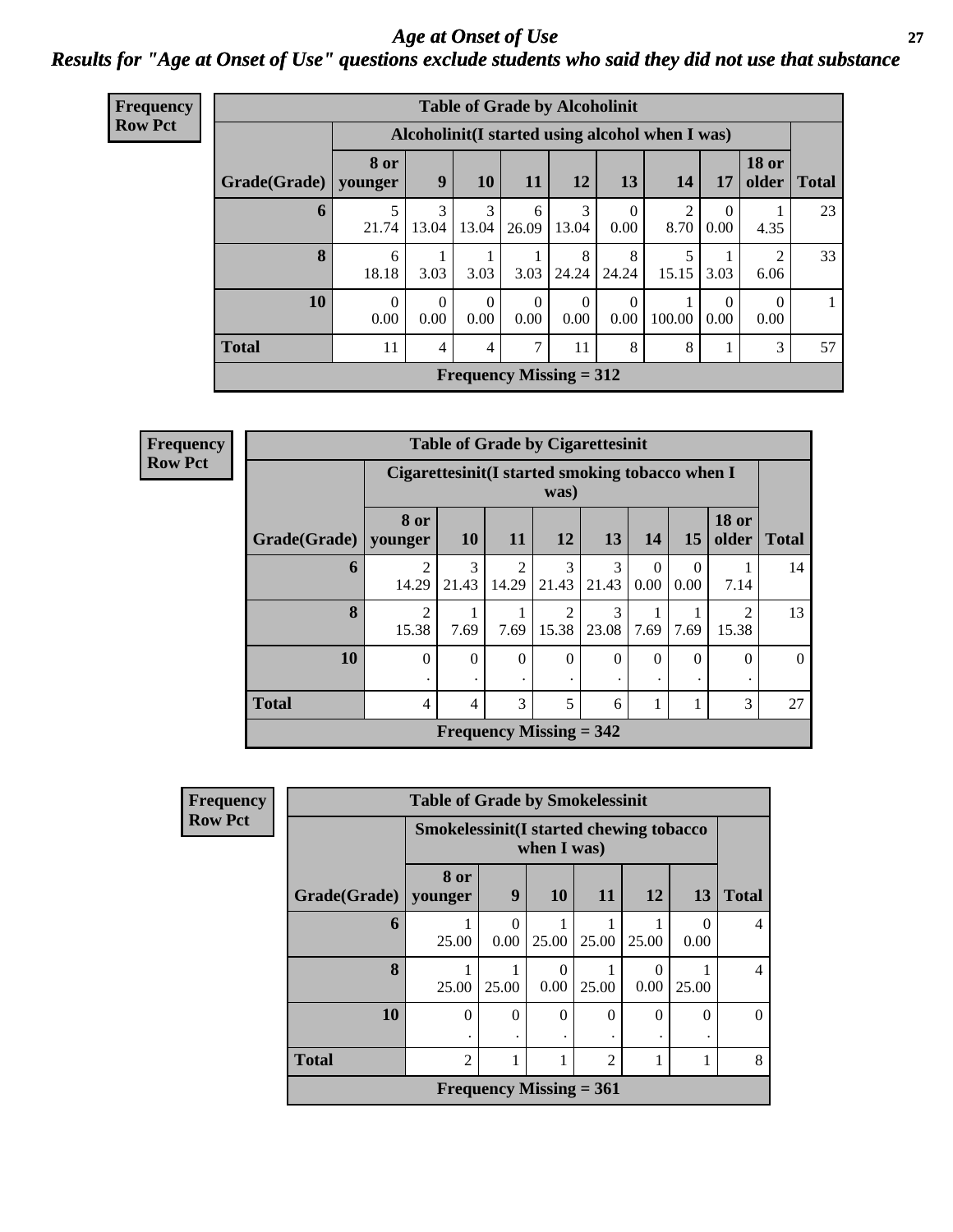#### *Age at Onset of Use* **28**

*Results for "Age at Onset of Use" questions exclude students who said they did not use that substance*

| <b>Frequency</b> |                                                      | <b>Table of Grade by Marijuanainit</b> |                                      |                  |                  |                           |                  |                  |                       |              |  |  |
|------------------|------------------------------------------------------|----------------------------------------|--------------------------------------|------------------|------------------|---------------------------|------------------|------------------|-----------------------|--------------|--|--|
| <b>Row Pct</b>   | Marijuanainit (I started using marijuana when I was) |                                        |                                      |                  |                  |                           |                  |                  |                       |              |  |  |
|                  | Grade(Grade)                                         | 8 or<br>younger                        | 9                                    | 11               | 12               | 13                        | 14               | 16               | <b>18 or</b><br>older | <b>Total</b> |  |  |
|                  | 6                                                    | $\Omega$<br>0.00                       | $\mathcal{D}_{\mathcal{L}}$<br>40.00 | $\Omega$<br>0.00 | $\Omega$<br>0.00 | 2<br>40.00                | $\Omega$<br>0.00 | 20.00            | 0<br>0.00             | 5            |  |  |
|                  | 8                                                    | 7.69                                   | 7.69                                 | 7.69             | 23.08            | $\overline{4}$<br>30.77   | 7.69             | 0<br>0.00        | 2<br>15.38            | 13           |  |  |
|                  | 10                                                   | $\Omega$<br>0.00                       | $\Omega$<br>0.00                     | $\theta$<br>0.00 | $\Omega$<br>0.00 | $\Omega$<br>0.00          | 100.00           | $\Omega$<br>0.00 | $\Omega$<br>0.00      | $\mathbf{1}$ |  |  |
|                  | <b>Total</b>                                         | 1                                      | 3                                    | 1                | 3                | 6                         | $\overline{2}$   | 1                | 2                     | 19           |  |  |
|                  |                                                      |                                        |                                      |                  |                  | Frequency Missing $= 350$ |                  |                  |                       |              |  |  |

| Frequency      |                                                     | <b>Table of Grade by Cocaineinit</b> |                  |                       |                       |           |                |
|----------------|-----------------------------------------------------|--------------------------------------|------------------|-----------------------|-----------------------|-----------|----------------|
| <b>Row Pct</b> | Cocaineinit (I started using<br>cocaine when I was) |                                      |                  |                       |                       |           |                |
|                | Grade(Grade)                                        | 8 or<br>younger                      | $\boldsymbol{9}$ | <b>10</b>             | <b>11</b>             | 13        | <b>Total</b>   |
|                | 6                                                   | 100.00                               | $\Omega$<br>0.00 | $\mathcal{L}$<br>0.00 | $\mathcal{L}$<br>0.00 | 0<br>0.00 |                |
|                | 8                                                   | 0.00                                 | 25.00            | 25.00                 | 25.00                 | 25.00     | $\overline{4}$ |
|                | 10                                                  | $\Omega$                             | $\Omega$         | $\theta$              | 0                     | $\Omega$  | 0              |
|                | <b>Total</b>                                        |                                      |                  |                       |                       |           | 5              |
|                |                                                     | Frequency Missing $= 364$            |                  |                       |                       |           |                |

| <b>Frequency</b> |                           | <b>Table of Grade by Inhalantsinit</b> |                                                               |                |                         |                         |              |  |  |
|------------------|---------------------------|----------------------------------------|---------------------------------------------------------------|----------------|-------------------------|-------------------------|--------------|--|--|
| <b>Row Pct</b>   |                           |                                        | <b>Inhalantsinit(I started using</b><br>inhalants when I was) |                |                         |                         |              |  |  |
|                  | Grade(Grade)              | 8 or<br>younger                        | 9                                                             | 10             | 11                      | <b>12</b>               | <b>Total</b> |  |  |
|                  | 6                         | $\mathcal{O}$<br>0.00                  | 5<br>62.50                                                    | 12.50          | $\mathfrak{D}$<br>25.00 | $\Omega$<br>0.00        | 8            |  |  |
|                  | 8                         | 25.00                                  | $\theta$<br>0.00                                              | 25.00          | 0.00                    | $\mathfrak{D}$<br>50.00 | 4            |  |  |
|                  | 10                        | $\Omega$                               | $\Omega$<br>٠                                                 | $\theta$       | $\Omega$                | $\Omega$<br>٠           | 0            |  |  |
|                  | <b>Total</b>              |                                        | 5                                                             | $\overline{2}$ | $\mathfrak{D}$          | 2                       | 12           |  |  |
|                  | Frequency Missing $= 357$ |                                        |                                                               |                |                         |                         |              |  |  |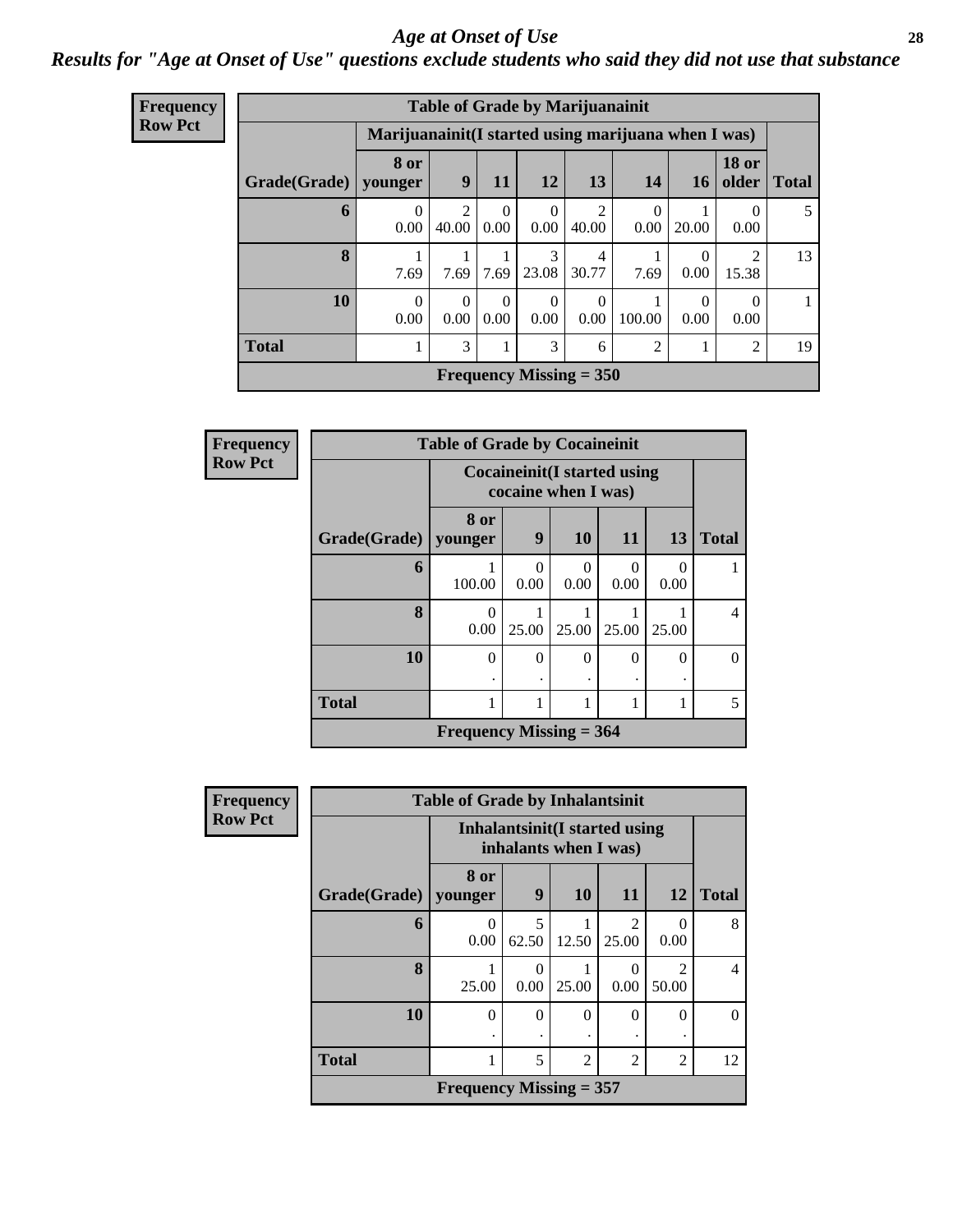#### *Age at Onset of Use* **29**

## *Results for "Age at Onset of Use" questions exclude students who said they did not use that substance*

| Frequency      | <b>Table of Grade by Steroidsinit</b> |                                                             |           |            |           |                |  |  |  |  |
|----------------|---------------------------------------|-------------------------------------------------------------|-----------|------------|-----------|----------------|--|--|--|--|
| <b>Row Pct</b> |                                       | <b>Steroidsinit(I started using</b><br>steroids when I was) |           |            |           |                |  |  |  |  |
|                | Grade(Grade)                          | 8 or<br>younger                                             | 9         | <b>11</b>  | 14        | <b>Total</b>   |  |  |  |  |
|                | 6                                     | 25.00                                                       | 25.00     | າ<br>50.00 | 0<br>0.00 | 4              |  |  |  |  |
|                | 8                                     | $\theta$<br>0.00                                            | 0<br>0.00 | 50.00      | 50.00     | $\overline{2}$ |  |  |  |  |
|                | 10                                    | $\theta$                                                    | $\Omega$  | 0          | $\theta$  | $\Omega$       |  |  |  |  |
|                | <b>Total</b>                          | 1                                                           |           | 3          |           | 6              |  |  |  |  |
|                |                                       | Frequency Missing $= 363$                                   |           |            |           |                |  |  |  |  |

| Frequency      | <b>Table of Grade by Ecstasyinit</b> |                                                              |           |                       |              |  |  |
|----------------|--------------------------------------|--------------------------------------------------------------|-----------|-----------------------|--------------|--|--|
| <b>Row Pct</b> |                                      | <b>Ecstasyinit(I started</b><br>using ecstasy when I<br>was) |           |                       |              |  |  |
|                | Grade(Grade)                         | 8 or<br>younger                                              | 15        | <b>18 or</b><br>older | <b>Total</b> |  |  |
|                | 6                                    | 2<br>66.67                                                   | 33.33     | $\Omega$<br>0.00      | 3            |  |  |
|                | 8                                    | 0<br>0.00                                                    | 0<br>0.00 | 100.00                |              |  |  |
|                | 10                                   | $\theta$                                                     | $\theta$  | 0                     | 0            |  |  |
|                | <b>Total</b>                         | 2                                                            | 1         | 1                     | 4            |  |  |
|                | Frequency Missing $= 365$            |                                                              |           |                       |              |  |  |

| Frequency      | <b>Table of Grade by Methinit</b> |                                                             |           |       |                  |                |  |  |
|----------------|-----------------------------------|-------------------------------------------------------------|-----------|-------|------------------|----------------|--|--|
| <b>Row Pct</b> |                                   | <b>Methinit</b> (I started using<br>methamphetamines when I |           |       |                  |                |  |  |
|                | Grade(Grade)                      | 8 or<br>younger                                             | 11        | 13    | 15               | <b>Total</b>   |  |  |
|                | 6                                 | 50.00                                                       | 50.00     | 0.00  | $\Omega$<br>0.00 | $\overline{2}$ |  |  |
|                | 8                                 | 0<br>0.00                                                   | 0<br>0.00 | 50.00 | 50.00            | $\overline{2}$ |  |  |
|                | 10                                | 0                                                           | $\Omega$  | 0     | $\Omega$         | $\Omega$       |  |  |
|                | <b>Total</b>                      | 1                                                           | 1         |       |                  | 4              |  |  |
|                |                                   | Frequency Missing $= 365$                                   |           |       |                  |                |  |  |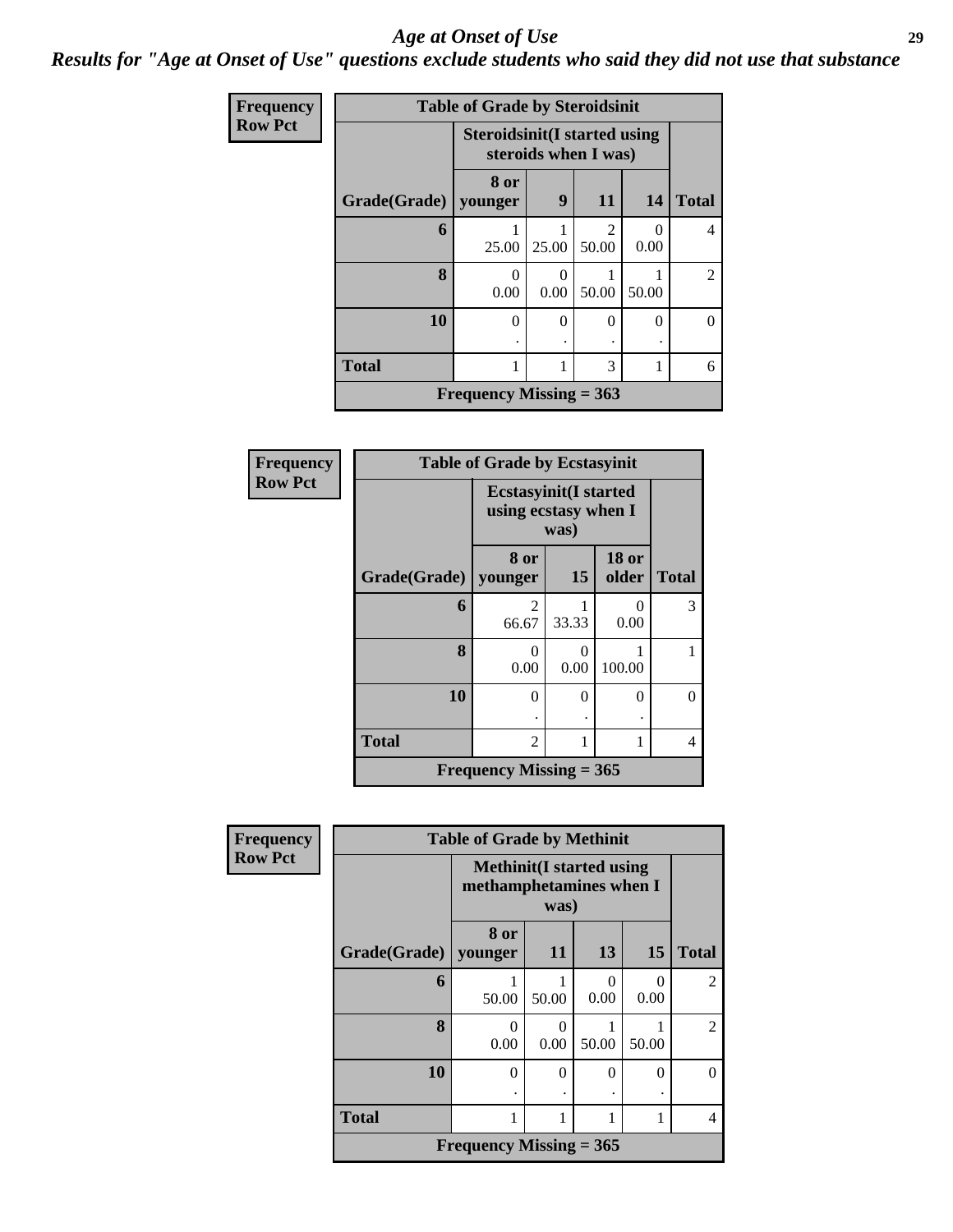#### Age at Onset of Use **30**

*Results for "Age at Onset of Use" questions exclude students who said they did not use that substance*

| Frequency      | <b>Table of Grade by Hallucinogensinit</b> |                                                              |                  |                  |                |  |  |  |
|----------------|--------------------------------------------|--------------------------------------------------------------|------------------|------------------|----------------|--|--|--|
| <b>Row Pct</b> |                                            | Hallucinogensinit(I<br>started using<br>hallucinogens when I |                  |                  |                |  |  |  |
|                | Grade(Grade)                               | 8 or<br>younger                                              | 10               | 13               | <b>Total</b>   |  |  |  |
|                | 6                                          | 50.00                                                        | 50.00            | $\Omega$<br>0.00 | $\overline{2}$ |  |  |  |
|                | 8                                          | ∩<br>0.00                                                    | $\Omega$<br>0.00 | 100.00           |                |  |  |  |
|                | 10                                         | $\Omega$                                                     | $\theta$         | $\theta$         | $\Omega$       |  |  |  |
|                | <b>Total</b>                               |                                                              |                  | 1                | 3              |  |  |  |
|                | Frequency Missing $= 366$                  |                                                              |                  |                  |                |  |  |  |

| <b>Frequency</b> | <b>Table of Grade by Prescriptioninit</b> |                  |                                                                                            |                         |                  |                                |                  |                         |                  |              |
|------------------|-------------------------------------------|------------------|--------------------------------------------------------------------------------------------|-------------------------|------------------|--------------------------------|------------------|-------------------------|------------------|--------------|
| <b>Row Pct</b>   |                                           |                  | Prescription in it (I started using prescription drugs not<br>prescribed to me when I was) |                         |                  |                                |                  |                         |                  |              |
|                  | Grade(Grade)                              | 8 or<br>younger  | 9                                                                                          | 10                      | 11               | 12                             | 13               | 14                      | 15               | <b>Total</b> |
|                  | 6                                         | 58.33            | $\Omega$<br>0.00                                                                           | 8.33                    | 3<br>25.00       | $\Omega$<br>0.00               | $\Omega$<br>0.00 | $\Omega$<br>0.00        | 8.33             | 12           |
|                  | 8                                         | 5<br>33.33       | 6.67                                                                                       | $\overline{2}$<br>13.33 | $\Omega$<br>0.00 | 2<br>13.33                     | 3<br>20.00       | $\mathfrak{D}$<br>13.33 | $\Omega$<br>0.00 | 15           |
|                  | 10                                        | $\Omega$<br>0.00 | $\Omega$<br>0.00                                                                           | $\Omega$<br>0.00        | $\Omega$<br>0.00 | $\Omega$<br>0.00               | $\theta$<br>0.00 | $\theta$<br>0.00        | 100.00           |              |
|                  | <b>Total</b>                              | 12               | 1                                                                                          | 3                       | 3                | $\overline{2}$                 | 3                | 2                       | 2                | 28           |
|                  |                                           |                  |                                                                                            |                         |                  | <b>Frequency Missing = 341</b> |                  |                         |                  |              |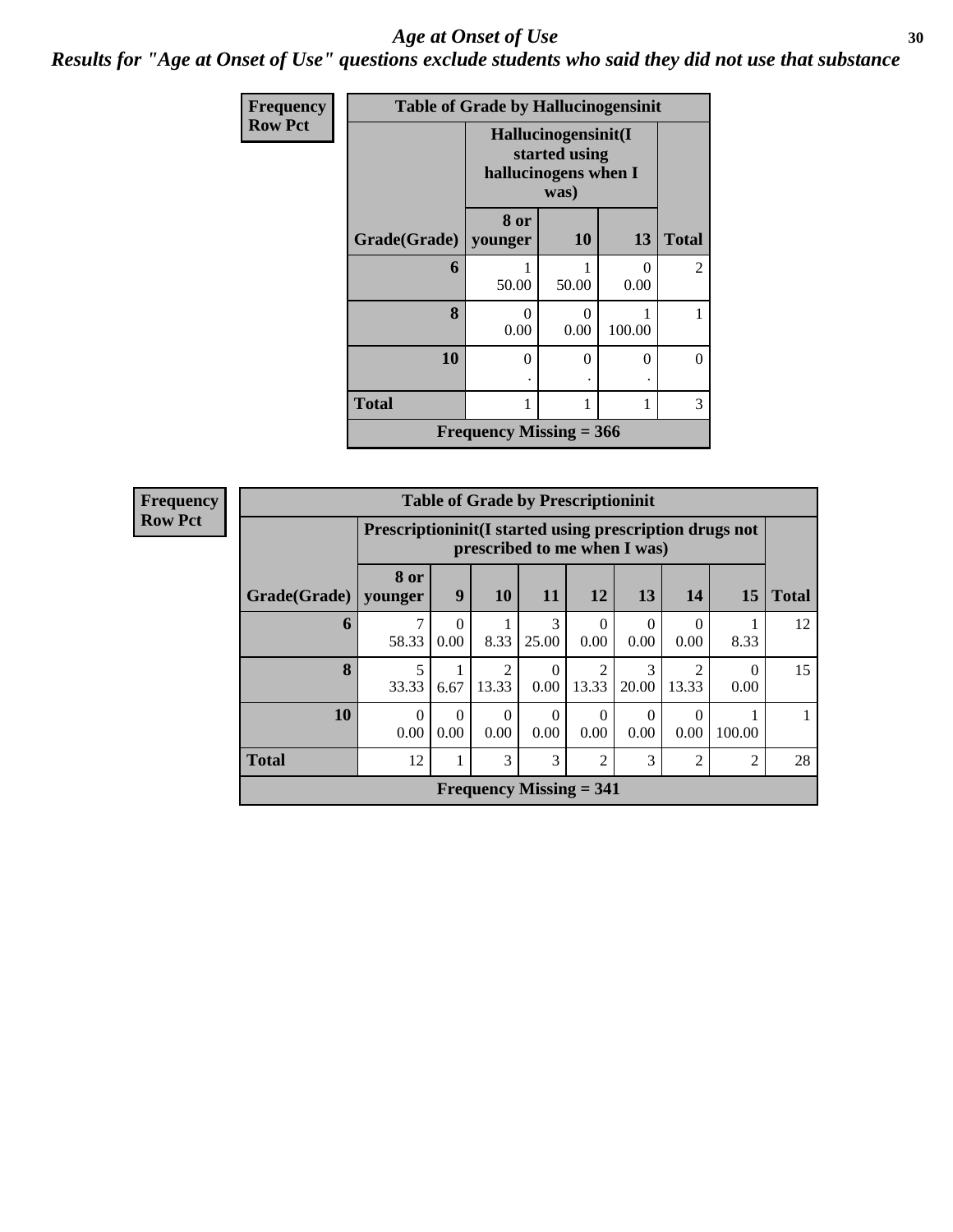| Frequency      | <b>Table of Alcoholharm by Grade</b>          |              |                   |           |              |  |
|----------------|-----------------------------------------------|--------------|-------------------|-----------|--------------|--|
| <b>Col Pct</b> | Alcoholharm(I<br>think alcohol is<br>harmful) | 6            | Grade(Grade)<br>8 | 10        | <b>Total</b> |  |
|                | <b>Strongly Agree</b>                         | 151<br>70.56 | 104<br>67.53      | 0<br>0.00 | 255          |  |
|                | <b>Somewhat Agree</b>                         | 19<br>8.88   | 16<br>10.39       | 0<br>0.00 | 35           |  |
|                | <b>Somewhat Disagree</b>                      | 4<br>1.87    | 9<br>5.84         | 0<br>0.00 | 13           |  |
|                | <b>Strongly Disagree</b>                      | 40<br>18.69  | 25<br>16.23       | 100.00    | 66           |  |
|                | <b>Total</b>                                  | 214          | 154               | 1         | 369          |  |

| Frequency<br>  Col Pct |
|------------------------|
|                        |

| <b>Table of Cigarettesharm by Grade</b>                  |                   |              |           |     |  |  |  |
|----------------------------------------------------------|-------------------|--------------|-----------|-----|--|--|--|
| Cigarettesharm(I<br>think smoking<br>tobacco is harmful) | Grade(Grade)<br>6 | <b>Total</b> |           |     |  |  |  |
| <b>Strongly Agree</b>                                    | 159<br>74.30      | 122<br>79.22 | 0<br>0.00 | 281 |  |  |  |
| <b>Somewhat Agree</b>                                    | 9<br>4.21         | 4.55         | 0<br>0.00 | 16  |  |  |  |
| <b>Somewhat Disagree</b>                                 | 3<br>1.40         | 5<br>3.25    | 100.00    | 9   |  |  |  |
| <b>Strongly Disagree</b>                                 | 43<br>20.09       | 20<br>12.99  | 0<br>0.00 | 63  |  |  |  |
| <b>Total</b>                                             | 214               | 154          | 1         | 369 |  |  |  |

| Frequency      | <b>Table of Smokelessharm by Grade</b> |              |              |           |              |
|----------------|----------------------------------------|--------------|--------------|-----------|--------------|
| <b>Col Pct</b> | Smokelessharm(I<br>think chewing       | Grade(Grade) |              |           |              |
|                | tobacco is harmful)                    | 6            | 8            | <b>10</b> | <b>Total</b> |
|                | <b>Strongly Agree</b>                  | 158<br>73.83 | 118<br>76.62 | 0<br>0.00 | 276          |
|                | <b>Somewhat Agree</b>                  | 10<br>4.67   | 8<br>5.19    | 0<br>0.00 | 18           |
|                | <b>Somewhat Disagree</b>               | 5<br>2.34    | 4.55         | 0<br>0.00 | 12           |
|                | <b>Strongly Disagree</b>               | 41<br>19.16  | 21<br>13.64  | 100.00    | 63           |
|                | <b>Total</b>                           | 214          | 154          |           | 369          |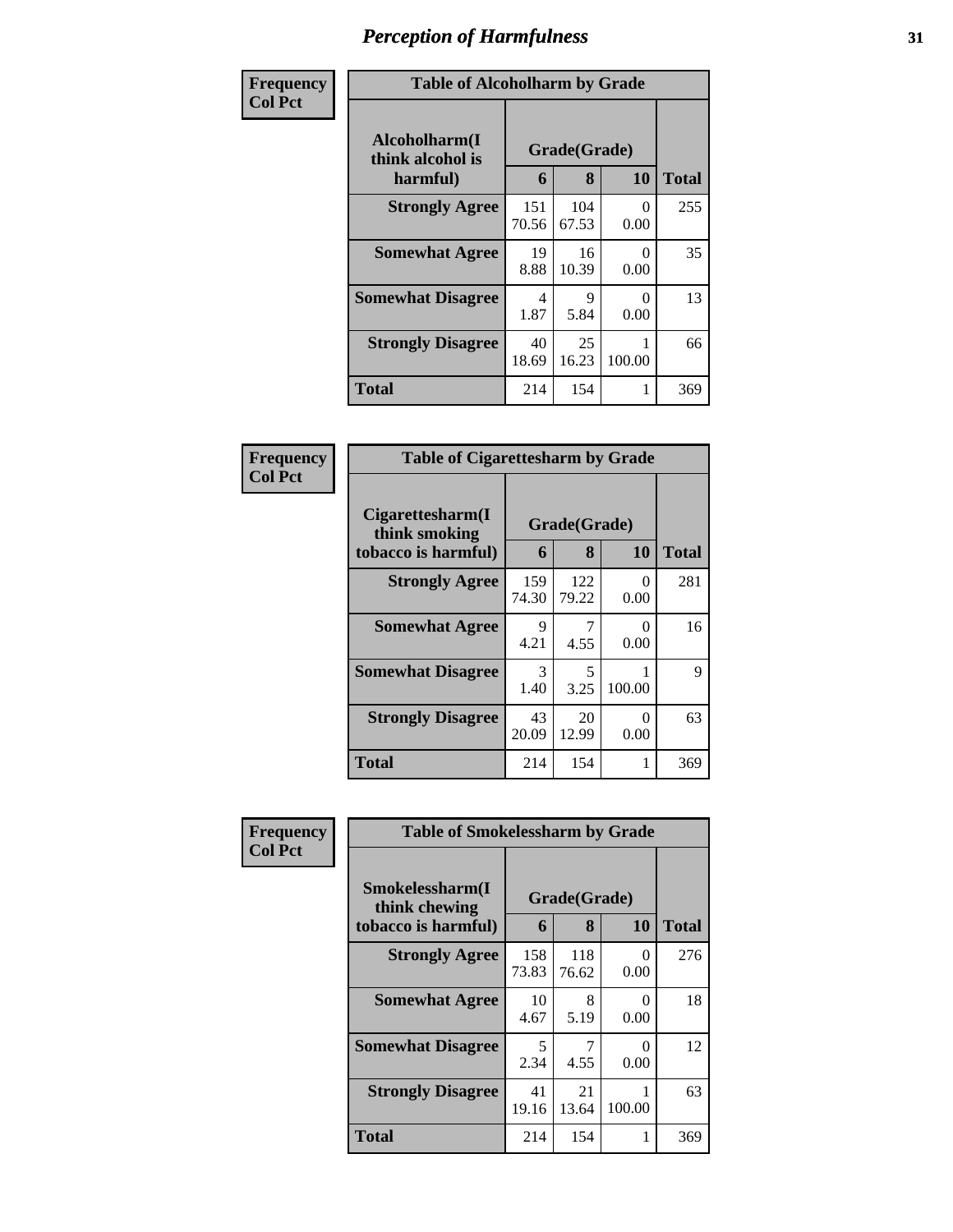| Frequency      | <b>Table of Marijuanaharm by Grade</b>            |              |                   |           |              |  |
|----------------|---------------------------------------------------|--------------|-------------------|-----------|--------------|--|
| <b>Col Pct</b> | Marijuanaharm(I<br>think marijuana is<br>harmful) | 6            | Grade(Grade)<br>8 | 10        | <b>Total</b> |  |
|                | <b>Strongly Agree</b>                             | 165<br>77.10 | 110<br>71.43      | 0<br>0.00 | 275          |  |
|                | <b>Somewhat Agree</b>                             | 3<br>1.40    | 11<br>7.14        | 0<br>0.00 | 14           |  |
|                | <b>Somewhat Disagree</b>                          | 0.47         | 4.55              | 0<br>0.00 | 8            |  |
|                | <b>Strongly Disagree</b>                          | 45<br>21.03  | 26<br>16.88       | 100.00    | 72           |  |
|                | <b>Total</b>                                      | 214          | 154               |           | 369          |  |

| Frequency<br>Col Pct |
|----------------------|

| <b>Table of Cocaineharm by Grade</b>          |                   |              |             |     |  |  |  |
|-----------------------------------------------|-------------------|--------------|-------------|-----|--|--|--|
| Cocaineharm(I<br>think cocaine is<br>harmful) | Grade(Grade)<br>6 | Total        |             |     |  |  |  |
| <b>Strongly Agree</b>                         | 165<br>77.10      | 127<br>82.47 | 1<br>100.00 | 293 |  |  |  |
| <b>Somewhat Agree</b>                         | 6<br>2.80         | 2<br>1.30    | 0<br>0.00   | 8   |  |  |  |
| <b>Somewhat Disagree</b>                      | 0<br>0.00         | 0.65         | 0<br>0.00   |     |  |  |  |
| <b>Strongly Disagree</b>                      | 43<br>20.09       | 24<br>15.58  | ∩<br>0.00   | 67  |  |  |  |
| <b>Total</b>                                  | 214               | 154          | 1           | 369 |  |  |  |

| Frequency      | <b>Table of Inhalantsharm by Grade</b>  |              |              |           |              |  |  |  |
|----------------|-----------------------------------------|--------------|--------------|-----------|--------------|--|--|--|
| <b>Col Pct</b> | Inhalantsharm(I)<br>think inhalants are | Grade(Grade) |              |           |              |  |  |  |
|                | harmful)                                | 6            | 8            | 10        | <b>Total</b> |  |  |  |
|                | <b>Strongly Agree</b>                   | 153<br>71.50 | 124<br>80.52 | 0<br>0.00 | 277          |  |  |  |
|                | <b>Somewhat Agree</b>                   | 12<br>5.61   | 5<br>3.25    | 0<br>0.00 | 17           |  |  |  |
|                | <b>Somewhat Disagree</b>                | 3.27         | 0.65         | 100.00    | 9            |  |  |  |
|                | <b>Strongly Disagree</b>                | 42<br>19.63  | 24<br>15.58  | 0<br>0.00 | 66           |  |  |  |
|                | <b>Total</b>                            | 214          | 154          | 1         | 369          |  |  |  |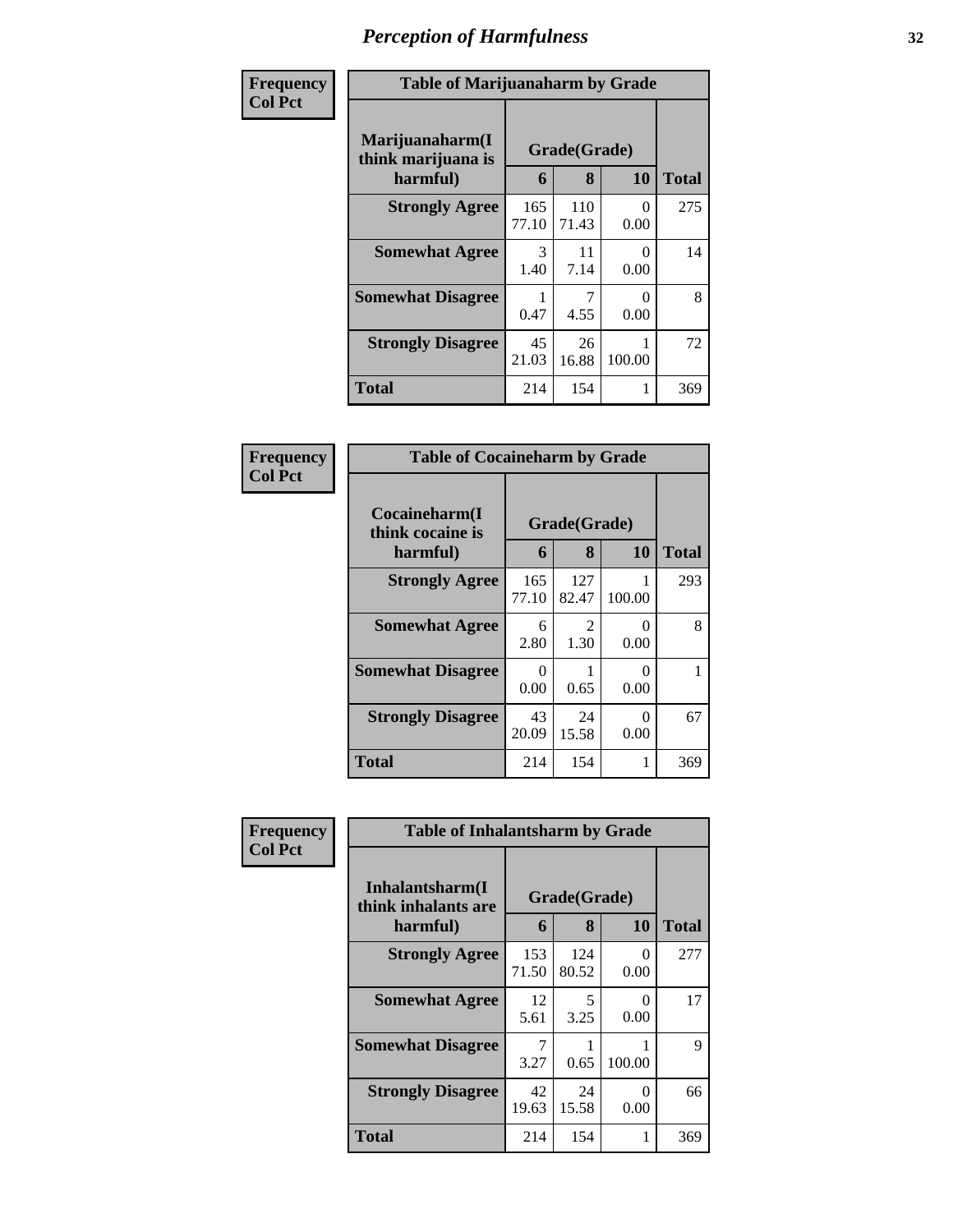| Frequency      | <b>Table of Steroidsharm by Grade</b>            |              |                   |           |              |  |
|----------------|--------------------------------------------------|--------------|-------------------|-----------|--------------|--|
| <b>Col Pct</b> | Steroidsharm(I<br>think steroids are<br>harmful) | 6            | Grade(Grade)<br>8 | 10        | <b>Total</b> |  |
|                | <b>Strongly Agree</b>                            | 148<br>69.16 | 118<br>76.62      | 100.00    | 267          |  |
|                | <b>Somewhat Agree</b>                            | 19<br>8.88   | 4.55              | 0<br>0.00 | 26           |  |
|                | <b>Somewhat Disagree</b>                         | 3<br>1.40    | 6<br>3.90         | 0<br>0.00 | 9            |  |
|                | <b>Strongly Disagree</b>                         | 44<br>20.56  | 23<br>14.94       | 0<br>0.00 | 67           |  |
|                | <b>Total</b>                                     | 214          | 154               |           | 369          |  |

| Frequency<br>Col Pct |
|----------------------|
|                      |

| <b>Table of Ecstasyharm by Grade</b>          |                   |              |           |     |  |  |
|-----------------------------------------------|-------------------|--------------|-----------|-----|--|--|
| Ecstasyharm(I<br>think ecstasy is<br>harmful) | Grade(Grade)<br>6 | <b>Total</b> |           |     |  |  |
| <b>Strongly Agree</b>                         | 157<br>73.36      | 123<br>79.87 | 0<br>0.00 | 280 |  |  |
| <b>Somewhat Agree</b>                         | 11<br>5.14        | 5<br>3.25    | ∩<br>0.00 | 16  |  |  |
| <b>Somewhat Disagree</b>                      | 3<br>1.40         | 3<br>1.95    | 100.00    | 7   |  |  |
| <b>Strongly Disagree</b>                      | 43<br>20.09       | 23<br>14.94  | 0<br>0.00 | 66  |  |  |
| <b>Total</b>                                  | 214               | 154          | 1         | 369 |  |  |

| Frequency      |                                              | <b>Table of Methharm by Grade</b> |              |           |              |
|----------------|----------------------------------------------|-----------------------------------|--------------|-----------|--------------|
| <b>Col Pct</b> | <b>Methharm</b> (I think<br>methamphetamines |                                   | Grade(Grade) |           |              |
|                | are harmful)                                 | 6                                 | 8            | <b>10</b> | <b>Total</b> |
|                | <b>Strongly Agree</b>                        | 156<br>72.90                      | 122<br>79.22 | 100.00    | 279          |
|                | <b>Somewhat Agree</b>                        | 12<br>5.61                        | 5<br>3.25    | 0<br>0.00 | 17           |
|                | <b>Somewhat Disagree</b>                     | 3<br>1.40                         | 4<br>2.60    | 0<br>0.00 |              |
|                | <b>Strongly Disagree</b>                     | 43<br>20.09                       | 23<br>14.94  | 0<br>0.00 | 66           |
|                | <b>Total</b>                                 | 214                               | 154          | 1         | 369          |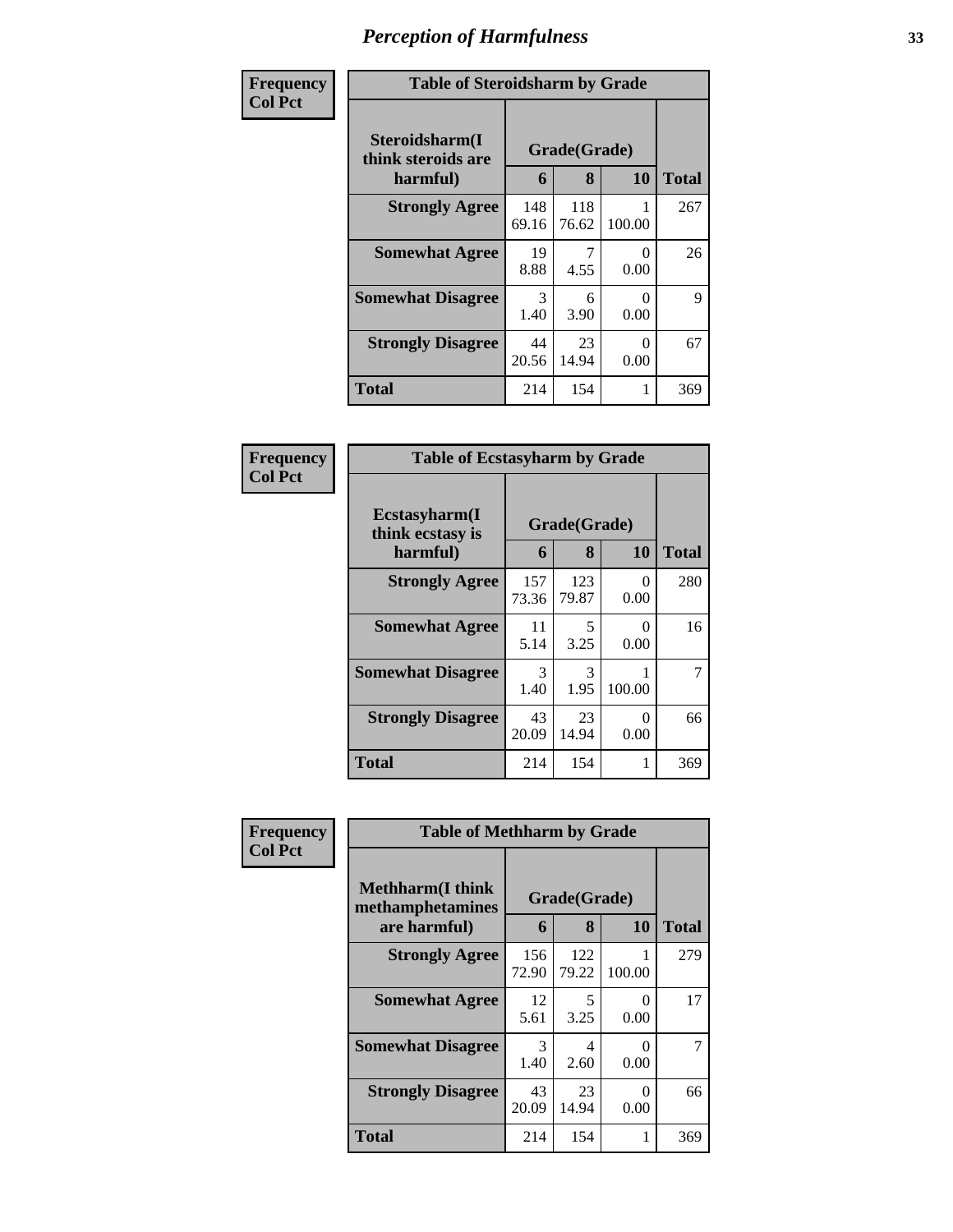| Frequency      | <b>Table of Hallucinogensharm by Grade</b>                 |              |                   |                  |              |  |
|----------------|------------------------------------------------------------|--------------|-------------------|------------------|--------------|--|
| <b>Col Pct</b> | Hallucinogensharm(I<br>think hallucinogens<br>are harmful) | 6            | Grade(Grade)<br>8 | 10               | <b>Total</b> |  |
|                | <b>Strongly Agree</b>                                      | 159<br>74.30 | 124<br>80.52      | $\Omega$<br>0.00 | 283          |  |
|                | <b>Somewhat Agree</b>                                      | 10<br>4.67   | 5<br>3.25         | 100.00           | 16           |  |
|                | <b>Somewhat Disagree</b>                                   | 0.47         | 3<br>1.95         | $\Omega$<br>0.00 | 4            |  |
|                | <b>Strongly Disagree</b>                                   | 44<br>20.56  | 22<br>14.29       | $\Omega$<br>0.00 | 66           |  |
|                | <b>Total</b>                                               | 214          | 154               |                  | 369          |  |

| Frequency      | <b>Table of Prescriptionharm by Grade</b>                                 |              |              |             |              |
|----------------|---------------------------------------------------------------------------|--------------|--------------|-------------|--------------|
| <b>Col Pct</b> | Prescriptionharm(I<br>think prescription<br>drugs not<br>prescribed to me |              | Grade(Grade) |             |              |
|                | are harmful)                                                              | 6            | 8            | 10          | <b>Total</b> |
|                | <b>Strongly Agree</b>                                                     | 142<br>66.36 | 113<br>73.38 | 0<br>0.00   | 255          |
|                | <b>Somewhat Agree</b>                                                     | 19<br>8.88   | 14<br>9.09   | 0<br>0.00   | 33           |
|                | <b>Somewhat Disagree</b>                                                  | 11<br>5.14   | 4<br>2.60    | 0<br>0.00   | 15           |
|                | <b>Strongly Disagree</b>                                                  | 42<br>19.63  | 23<br>14.94  | 1<br>100.00 | 66           |
|                | Total                                                                     | 214          | 154          | 1           | 369          |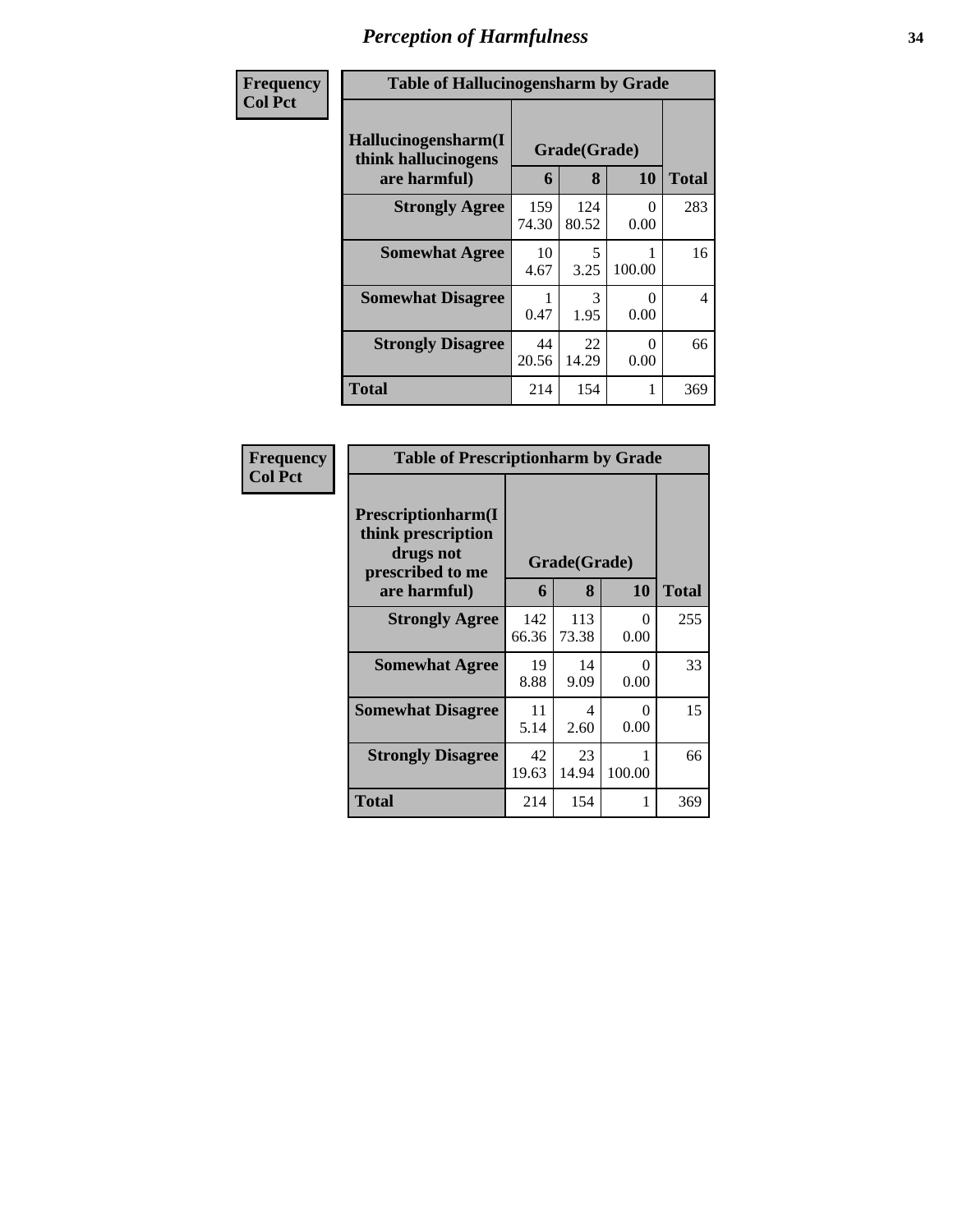# *Disapproval by Adults* **35**

| Frequency      | <b>Table of Alcoholadult by Grade</b>                                 |              |                   |                  |              |  |
|----------------|-----------------------------------------------------------------------|--------------|-------------------|------------------|--------------|--|
| <b>Col Pct</b> | <b>Alcoholadult</b> (Adults<br>would disapprove if<br>I used alcohol) | 6            | Grade(Grade)<br>8 | 10               | <b>Total</b> |  |
|                | <b>Strongly Agree</b>                                                 | 149<br>69.63 | 107<br>69.48      | 0<br>0.00        | 256          |  |
|                | <b>Somewhat Agree</b>                                                 | 18<br>8.41   | 19<br>12.34       | 100.00           | 38           |  |
|                | <b>Somewhat Disagree</b>                                              | 5<br>2.34    | 4.55              | $\Omega$<br>0.00 | 12           |  |
|                | <b>Strongly Disagree</b>                                              | 42<br>19.63  | 21<br>13.64       | $\Omega$<br>0.00 | 63           |  |
|                | <b>Total</b>                                                          | 214          | 154               | 1                | 369          |  |

| Frequency      | <b>Table of Tobaccoadult by Grade</b>                         |              |                   |                  |              |
|----------------|---------------------------------------------------------------|--------------|-------------------|------------------|--------------|
| <b>Col Pct</b> | Tobaccoadult(Adults<br>would disapprove if<br>I used tobacco) | 6            | Grade(Grade)<br>8 | 10               | <b>Total</b> |
|                | <b>Strongly Agree</b>                                         | 153<br>71.50 | 121<br>78.57      | $\Omega$<br>0.00 | 274          |
|                | <b>Somewhat Agree</b>                                         | 12<br>5.61   | 9<br>5.84         | $\Omega$<br>0.00 | 21           |
|                | <b>Somewhat Disagree</b>                                      | 4<br>1.87    | 5<br>3.25         | 100.00           | 10           |
|                | <b>Strongly Disagree</b>                                      | 45<br>21.03  | 19<br>12.34       | $\Omega$<br>0.00 | 64           |
|                | <b>Total</b>                                                  | 214          | 154               |                  | 369          |

| Frequency<br><b>Col Pct</b> | <b>Table of Marijuanaadult by Grade</b>                           |                        |                        |           |              |
|-----------------------------|-------------------------------------------------------------------|------------------------|------------------------|-----------|--------------|
|                             | Marijuanaadult(Adults<br>would disapprove if I<br>used marijuana) | 6                      | Grade(Grade)<br>8      | 10        | <b>Total</b> |
|                             | <b>Strongly Agree</b>                                             | 161<br>75.23           | 126<br>81.82           | 0<br>0.00 | 287          |
|                             | <b>Somewhat Agree</b>                                             | 3.27                   | 4<br>2.60              | 100.00    | 12           |
|                             | <b>Somewhat Disagree</b>                                          | $\mathfrak{D}$<br>0.93 | $\mathfrak{D}$<br>1.30 | 0<br>0.00 | 4            |
|                             | <b>Strongly Disagree</b>                                          | 44<br>20.56            | 22<br>14.29            | 0<br>0.00 | 66           |
|                             | <b>Total</b>                                                      | 214                    | 154                    |           | 369          |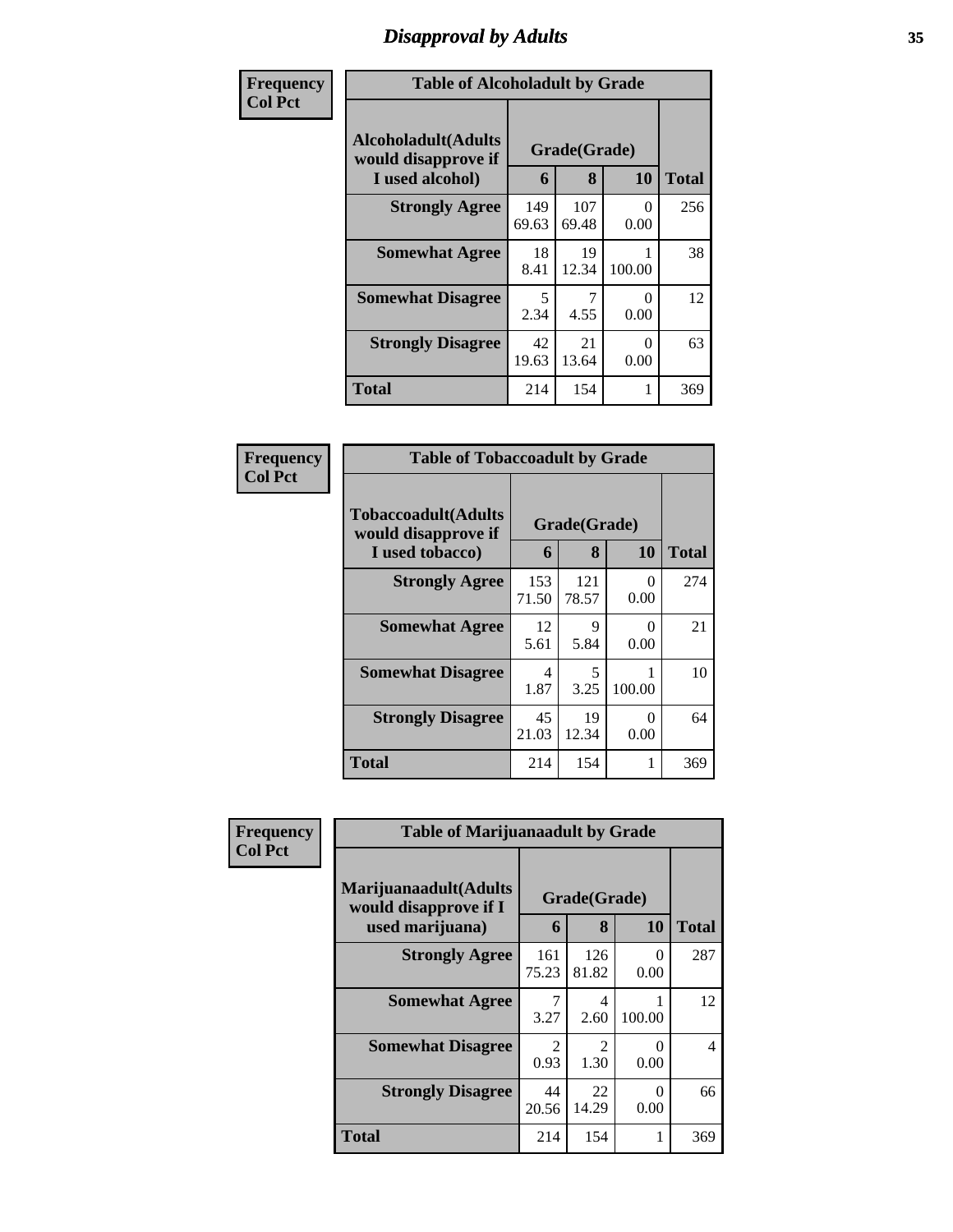# *Disapproval by Adults* **36**

| Frequency      | <b>Table of Otherdrugadult by Grade</b>                                     |              |                   |                           |              |
|----------------|-----------------------------------------------------------------------------|--------------|-------------------|---------------------------|--------------|
| <b>Col Pct</b> | <b>Otherdrugadult</b> (Adults<br>would disapprove if I<br>used other drugs) | 6            | Grade(Grade)<br>8 | 10                        | <b>Total</b> |
|                | <b>Strongly Agree</b>                                                       | 162<br>75.70 | 126<br>81.82      | 100.00                    | 289          |
|                | <b>Somewhat Agree</b>                                                       | 8<br>3.74    | 3<br>1.95         | $\mathbf{\Omega}$<br>0.00 | 11           |
|                | <b>Somewhat Disagree</b>                                                    | 3<br>1.40    | 4<br>2.60         | $\mathcal{O}$<br>0.00     | 7            |
|                | <b>Strongly Disagree</b>                                                    | 41<br>19.16  | 21<br>13.64       | $\mathbf{\Omega}$<br>0.00 | 62           |
|                | <b>Total</b>                                                                | 214          | 154               | 1                         | 369          |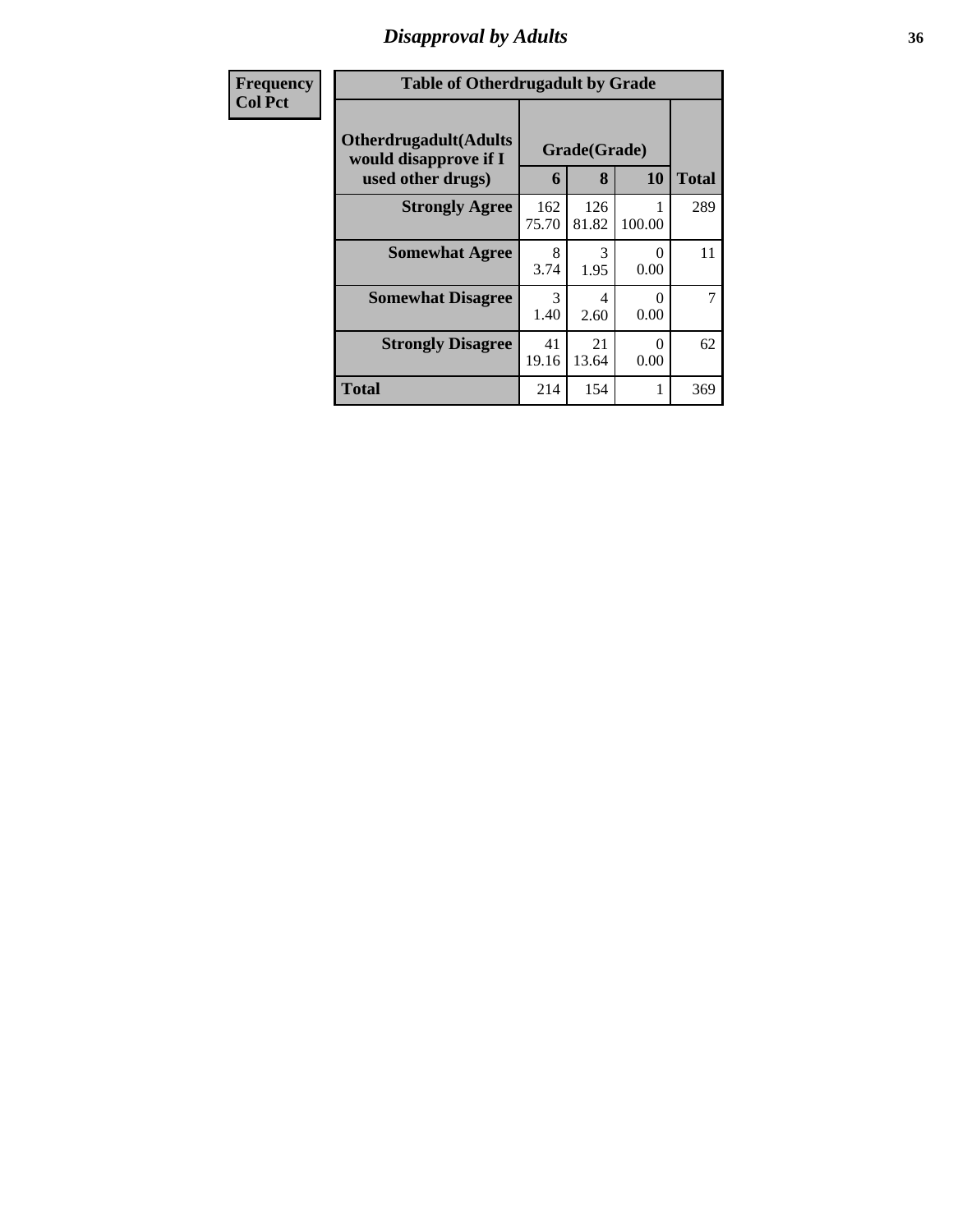# *Disapproval by Peers* **37**

| Frequency      | <b>Table of Alcoholpeer by Grade</b>                    |              |             |                  |              |  |  |
|----------------|---------------------------------------------------------|--------------|-------------|------------------|--------------|--|--|
| <b>Col Pct</b> | Alcoholpeer(My<br>friends would<br>disapprove if I used | Grade(Grade) |             |                  |              |  |  |
|                | alcohol)                                                | 6            | 8           | <b>10</b>        | <b>Total</b> |  |  |
|                | <b>Strongly Agree</b>                                   | 122<br>57.01 | 69<br>44.81 | 0<br>0.00        | 191          |  |  |
|                | <b>Somewhat Agree</b>                                   | 34<br>15.89  | 25<br>16.23 | 0<br>0.00        | 59           |  |  |
|                | <b>Somewhat Disagree</b>                                | 8<br>3.74    | 24<br>15.58 | $\Omega$<br>0.00 | 32           |  |  |
|                | <b>Strongly Disagree</b>                                | 50<br>23.36  | 36<br>23.38 | 100.00           | 87           |  |  |
|                | <b>Total</b>                                            | 214          | 154         | 1                | 369          |  |  |

| Frequency      | <b>Table of Tobaccopeer by Grade</b>                                |                                     |             |                  |              |  |  |
|----------------|---------------------------------------------------------------------|-------------------------------------|-------------|------------------|--------------|--|--|
| <b>Col Pct</b> | Tobaccopeer(My<br>friends would<br>disapprove if I used<br>tobacco) | Grade(Grade)<br><b>10</b><br>8<br>6 |             |                  | <b>Total</b> |  |  |
|                | <b>Strongly Agree</b>                                               | 132<br>61.68                        | 87<br>56.49 | 0<br>0.00        | 219          |  |  |
|                | <b>Somewhat Agree</b>                                               | 23<br>10.75                         | 18<br>11.69 | $\theta$<br>0.00 | 41           |  |  |
|                | <b>Somewhat Disagree</b>                                            | 11<br>5.14                          | 22<br>14.29 | 100.00           | 34           |  |  |
|                | <b>Strongly Disagree</b>                                            | 48<br>22.43                         | 27<br>17.53 | 0<br>0.00        | 75           |  |  |
|                | Total                                                               | 214                                 | 154         | 1                | 369          |  |  |

| Frequency      | <b>Table of Marijuanapeer by Grade</b>                    |              |             |           |              |
|----------------|-----------------------------------------------------------|--------------|-------------|-----------|--------------|
| <b>Col Pct</b> | Marijuanapeer(My<br>friends would<br>disapprove if I used | Grade(Grade) |             |           |              |
|                | marijuana)                                                | 6            | 8           | <b>10</b> | <b>Total</b> |
|                | <b>Strongly Agree</b>                                     | 139<br>64.95 | 83<br>53.90 | 0.00      | 222          |
|                | <b>Somewhat Agree</b>                                     | 21<br>9.81   | 20<br>12.99 | 0.00      | 41           |
|                | <b>Somewhat Disagree</b>                                  | 8<br>3.74    | 21<br>13.64 | 100.00    | 30           |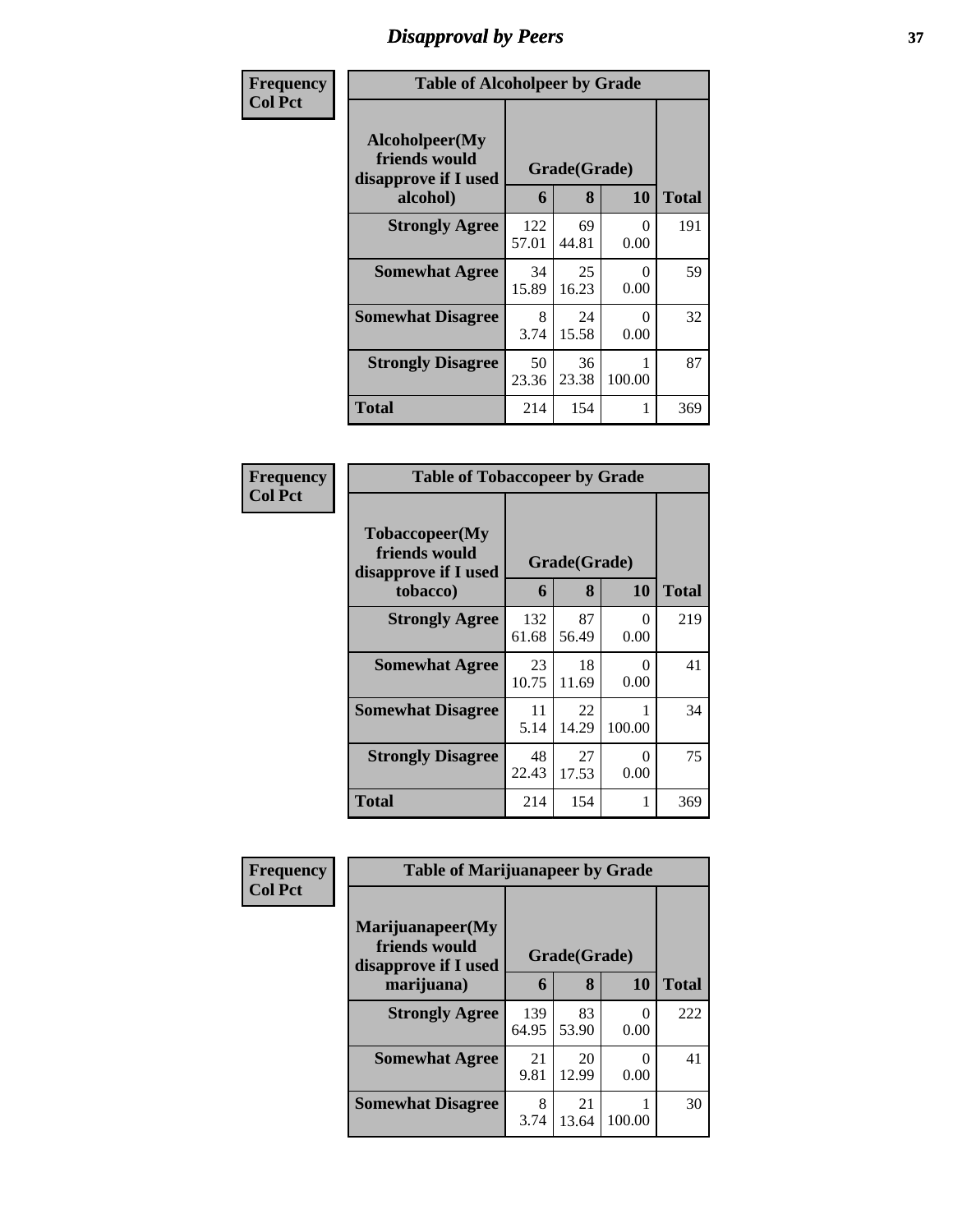# *Disapproval by Peers* **38**

| <b>Frequency</b> |                                                           | <b>Table of Marijuanapeer by Grade</b> |             |      |              |  |
|------------------|-----------------------------------------------------------|----------------------------------------|-------------|------|--------------|--|
| <b>Col Pct</b>   | Marijuanapeer(My<br>friends would<br>disapprove if I used | Grade(Grade)                           |             |      |              |  |
|                  | marijuana)                                                | 6                                      | 8           | 10   | <b>Total</b> |  |
|                  | <b>Strongly Disagree</b>                                  | 46<br>21.50                            | 30<br>19.48 | 0.00 | 76           |  |
|                  | Total                                                     | 214                                    | 154         |      | 369          |  |

| <b>Frequency</b> | <b>Table of Otherdrugpeer by Grade</b>                                    |              |                   |                      |       |  |  |  |
|------------------|---------------------------------------------------------------------------|--------------|-------------------|----------------------|-------|--|--|--|
| <b>Col Pct</b>   | Otherdrugpeer(My<br>friends would<br>disapprove if I used<br>other drugs) | 6            | Grade(Grade)<br>8 | 10                   | Total |  |  |  |
|                  | <b>Strongly Agree</b>                                                     | 141<br>65.89 | 88<br>57.14       | $\mathbf{0}$<br>0.00 | 229   |  |  |  |
|                  | <b>Somewhat Agree</b>                                                     | 21<br>9.81   | 17<br>11.04       | 0<br>0.00            | 38    |  |  |  |
|                  | <b>Somewhat Disagree</b>                                                  | 8<br>3.74    | 15<br>9.74        | 0<br>0.00            | 23    |  |  |  |
|                  | <b>Strongly Disagree</b>                                                  | 44<br>20.56  | 34<br>22.08       | 100.00               | 79    |  |  |  |
|                  | Total                                                                     | 214          | 154               |                      | 369   |  |  |  |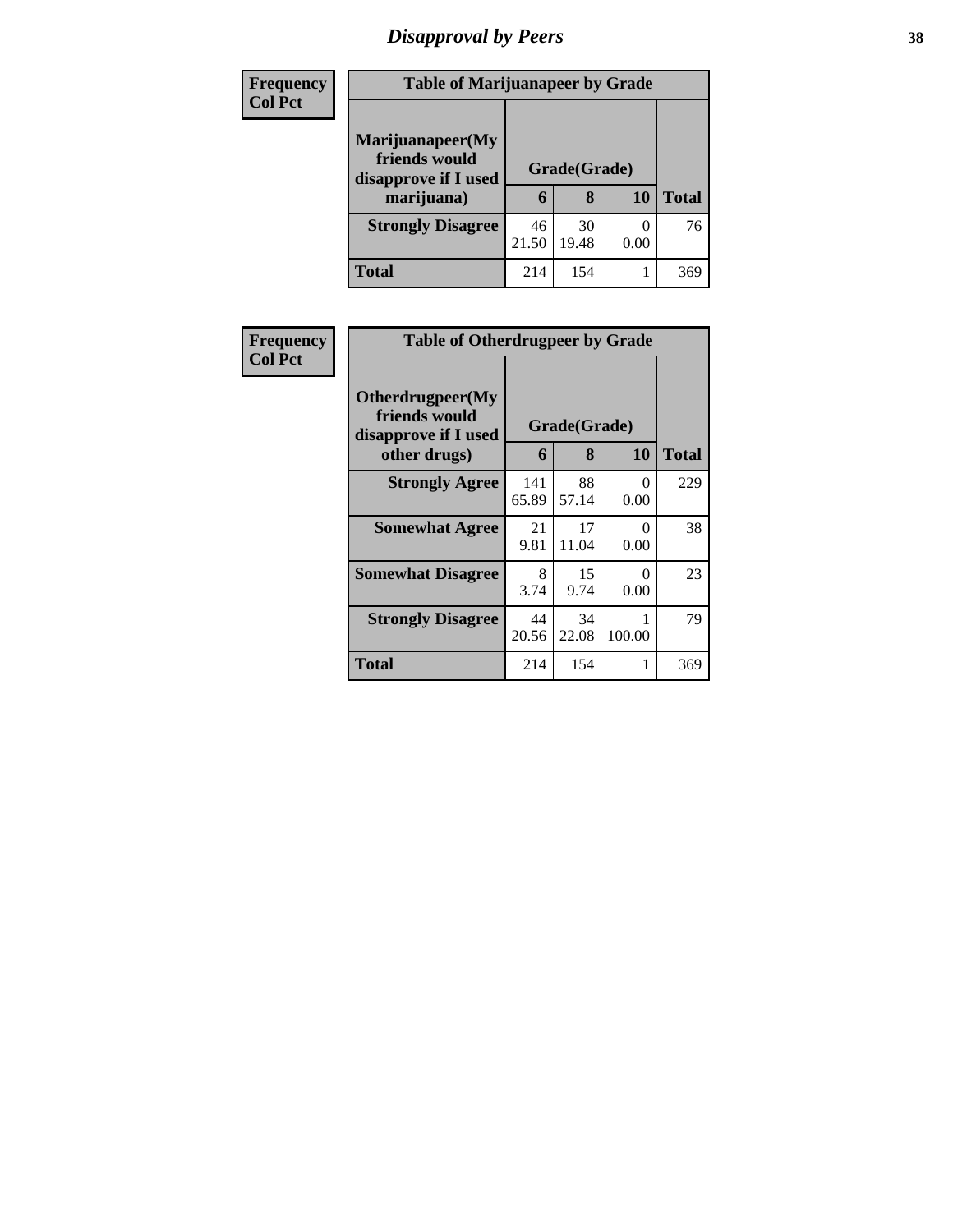| Frequency      | <b>Table of Alcohollocation1 by Grade</b> |              |              |        |              |  |  |  |
|----------------|-------------------------------------------|--------------|--------------|--------|--------------|--|--|--|
| <b>Col Pct</b> | <b>Alcohollocation1(Places</b>            |              | Grade(Grade) |        |              |  |  |  |
|                | <b>Friends Use Alcohol)</b>               | 6            | 8            | 10     | <b>Total</b> |  |  |  |
|                |                                           | 37<br>17.29  | 46<br>29.87  | 100.00 | 84           |  |  |  |
|                | Do Not Use                                | 177<br>82.71 | 108<br>70.13 | 0.00   | 285          |  |  |  |
|                | <b>Total</b>                              | 214          | 154          |        | 369          |  |  |  |

| Frequency      | <b>Table of Alcohollocation2 by Grade</b> |              |              |        |              |  |  |  |
|----------------|-------------------------------------------|--------------|--------------|--------|--------------|--|--|--|
| <b>Col Pct</b> | <b>Alcohollocation2(Places</b>            |              | Grade(Grade) |        |              |  |  |  |
|                | <b>Friends Use Alcohol)</b>               | 6            | 8            | 10     | <b>Total</b> |  |  |  |
|                |                                           | 187<br>87.38 | 118<br>76.62 | 100.00 | 306          |  |  |  |
|                | Home                                      | 27<br>12.62  | 36<br>23.38  | 0.00   | 63           |  |  |  |
|                | <b>Total</b>                              | 214          | 154          |        | 369          |  |  |  |

| Frequency      | <b>Table of Alcohollocation 3 by Grade</b> |              |              |        |              |  |
|----------------|--------------------------------------------|--------------|--------------|--------|--------------|--|
| <b>Col Pct</b> | <b>Alcohollocation3(Places</b>             |              | Grade(Grade) |        |              |  |
|                | <b>Friends Use Alcohol)</b>                | 6            | 8            | 10     | <b>Total</b> |  |
|                |                                            | 210<br>98.13 | 149<br>96.75 | 100.00 | 360          |  |
|                | <b>School</b>                              | 4<br>1.87    | 5<br>3.25    | 0.00   | 9            |  |
|                | <b>Total</b>                               | 214          | 154          |        | 369          |  |

| <b>Frequency</b> | <b>Table of Alcohollocation4 by Grade</b> |              |              |           |              |  |
|------------------|-------------------------------------------|--------------|--------------|-----------|--------------|--|
| <b>Col Pct</b>   | <b>Alcohollocation4(Places</b>            |              | Grade(Grade) |           |              |  |
|                  | <b>Friends Use Alcohol)</b>               | 6            | 8            | <b>10</b> | <b>Total</b> |  |
|                  |                                           | 201<br>93.93 | 148<br>96.10 | 100.00    | 350          |  |
|                  | Car                                       | 13<br>6.07   | 6<br>3.90    | 0.00      | 19           |  |
|                  | <b>Total</b>                              | 214          | 154          |           | 369          |  |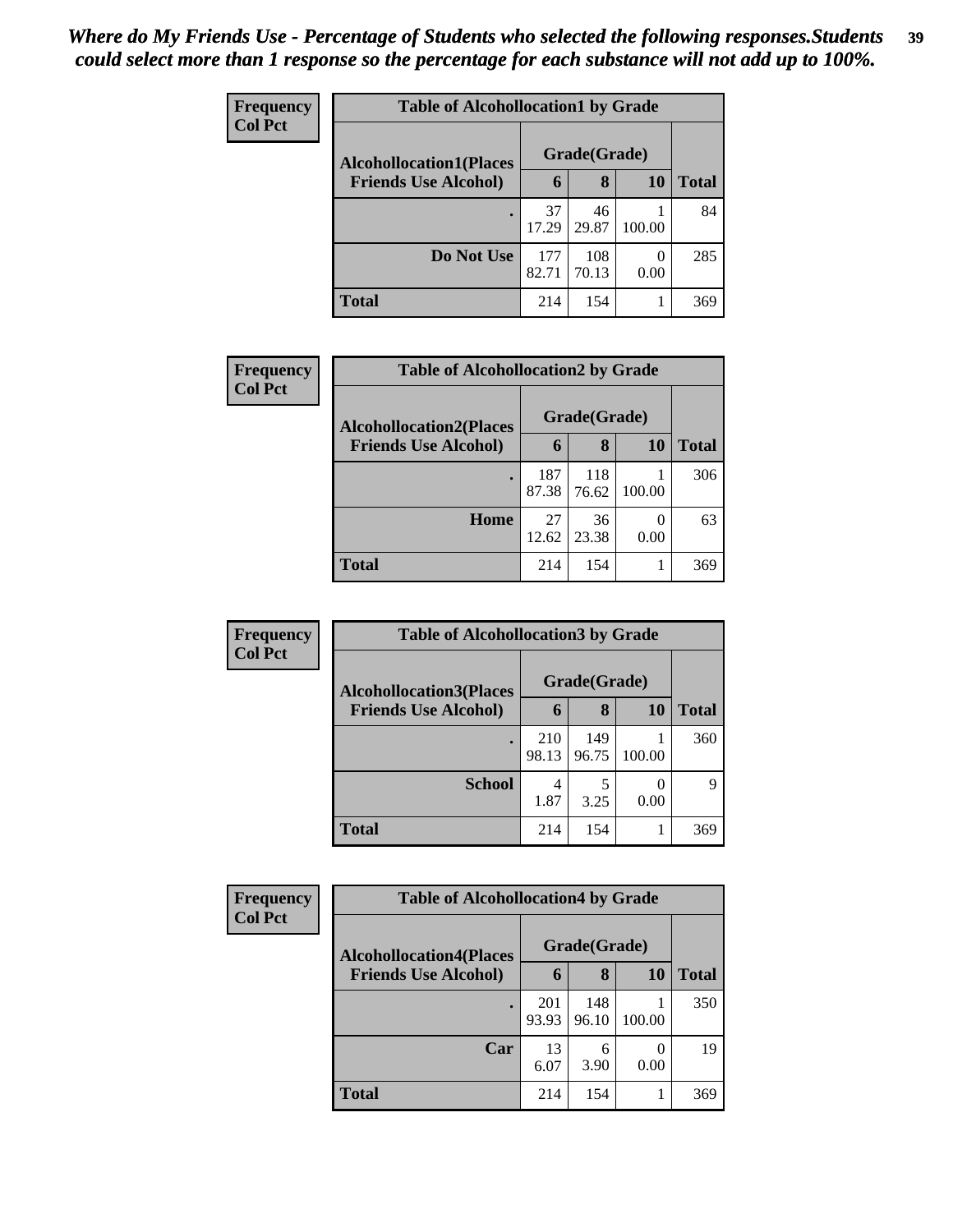| <b>Frequency</b><br><b>Col Pct</b> | <b>Table of Alcohollocation5 by Grade</b> |              |              |           |              |  |
|------------------------------------|-------------------------------------------|--------------|--------------|-----------|--------------|--|
|                                    | <b>Alcohollocation5(Places</b>            | Grade(Grade) |              |           |              |  |
|                                    | <b>Friends Use Alcohol)</b>               | 6            | 8            | <b>10</b> | <b>Total</b> |  |
|                                    |                                           | 195<br>91.12 | 129<br>83.77 | 0<br>0.00 | 324          |  |
|                                    | <b>Friend's House</b>                     | 19<br>8.88   | 25<br>16.23  | 100.00    | 45           |  |
|                                    | <b>Total</b>                              | 214          | 154          |           | 369          |  |

| Frequency      | <b>Table of Alcohollocation6 by Grade</b> |              |              |        |              |  |  |  |
|----------------|-------------------------------------------|--------------|--------------|--------|--------------|--|--|--|
| <b>Col Pct</b> | <b>Alcohollocation6(Places</b>            |              | Grade(Grade) |        |              |  |  |  |
|                | <b>Friends Use Alcohol)</b>               | 6            | 8            | 10     | <b>Total</b> |  |  |  |
|                |                                           | 198<br>92.52 | 135<br>87.66 | 100.00 | 334          |  |  |  |
|                | <b>Other</b>                              | 16<br>7.48   | 19<br>12.34  | 0.00   | 35           |  |  |  |
|                | <b>Total</b>                              | 214          | 154          |        | 369          |  |  |  |

| <b>Frequency</b> | <b>Table of Tobaccolocation1 by Grade</b> |              |              |        |              |
|------------------|-------------------------------------------|--------------|--------------|--------|--------------|
| <b>Col Pct</b>   | <b>Tobaccolocation1(Places</b>            |              | Grade(Grade) |        |              |
|                  | <b>Friends Use Tobacco)</b>               | 6            | 8            | 10     | <b>Total</b> |
|                  |                                           | 32<br>14.95  | 30<br>19.48  | 0.00   | 62           |
|                  | Do Not Use                                | 182<br>85.05 | 124<br>80.52 | 100.00 | 307          |
|                  | <b>Total</b>                              | 214          | 154          |        | 369          |

| <b>Frequency</b> | <b>Table of Tobaccolocation2 by Grade</b> |              |              |        |       |  |  |  |  |
|------------------|-------------------------------------------|--------------|--------------|--------|-------|--|--|--|--|
| <b>Col Pct</b>   | <b>Tobaccolocation2(Places</b>            |              | Grade(Grade) |        |       |  |  |  |  |
|                  | <b>Friends Use Tobacco)</b>               | 6            | 8            | 10     | Total |  |  |  |  |
|                  |                                           | 189<br>88.32 | 136<br>88.31 | 100.00 | 326   |  |  |  |  |
|                  | Home                                      | 25<br>11.68  | 18<br>11.69  | 0.00   | 43    |  |  |  |  |
|                  | Total                                     | 214          | 154          |        | 369   |  |  |  |  |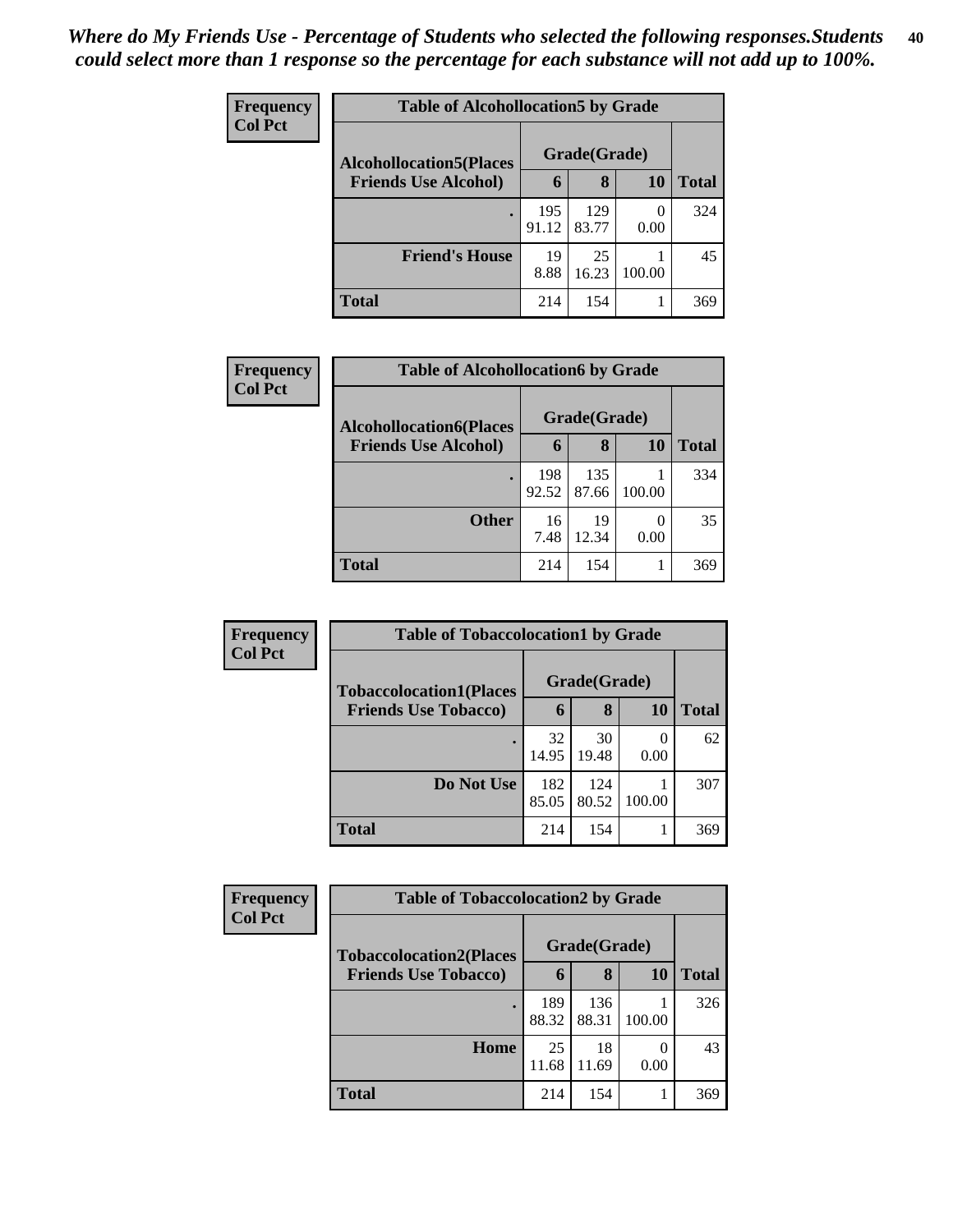| <b>Frequency</b> | <b>Table of Tobaccolocation3 by Grade</b> |              |              |        |       |  |  |  |
|------------------|-------------------------------------------|--------------|--------------|--------|-------|--|--|--|
| <b>Col Pct</b>   | <b>Tobaccolocation3(Places</b>            | Grade(Grade) |              |        |       |  |  |  |
|                  | <b>Friends Use Tobacco)</b>               | 6            | 8            | 10     | Total |  |  |  |
|                  |                                           | 209<br>97.66 | 147<br>95.45 | 100.00 | 357   |  |  |  |
|                  | <b>School</b>                             | 5<br>2.34    | 4.55         | 0.00   | 12    |  |  |  |
|                  | <b>Total</b>                              | 214          | 154          |        | 369   |  |  |  |

| Frequency      | <b>Table of Tobaccolocation4 by Grade</b>                     |       |                   |        |       |  |  |
|----------------|---------------------------------------------------------------|-------|-------------------|--------|-------|--|--|
| <b>Col Pct</b> | <b>Tobaccolocation4(Places</b><br><b>Friends Use Tobacco)</b> | 6     | Grade(Grade)<br>8 | 10     | Total |  |  |
|                |                                                               |       |                   |        |       |  |  |
|                | $\bullet$                                                     | 200   | 147               |        | 348   |  |  |
|                |                                                               | 93.46 | 95.45             | 100.00 |       |  |  |
|                | Car                                                           | 14    |                   |        | 21    |  |  |
|                |                                                               | 6.54  | 4.55              | 0.00   |       |  |  |
|                | <b>Total</b>                                                  | 214   | 154               |        | 369   |  |  |

| <b>Frequency</b> | <b>Table of Tobaccolocation5 by Grade</b>                     |              |              |        |              |  |
|------------------|---------------------------------------------------------------|--------------|--------------|--------|--------------|--|
| <b>Col Pct</b>   | <b>Tobaccolocation5(Places</b><br><b>Friends Use Tobacco)</b> |              | Grade(Grade) |        |              |  |
|                  |                                                               | 6            | 8            | 10     | <b>Total</b> |  |
|                  |                                                               | 198<br>92.52 | 134<br>87.01 | 100.00 | 333          |  |
|                  | <b>Friend's House</b>                                         | 16<br>7.48   | 20<br>12.99  | 0.00   | 36           |  |
|                  | <b>Total</b>                                                  | 214          | 154          |        | 369          |  |

| Frequency      | <b>Table of Tobaccolocation6 by Grade</b>                     |              |              |        |              |  |  |
|----------------|---------------------------------------------------------------|--------------|--------------|--------|--------------|--|--|
| <b>Col Pct</b> | <b>Tobaccolocation6(Places</b><br><b>Friends Use Tobacco)</b> | Grade(Grade) |              |        |              |  |  |
|                |                                                               | 6            | 8            | 10     | <b>Total</b> |  |  |
|                |                                                               | 197<br>92.06 | 139<br>90.26 | 100.00 | 337          |  |  |
|                | <b>Other</b>                                                  | 17<br>7.94   | 15<br>9.74   | 0.00   | 32           |  |  |
|                | <b>Total</b>                                                  | 214          | 154          |        | 369          |  |  |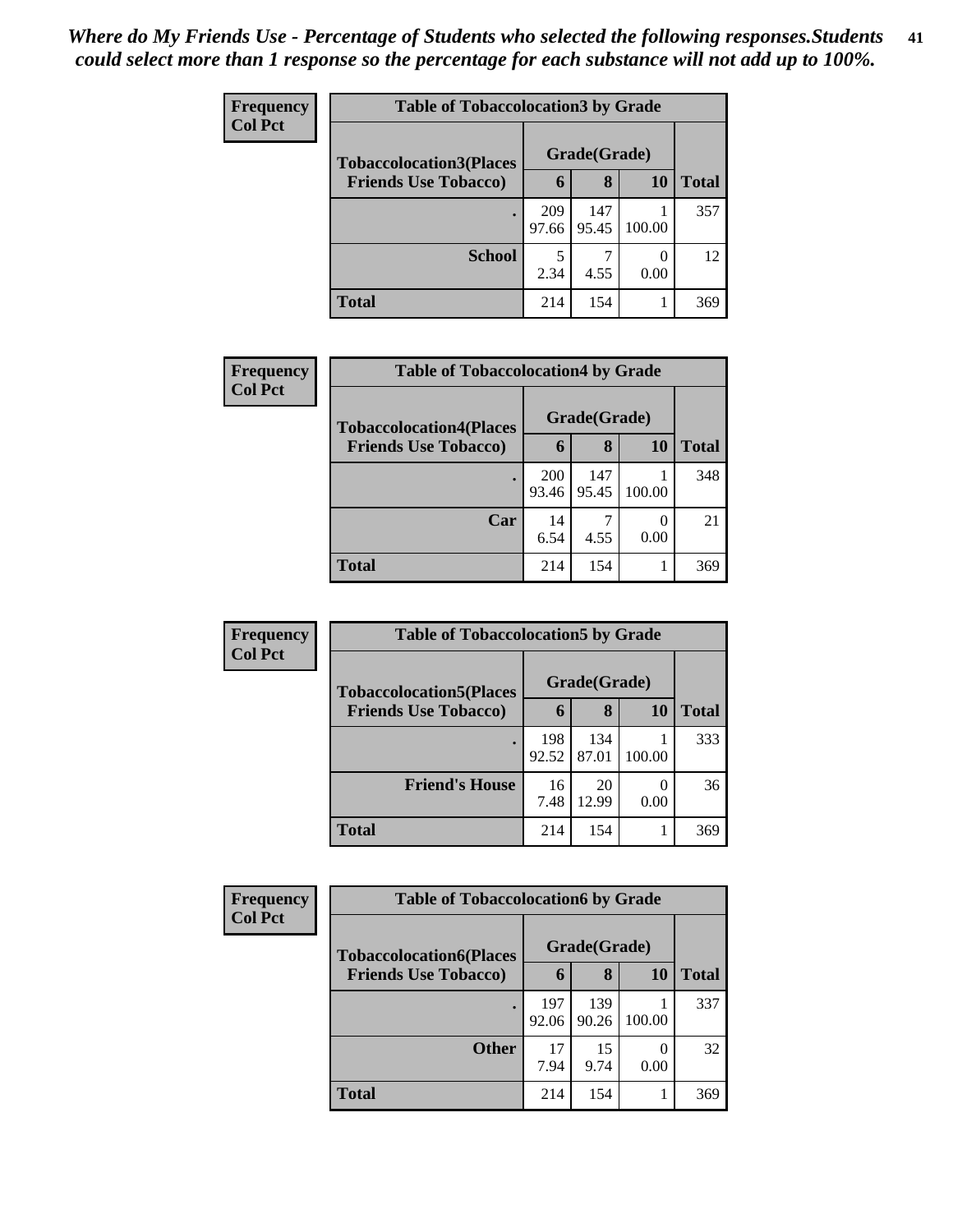| <b>Frequency</b> | <b>Table of Marijuanalocation1 by Grade</b> |              |              |        |              |  |  |
|------------------|---------------------------------------------|--------------|--------------|--------|--------------|--|--|
| <b>Col Pct</b>   | <b>Marijuanalocation1(Places</b>            |              | Grade(Grade) |        |              |  |  |
|                  | <b>Friends Use Marijuana</b> )              | 6            | 8            | 10     | <b>Total</b> |  |  |
|                  |                                             | 22<br>10.28  | 45<br>29.22  | 100.00 | 68           |  |  |
|                  | Do Not Use                                  | 192<br>89.72 | 109<br>70.78 | 0.00   | 301          |  |  |
|                  | <b>Total</b>                                | 214          | 154          |        | 369          |  |  |

| <b>Frequency</b> | <b>Table of Marijuanalocation2 by Grade</b> |              |              |           |       |  |  |
|------------------|---------------------------------------------|--------------|--------------|-----------|-------|--|--|
| <b>Col Pct</b>   | <b>Marijuanalocation2(Places)</b>           |              | Grade(Grade) |           |       |  |  |
|                  | <b>Friends Use Marijuana</b> )              | 6            | 8            | 10        | Total |  |  |
|                  |                                             | 202<br>94.39 | 124<br>80.52 | 0<br>0.00 | 326   |  |  |
|                  | <b>Home</b>                                 | 12<br>5.61   | 30<br>19.48  | 100.00    | 43    |  |  |
|                  | <b>Total</b>                                | 214          | 154          |           | 369   |  |  |

| Frequency      | <b>Table of Marijuanalocation3 by Grade</b>                        |              |              |        |       |  |  |
|----------------|--------------------------------------------------------------------|--------------|--------------|--------|-------|--|--|
| <b>Col Pct</b> | <b>Marijuanalocation3(Places</b><br><b>Friends Use Marijuana</b> ) |              | Grade(Grade) |        |       |  |  |
|                |                                                                    | 6            | 8            | 10     | Total |  |  |
|                |                                                                    | 212<br>99.07 | 146<br>94.81 | 100.00 | 359   |  |  |
|                | <b>School</b>                                                      | 2<br>0.93    | 8<br>5.19    | 0.00   | 10    |  |  |
|                | <b>Total</b>                                                       | 214          | 154          |        | 369   |  |  |

| <b>Frequency</b> | <b>Table of Marijuanalocation4 by Grade</b> |              |              |           |       |
|------------------|---------------------------------------------|--------------|--------------|-----------|-------|
| <b>Col Pct</b>   | <b>Marijuanalocation4(Places</b>            |              | Grade(Grade) |           |       |
|                  | <b>Friends Use Marijuana</b> )              | $\mathbf b$  | 8            | 10        | Total |
|                  |                                             | 205<br>95.79 | 144<br>93.51 | 100.00    | 350   |
|                  | Car                                         | 9<br>4.21    | 10<br>6.49   | 0<br>0.00 | 19    |
|                  | Total                                       | 214          | 154          |           | 369   |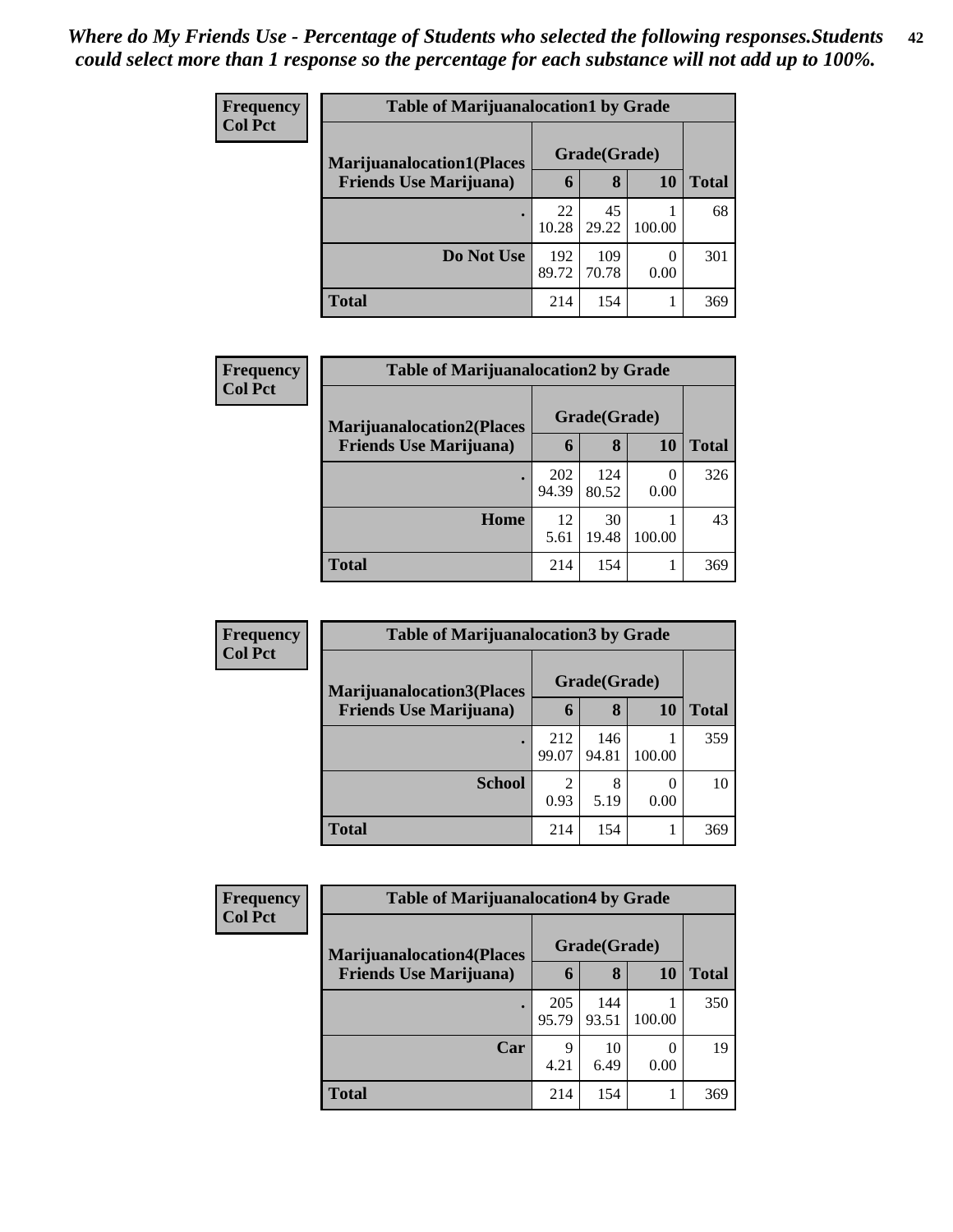| <b>Frequency</b> | <b>Table of Marijuanalocation5 by Grade</b>                         |              |              |        |       |
|------------------|---------------------------------------------------------------------|--------------|--------------|--------|-------|
| <b>Col Pct</b>   | <b>Marijuanalocation5</b> (Places<br><b>Friends Use Marijuana</b> ) |              | Grade(Grade) |        |       |
|                  |                                                                     | 6            | 8            | 10     | Total |
|                  |                                                                     | 203<br>94.86 | 129<br>83.77 | 0.00   | 332   |
|                  | <b>Friend's House</b>                                               | 11<br>5.14   | 25<br>16.23  | 100.00 | 37    |
|                  | Total                                                               | 214          | 154          |        | 369   |

| Frequency      | <b>Table of Marijuanalocation6 by Grade</b> |              |              |           |              |  |  |  |
|----------------|---------------------------------------------|--------------|--------------|-----------|--------------|--|--|--|
| <b>Col Pct</b> | <b>Marijuanalocation6(Places</b>            |              | Grade(Grade) |           |              |  |  |  |
|                | <b>Friends Use Marijuana</b> )              | 6            | 8            | 10        | <b>Total</b> |  |  |  |
|                |                                             | 201<br>93.93 | 132<br>85.71 | 100.00    | 334          |  |  |  |
|                | <b>Other</b>                                | 13<br>6.07   | 22<br>14.29  | 0<br>0.00 | 35           |  |  |  |
|                | <b>Total</b>                                | 214          | 154          |           | 369          |  |  |  |

| <b>Frequency</b> | <b>Table of Otherdruglocation1 by Grade</b>                          |              |              |        |       |  |
|------------------|----------------------------------------------------------------------|--------------|--------------|--------|-------|--|
| <b>Col Pct</b>   | <b>Otherdruglocation1(Places</b><br><b>Friends Use Other Illegal</b> |              | Grade(Grade) |        |       |  |
|                  | Drugs)                                                               | 6            | 8            | 10     | Total |  |
|                  | $\bullet$                                                            | 23<br>10.75  | 34<br>22.08  | 100.00 | 58    |  |
|                  | Do Not Use                                                           | 191<br>89.25 | 120<br>77.92 | 0.00   | 311   |  |
|                  | <b>Total</b>                                                         | 214          | 154          |        | 369   |  |

| Frequency      | <b>Table of Otherdruglocation2 by Grade</b>                          |              |              |        |              |
|----------------|----------------------------------------------------------------------|--------------|--------------|--------|--------------|
| <b>Col Pct</b> | <b>Otherdruglocation2(Places</b><br><b>Friends Use Other Illegal</b> |              | Grade(Grade) |        |              |
|                | Drugs)                                                               | 6            | 8            | 10     | <b>Total</b> |
|                | ٠                                                                    | 201<br>93.93 | 136<br>88.31 | 100.00 | 338          |
|                | Home                                                                 | 13<br>6.07   | 18<br>11.69  | 0.00   | 31           |
|                | Total                                                                | 214          | 154          |        | 369          |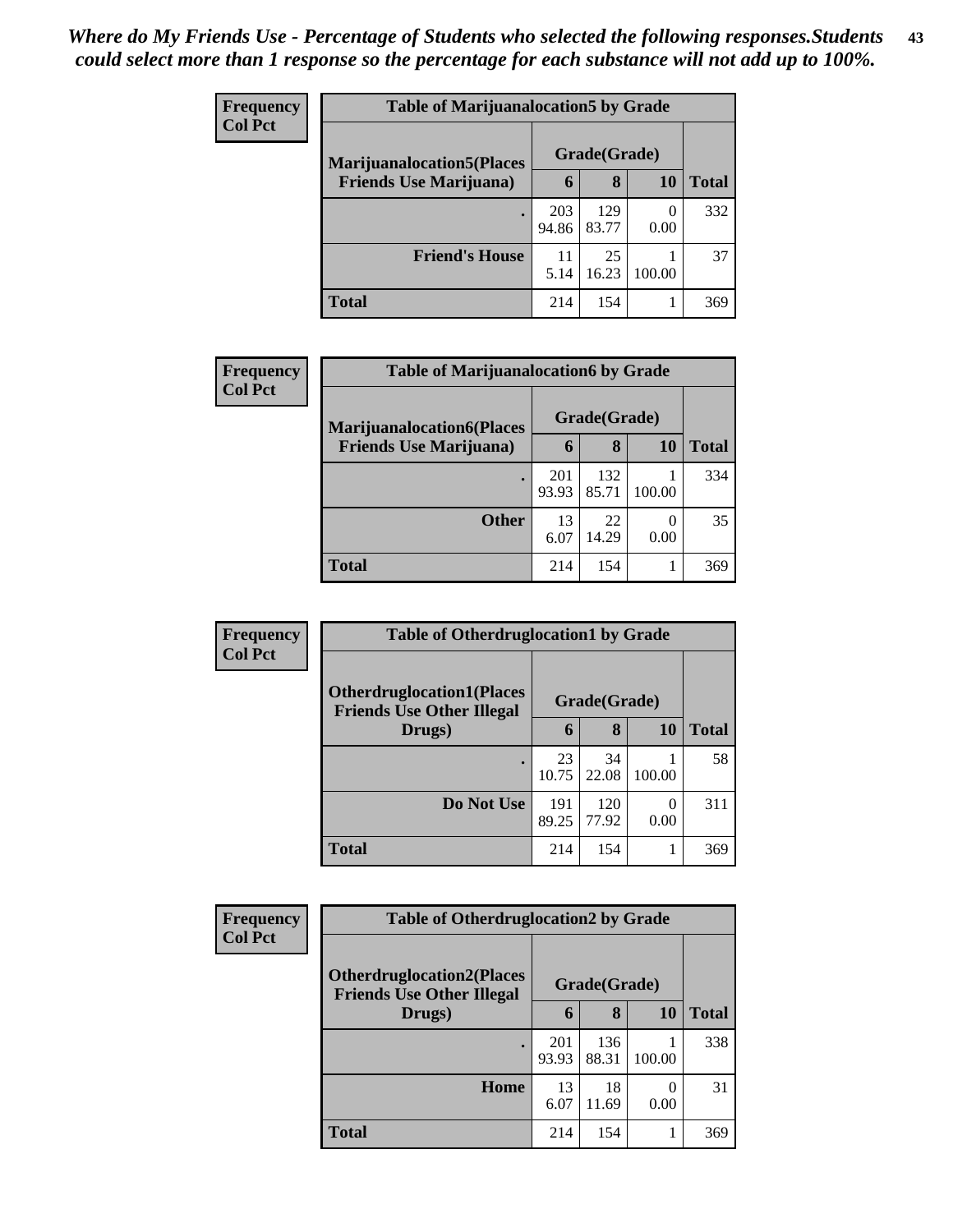| <b>Frequency</b> | <b>Table of Otherdruglocation 3 by Grade</b>                          |              |              |                  |       |
|------------------|-----------------------------------------------------------------------|--------------|--------------|------------------|-------|
| <b>Col Pct</b>   | <b>Otherdruglocation3(Places)</b><br><b>Friends Use Other Illegal</b> |              | Grade(Grade) |                  |       |
|                  | Drugs)                                                                | $\mathbf b$  | 8            | 10               | Total |
|                  | ٠                                                                     | 208<br>97.20 | 146<br>94.81 | 100.00           | 355   |
|                  | <b>School</b>                                                         | 6<br>2.80    | 8<br>5.19    | $\Omega$<br>0.00 | 14    |
|                  | <b>Total</b>                                                          | 214          | 154          |                  | 369   |

| <b>Frequency</b> | <b>Table of Otherdruglocation4 by Grade</b>                           |              |              |           |              |  |
|------------------|-----------------------------------------------------------------------|--------------|--------------|-----------|--------------|--|
| <b>Col Pct</b>   | <b>Otherdruglocation4(Places)</b><br><b>Friends Use Other Illegal</b> |              | Grade(Grade) |           |              |  |
|                  | Drugs)                                                                | 6            | 8            | 10        | <b>Total</b> |  |
|                  |                                                                       | 204<br>95.33 | 141<br>91.56 | 100.00    | 346          |  |
|                  | Car                                                                   | 10<br>4.67   | 13<br>8.44   | 0<br>0.00 | 23           |  |
|                  | <b>Total</b>                                                          | 214          | 154          |           | 369          |  |

| <b>Frequency</b> | <b>Table of Otherdruglocation5 by Grade</b>                          |              |              |        |              |
|------------------|----------------------------------------------------------------------|--------------|--------------|--------|--------------|
| <b>Col Pct</b>   | <b>Otherdruglocation5(Places</b><br><b>Friends Use Other Illegal</b> |              | Grade(Grade) |        |              |
|                  | Drugs)                                                               | 6            | 8            | 10     | <b>Total</b> |
|                  |                                                                      | 205<br>95.79 | 132<br>85.71 | 0.00   | 337          |
|                  | <b>Friend's House</b>                                                | 9<br>4.21    | 22<br>14.29  | 100.00 | 32           |
|                  | Total                                                                | 214          | 154          |        | 369          |

| <b>Frequency</b> | <b>Table of Otherdruglocation6 by Grade</b>                          |                     |              |        |              |  |
|------------------|----------------------------------------------------------------------|---------------------|--------------|--------|--------------|--|
| <b>Col Pct</b>   | <b>Otherdruglocation6(Places</b><br><b>Friends Use Other Illegal</b> |                     | Grade(Grade) |        |              |  |
|                  | Drugs)                                                               | 6                   | 8            | 10     | <b>Total</b> |  |
|                  |                                                                      | <b>200</b><br>93.46 | 132<br>85.71 | 100.00 | 333          |  |
|                  | <b>Other</b>                                                         | 14<br>6.54          | 22<br>14.29  | 0.00   | 36           |  |
|                  | <b>Total</b>                                                         | 214                 | 154          |        | 369          |  |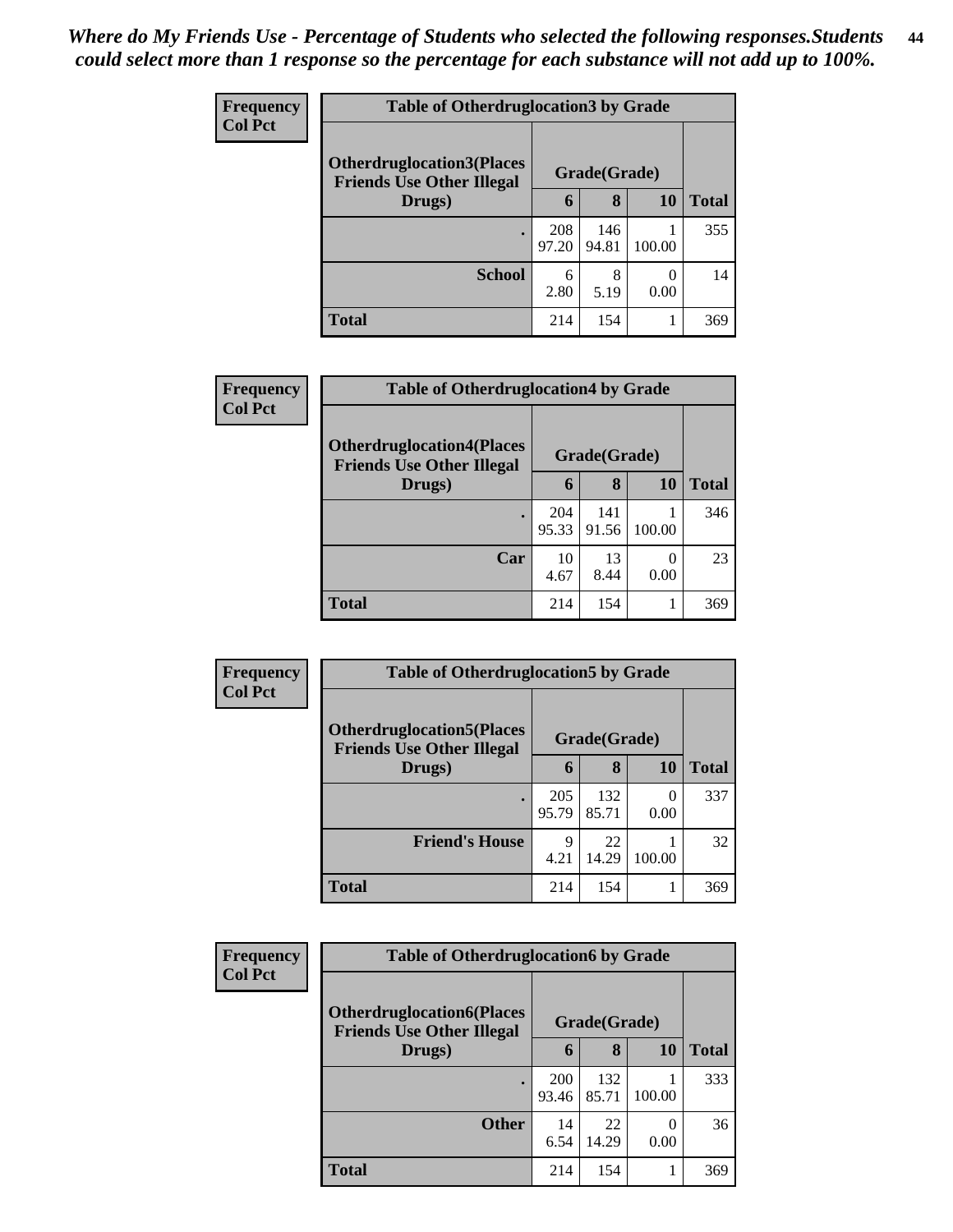| <b>Frequency</b> | <b>Table of Alcoholtime1 by Grade</b>           |              |              |           |              |  |  |
|------------------|-------------------------------------------------|--------------|--------------|-----------|--------------|--|--|
| <b>Col Pct</b>   | <b>Alcoholtime1(Times</b><br><b>Friends Use</b> |              | Grade(Grade) |           |              |  |  |
|                  | Alcohol)                                        | 6            | 8            | 10        | <b>Total</b> |  |  |
|                  | ٠                                               | 35<br>16.36  | 48<br>31.17  | 100.00    | 84           |  |  |
|                  | Do Not Use                                      | 179<br>83.64 | 106<br>68.83 | 0<br>0.00 | 285          |  |  |
|                  | <b>Total</b>                                    | 214          | 154          |           | 369          |  |  |

| Frequency      | <b>Table of Alcoholtime2 by Grade</b>           |              |              |        |              |  |
|----------------|-------------------------------------------------|--------------|--------------|--------|--------------|--|
| <b>Col Pct</b> | <b>Alcoholtime2(Times</b><br><b>Friends Use</b> | Grade(Grade) |              |        |              |  |
|                | Alcohol)                                        | 6            | 8            | 10     | <b>Total</b> |  |
|                | ٠                                               | 211<br>98.60 | 151<br>98.05 | 100.00 | 363          |  |
|                | <b>On Way to School</b>                         | 3<br>1.40    | 3<br>1.95    | 0.00   |              |  |
|                | <b>Total</b>                                    | 214          | 154          |        | 369          |  |

| Frequency      | <b>Table of Alcoholtime3 by Grade</b>           |              |              |        |              |
|----------------|-------------------------------------------------|--------------|--------------|--------|--------------|
| <b>Col Pct</b> | <b>Alcoholtime3(Times</b><br><b>Friends Use</b> |              | Grade(Grade) |        |              |
|                | Alcohol)                                        | 6            | 8            | 10     | <b>Total</b> |
|                | $\bullet$                                       | 213<br>99.53 | 153<br>99.35 | 100.00 | 367          |
|                | <b>During School</b>                            | 0.47         | 0.65         | 0.00   | 2            |
|                | <b>Total</b>                                    | 214          | 154          |        | 369          |

| Frequency<br><b>Col Pct</b> | <b>Table of Alcoholtime4 by Grade</b>                    |              |              |        |              |  |
|-----------------------------|----------------------------------------------------------|--------------|--------------|--------|--------------|--|
|                             | <b>Alcoholtime4(Times</b><br><b>Friends Use Alcohol)</b> |              | Grade(Grade) |        |              |  |
|                             |                                                          | 6            | 8            | 10     | <b>Total</b> |  |
|                             |                                                          | 207<br>96.73 | 148<br>96.10 | 100.00 | 356          |  |
|                             | <b>On Way Home From School</b>                           | 7<br>3.27    | 6<br>3.90    | 0.00   | 13           |  |
|                             | <b>Total</b>                                             | 214          | 154          |        | 369          |  |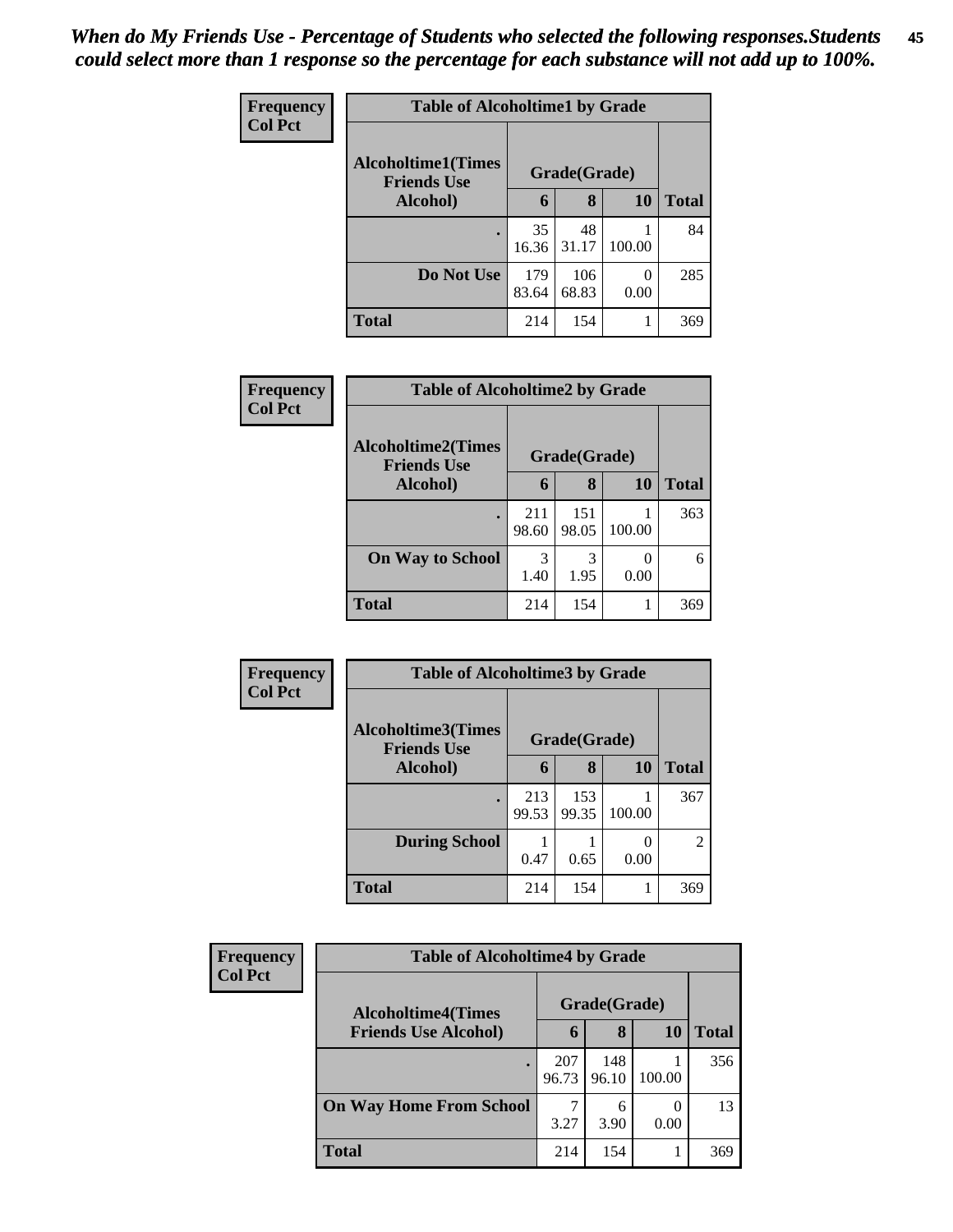| Frequency      | <b>Table of Alcoholtime5 by Grade</b>           |              |              |        |              |
|----------------|-------------------------------------------------|--------------|--------------|--------|--------------|
| <b>Col Pct</b> | <b>Alcoholtime5(Times</b><br><b>Friends Use</b> |              | Grade(Grade) |        |              |
|                | Alcohol)                                        | 6            | 8            | 10     | <b>Total</b> |
|                | ٠                                               | 197<br>92.06 | 132<br>85.71 | 100.00 | 330          |
|                | Weeknights                                      | 17<br>7.94   | 22<br>14.29  | 0.00   | 39           |
|                | <b>Total</b>                                    | 214          | 154          | 1      | 369          |

| <b>Frequency</b> | <b>Table of Alcoholtime6 by Grade</b>           |              |              |           |              |  |
|------------------|-------------------------------------------------|--------------|--------------|-----------|--------------|--|
| <b>Col Pct</b>   | <b>Alcoholtime6(Times</b><br><b>Friends Use</b> | Grade(Grade) |              |           |              |  |
|                  | Alcohol)                                        | 6            | 8            | <b>10</b> | <b>Total</b> |  |
|                  | ٠                                               | 187<br>87.38 | 110<br>71.43 | 0<br>0.00 | 297          |  |
|                  | Weekends                                        | 27<br>12.62  | 44<br>28.57  | 100.00    | 72           |  |
|                  | <b>Total</b>                                    | 214          | 154          |           | 369          |  |

| Frequency      | <b>Table of Tobaccotime1 by Grade</b>           |              |              |                  |              |  |
|----------------|-------------------------------------------------|--------------|--------------|------------------|--------------|--|
| <b>Col Pct</b> | <b>Tobaccotime1(Times</b><br><b>Friends Use</b> |              | Grade(Grade) |                  |              |  |
|                | <b>Tobacco</b> )                                | 6            | 8            | 10               | <b>Total</b> |  |
|                |                                                 | 29<br>13.55  | 30<br>19.48  | $\Omega$<br>0.00 | 59           |  |
|                | Do Not Use                                      | 185<br>86.45 | 124<br>80.52 | 100.00           | 310          |  |
|                | <b>Total</b>                                    | 214          | 154          |                  | 369          |  |

| Frequency      | <b>Table of Tobaccotime2 by Grade</b>           |              |              |           |              |
|----------------|-------------------------------------------------|--------------|--------------|-----------|--------------|
| <b>Col Pct</b> | <b>Tobaccotime2(Times</b><br><b>Friends Use</b> |              | Grade(Grade) |           |              |
|                | <b>Tobacco</b> )                                | 6            | 8            | <b>10</b> | <b>Total</b> |
|                | $\bullet$                                       | 208<br>97.20 | 148<br>96.10 | 100.00    | 357          |
|                | <b>On Way to School</b>                         | 6<br>2.80    | 6<br>3.90    | 0.00      | 12           |
|                | <b>Total</b>                                    | 214          | 154          |           | 369          |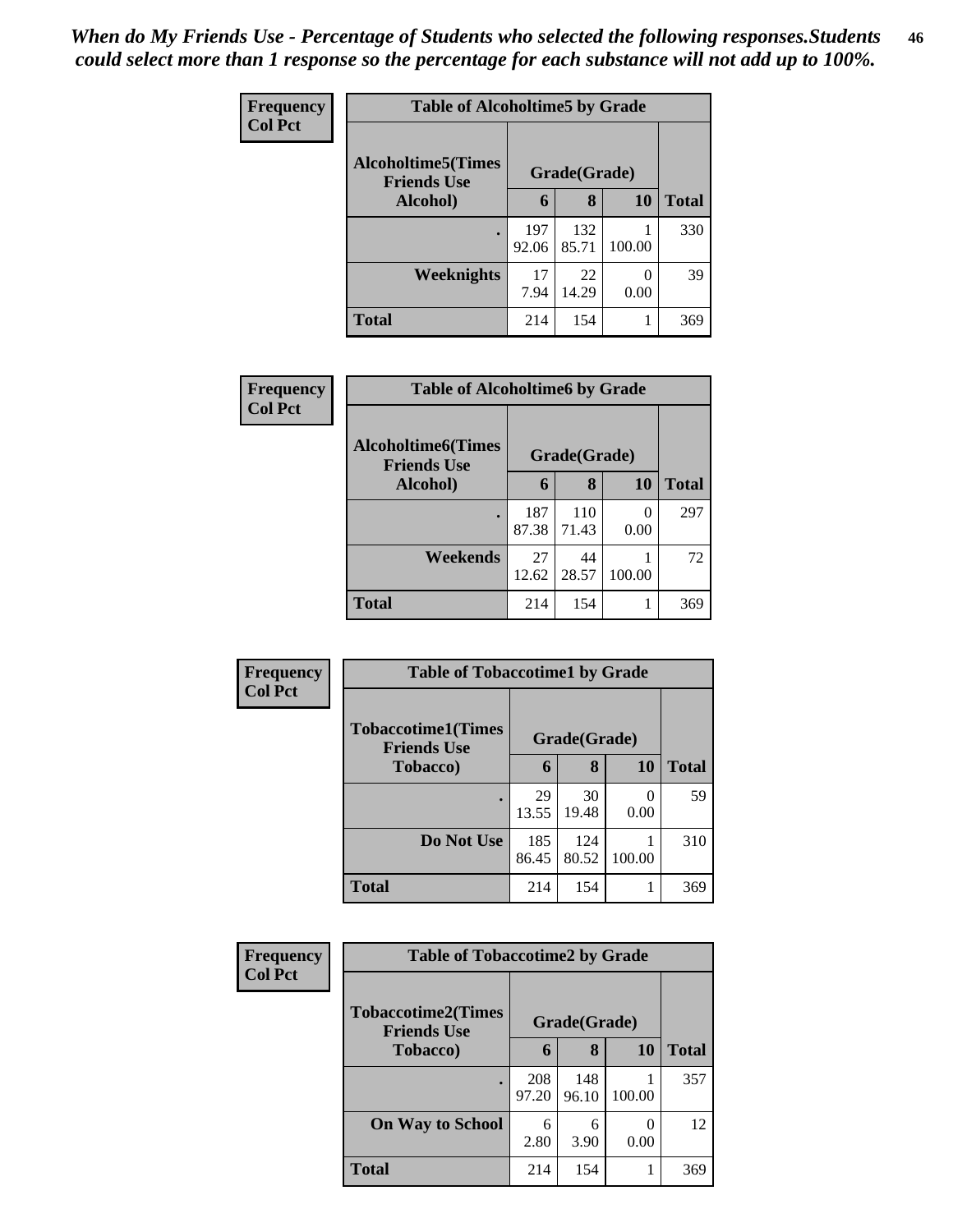| Frequency<br><b>Col Pct</b> | <b>Table of Tobaccotime3 by Grade</b>           |              |              |        |              |  |
|-----------------------------|-------------------------------------------------|--------------|--------------|--------|--------------|--|
|                             | <b>Tobaccotime3(Times</b><br><b>Friends Use</b> |              | Grade(Grade) |        |              |  |
|                             | <b>Tobacco</b> )                                | 6            | 8            | 10     | <b>Total</b> |  |
|                             | $\bullet$                                       | 211<br>98.60 | 148<br>96.10 | 100.00 | 360          |  |
|                             | <b>During School</b>                            | 3<br>1.40    | 6<br>3.90    | 0.00   | 9            |  |
|                             | <b>Total</b>                                    | 214          | 154          | 1      | 369          |  |

| <b>Frequency</b> | <b>Table of Tobaccotime4 by Grade</b>                    |              |              |        |              |  |
|------------------|----------------------------------------------------------|--------------|--------------|--------|--------------|--|
| <b>Col Pct</b>   | <b>Tobaccotime4(Times</b><br><b>Friends Use Tobacco)</b> |              | Grade(Grade) |        |              |  |
|                  |                                                          | 6            | 8            | 10     | <b>Total</b> |  |
|                  |                                                          | 207<br>96.73 | 148<br>96.10 | 100.00 | 356          |  |
|                  | <b>On Way Home From School</b>                           | 3.27         | 6<br>3.90    | 0.00   | 13           |  |
|                  | <b>Total</b>                                             | 214          | 154          |        | 369          |  |

| <b>Frequency</b> | <b>Table of Tobaccotime5 by Grade</b>           |              |              |           |              |  |
|------------------|-------------------------------------------------|--------------|--------------|-----------|--------------|--|
| <b>Col Pct</b>   | <b>Tobaccotime5(Times</b><br><b>Friends Use</b> | Grade(Grade) |              |           |              |  |
|                  | <b>Tobacco</b> )                                | 6            | 8            | 10        | <b>Total</b> |  |
|                  |                                                 | 198<br>92.52 | 136<br>88.31 | 100.00    | 335          |  |
|                  | Weeknights                                      | 16<br>7.48   | 18<br>11.69  | 0<br>0.00 | 34           |  |
|                  | <b>Total</b>                                    | 214          | 154          | 1         | 369          |  |

| Frequency      | <b>Table of Tobaccotime6 by Grade</b>           |              |              |           |              |
|----------------|-------------------------------------------------|--------------|--------------|-----------|--------------|
| <b>Col Pct</b> | <b>Tobaccotime6(Times</b><br><b>Friends Use</b> |              | Grade(Grade) |           |              |
|                | <b>Tobacco</b> )                                | 6            | 8            | <b>10</b> | <b>Total</b> |
|                | ٠                                               | 190<br>88.79 | 126<br>81.82 | 100.00    | 317          |
|                | Weekends                                        | 24<br>11.21  | 28<br>18.18  | 0.00      | 52           |
|                | <b>Total</b>                                    | 214          | 154          |           | 369          |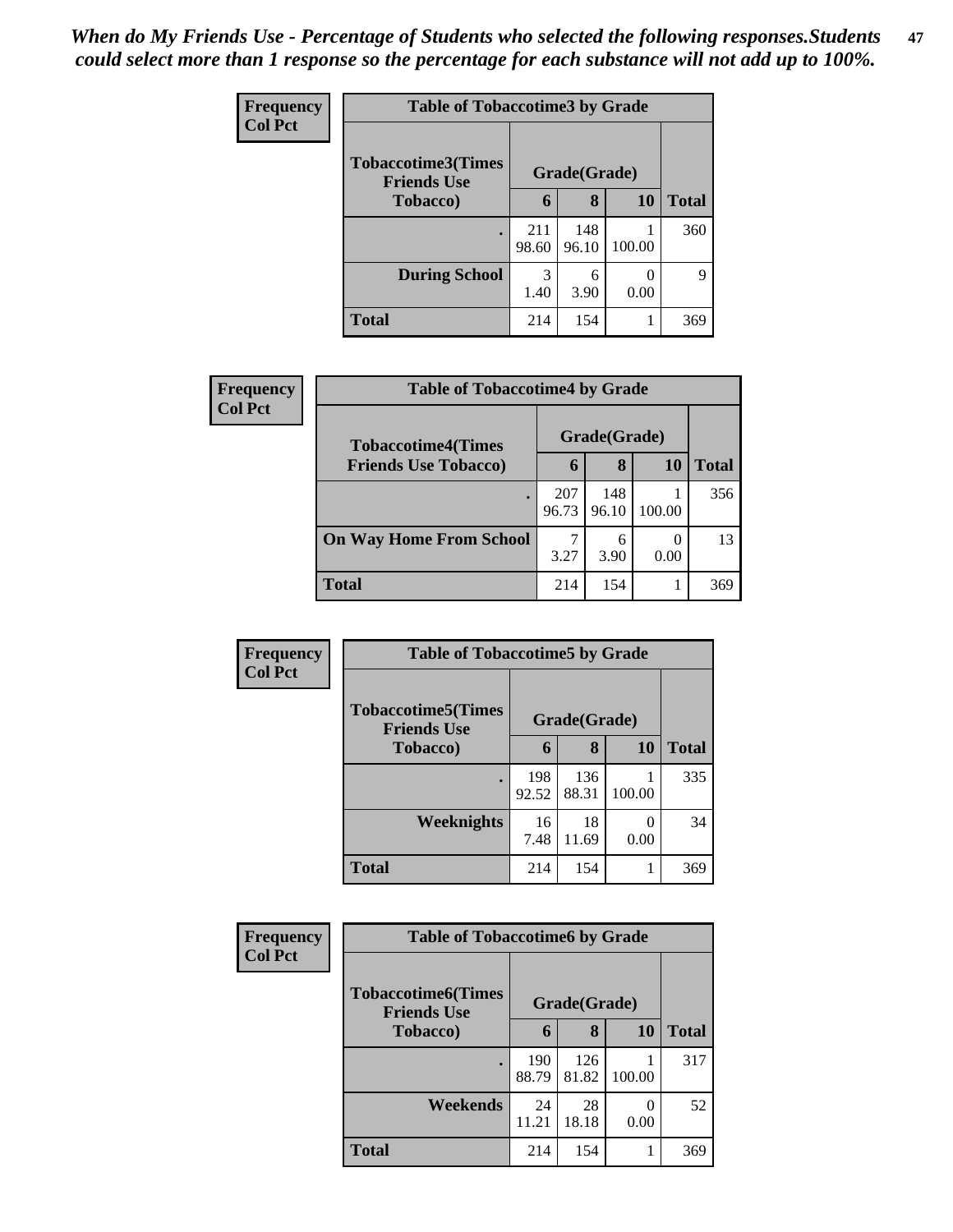| <b>Frequency</b> | <b>Table of Marijuanatime1 by Grade</b>            |              |              |           |              |
|------------------|----------------------------------------------------|--------------|--------------|-----------|--------------|
| <b>Col Pct</b>   | <b>Marijuanatime1</b> (Times<br><b>Friends Use</b> |              | Grade(Grade) |           |              |
|                  | Marijuana)                                         | $\mathbf 6$  | 8            | 10        | <b>Total</b> |
|                  |                                                    | 21<br>9.81   | 40<br>25.97  | 100.00    | 62           |
|                  | Do Not Use                                         | 193<br>90.19 | 114<br>74.03 | 0<br>0.00 | 307          |
|                  | <b>Total</b>                                       | 214          | 154          |           | 369          |

| Frequency      | <b>Table of Marijuanatime2 by Grade</b>            |              |              |        |              |
|----------------|----------------------------------------------------|--------------|--------------|--------|--------------|
| <b>Col Pct</b> | <b>Marijuanatime2</b> (Times<br><b>Friends Use</b> |              | Grade(Grade) |        |              |
|                | Marijuana)                                         | 6            | 8            | 10     | <b>Total</b> |
|                |                                                    | 210<br>98.13 | 149<br>96.75 | 100.00 | 360          |
|                | <b>On Way to School</b>                            | 4<br>1.87    | 5<br>3.25    | 0.00   | 9            |
|                | <b>Total</b>                                       | 214          | 154          |        | 369          |

| Frequency      | <b>Table of Marijuanatime3 by Grade</b>    |              |              |        |              |
|----------------|--------------------------------------------|--------------|--------------|--------|--------------|
| <b>Col Pct</b> | Marijuanatime3(Times<br><b>Friends Use</b> |              | Grade(Grade) |        |              |
|                | Marijuana)                                 | 6            | 8            | 10     | <b>Total</b> |
|                |                                            | 211<br>98.60 | 148<br>96.10 | 100.00 | 360          |
|                | <b>During School</b>                       | 3<br>1.40    | 6<br>3.90    | 0.00   | 9            |
|                | <b>Total</b>                               | 214          | 154          |        | 369          |

| <b>Frequency</b> | <b>Table of Marijuanatime4 by Grade</b> |              |              |        |              |
|------------------|-----------------------------------------|--------------|--------------|--------|--------------|
| <b>Col Pct</b>   | <b>Marijuanatime4(Times</b>             |              | Grade(Grade) |        |              |
|                  | <b>Friends Use Marijuana</b> )          | 6            | 8            | 10     | <b>Total</b> |
|                  |                                         | 208<br>97.20 | 145<br>94.16 | 100.00 | 354          |
|                  | <b>On Way Home From School</b>          | 6<br>2.80    | 9<br>5.84    | 0.00   | 15           |
|                  | <b>Total</b>                            | 214          | 154          |        | 369          |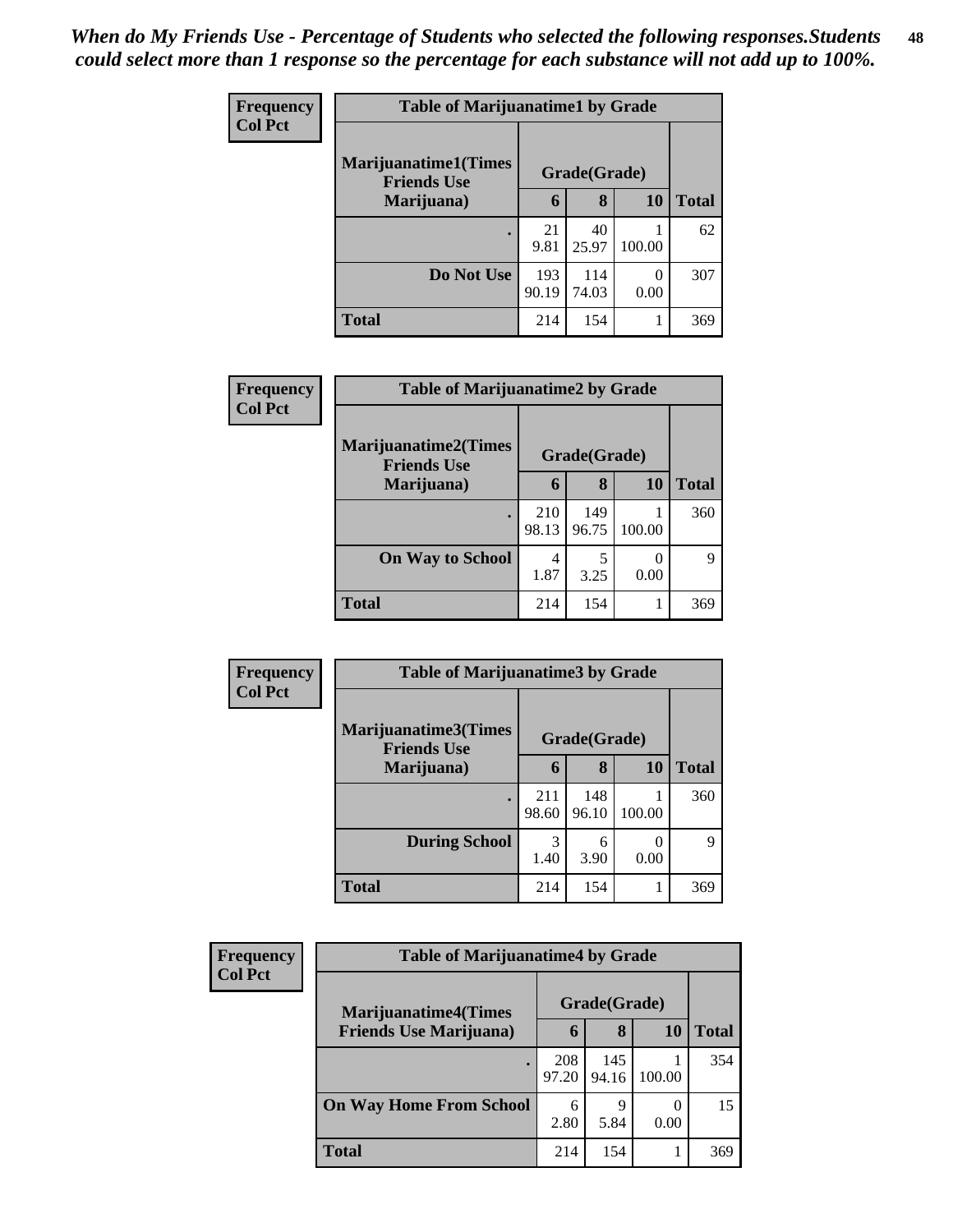| Frequency      | <b>Table of Marijuanatime5 by Grade</b>            |              |              |                       |              |
|----------------|----------------------------------------------------|--------------|--------------|-----------------------|--------------|
| <b>Col Pct</b> | <b>Marijuanatime5</b> (Times<br><b>Friends Use</b> |              | Grade(Grade) |                       |              |
|                | Marijuana)                                         | 6            | 8            | 10                    | <b>Total</b> |
|                |                                                    | 201<br>93.93 | 133<br>86.36 | $\mathcal{O}$<br>0.00 | 334          |
|                | <b>Weeknights</b>                                  | 13<br>6.07   | 21<br>13.64  | 100.00                | 35           |
|                | <b>Total</b>                                       | 214          | 154          |                       | 369          |

| Frequency      | <b>Table of Marijuanatime6 by Grade</b>            |                     |              |                  |              |
|----------------|----------------------------------------------------|---------------------|--------------|------------------|--------------|
| <b>Col Pct</b> | <b>Marijuanatime6</b> (Times<br><b>Friends Use</b> |                     | Grade(Grade) |                  |              |
|                | Marijuana)                                         | 6                   | 8            | 10               | <b>Total</b> |
|                |                                                    | <b>200</b><br>93.46 | 116<br>75.32 | $\left($<br>0.00 | 316          |
|                | Weekends                                           | 14<br>6.54          | 38<br>24.68  | 100.00           | 53           |
|                | <b>Total</b>                                       | 214                 | 154          |                  | 369          |

| Frequency      | <b>Table of Otherdrugtime1 by Grade</b>                 |              |              |                  |              |
|----------------|---------------------------------------------------------|--------------|--------------|------------------|--------------|
| <b>Col Pct</b> | <b>Otherdrugtime1(Times</b><br><b>Friends Use Other</b> |              | Grade(Grade) |                  |              |
|                | <b>Illegal Drugs</b> )                                  | 6            | 8            | 10               | <b>Total</b> |
|                |                                                         | 21<br>9.81   | 32<br>20.78  | 100.00           | 54           |
|                | Do Not Use                                              | 193<br>90.19 | 122<br>79.22 | $\left($<br>0.00 | 315          |
|                | <b>Total</b>                                            | 214          | 154          |                  | 369          |

| <b>Frequency</b> | <b>Table of Otherdrugtime2 by Grade</b>                 |              |              |                  |       |  |
|------------------|---------------------------------------------------------|--------------|--------------|------------------|-------|--|
| <b>Col Pct</b>   | <b>Otherdrugtime2(Times</b><br><b>Friends Use Other</b> |              | Grade(Grade) |                  |       |  |
|                  | <b>Illegal Drugs</b> )                                  | 6            | 8            | 10               | Total |  |
|                  | $\bullet$                                               | 210<br>98.13 | 149<br>96.75 | 100.00           | 360   |  |
|                  | <b>On Way to School</b>                                 | 4<br>1.87    | 5<br>3.25    | $\left($<br>0.00 | 9     |  |
|                  | Total                                                   | 214          | 154          |                  | 369   |  |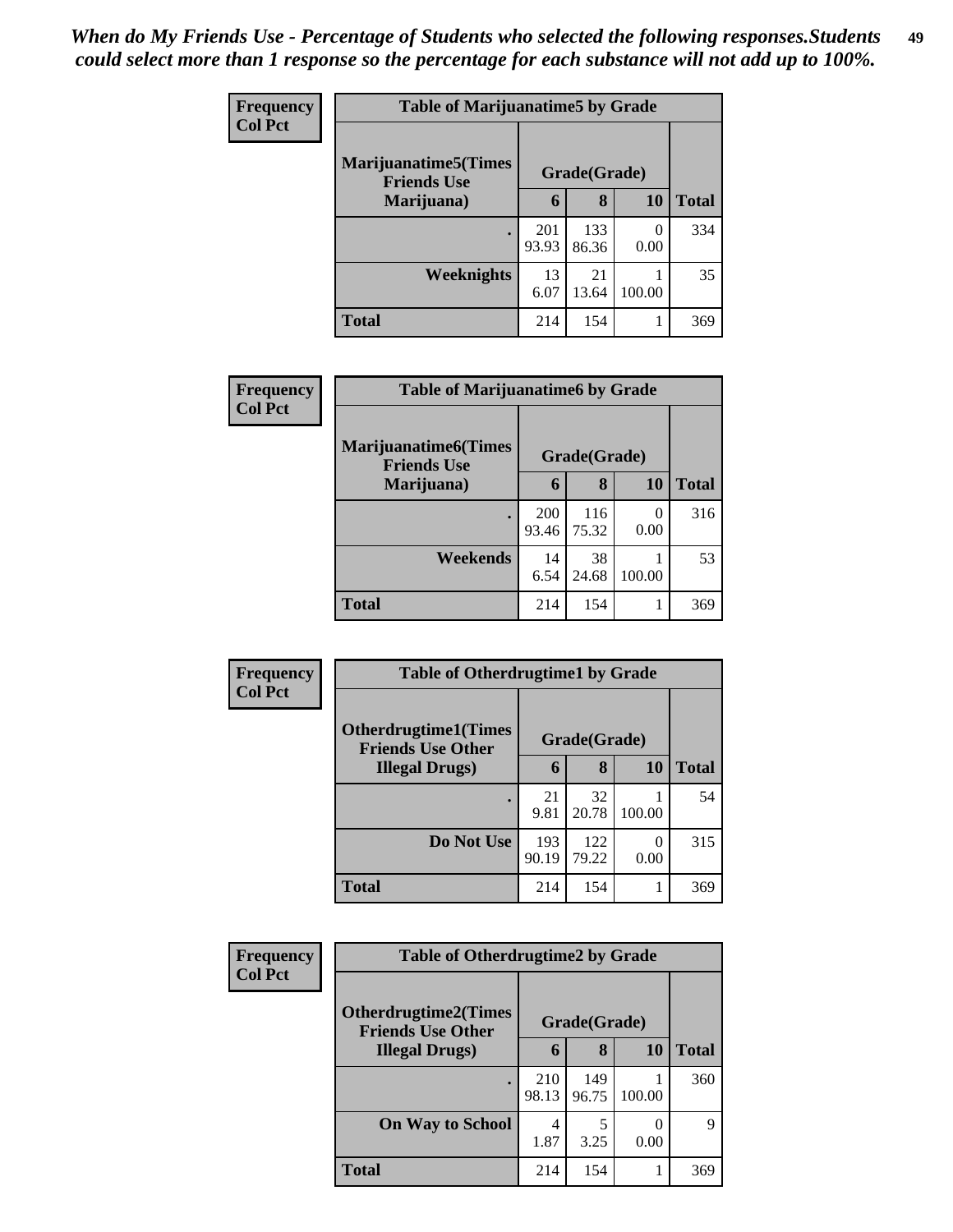| <b>Frequency</b> | <b>Table of Otherdrugtime3 by Grade</b>          |              |              |           |              |  |
|------------------|--------------------------------------------------|--------------|--------------|-----------|--------------|--|
| <b>Col Pct</b>   | Otherdrugtime3(Times<br><b>Friends Use Other</b> | Grade(Grade) |              |           |              |  |
|                  | <b>Illegal Drugs</b> )                           | 6            | 8            | 10        | <b>Total</b> |  |
|                  |                                                  | 209<br>97.66 | 146<br>94.81 | 100.00    | 356          |  |
|                  | <b>During School</b>                             | 5<br>2.34    | 8<br>5.19    | 0<br>0.00 | 13           |  |
|                  | <b>Total</b>                                     | 214          | 154          |           | 369          |  |

| <b>Frequency</b> | <b>Table of Otherdrugtime4 by Grade</b>                         |              |              |           |              |  |
|------------------|-----------------------------------------------------------------|--------------|--------------|-----------|--------------|--|
| <b>Col Pct</b>   | <b>Otherdrugtime4(Times</b><br><b>Friends Use Other Illegal</b> |              | Grade(Grade) |           |              |  |
|                  | Drugs)                                                          | 6            | 8            | 10        | <b>Total</b> |  |
|                  |                                                                 | 207<br>96.73 | 149<br>96.75 | 100.00    | 357          |  |
|                  | <b>On Way Home From School</b>                                  | 3.27         | 5<br>3.25    | 0<br>0.00 | 12           |  |
|                  | <b>Total</b>                                                    | 214          | 154          |           | 369          |  |

| <b>Frequency</b><br><b>Col Pct</b> | <b>Table of Otherdrugtime5 by Grade</b>                  |              |              |           |              |  |  |
|------------------------------------|----------------------------------------------------------|--------------|--------------|-----------|--------------|--|--|
|                                    | <b>Otherdrugtime5</b> (Times<br><b>Friends Use Other</b> |              | Grade(Grade) |           |              |  |  |
|                                    | <b>Illegal Drugs</b> )                                   | 6            | 8            | 10        | <b>Total</b> |  |  |
|                                    |                                                          | 203<br>94.86 | 134<br>87.01 | 100.00    | 338          |  |  |
|                                    | Weeknights                                               | 11<br>5.14   | 20<br>12.99  | 0<br>0.00 | 31           |  |  |
|                                    | <b>Total</b>                                             | 214          | 154          |           | 369          |  |  |

| <b>Frequency</b> | <b>Table of Otherdrugtime6 by Grade</b>                  |              |              |                   |              |  |
|------------------|----------------------------------------------------------|--------------|--------------|-------------------|--------------|--|
| <b>Col Pct</b>   | <b>Otherdrugtime6</b> (Times<br><b>Friends Use Other</b> |              | Grade(Grade) |                   |              |  |
|                  | <b>Illegal Drugs</b> )                                   | 6            | 8            | 10                | <b>Total</b> |  |
|                  |                                                          | 198<br>92.52 | 125<br>81.17 | $\bigcap$<br>0.00 | 323          |  |
|                  | Weekends                                                 | 16<br>7.48   | 29<br>18.83  | 100.00            | 46           |  |
|                  | <b>Total</b>                                             | 214          | 154          |                   | 369          |  |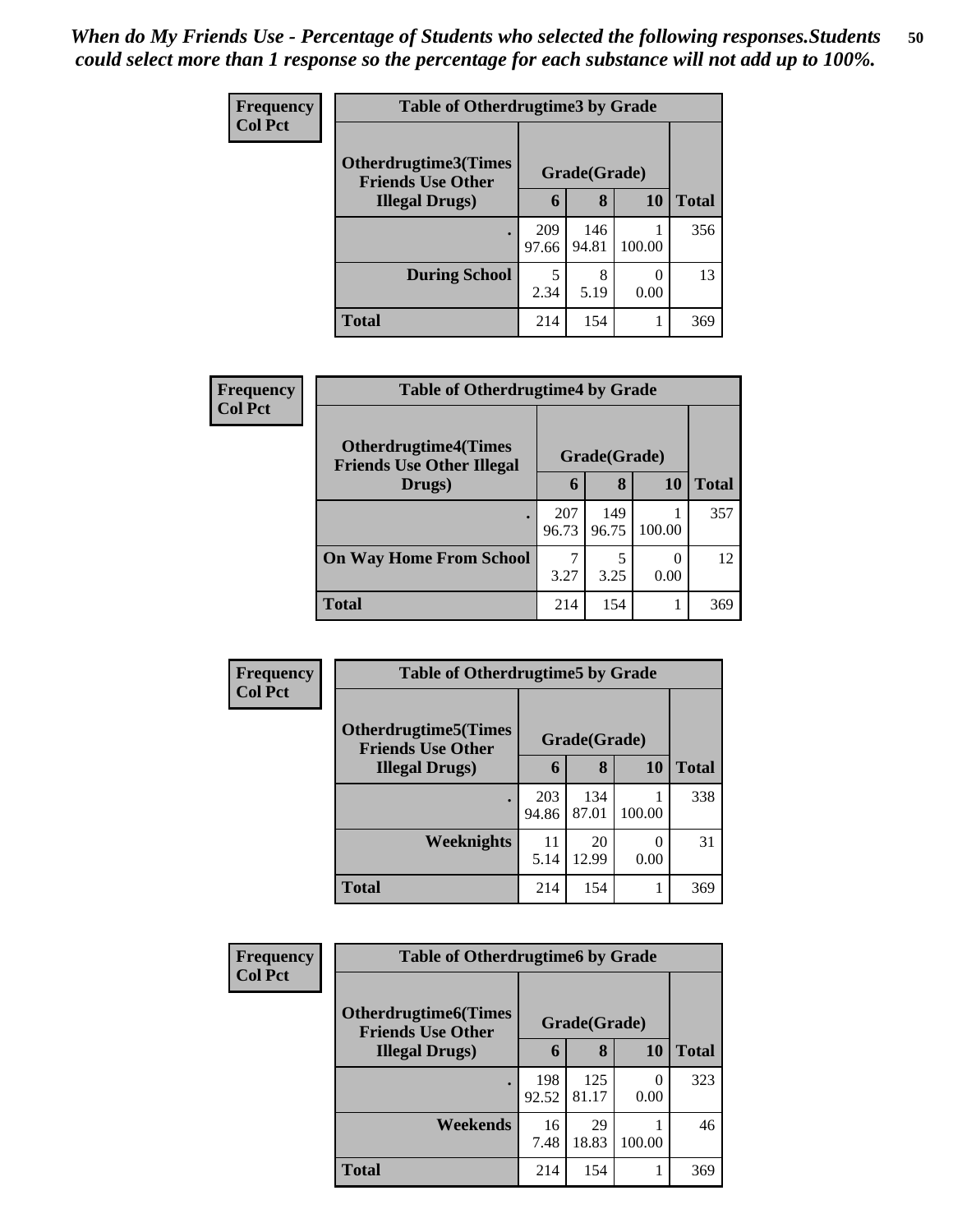| Frequency      | <b>Table of Educationalcohol by Grade</b>                                                                          |              |              |           |              |  |  |
|----------------|--------------------------------------------------------------------------------------------------------------------|--------------|--------------|-----------|--------------|--|--|
| <b>Col Pct</b> | <b>Educationalcohol</b> (I<br>have been taught<br>about alcohol,<br>tobacco,<br>and other drugs<br>within the last |              | Grade(Grade) |           |              |  |  |
|                | year at school)                                                                                                    | 6            | 8            | 10        | <b>Total</b> |  |  |
|                | Yes                                                                                                                | 183<br>85.51 | 136<br>88.31 | 100.00    | 320          |  |  |
|                | N <sub>0</sub>                                                                                                     | 31<br>14.49  | 18<br>11.69  | 0<br>0.00 | 49           |  |  |
|                | <b>Total</b>                                                                                                       | 214          | 154          |           | 369          |  |  |

| Frequency<br><b>Col Pct</b> | <b>Table of Eversmoked by Grade</b> |              |              |           |              |  |  |  |
|-----------------------------|-------------------------------------|--------------|--------------|-----------|--------------|--|--|--|
|                             | Eversmoked(I<br>have smoked         |              | Grade(Grade) |           |              |  |  |  |
|                             | a cigarette)                        | 6            | 8            | <b>10</b> | <b>Total</b> |  |  |  |
|                             | <b>Yes</b>                          | 29<br>13.55  | 21<br>13.64  | 100.00    | 51           |  |  |  |
|                             | N <sub>0</sub>                      | 185<br>86.45 | 133<br>86.36 | 0<br>0.00 | 318          |  |  |  |
|                             | <b>Total</b>                        | 214          | 154          |           | 369          |  |  |  |

| Frequency      | <b>Table of Drovedrinking by Grade</b>  |          |               |        |              |
|----------------|-----------------------------------------|----------|---------------|--------|--------------|
| <b>Col Pct</b> |                                         |          |               |        |              |
|                | Drovedrinking(In                        |          |               |        |              |
|                | the past 30 days I<br>have driven a car |          |               |        |              |
|                | or other vehicle<br>while I was         |          | Grade(Grade)  |        |              |
|                | drinking alcohol)                       | 6        | 8             | 10     | <b>Total</b> |
|                | N <sub>0</sub>                          | $\theta$ | $\theta$      |        |              |
|                |                                         |          |               | 100.00 |              |
|                | <b>Total</b>                            | 0        | $\mathcal{O}$ |        |              |
|                | Frequency Missing $=$ 368               |          |               |        |              |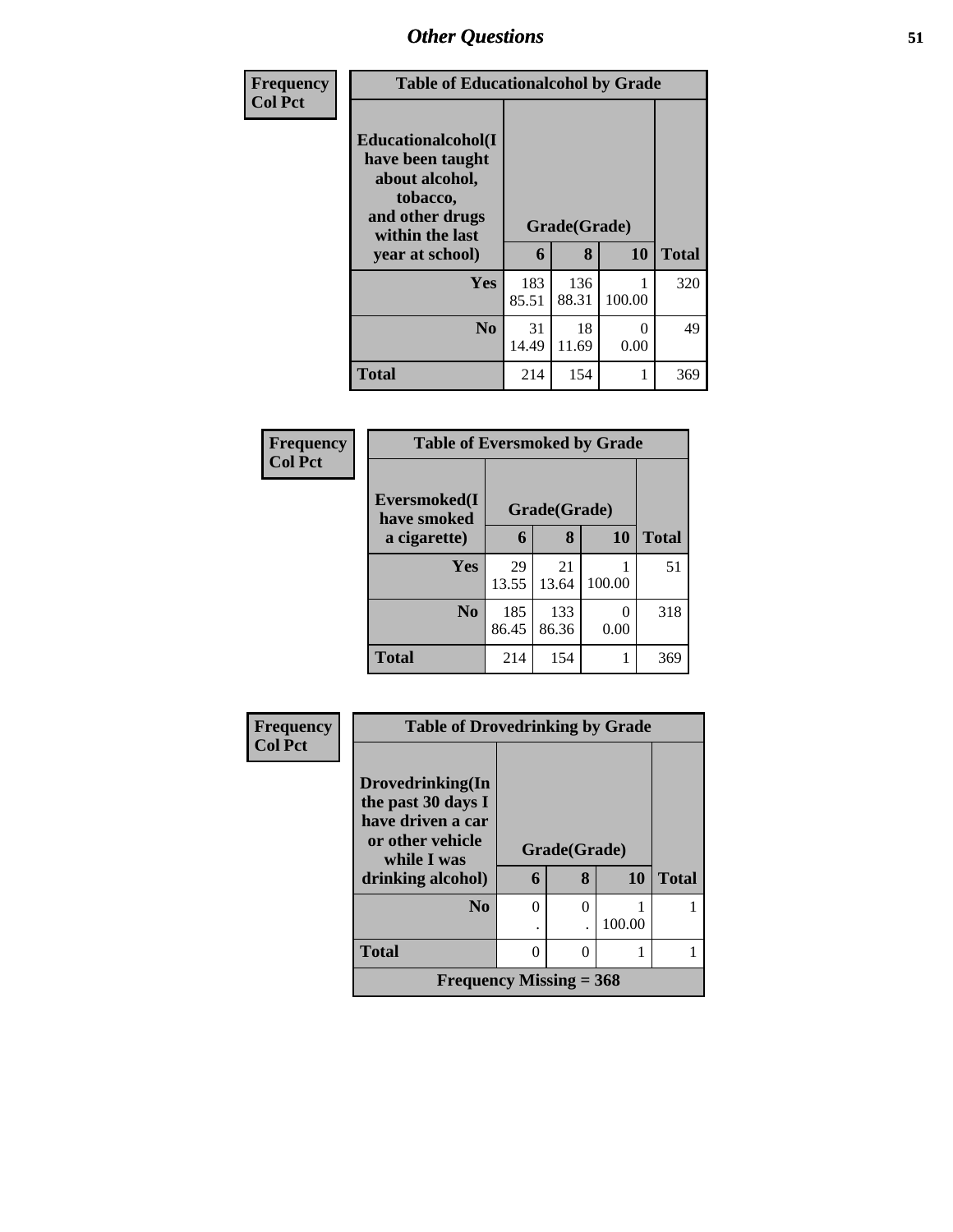| Frequency      | <b>Table of Rodedrinking by Grade</b>                                                                                  |              |                   |                           |              |
|----------------|------------------------------------------------------------------------------------------------------------------------|--------------|-------------------|---------------------------|--------------|
| <b>Col Pct</b> | Rodedrinking(In<br>the past 30 days<br>I have ridden in<br>a car with a<br>driver who had<br>been drinking<br>alcohol) | 6            | Grade(Grade)<br>8 | 10                        | <b>Total</b> |
|                | <b>Yes</b>                                                                                                             | 16<br>7.48   | 22<br>14.29       | $\mathbf{\Omega}$<br>0.00 | 38           |
|                | No.                                                                                                                    | 198<br>92.52 | 132<br>85.71      | 100.00                    | 331          |
|                | <b>Total</b>                                                                                                           | 214          | 154               |                           | 369          |

| Frequency      | <b>Table of Drugsschool by Grade</b>                                                                                                   |                   |              |           |     |
|----------------|----------------------------------------------------------------------------------------------------------------------------------------|-------------------|--------------|-----------|-----|
| <b>Col Pct</b> | <b>Drugsschool</b> (During<br>the past 12 months,<br>I have been offered,<br>sold,<br>or given illegal<br>drugs on school<br>property) | Grade(Grade)<br>6 | <b>Total</b> |           |     |
|                | Yes                                                                                                                                    | 8<br>3.74         | 18<br>11.69  | 0<br>0.00 | 26  |
|                | N <sub>0</sub>                                                                                                                         | 206<br>96.26      | 136<br>88.31 | 100.00    | 343 |
|                | <b>Total</b>                                                                                                                           | 214               | 154          | 1         | 369 |

| <b>Frequency</b> | <b>Table of Helpbullied by Grade</b>                                   |                              |             |                  |              |
|------------------|------------------------------------------------------------------------|------------------------------|-------------|------------------|--------------|
| <b>Col Pct</b>   | $Helpb$ ullied $(I$<br>would help<br>someone who was<br>being bullied) | Grade(Grade)<br>10<br>8<br>6 |             |                  | <b>Total</b> |
|                  | <b>Strongly Agree</b>                                                  | 117<br>54.67                 | 71<br>46.10 | 100.00           | 189          |
|                  | <b>Somewhat Agree</b>                                                  | 60<br>28.04                  | 51<br>33.12 | 0<br>0.00        | 111          |
|                  | <b>Somewhat Disagree</b>                                               | 12<br>5.61                   | 19<br>12.34 | $\Omega$<br>0.00 | 31           |
|                  | <b>Strongly Disagree</b>                                               | 25<br>11.68                  | 13<br>8.44  | ∩<br>0.00        | 38           |
|                  | Total                                                                  | 214                          | 154         | 1                | 369          |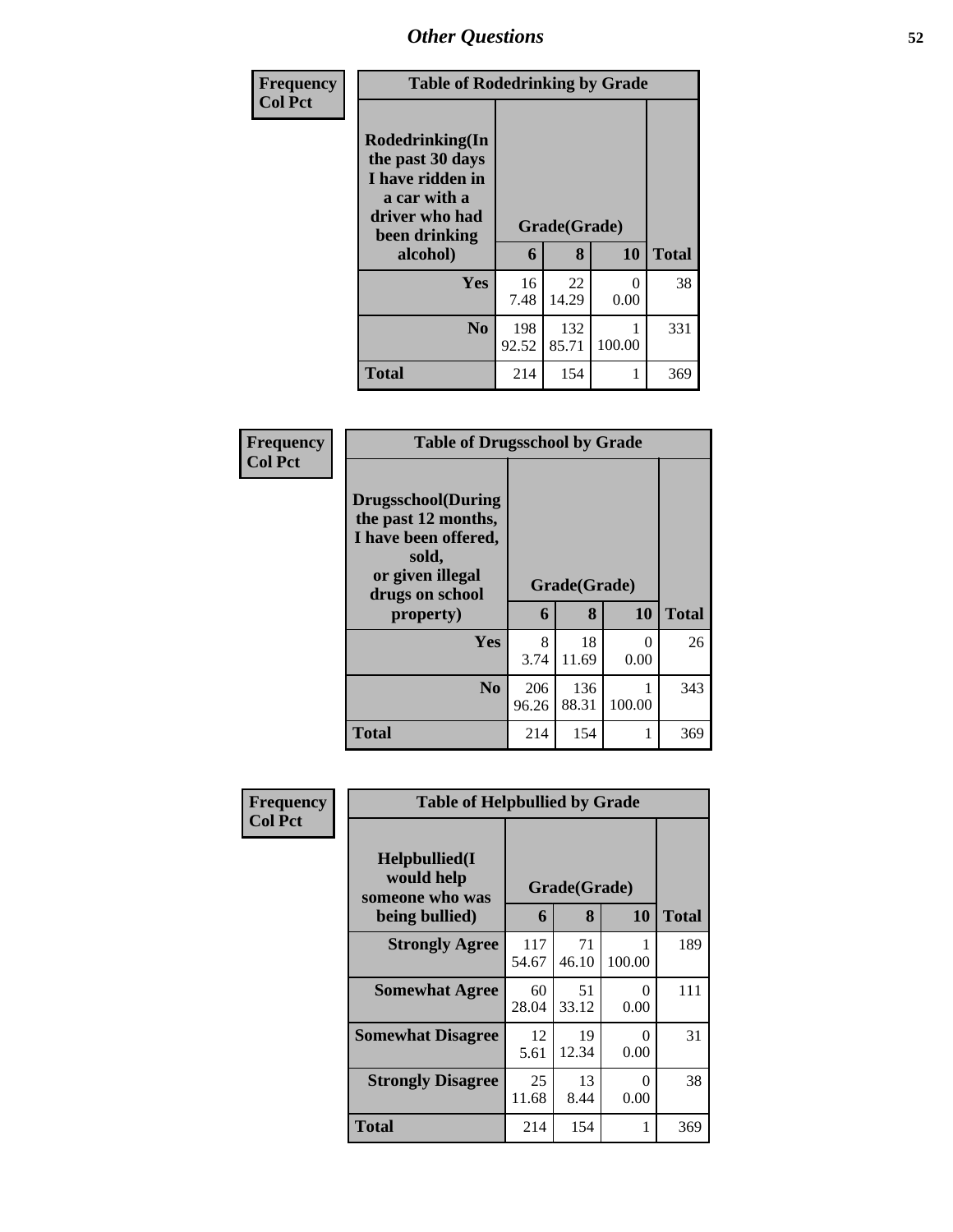**Frequency Row Pct**

|              | <b>Table of Grade by Bingedrinking</b> |                                                                                                                                              |           |      |                        |      |                |     |  |
|--------------|----------------------------------------|----------------------------------------------------------------------------------------------------------------------------------------------|-----------|------|------------------------|------|----------------|-----|--|
|              |                                        | Bingedrinking(I have drunk five or more<br>drinks of alcohol at one sitting during the<br>last 30 days)                                      |           |      |                        |      |                |     |  |
| Grade(Grade) | $\mathbf{0}$<br><b>Days</b>            | 20<br>10 to<br>1 or<br>3 <sub>to</sub><br>All<br>6 to<br>to<br>5<br>29<br>30<br>9<br>19<br>2<br>days<br>days<br>days<br>days<br>days<br>days |           |      |                        |      |                |     |  |
| 6            | 200<br>93.46                           | 9<br>4.21                                                                                                                                    | 1<br>0.47 | 0.47 | $\mathfrak{D}$<br>0.93 | 0.47 | 0<br>0.00      | 214 |  |
| 8            | 148<br>96.10                           | $\mathfrak{D}$<br>$\mathfrak{D}$<br>$\Omega$<br>0<br>1.30<br>0.00<br>0.00<br>1.30<br>0.65<br>0.65                                            |           |      |                        |      |                |     |  |
| 10           | $\Omega$<br>0.00                       | $\Omega$<br>$\Omega$<br>$\Omega$<br>1<br>0<br>0<br>100.00<br>0.00<br>0.00<br>0.00<br>0.00<br>0.00                                            |           |      |                        |      |                |     |  |
| <b>Total</b> | 348                                    | 11                                                                                                                                           | 1         | 2    | 4                      | 1    | $\mathfrak{D}$ | 369 |  |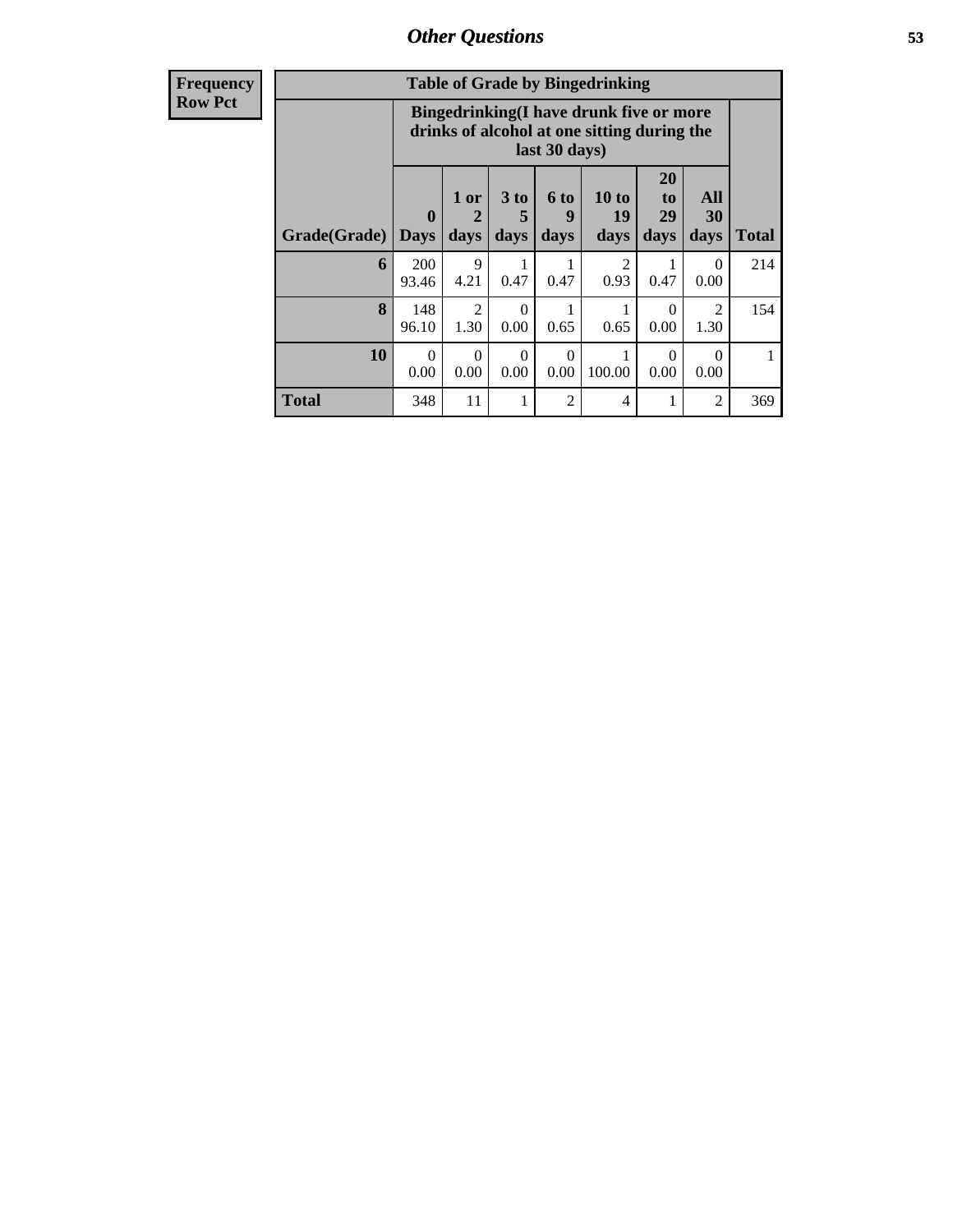## *Nutrition* **54**

**Frequency Row Pct**

| <b>Table of Grade by Dairy</b> |                          |                                                                 |                             |                                    |              |  |
|--------------------------------|--------------------------|-----------------------------------------------------------------|-----------------------------|------------------------------------|--------------|--|
|                                |                          | Dairy (I eat at least 3 servings of dairy<br>products each day) |                             |                                    |              |  |
| Grade(Grade)                   | <b>Strongly</b><br>Agree | Somewhat  <br>Agree                                             | Somewhat<br><b>Disagree</b> | <b>Strongly</b><br><b>Disagree</b> | <b>Total</b> |  |
| 6                              | 91<br>42.52              | 67<br>31.31                                                     | 17<br>7.94                  | 39<br>18.22                        | 214          |  |
| 8                              | 59<br>38.31              | 60<br>38.96                                                     | 17<br>11.04                 | 18<br>11.69                        | 154          |  |
| 10                             | 100.00                   | 0.00                                                            | 0.00                        | 0<br>0.00                          |              |  |
| <b>Total</b>                   | 151                      | 127                                                             | 34                          | 57                                 | 369          |  |

**Frequency Row Pct**

| <b>Table of Grade by Fruitveg</b> |                          |                                                                          |                                        |                                    |              |  |  |
|-----------------------------------|--------------------------|--------------------------------------------------------------------------|----------------------------------------|------------------------------------|--------------|--|--|
|                                   |                          | Fruitveg(I eat at least 5 servings of fruits<br>and vegetables each day) |                                        |                                    |              |  |  |
| Grade(Grade)                      | <b>Strongly</b><br>Agree | Agree                                                                    | <b>Somewhat   Somewhat</b><br>Disagree | <b>Strongly</b><br><b>Disagree</b> | <b>Total</b> |  |  |
| 6                                 | 74<br>34.58              | 77<br>35.98                                                              | 32<br>14.95                            | 31<br>14.49                        | 214          |  |  |
| 8                                 | 33<br>21.43              | 65<br>42.21                                                              | 29<br>18.83                            | 27<br>17.53                        | 154          |  |  |
| 10                                | 100.00                   | 0<br>0.00                                                                | 0<br>0.00                              | 0.00                               |              |  |  |
| <b>Total</b>                      | 108                      | 142                                                                      | 61                                     | 58                                 | 369          |  |  |

| <b>Frequency</b> |
|------------------|
| <b>Row Pct</b>   |

| <b>Table of Grade by Cafeteriahealthy</b> |                          |                                                                       |                                    |                                    |              |  |  |
|-------------------------------------------|--------------------------|-----------------------------------------------------------------------|------------------------------------|------------------------------------|--------------|--|--|
|                                           |                          | Cafeteriahealthy (School meals in my<br>school cafeteria are healthy) |                                    |                                    |              |  |  |
| Grade(Grade)                              | <b>Strongly</b><br>Agree | <b>Somewhat</b><br>Agree                                              | <b>Somewhat</b><br><b>Disagree</b> | <b>Strongly</b><br><b>Disagree</b> | <b>Total</b> |  |  |
| 6                                         | 56<br>26.17              | 94<br>43.93                                                           | 27<br>12.62                        | 37<br>17.29                        | 214          |  |  |
| 8                                         | 22<br>14.29              | 48<br>31.17                                                           | 31<br>20.13                        | 53<br>34.42                        | 154          |  |  |
| 10                                        | 0<br>0.00                | 100.00                                                                | 0<br>0.00                          | 0<br>0.00                          |              |  |  |
| Total                                     | 78                       | 143                                                                   | 58                                 | 90                                 | 369          |  |  |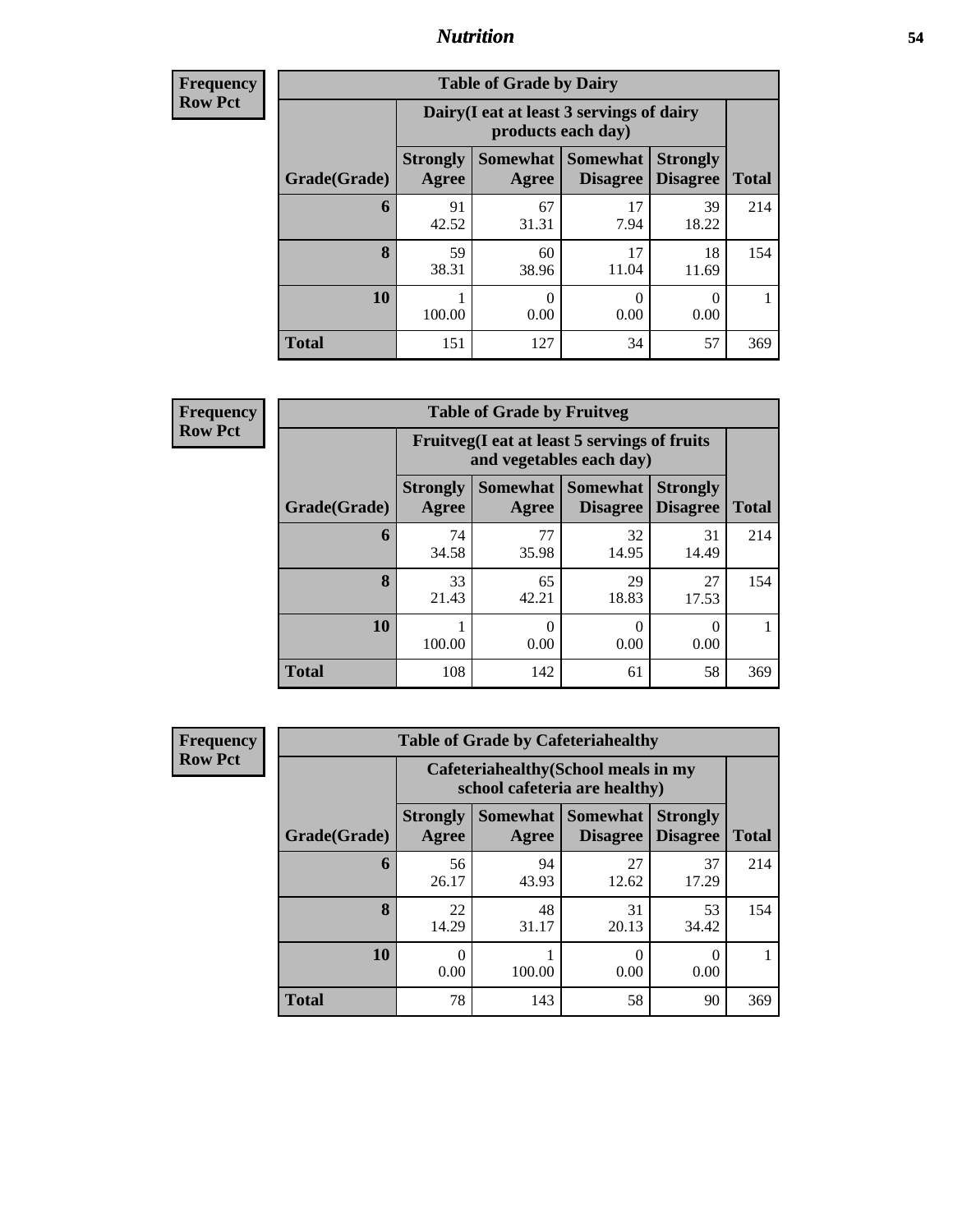## *Nutrition* **55**

| Frequency |
|-----------|
| Row Pct   |

| <b>Table of Grade by Cafeterianutrition</b> |                           |                                                                                           |                                    |                                    |              |  |
|---------------------------------------------|---------------------------|-------------------------------------------------------------------------------------------|------------------------------------|------------------------------------|--------------|--|
|                                             |                           | <b>Cafeterianutrition</b> (Facts about nutrition<br>are available in my school cafeteria) |                                    |                                    |              |  |
| Grade(Grade)                                | <b>Strongly</b><br>Agree  | Somewhat  <br>Agree                                                                       | <b>Somewhat</b><br><b>Disagree</b> | <b>Strongly</b><br><b>Disagree</b> | <b>Total</b> |  |
| 6                                           | 90<br>42.06               | 65<br>30.37                                                                               | 28<br>13.08                        | 31<br>14.49                        | 214          |  |
| 8                                           | 35<br>22.73               | 43<br>27.92                                                                               | 36<br>23.38                        | 40<br>25.97                        | 154          |  |
| 10                                          | $\mathbf{\Omega}$<br>0.00 | 100.00                                                                                    | 0<br>0.00                          | 0<br>0.00                          |              |  |
| <b>Total</b>                                | 125                       | 109                                                                                       | 64                                 | 71                                 | 369          |  |

**Frequency Row Pct**

| <b>Table of Grade by Schoollunch</b> |                          |                                                                 |                      |                                    |              |  |  |
|--------------------------------------|--------------------------|-----------------------------------------------------------------|----------------------|------------------------------------|--------------|--|--|
|                                      |                          | Schoollunch(I eat school lunch three or<br>more times per week) |                      |                                    |              |  |  |
| Grade(Grade)                         | <b>Strongly</b><br>Agree | Somewhat  <br>Agree                                             | Somewhat<br>Disagree | <b>Strongly</b><br><b>Disagree</b> | <b>Total</b> |  |  |
| 6                                    | 97<br>45.33              | 60<br>28.04                                                     | 20<br>9.35           | 37<br>17.29                        | 214          |  |  |
| 8                                    | 56<br>36.36              | 37<br>24.03                                                     | 18<br>11.69          | 43<br>27.92                        | 154          |  |  |
| 10                                   | 0.00                     | 0.00                                                            | 100.00               | 0.00                               |              |  |  |
| <b>Total</b>                         | 153                      | 97                                                              | 39                   | 80                                 | 369          |  |  |

**Frequency Row Pct**

| <b>Table of Grade by Foodchoices</b> |                          |                                                                            |                             |                                    |              |  |  |
|--------------------------------------|--------------------------|----------------------------------------------------------------------------|-----------------------------|------------------------------------|--------------|--|--|
|                                      |                          | <b>Foodchoices</b> (I make healthy food choices in<br>my school cafeteria) |                             |                                    |              |  |  |
| Grade(Grade)                         | <b>Strongly</b><br>Agree | <b>Somewhat</b><br>Agree                                                   | Somewhat<br><b>Disagree</b> | <b>Strongly</b><br><b>Disagree</b> | <b>Total</b> |  |  |
| 6                                    | 86<br>40.19              | 78<br>36.45                                                                | 18<br>8.41                  | 32<br>14.95                        | 214          |  |  |
| 8                                    | 42<br>27.27              | 59<br>38.31                                                                | 19<br>12.34                 | 34<br>22.08                        | 154          |  |  |
| 10                                   | 0.00                     | 100.00                                                                     | 0<br>0.00                   | 0<br>0.00                          |              |  |  |
| <b>Total</b>                         | 128                      | 138                                                                        | 37                          | 66                                 | 369          |  |  |

٦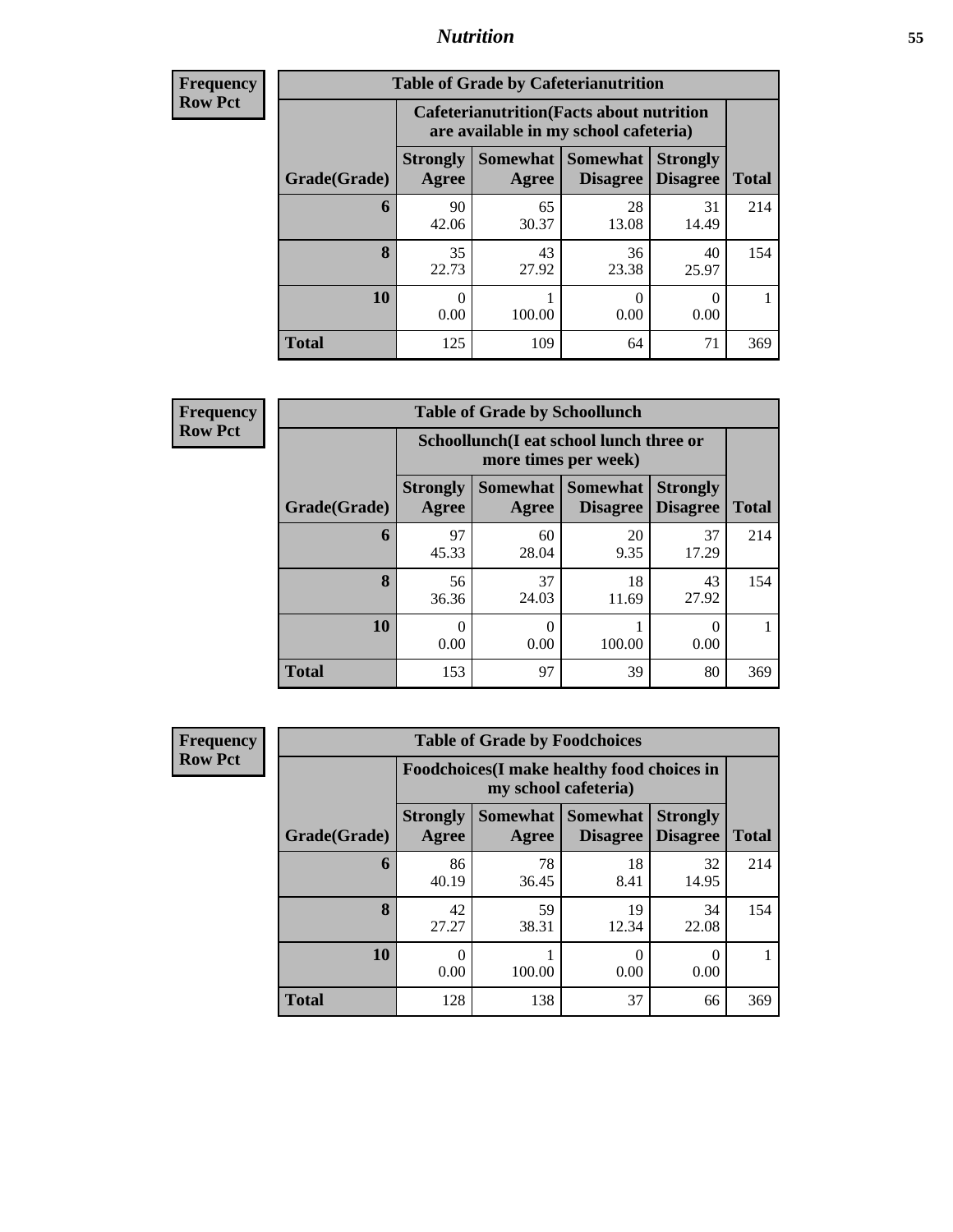## *Nutrition* **56**

| <b>Frequency</b><br>Row Pct |
|-----------------------------|
|                             |

| <b>Table of Grade by Wholewheat</b> |                                                                                                             |                   |                             |                                    |              |  |
|-------------------------------------|-------------------------------------------------------------------------------------------------------------|-------------------|-----------------------------|------------------------------------|--------------|--|
|                                     | Wholewheat (There are whole wheat and<br>multigrain breads and cereals available in<br>my school cafeteria) |                   |                             |                                    |              |  |
| Grade(Grade)                        | <b>Strongly</b><br>Agree                                                                                    | Somewhat<br>Agree | Somewhat<br><b>Disagree</b> | <b>Strongly</b><br><b>Disagree</b> | <b>Total</b> |  |
| 6                                   | 60<br>28.04                                                                                                 | 62<br>28.97       | 33<br>15.42                 | 59<br>27.57                        | 214          |  |
| 8                                   | 27<br>17.53                                                                                                 | 57<br>37.01       | 24<br>15.58                 | 46<br>29.87                        | 154          |  |
| 10                                  | $\mathbf{\Omega}$<br>0.00                                                                                   | 0<br>0.00         | 100.00                      | 0<br>0.00                          |              |  |
| Total                               | 87                                                                                                          | 119               | 58                          | 105                                | 369          |  |

**Frequency Row Pct**

| V | <b>Table of Grade by Healthyvending</b> |                                                                                                                                               |                     |                             |                                    |              |  |
|---|-----------------------------------------|-----------------------------------------------------------------------------------------------------------------------------------------------|---------------------|-----------------------------|------------------------------------|--------------|--|
|   |                                         | Healthyvending (If only healthy snacks and<br>beverages were available in the vending<br>machines during the school day,<br>I would buy them) |                     |                             |                                    |              |  |
|   | Grade(Grade)                            | <b>Strongly</b><br>Agree                                                                                                                      | Somewhat  <br>Agree | Somewhat<br><b>Disagree</b> | <b>Strongly</b><br><b>Disagree</b> | <b>Total</b> |  |
|   | 6                                       | 113<br>52.80                                                                                                                                  | 53<br>24.77         | 16<br>7.48                  | 32<br>14.95                        | 214          |  |
|   | 8                                       | 49<br>31.82                                                                                                                                   | 54<br>35.06         | 22<br>14.29                 | 29<br>18.83                        | 154          |  |
|   | 10                                      | $\mathbf{\Omega}$<br>0.00                                                                                                                     | $\Omega$<br>0.00    | 1<br>100.00                 | 0<br>0.00                          |              |  |
|   | <b>Total</b>                            | 162                                                                                                                                           | 107                 | 39                          | 61                                 | 369          |  |

**Frequency Row Pct**

| <b>Table of Grade by Schoolbreakfast</b> |                                                                                                                                         |                  |                                          |                                    |              |  |
|------------------------------------------|-----------------------------------------------------------------------------------------------------------------------------------------|------------------|------------------------------------------|------------------------------------|--------------|--|
|                                          | Schoolbreakfast (If breakfast were<br>available at school,<br>but outside the cafeteria,<br>I would eat breakfast at school more often) |                  |                                          |                                    |              |  |
| Grade(Grade)                             | <b>Strongly</b><br>Agree                                                                                                                | Agree            | Somewhat   Somewhat  <br><b>Disagree</b> | <b>Strongly</b><br><b>Disagree</b> | <b>Total</b> |  |
| 6                                        | 61<br>28.50                                                                                                                             | 62<br>28.97      | 41<br>19.16                              | 50<br>23.36                        | 214          |  |
| 8                                        | 49<br>31.82                                                                                                                             | 51<br>33.12      | 21<br>13.64                              | 33<br>21.43                        | 154          |  |
| 10                                       | 100.00                                                                                                                                  | $\Omega$<br>0.00 | 0<br>0.00                                | 0<br>0.00                          |              |  |
| Total                                    | 111                                                                                                                                     | 113              | 62                                       | 83                                 | 369          |  |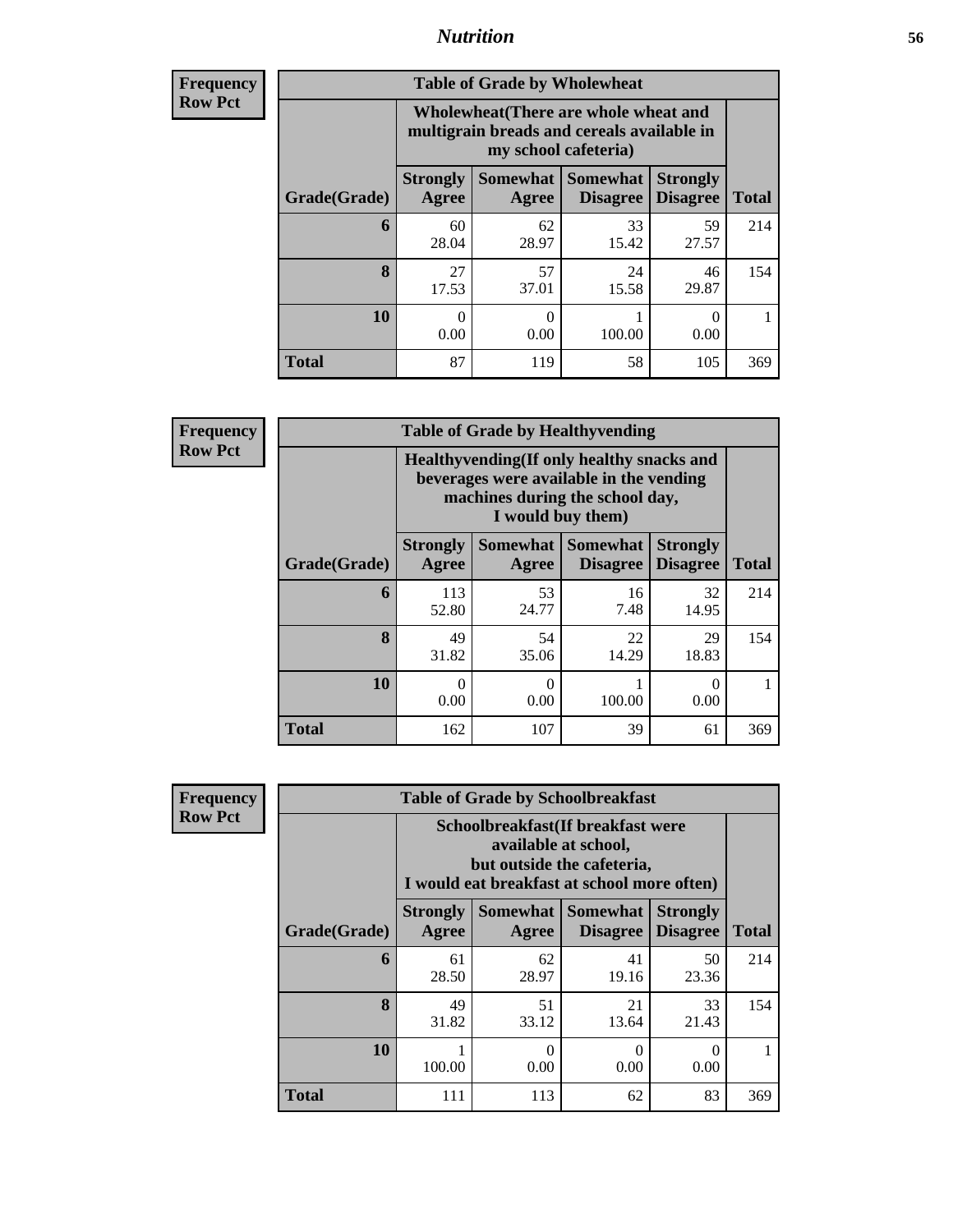| Frequency      | <b>Table of Educationaids by Grade</b>                                                                    |              |                   |                  |              |
|----------------|-----------------------------------------------------------------------------------------------------------|--------------|-------------------|------------------|--------------|
| <b>Col Pct</b> | <b>Educationaids</b> (I<br>have been<br>taught about<br><b>HIV/AIDS</b> at<br>school in the<br>past year) | 6            | Grade(Grade)<br>8 | 10               | <b>Total</b> |
|                | <b>Yes</b>                                                                                                | 91<br>42.52  | 118<br>76.62      | 100.00           | 210          |
|                | N <sub>0</sub>                                                                                            | 123<br>57.48 | 36<br>23.38       | $\Omega$<br>0.00 | 159          |
|                | <b>Total</b>                                                                                              | 214          | 154               |                  | 369          |

| <b>Frequency</b> | <b>Table of Educationcharacter by Grade</b>                                          |              |              |           |              |
|------------------|--------------------------------------------------------------------------------------|--------------|--------------|-----------|--------------|
| <b>Col Pct</b>   | Educationcharacter(I<br>have been taught<br>about character<br>education in the past | Grade(Grade) |              |           |              |
|                  | year at school)                                                                      | 6            | 8            | 10        | <b>Total</b> |
|                  | <b>Yes</b>                                                                           | 162<br>75.70 | 116<br>75.32 | 100.00    | 279          |
|                  | N <sub>0</sub>                                                                       | 52<br>24.30  | 38<br>24.68  | ∩<br>0.00 | 90           |
|                  | <b>Total</b>                                                                         | 214          | 154          |           | 369          |

| Frequency      | <b>Table of Gradcoach1 by Grade</b>              |              |              |           |              |
|----------------|--------------------------------------------------|--------------|--------------|-----------|--------------|
| <b>Col Pct</b> | Gradcoach1(I<br>know who my<br><b>Graduation</b> |              | Grade(Grade) |           |              |
|                | Coach is)                                        | 6            | 8            | 10        | <b>Total</b> |
|                | Yes                                              | 33<br>15.42  | 43<br>27.92  | 0<br>0.00 | 76           |
|                | N <sub>0</sub>                                   | 181<br>84.58 | 111<br>72.08 | 100.00    | 293          |
|                | <b>Total</b>                                     | 214          | 154          |           | 369          |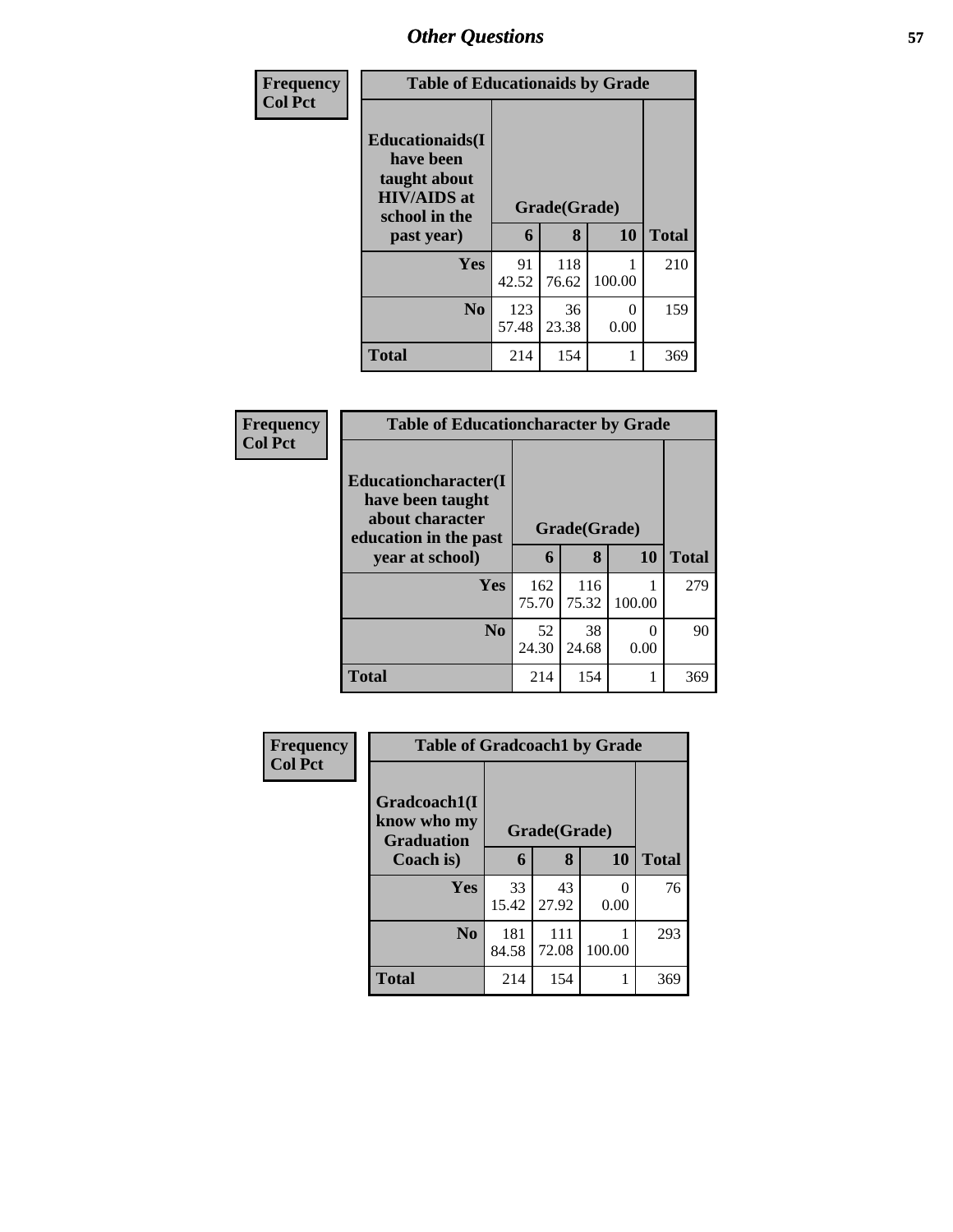| <b>Frequency</b> | <b>Table of Gradcoach2 by Grade</b>                                       |              |              |        |              |
|------------------|---------------------------------------------------------------------------|--------------|--------------|--------|--------------|
| <b>Col Pct</b>   | Gradcoach2(I<br>have<br>contacted my<br>Grade(Grade)<br><b>Graduation</b> |              |              |        |              |
|                  | Coach)                                                                    | 6            | 8            | 10     | <b>Total</b> |
|                  | Yes                                                                       | 17<br>7.94   | 15<br>9.74   | 0.00   | 32           |
|                  | N <sub>0</sub>                                                            | 197<br>92.06 | 139<br>90.26 | 100.00 | 337          |
|                  | Total                                                                     | 214          | 154          |        | 369          |

| Frequency<br><b>Col Pct</b> | <b>Table of Gradcoach3 by Grade</b>                                         |              |              |           |              |
|-----------------------------|-----------------------------------------------------------------------------|--------------|--------------|-----------|--------------|
|                             | Gradcoach3(I<br>have received<br>assistance<br>from my<br><b>Graduation</b> |              | Grade(Grade) |           |              |
|                             | Coach)                                                                      | 6            | 8            | <b>10</b> | <b>Total</b> |
|                             | Yes                                                                         | 17<br>7.94   | 14<br>9.09   | 0<br>0.00 | 31           |
|                             | N <sub>0</sub>                                                              | 102<br>47.66 | 52<br>33.77  | 0<br>0.00 | 154          |
|                             | Don't know                                                                  | 95<br>44.39  | 88<br>57.14  | 100.00    | 184          |
|                             | <b>Total</b>                                                                | 214          | 154          | 1         | 369          |

| <b>Frequency</b> | <b>Table of Selfharm by Grade</b>                                                                                                                                          |              |              |             |              |
|------------------|----------------------------------------------------------------------------------------------------------------------------------------------------------------------------|--------------|--------------|-------------|--------------|
| <b>Col Pct</b>   | <b>Selfharm</b> (During<br>the past 12<br>months,<br>I harmed myself<br>on purpose<br><b>Suicideconsider</b><br>During the past<br>12 months,<br>I seriously<br>considered |              | Grade(Grade) |             |              |
|                  | suicide)                                                                                                                                                                   | 6            | 8            | 10          | <b>Total</b> |
|                  | Yes                                                                                                                                                                        | 15<br>7.01   | 11<br>7.14   | 0<br>0.00   | 26           |
|                  | N <sub>0</sub>                                                                                                                                                             | 199<br>92.99 | 143<br>92.86 | 1<br>100.00 | 343          |
|                  | <b>Total</b>                                                                                                                                                               | 214          | 154          | 1           | 369          |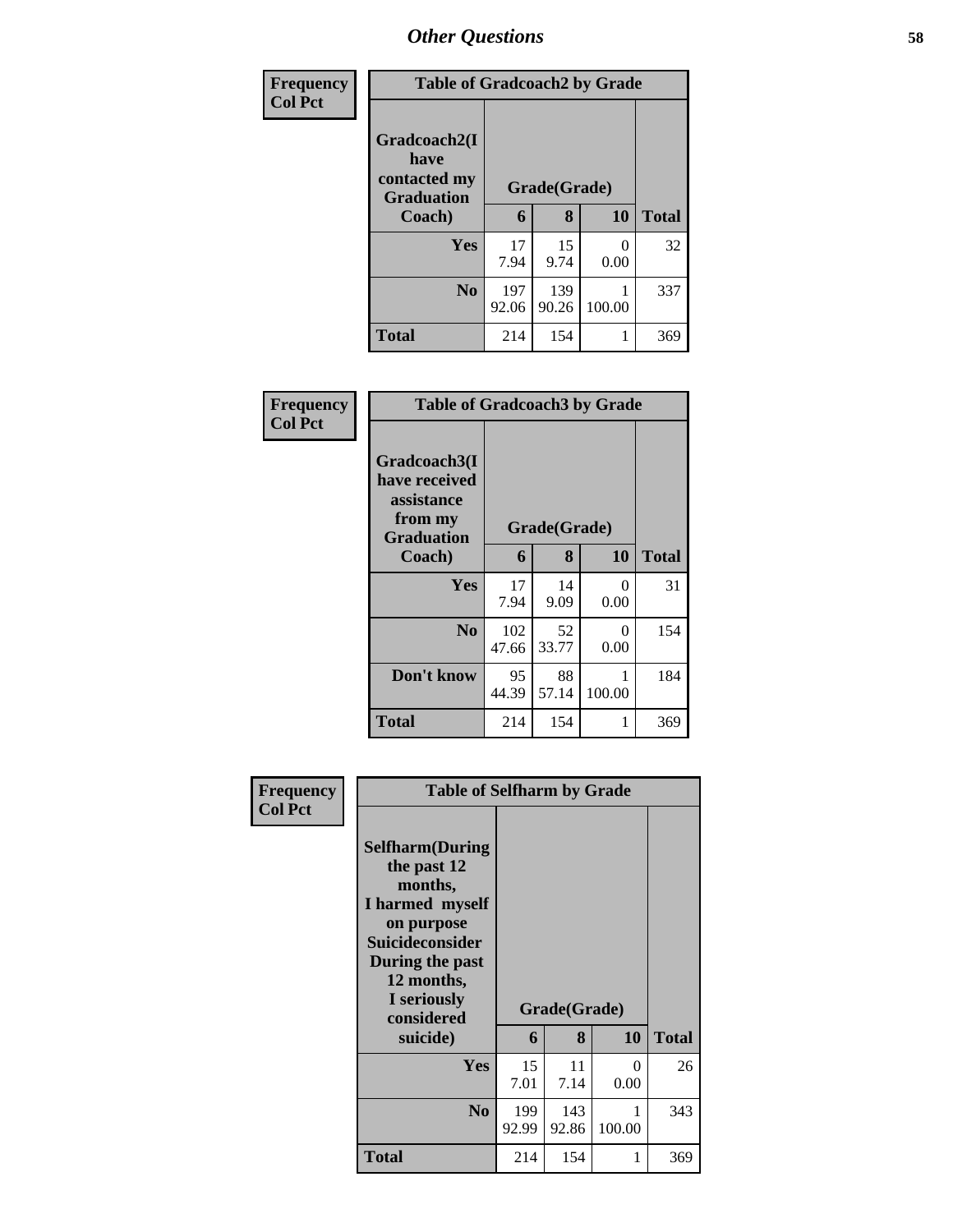| <b>Frequency</b> | <b>Table of Suicideconsider by Grade</b> |              |              |           |              |
|------------------|------------------------------------------|--------------|--------------|-----------|--------------|
| <b>Col Pct</b>   |                                          | Grade(Grade) |              |           |              |
|                  | Suicideconsider                          | 6            | 8            | <b>10</b> | <b>Total</b> |
|                  | Yes                                      | 3.74         | 12<br>7.79   | 0.00      | 20           |
|                  | N <sub>0</sub>                           | 206<br>96.26 | 142<br>92.21 | 100.00    | 349          |
|                  | <b>Total</b>                             | 214          | 154          |           | 369          |

| Frequency      |                                                      | <b>Table of Suicideattempt by Grade</b> |              |           |              |  |
|----------------|------------------------------------------------------|-----------------------------------------|--------------|-----------|--------------|--|
| <b>Col Pct</b> | Suicideattempt(I<br>have attempted<br>suicide in the |                                         | Grade(Grade) |           |              |  |
|                | last year)                                           | 6                                       | 8            | <b>10</b> | <b>Total</b> |  |
|                | Yes                                                  | 7<br>3.27                               | 4.55         | 0<br>0.00 | 14           |  |
|                | N <sub>0</sub>                                       | 207<br>96.73                            | 147<br>95.45 | 100.00    | 355          |  |
|                | <b>Total</b>                                         | 214                                     | 154          | 1         | 369          |  |

| Frequency      | <b>Table of Instantmessaged by Grade</b>               |              |              |           |              |  |  |
|----------------|--------------------------------------------------------|--------------|--------------|-----------|--------------|--|--|
| <b>Col Pct</b> | Instantmessaged(I<br>have instant<br>messaged people I | Grade(Grade) |              |           |              |  |  |
|                | do not even know)                                      | 6            | 8            | 10        | <b>Total</b> |  |  |
|                | Yes                                                    | 44<br>20.56  | 42<br>27.27  | 0<br>0.00 | 86           |  |  |
|                | N <sub>0</sub>                                         | 170<br>79.44 | 112<br>72.73 | 100.00    | 283          |  |  |
|                | <b>Total</b>                                           | 214          | 154          |           | 369          |  |  |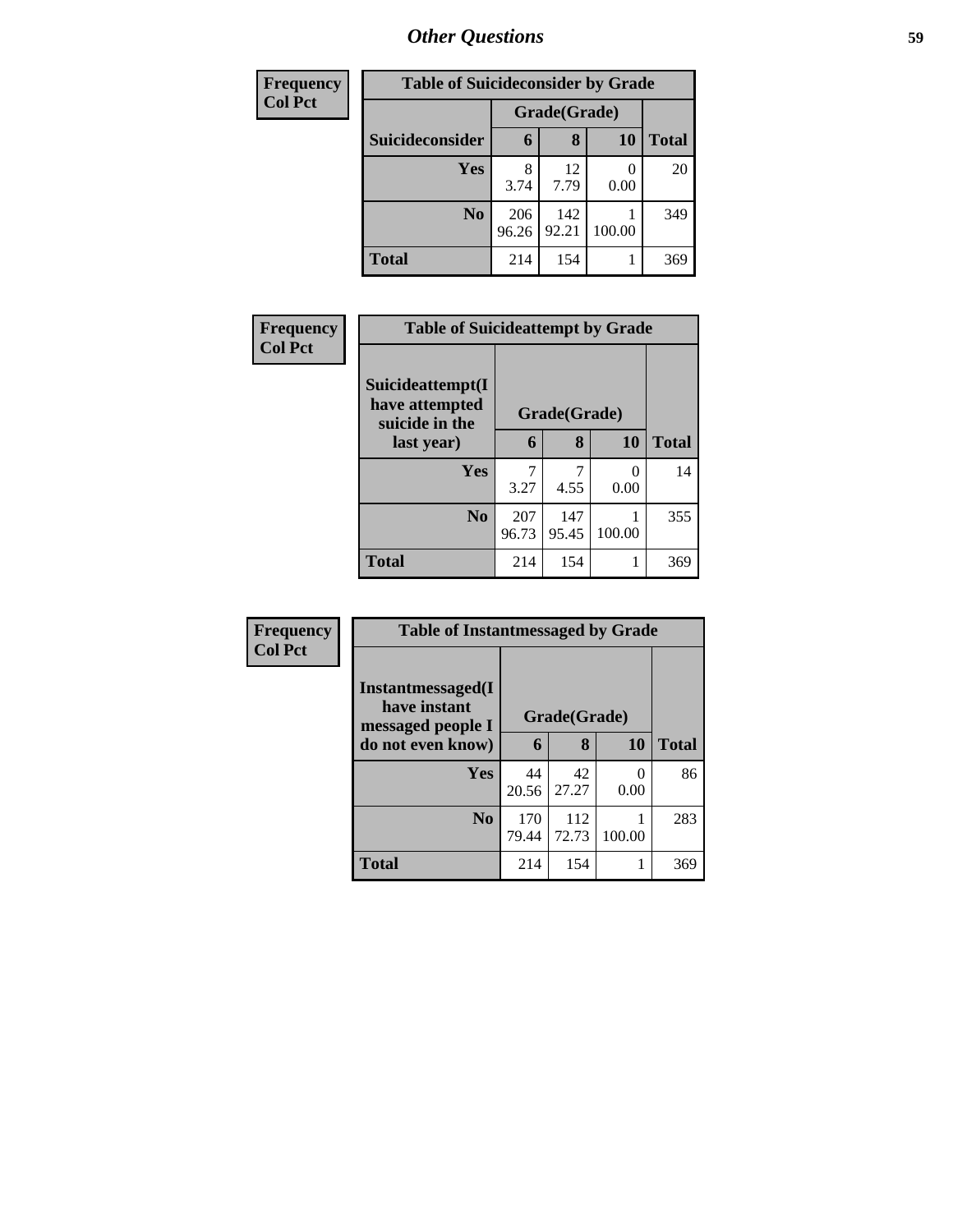| Frequency      | <b>Table of Getsalong by Grade</b>                  |             |              |           |              |
|----------------|-----------------------------------------------------|-------------|--------------|-----------|--------------|
| <b>Col Pct</b> | Getsalong(I get<br>along with other<br>students and |             | Grade(Grade) |           |              |
|                | adults)                                             | 6           | 8            | 10        | <b>Total</b> |
|                | <b>Strongly Agree</b>                               | 91<br>42.52 | 71<br>46.10  | 100.00    | 163          |
|                | <b>Somewhat Agree</b>                               | 90<br>42.06 | 64<br>41.56  | 0<br>0.00 | 154          |
|                | <b>Somewhat Disagree</b>                            | 13<br>6.07  | 11<br>7.14   | 0<br>0.00 | 24           |
|                | <b>Strongly Disagree</b>                            | 20<br>9.35  | 8<br>5.19    | 0<br>0.00 | 28           |
|                | Total                                               | 214         | 154          | 1         | 369          |

| Frequency      | <b>Table of Safehome by Grade</b> |              |                   |           |              |
|----------------|-----------------------------------|--------------|-------------------|-----------|--------------|
| <b>Col Pct</b> | Safehome(I feel<br>safe at home)  | 6            | Grade(Grade)<br>8 | 10        | <b>Total</b> |
|                | <b>Strongly Agree</b>             | 168<br>78.50 | 114<br>74.03      | 100.00    | 283          |
|                | <b>Somewhat Agree</b>             | 34<br>15.89  | 30<br>19.48       | 0<br>0.00 | 64           |
|                | <b>Somewhat Disagree</b>          | 4<br>1.87    | 4<br>2.60         | 0<br>0.00 | 8            |
|                | <b>Strongly Disagree</b>          | 8<br>3.74    | 6<br>3.90         | 0<br>0.00 | 14           |
|                | <b>Total</b>                      | 214          | 154               | 1         | 369          |

| Frequency      | <b>Table of Adulttalk by Grade</b>                                                                |              |                   |           |              |  |  |  |
|----------------|---------------------------------------------------------------------------------------------------|--------------|-------------------|-----------|--------------|--|--|--|
| <b>Col Pct</b> | <b>Adulttalk(I</b><br>know an<br>adult at<br>school that<br>I can talk<br>with if I<br>need help) | 6            | Grade(Grade)<br>8 | 10        | <b>Total</b> |  |  |  |
|                | <b>Yes</b>                                                                                        | 181<br>84.58 | 123<br>79.87      | 100.00    | 305          |  |  |  |
|                | N <sub>0</sub>                                                                                    | 33<br>15.42  | 31<br>20.13       | 0<br>0.00 | 64           |  |  |  |
|                | <b>Total</b>                                                                                      | 214          | 154               |           | 369          |  |  |  |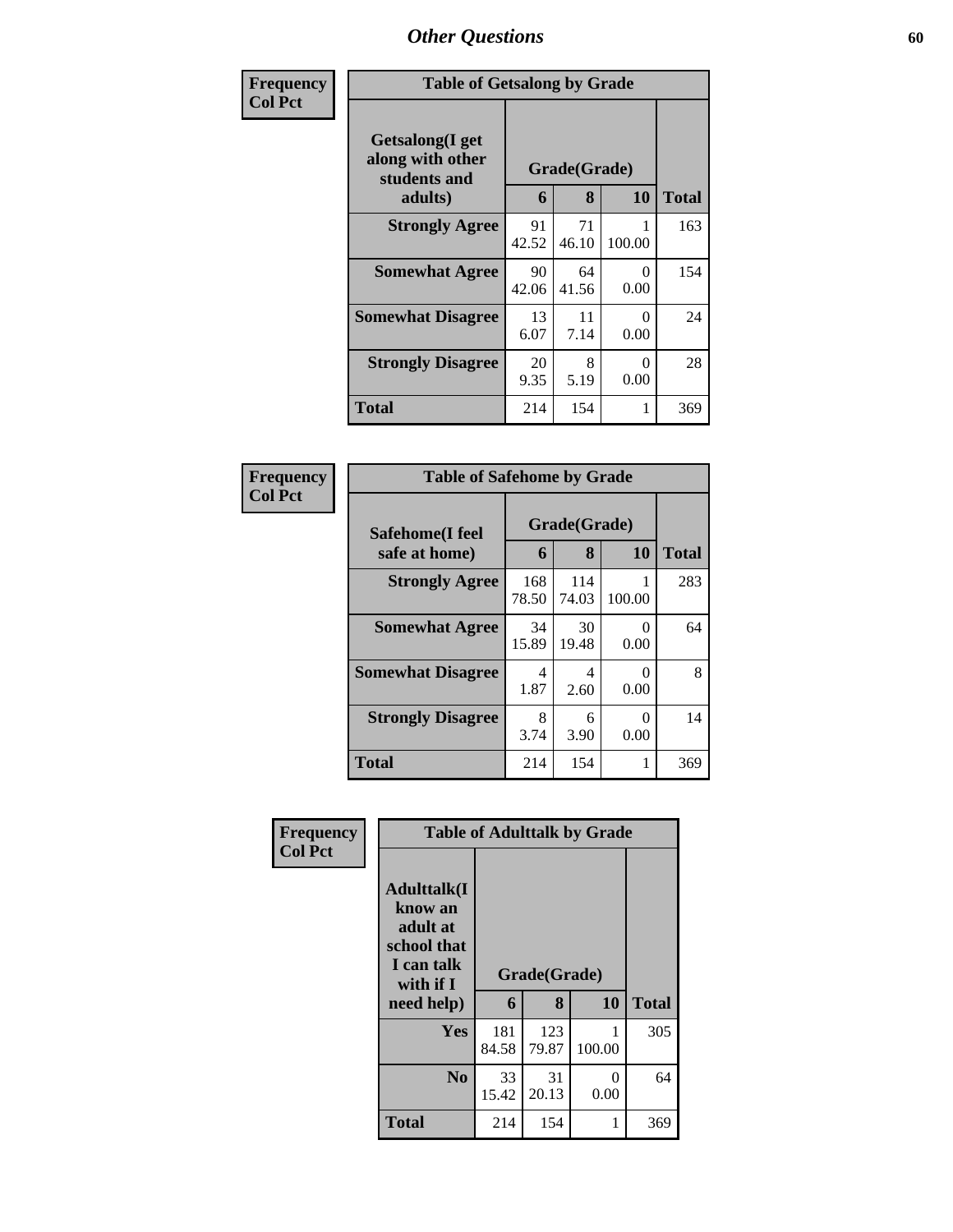**Frequency Row Pct**

| <b>Table of Grade by Tytime</b> |                                                                                        |                              |             |                      |                      |                   |              |
|---------------------------------|----------------------------------------------------------------------------------------|------------------------------|-------------|----------------------|----------------------|-------------------|--------------|
|                                 | Tvtime(On an average school day,<br>how much unsupervised time do I spend watching TV) |                              |             |                      |                      |                   |              |
| Grade(Grade)                    | None                                                                                   | <b>Less that</b><br>hour/day | hour/day    | $2 - 3$<br>hours/day | $4 - 5$<br>hours/day | $6+$<br>hours/day | <b>Total</b> |
| 6                               | 31<br>14.49                                                                            | 32<br>14.95                  | 27<br>12.62 | 61<br>28.50          | 25<br>11.68          | 38<br>17.76       | 214          |
| 8                               | 23<br>14.94                                                                            | 15<br>9.74                   | 16<br>10.39 | 50<br>32.47          | 14<br>9.09           | 36<br>23.38       | 154          |
| 10                              | 0<br>0.00                                                                              | 0<br>0.00                    | 100.00      | 0.00                 | 0.00                 | 0.00              |              |
| <b>Total</b>                    | 54                                                                                     | 47                           | 44          | 111                  | 39                   | 74                | 369          |

**Frequency**

**Row Pct**

| <b>Table of Grade by Computertime</b> |             |                                                                                                   |                  |                      |                      |                   |              |
|---------------------------------------|-------------|---------------------------------------------------------------------------------------------------|------------------|----------------------|----------------------|-------------------|--------------|
|                                       |             | Computertime (On an average school day,<br>how much unsupervised time do I spend on the computer) |                  |                      |                      |                   |              |
| Grade(Grade)                          | None        | <b>Less that</b><br>hour/day                                                                      | hour/day         | $2 - 3$<br>hours/day | $4 - 5$<br>hours/day | $6+$<br>hours/day | <b>Total</b> |
| 6                                     | 69<br>32.24 | 49<br>22.90                                                                                       | 36<br>16.82      | 30<br>14.02          | 14<br>6.54           | 16<br>7.48        | 214          |
| 8                                     | 34<br>22.08 | 29<br>18.83                                                                                       | 24<br>15.58      | 29<br>18.83          | 19<br>12.34          | 19<br>12.34       | 154          |
| 10                                    | 0.00        | 0.00                                                                                              | $\left($<br>0.00 | 100.00               | 0.00                 | 0.00              |              |
| <b>Total</b>                          | 103         | 78                                                                                                | 60               | 60                   | 33                   | 35                | 369          |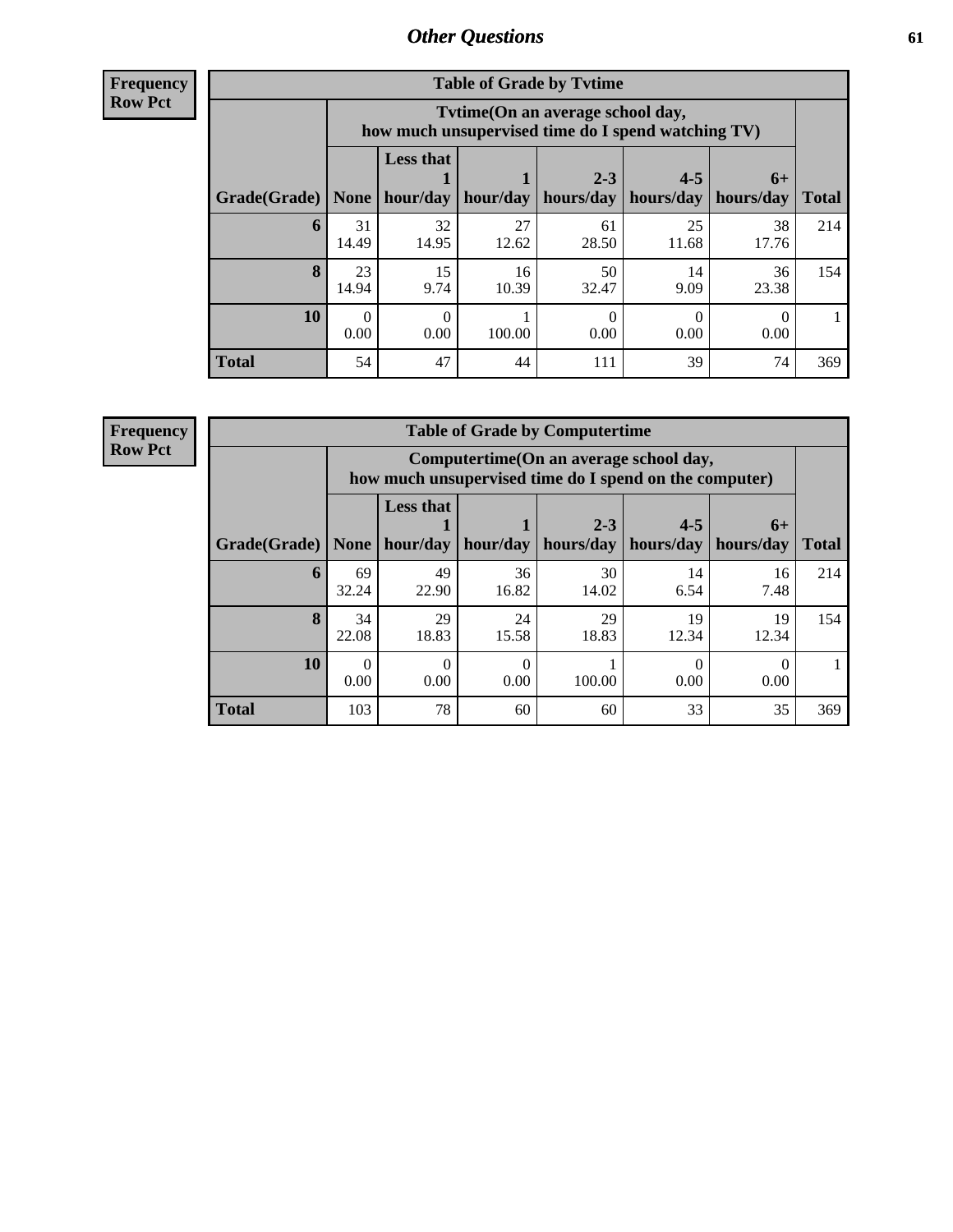## *Questions about Driving Laws* **62** *Driving Questions were asked only of high school students.*

| Frequency      | <b>Table of Grade by License1</b> |                                                                                                                                                             |                |  |
|----------------|-----------------------------------|-------------------------------------------------------------------------------------------------------------------------------------------------------------|----------------|--|
| <b>Row Pct</b> |                                   | License1(During<br>the first 6<br>months of<br>driving with a<br>provisional<br>license,<br>the only<br>passengers who<br>can ride with<br>the driver are:) |                |  |
|                | Grade(Grade)                      | Family<br><b>Members</b>                                                                                                                                    | <b>Total</b>   |  |
|                | 6                                 | 0                                                                                                                                                           | $\theta$       |  |
|                | 8                                 | $\Omega$                                                                                                                                                    | $\overline{0}$ |  |
|                | 10                                | 100.00                                                                                                                                                      | 1              |  |
|                | <b>Total</b>                      | 1                                                                                                                                                           | 1              |  |
|                |                                   | <b>Frequency Missing = 368</b>                                                                                                                              |                |  |

| Frequency      | <b>Table of Grade by License2</b> |                                |              |  |  |
|----------------|-----------------------------------|--------------------------------|--------------|--|--|
| <b>Row Pct</b> |                                   | License2(17                    |              |  |  |
|                |                                   | yr old                         |              |  |  |
|                |                                   | drivers                        |              |  |  |
|                |                                   | with a                         |              |  |  |
|                |                                   | provisional                    |              |  |  |
|                |                                   | driver's                       |              |  |  |
|                |                                   | license                        |              |  |  |
|                |                                   | cannot                         |              |  |  |
|                |                                   | drive                          |              |  |  |
|                |                                   | <b>between</b>                 |              |  |  |
|                |                                   | the hours                      |              |  |  |
|                |                                   | of:)                           |              |  |  |
|                |                                   |                                |              |  |  |
|                |                                   | <b>Midnight</b>                |              |  |  |
|                | Grade(Grade)                      | to 6am                         | <b>Total</b> |  |  |
|                | 6                                 | 0                              | $\theta$     |  |  |
|                |                                   |                                |              |  |  |
|                | 8                                 | 0                              | $\theta$     |  |  |
|                |                                   |                                |              |  |  |
|                | 10                                | 1                              | 1            |  |  |
|                |                                   | 100.00                         |              |  |  |
|                |                                   |                                |              |  |  |
|                | <b>Total</b>                      | 1                              | 1            |  |  |
|                |                                   | <b>Frequency Missing = 368</b> |              |  |  |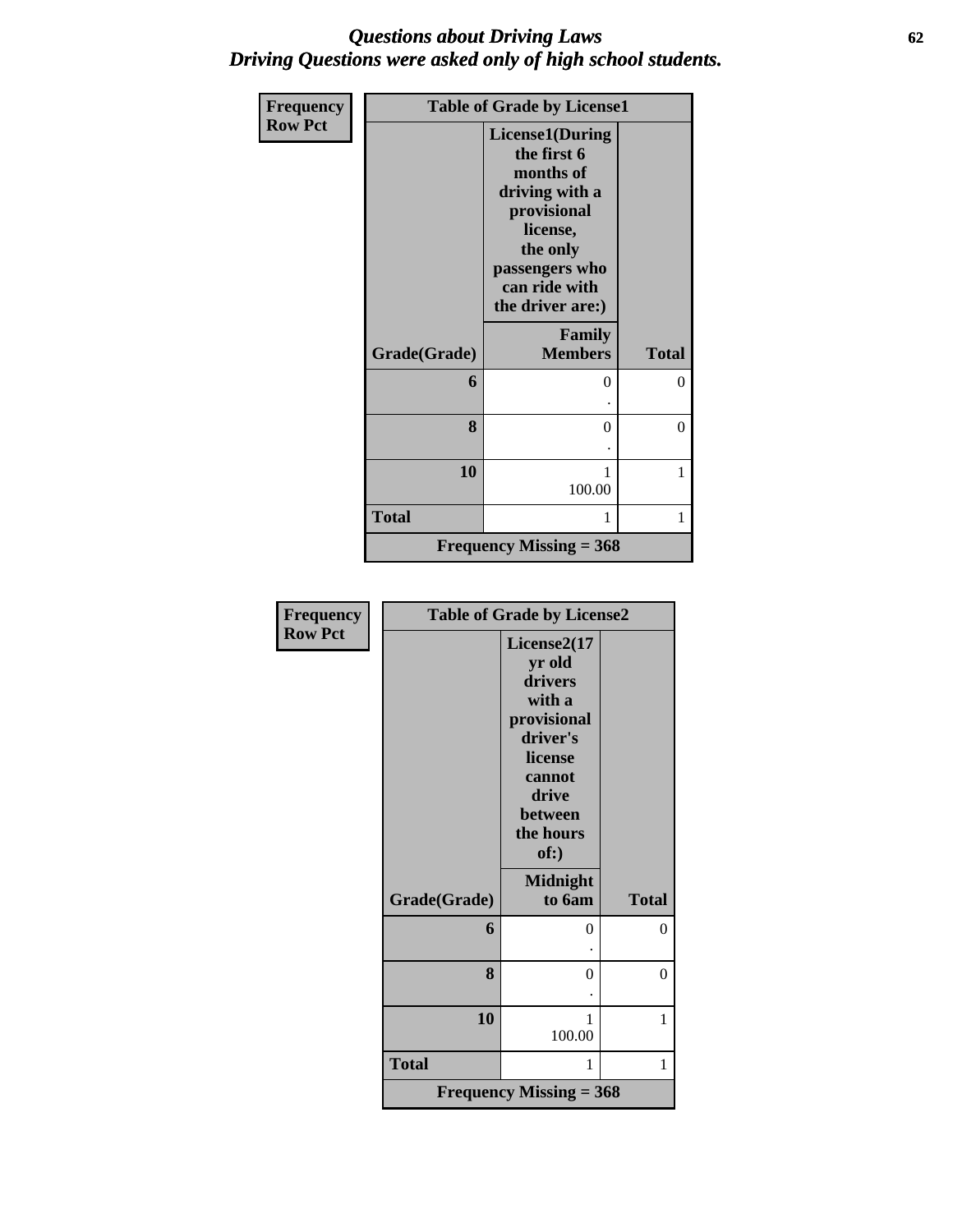## *Questions about Driving Laws* **63** *Driving Questions were asked only of high school students.*

| <b>Frequency</b> | <b>Table of Grade by License3</b> |                                                                                                             |              |  |
|------------------|-----------------------------------|-------------------------------------------------------------------------------------------------------------|--------------|--|
| <b>Row Pct</b>   |                                   | License3(For<br>drivers<br>under the<br>age of 21,<br>what level of<br>alcohol is<br>considered<br>$DUI$ ?) |              |  |
|                  | Grade(Grade)                      | 0.02                                                                                                        | <b>Total</b> |  |
|                  | 6                                 | $\Omega$                                                                                                    | 0            |  |
|                  |                                   |                                                                                                             |              |  |
|                  | 8                                 | $\theta$                                                                                                    | 0            |  |
|                  |                                   |                                                                                                             |              |  |
|                  | 10                                | 100.00                                                                                                      | 1            |  |
|                  | <b>Total</b>                      | 1                                                                                                           | 1            |  |
|                  |                                   | <b>Frequency Missing = 368</b>                                                                              |              |  |

| Frequency      | <b>Table of Grade by License4</b> |                                                                                                                                           |                |  |
|----------------|-----------------------------------|-------------------------------------------------------------------------------------------------------------------------------------------|----------------|--|
| <b>Row Pct</b> |                                   | License4(A<br>driver under<br>21<br>automatically<br>loses his/her<br>license if<br>caught<br>exceeding the<br>posted speet<br>limit by:) |                |  |
|                | Grade(Grade)                      | Don't know                                                                                                                                | <b>Total</b>   |  |
|                | 6                                 | 0                                                                                                                                         | $\theta$       |  |
|                |                                   |                                                                                                                                           |                |  |
|                | 8                                 | 0                                                                                                                                         | $\overline{0}$ |  |
|                | 10                                | 1<br>100.00                                                                                                                               | 1              |  |
|                | <b>Total</b>                      | 1                                                                                                                                         | 1              |  |
|                |                                   | <b>Frequency Missing = 368</b>                                                                                                            |                |  |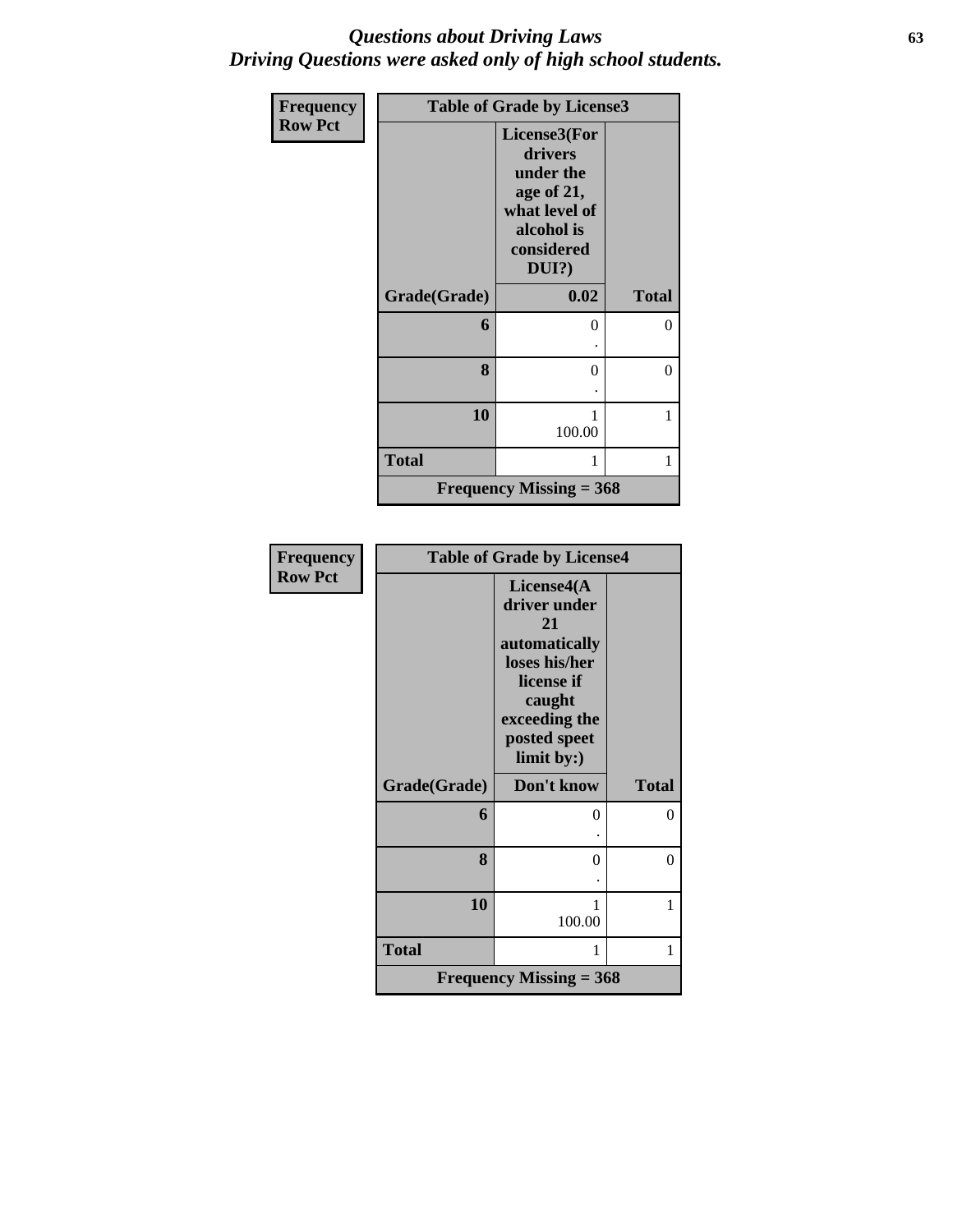## *Questions about Driving Laws* **64** *Driving Questions were asked only of high school students.*

| <b>Frequency</b> |              | <b>Table of Grade by License5</b> |              |
|------------------|--------------|-----------------------------------|--------------|
| <b>Row Pct</b>   |              | License5(A                        |              |
|                  |              | Georgia                           |              |
|                  |              | teenager                          |              |
|                  |              | with family                       |              |
|                  |              | connections                       |              |
|                  |              | or a good                         |              |
|                  |              | lawyer can<br>break a             |              |
|                  |              | teen                              |              |
|                  |              | driving law                       |              |
|                  |              | and keep                          |              |
|                  |              | their                             |              |
|                  |              | driver's                          |              |
|                  |              | license)                          |              |
|                  |              | Don't                             |              |
|                  | Grade(Grade) | know                              | <b>Total</b> |
|                  | 6            | $\Omega$                          | 0            |
|                  |              |                                   |              |
|                  | 8            | $\theta$                          | $\theta$     |
|                  |              |                                   |              |
|                  |              |                                   |              |
|                  | 10           | 1<br>100.00                       | 1            |
|                  |              |                                   |              |
|                  | <b>Total</b> | 1                                 | 1            |
|                  |              | <b>Frequency Missing = 368</b>    |              |

| Frequency      |              | <b>Table of Grade by License6</b> |              |
|----------------|--------------|-----------------------------------|--------------|
| <b>Row Pct</b> |              | License <sub>6</sub> (I           |              |
|                |              | know a                            |              |
|                |              | friend or                         |              |
|                |              | classmate                         |              |
|                |              | that                              |              |
|                |              | broke a                           |              |
|                |              | teen                              |              |
|                |              | driving                           |              |
|                |              | law,                              |              |
|                |              | but was                           |              |
|                |              | allowed to                        |              |
|                |              | keep                              |              |
|                |              | his/her                           |              |
|                |              | license)                          |              |
|                |              | Don't                             |              |
|                | Grade(Grade) | know                              | <b>Total</b> |
|                | 6            | 0                                 | 0            |
|                |              |                                   |              |
|                | 8            | 0                                 | 0            |
|                |              |                                   |              |
|                | 10           | 1                                 | 1            |
|                |              | 100.00                            |              |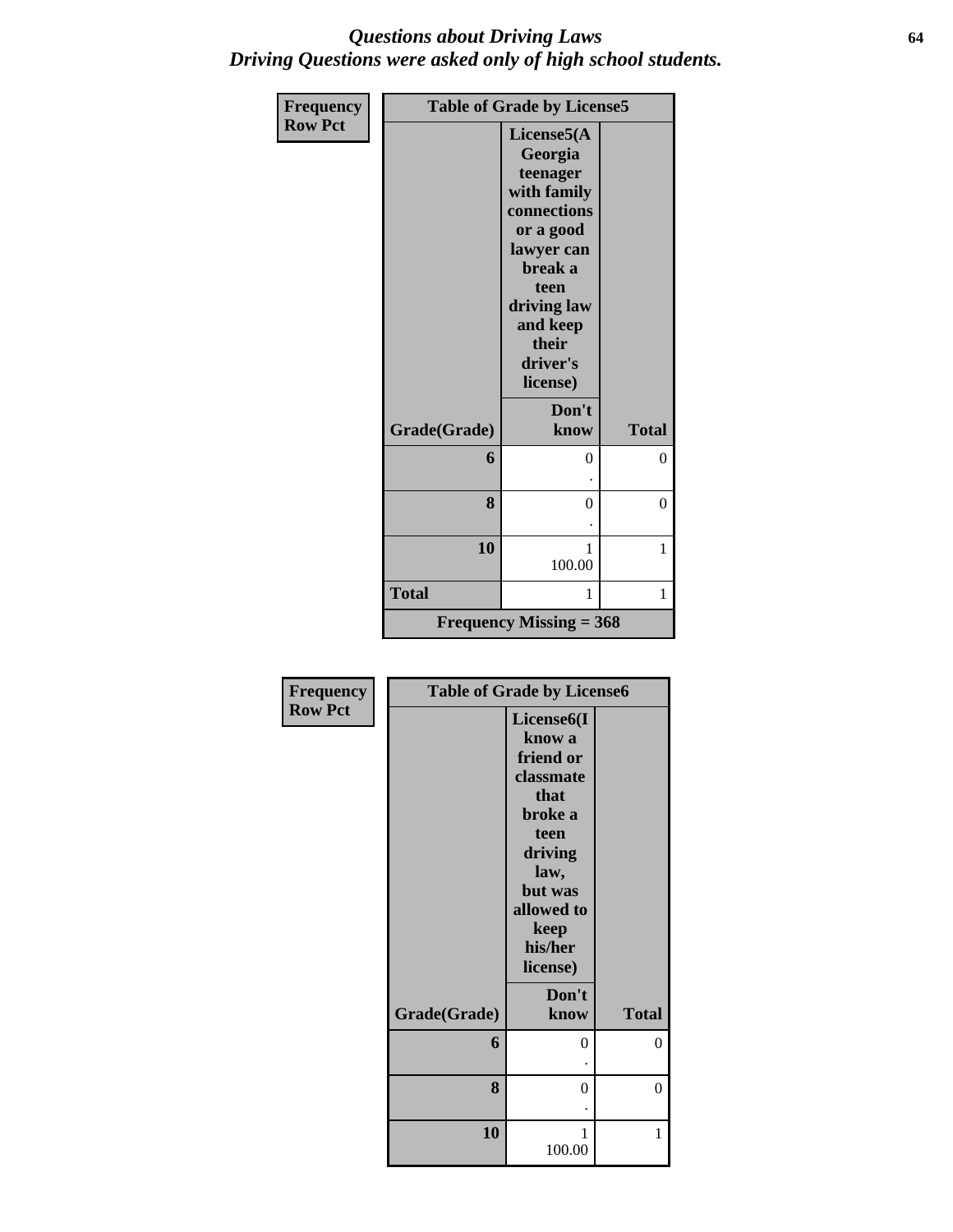## *Questions about Driving Laws* **65** *Driving Questions were asked only of high school students.*

| Frequency      | <b>Table of Grade by License6</b> |                                                                                                                                                                   |              |
|----------------|-----------------------------------|-------------------------------------------------------------------------------------------------------------------------------------------------------------------|--------------|
| <b>Row Pct</b> |                                   | License <sub>6</sub> (I<br>know a<br>friend or<br>classmate<br>that<br>broke a<br>teen<br>driving<br>law,<br>but was<br>allowed to<br>keep<br>his/her<br>license) |              |
|                | Grade(Grade)                      | Don't<br>know                                                                                                                                                     | <b>Total</b> |
|                | <b>Total</b>                      | 1                                                                                                                                                                 | 1            |
|                |                                   | <b>Frequency Missing = 368</b>                                                                                                                                    |              |

| <b>Frequency</b> | <b>Table of Grade by License7</b> |                                                                                                                       |              |  |
|------------------|-----------------------------------|-----------------------------------------------------------------------------------------------------------------------|--------------|--|
| <b>Row Pct</b>   |                                   | License7(A<br>student<br>under the<br>age of 18<br>cam loser<br>his/her<br>driving<br>privileges<br>if he or<br>she:) |              |  |
|                  | Grade(Grade)                      | All of the<br>above                                                                                                   | <b>Total</b> |  |
|                  | 6                                 | 0                                                                                                                     | 0            |  |
|                  | 8                                 | $\theta$                                                                                                              | 0            |  |
|                  | 10                                | 1<br>100.00                                                                                                           | 1            |  |
|                  | <b>Total</b>                      | 1                                                                                                                     | 1            |  |
|                  |                                   | <b>Frequency Missing = 368</b>                                                                                        |              |  |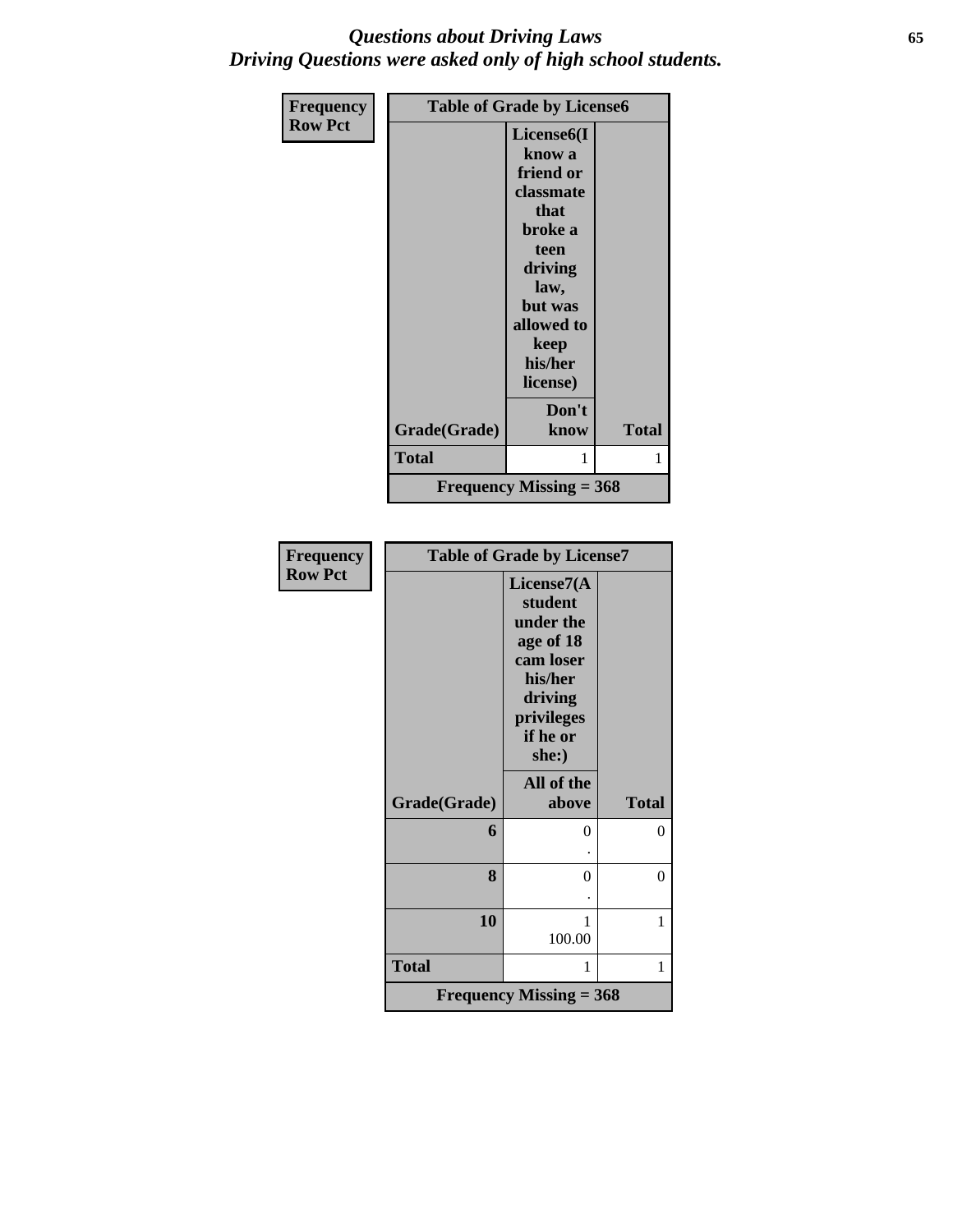# *Select Results by Gender* **66**

| Frequency      | <b>Table of SchoolClimate2 by Gender</b> |                               |                            |                     |  |  |
|----------------|------------------------------------------|-------------------------------|----------------------------|---------------------|--|--|
| <b>Col Pct</b> | SchoolClimate2(I<br>feel successful at   | Gender(Gender)                |                            |                     |  |  |
|                | school)<br><b>Strongly Agree</b>         | <b>Female</b><br>102<br>52.04 | <b>Male</b><br>90<br>52.02 | <b>Total</b><br>192 |  |  |
|                | <b>Somewhat Agree</b>                    | 74<br>37.76                   | 66<br>38.15                | 140                 |  |  |
|                | <b>Somewhat Disagree</b>                 | 13<br>6.63                    | 11<br>6.36                 | 24                  |  |  |
|                | <b>Strongly Disagree</b>                 | 3.57                          | 6<br>3.47                  | 13                  |  |  |
|                | <b>Total</b>                             | 196                           | 173                        | 369                 |  |  |

| <b>Frequency</b> | <b>Table of SchoolClimate6 by Gender</b> |                |             |              |  |
|------------------|------------------------------------------|----------------|-------------|--------------|--|
| <b>Col Pct</b>   | <b>SchoolClimate6(Teachers</b>           | Gender(Gender) |             |              |  |
|                  | treat me with respect)                   | <b>Female</b>  | <b>Male</b> | <b>Total</b> |  |
|                  | <b>Strongly Agree</b>                    | 68<br>34.69    | 69<br>39.88 | 137          |  |
|                  | <b>Somewhat Agree</b>                    | 73<br>37.24    | 62<br>35.84 | 135          |  |
|                  | <b>Somewhat Disagree</b>                 | 29<br>14.80    | 24<br>13.87 | 53           |  |
|                  | <b>Strongly Disagree</b>                 | 26<br>13.27    | 18<br>10.40 | 44           |  |
|                  | <b>Total</b>                             | 196            | 173         | 369          |  |

| <b>Frequency</b> | <b>Table of SchoolClimate8 by Gender</b>                                             |               |                               |              |
|------------------|--------------------------------------------------------------------------------------|---------------|-------------------------------|--------------|
| <b>Col Pct</b>   | <b>SchoolClimate8(Students</b><br>are frequently<br>recognized for good<br>behavior) | <b>Female</b> | Gender(Gender)<br><b>Male</b> | <b>Total</b> |
|                  | <b>Strongly Agree</b>                                                                | 75<br>38.27   | 51<br>29.48                   | 126          |
|                  | <b>Somewhat Agree</b>                                                                | 82<br>41.84   | 75<br>43.35                   | 157          |
|                  | <b>Somewhat Disagree</b>                                                             | 30<br>15.31   | 30<br>17.34                   | 60           |
|                  | <b>Strongly Disagree</b>                                                             | 9<br>4.59     | 17<br>9.83                    | 26           |
|                  | Total                                                                                | 196           | 173                           | 369          |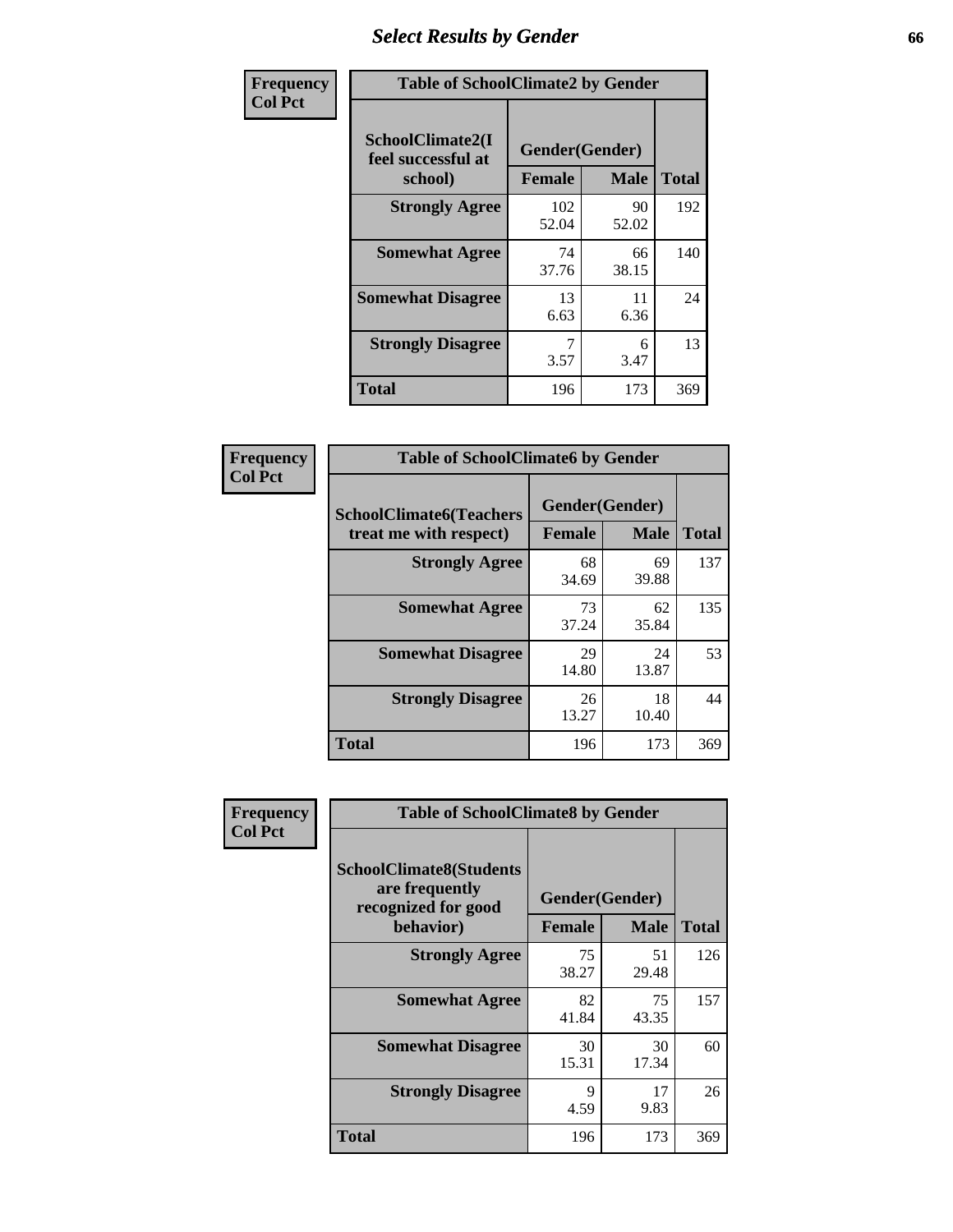# **Select Results by Gender 67**

| <b>Frequency</b> | <b>Table of Gender by Dropout</b> |                                                                        |                |              |
|------------------|-----------------------------------|------------------------------------------------------------------------|----------------|--------------|
| <b>Row Pct</b>   |                                   | Dropout(I<br>have<br>thought<br>about<br>dropping<br>out of<br>school) |                |              |
|                  | Gender(Gender)                    | Yes                                                                    | N <sub>0</sub> | <b>Total</b> |
|                  | <b>Female</b>                     | 33<br>16.84                                                            | 163<br>83.16   | 196          |
|                  | <b>Male</b>                       | 32<br>18.50                                                            | 141<br>81.50   | 173          |
|                  | <b>Total</b>                      | 65                                                                     | 304            | 369          |

| <b>Frequency</b> | <b>Table of Gender by Dropoutreason</b> |                                                                     |              |                          |                                |              |              |
|------------------|-----------------------------------------|---------------------------------------------------------------------|--------------|--------------------------|--------------------------------|--------------|--------------|
| <b>Row Pct</b>   |                                         | Dropoutreason (If I dropped out the<br>reason would most likely be) |              |                          |                                |              |              |
|                  | Gender(Gender)                          | Won't<br>Drop<br>out                                                | <b>Bored</b> | Family<br><b>Reasons</b> | <b>Being</b><br><b>Bullied</b> | <b>Other</b> | <b>Total</b> |
|                  | <b>Female</b>                           | 132<br>67.35                                                        | 12<br>6.12   | 19<br>9.69               | 10<br>5.10                     | 23<br>11.73  | 196          |
|                  | <b>Male</b>                             | 99<br>57.23                                                         | 27<br>15.61  | 17<br>9.83               | 6<br>3.47                      | 24<br>13.87  | 173          |
|                  | <b>Total</b>                            | 231                                                                 | 39           | 36                       | 16                             | 47           | 369          |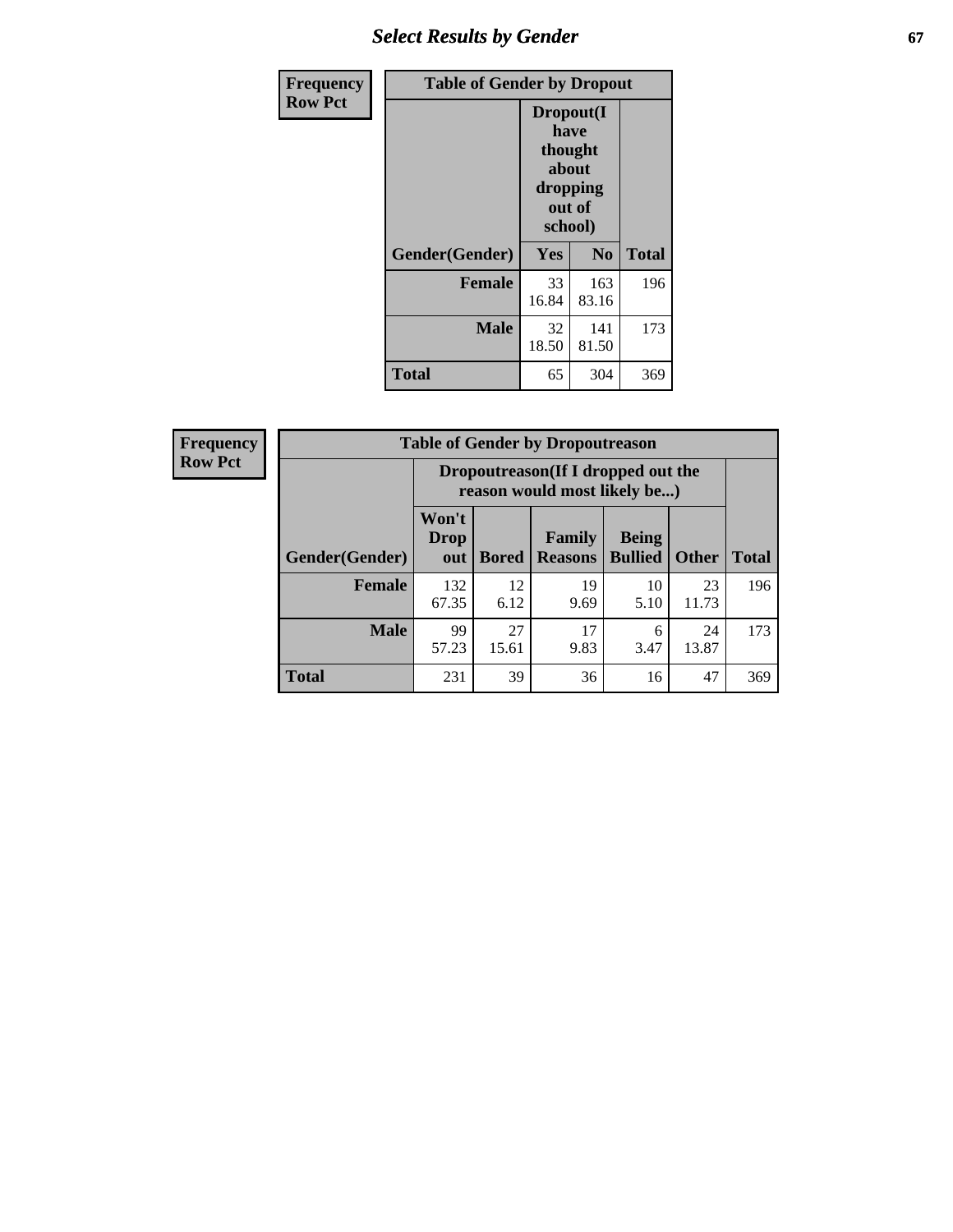*School Safety* **68**

| Frequency      | <b>Table of Gender by Bullied2</b> |                 |                |              |
|----------------|------------------------------------|-----------------|----------------|--------------|
| <b>Row Pct</b> |                                    | <b>Bullied2</b> |                |              |
|                | Gender(Gender)                     | Yes             | N <sub>0</sub> | <b>Total</b> |
|                | <b>Female</b>                      | 55<br>28.06     | 141<br>71.94   | 196          |
|                | <b>Male</b>                        | 34<br>19.65     | 139<br>80.35   | 173          |
|                | <b>Total</b>                       | 89              | 280            | 369          |

| <b>Frequency</b> | <b>Table of Gender by Bulliedothers2</b> |                       |                |              |
|------------------|------------------------------------------|-----------------------|----------------|--------------|
| <b>Row Pct</b>   |                                          | <b>Bulliedothers2</b> |                |              |
|                  | Gender(Gender)                           | Yes                   | N <sub>0</sub> | <b>Total</b> |
|                  | <b>Female</b>                            | 40<br>20.41           | 156<br>79.59   | 196          |
|                  | <b>Male</b>                              | 23<br>13.29           | 150<br>86.71   | 173          |
|                  | <b>Total</b>                             | 63                    | 306            | 369          |

| Frequency      | <b>Table of Gender by Weaponschool2</b> |                        |                |              |
|----------------|-----------------------------------------|------------------------|----------------|--------------|
| <b>Row Pct</b> |                                         | <b>Weaponschool2</b>   |                |              |
|                | Gender(Gender)                          | Yes                    | N <sub>0</sub> | <b>Total</b> |
|                | <b>Female</b>                           | $\mathfrak{D}$<br>1.02 | 194<br>98.98   | 196          |
|                | <b>Male</b>                             | 5<br>2.89              | 168<br>97.11   | 173          |
|                | <b>Total</b>                            |                        | 362            | 369          |

| Frequency      | <b>Table of Gender by Absentunsafe2</b> |               |                |              |
|----------------|-----------------------------------------|---------------|----------------|--------------|
| <b>Row Pct</b> |                                         | Absentunsafe2 |                |              |
|                | Gender(Gender)                          | Yes           | N <sub>0</sub> | <b>Total</b> |
|                | <b>Female</b>                           | 8<br>4.08     | 188<br>95.92   | 196          |
|                | <b>Male</b>                             | 2.31          | 169<br>97.69   | 173          |
|                | <b>Total</b>                            | 12            | 357            | 369          |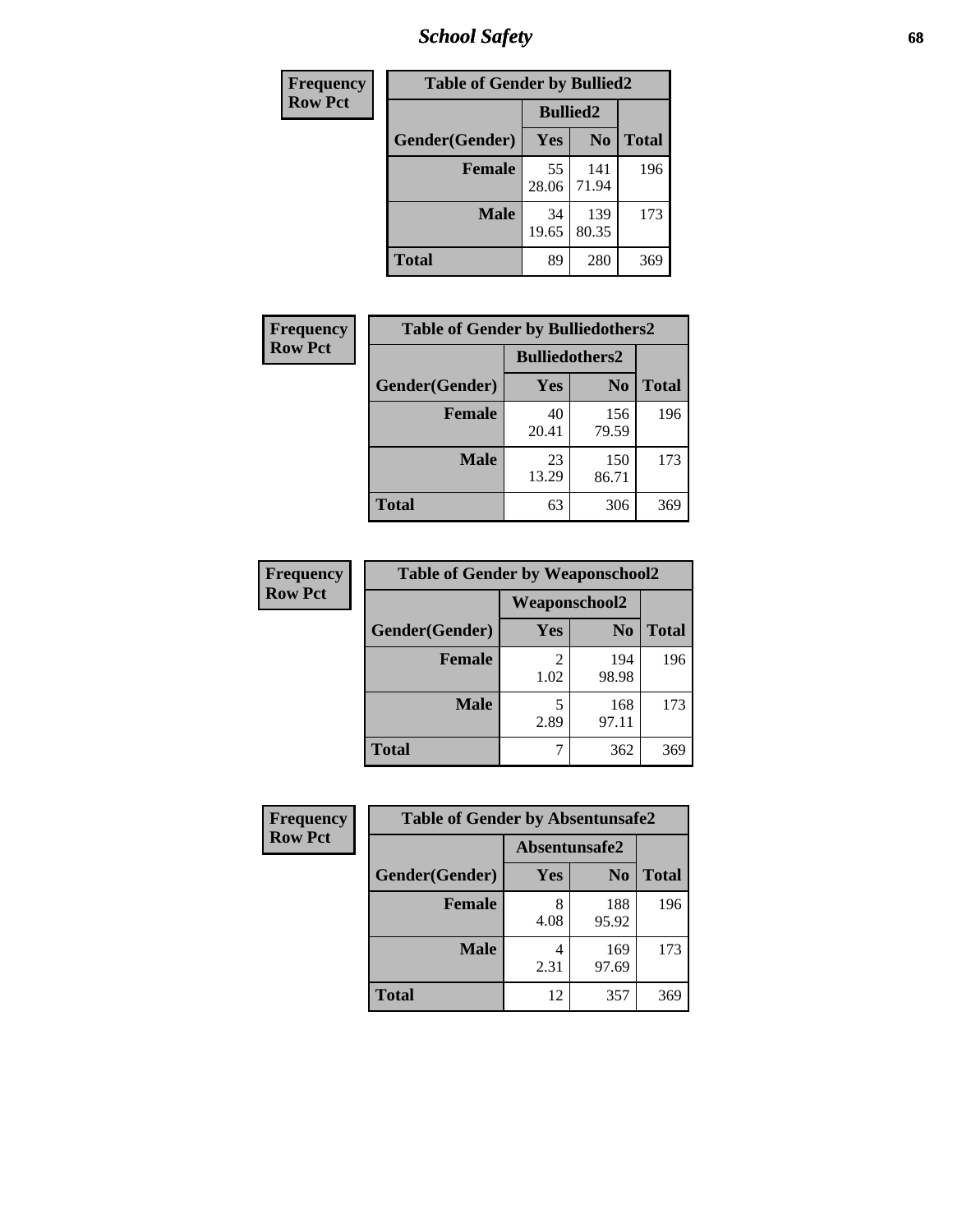*School Safety* **69**

| Frequency      | <b>Table of Gender by Gangself</b> |                                                                                                |              |              |
|----------------|------------------------------------|------------------------------------------------------------------------------------------------|--------------|--------------|
| <b>Row Pct</b> |                                    | Gangself(I<br>have<br>participated<br>in illegal gang<br>activities in<br>the past 30<br>days) |              |              |
|                | Gender(Gender)                     | Yes                                                                                            | $\bf No$     | <b>Total</b> |
|                | <b>Female</b>                      | 10<br>5.10                                                                                     | 186<br>94.90 | 196          |
|                | <b>Male</b>                        | 15<br>8.67                                                                                     | 158<br>91.33 | 173          |
|                | <b>Total</b>                       | 25                                                                                             | 344          | 369          |

| Frequency      | <b>Table of Gender by Gangpeers</b> |                                                                                                                             |                |              |
|----------------|-------------------------------------|-----------------------------------------------------------------------------------------------------------------------------|----------------|--------------|
| <b>Row Pct</b> |                                     | <b>Gangpeers</b> (I<br>have friends<br>who have<br>participated<br>in illegal gang<br>activities in<br>the past 30<br>days) |                |              |
|                | Gender(Gender)                      | Yes                                                                                                                         | N <sub>0</sub> | <b>Total</b> |
|                | <b>Female</b>                       | 56<br>28.57                                                                                                                 | 140<br>71.43   | 196          |
|                | <b>Male</b>                         | 47<br>27.17                                                                                                                 | 126<br>72.83   | 173          |
|                | <b>Total</b>                        | 103                                                                                                                         | 266            | 369          |

| Frequency      | <b>Table of Gender by Pickedon2</b> |             |                |              |
|----------------|-------------------------------------|-------------|----------------|--------------|
| <b>Row Pct</b> |                                     | Pickedon2   |                |              |
|                | Gender(Gender)                      | Yes         | N <sub>0</sub> | <b>Total</b> |
|                | <b>Female</b>                       | 94<br>47.96 | 102<br>52.04   | 196          |
|                | <b>Male</b>                         | 59<br>34.10 | 114<br>65.90   | 173          |
|                | <b>Total</b>                        | 153         | 216            | 369          |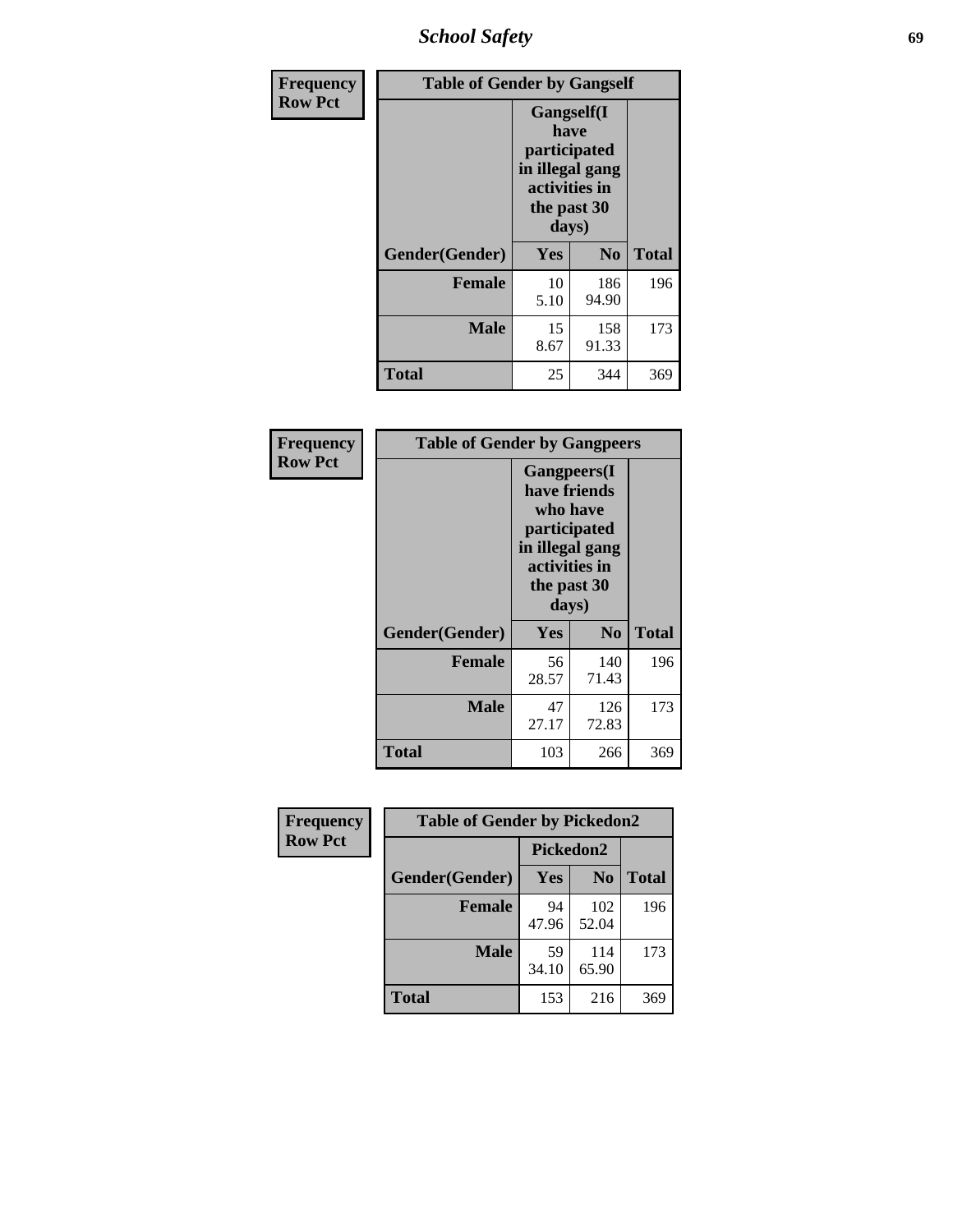*School Safety* **70**

| Frequency      | <b>Table of Gender by Safeschool2</b> |              |                |              |
|----------------|---------------------------------------|--------------|----------------|--------------|
| <b>Row Pct</b> |                                       | Safeschool2  |                |              |
|                | Gender(Gender)                        | <b>Yes</b>   | N <sub>0</sub> | <b>Total</b> |
|                | <b>Female</b>                         | 142<br>72.45 | 54<br>27.55    | 196          |
|                | <b>Male</b>                           | 125<br>72.25 | 48<br>27.75    | 173          |
|                | <b>Total</b>                          | 267          | 102            | 369          |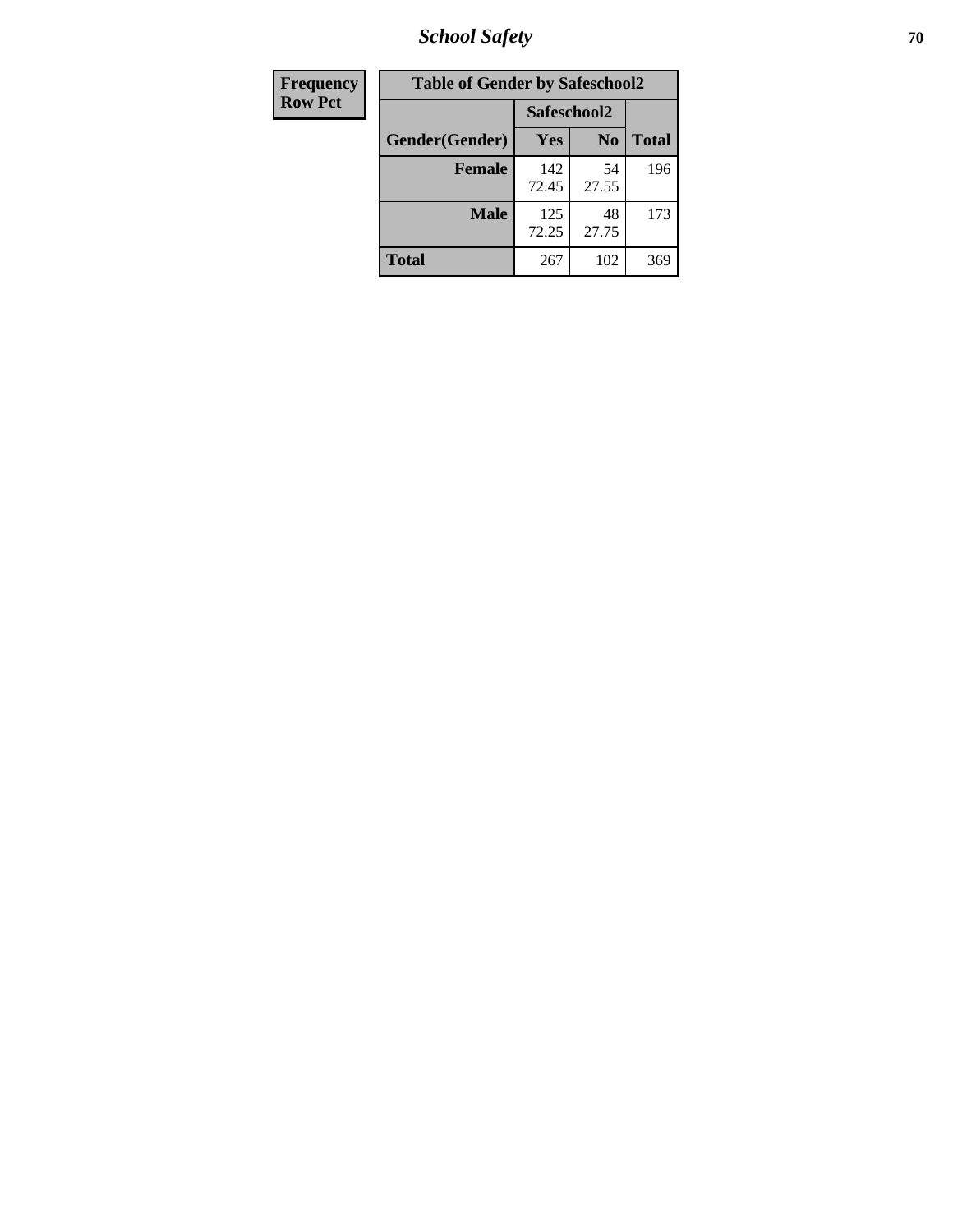# *Incidence of Drug Use* <sup>71</sup>

| <b>Frequency</b> | <b>Table of Gender by AlcoholAlt</b> |                                          |                |              |  |
|------------------|--------------------------------------|------------------------------------------|----------------|--------------|--|
| <b>Row Pct</b>   |                                      | AlcoholAlt(Alcohol<br>use, past 30 days) |                |              |  |
|                  | Gender(Gender)                       | <b>Yes</b>                               | N <sub>0</sub> | <b>Total</b> |  |
|                  | <b>Female</b>                        | 29<br>14.80                              | 167<br>85.20   | 196          |  |
|                  | <b>Male</b>                          | 15<br>8.67                               | 158<br>91.33   | 173          |  |
|                  | <b>Total</b>                         | 44                                       | 325            | 369          |  |

| <b>Frequency</b> | <b>Table of Gender by TobaccoAny</b> |                    |                    |              |
|------------------|--------------------------------------|--------------------|--------------------|--------------|
| <b>Row Pct</b>   |                                      | use, past 30 days) | TobaccoAny(Tobacco |              |
|                  | Gender(Gender)                       | Yes                | N <sub>0</sub>     | <b>Total</b> |
|                  | <b>Female</b>                        | 10<br>5.10         | 186<br>94.90       | 196          |
|                  | <b>Male</b>                          | 20<br>11.56        | 153<br>88.44       | 173          |
|                  | <b>Total</b>                         | 30                 | 339                | 369          |

| <b>Frequency</b> | <b>Table of Gender by MarijuanaAlt</b> |                                              |                |              |
|------------------|----------------------------------------|----------------------------------------------|----------------|--------------|
| <b>Row Pct</b>   |                                        | MarijuanaAlt(Marijuana<br>use, past 30 days) |                |              |
|                  | Gender(Gender)                         | Yes                                          | N <sub>0</sub> | <b>Total</b> |
|                  | Female                                 | 4<br>2.04                                    | 192<br>97.96   | 196          |
|                  | <b>Male</b>                            | 14<br>8.09                                   | 159<br>91.91   | 173          |
|                  | <b>Total</b>                           | 18                                           | 351            | 369          |

| <b>Frequency</b> | <b>Table of Gender by OtherDrugAny</b> |                                                      |                |              |
|------------------|----------------------------------------|------------------------------------------------------|----------------|--------------|
| <b>Row Pct</b>   |                                        | <b>OtherDrugAny(Other</b><br>drug use, past 30 days) |                |              |
|                  | Gender(Gender)                         | <b>Yes</b>                                           | N <sub>0</sub> | <b>Total</b> |
|                  | <b>Female</b>                          | 17<br>8.67                                           | 179<br>91.33   | 196          |
|                  | <b>Male</b>                            | 15<br>8.67                                           | 158<br>91.33   | 173          |
|                  | <b>Total</b>                           | 32                                                   | 337            | 369          |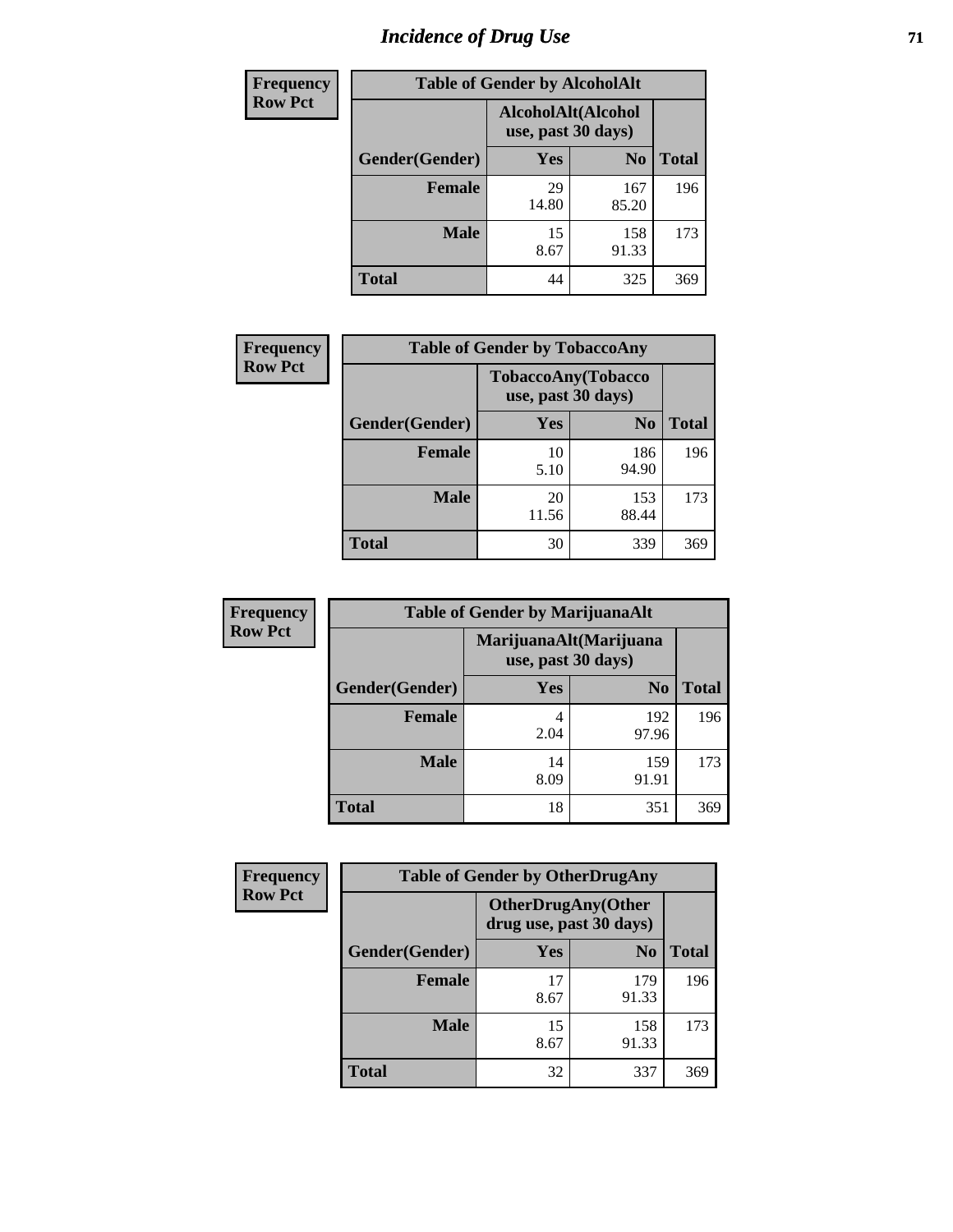## *Average Age at Onset of Use* **72** *Results for "Average Age at Onset of Use" questions exclude students who said they did not use that substance*

### **Gender=Female**

| <i><b>Variable</b></i> | <b>Label</b>                                                       | <b>Mean</b> |
|------------------------|--------------------------------------------------------------------|-------------|
| Alcoholinit2           | I started using alcohol when I was                                 | 12.09       |
| Cigarettesinit2        | I started smoking tobacco when I was                               | 12.78       |
| Smokelessinit2         | I started chewing tobacco when I was                               | 11.50       |
| Marijuanainit2         | I started using marijuana when I was                               | 13.50       |
| Cocaineinit2           | I started using cocaine when I was                                 | 10.00       |
| Inhalantsinit2         | I started using inhalants when I was                               | 10.00       |
| Steroidsinit2          | I started using steroids when I was                                | 11.00       |
| Ecstasyinit2           | I started using ecstasy when I was                                 |             |
| Methinit2              | I started using methamphetamines when I was                        | 13.00       |
| Hallucinogensinit2     | I started using hallucinogens when I was                           |             |
| Prescription in t2     | I started using prescription drugs not prescribed to me when I was | 10.67       |

### **Gender=Male**

| <b>Variable</b>                 | Label                                                              | <b>Mean</b> |
|---------------------------------|--------------------------------------------------------------------|-------------|
| Alcoholinit2                    | I started using alcohol when I was                                 | 10.83       |
| Cigarettesinit2                 | I started smoking tobacco when I was                               | 11.72       |
| Smokelessinit2                  | I started chewing tobacco when I was                               | 9.83        |
| Marijuanainit2                  | I started using marijuana when I was                               | 12.23       |
| Cocaineinit2                    | I started using cocaine when I was                                 | 10.33       |
| Inhalantsinit2                  | I started using inhalants when I was                               | 9.67        |
| Steroidsinit2                   | I started using steroids when I was                                | 10.60       |
| Ecstasyinit2                    | I started using ecstasy when I was                                 | 12.25       |
| Methinit2                       | I started using methamphetamines when I was                        | 11.33       |
| Hallucinogensinit2              | I started using hallucinogens when I was                           | 10.33       |
| Prescription in it <sub>2</sub> | I started using prescription drugs not prescribed to me when I was | 9.92        |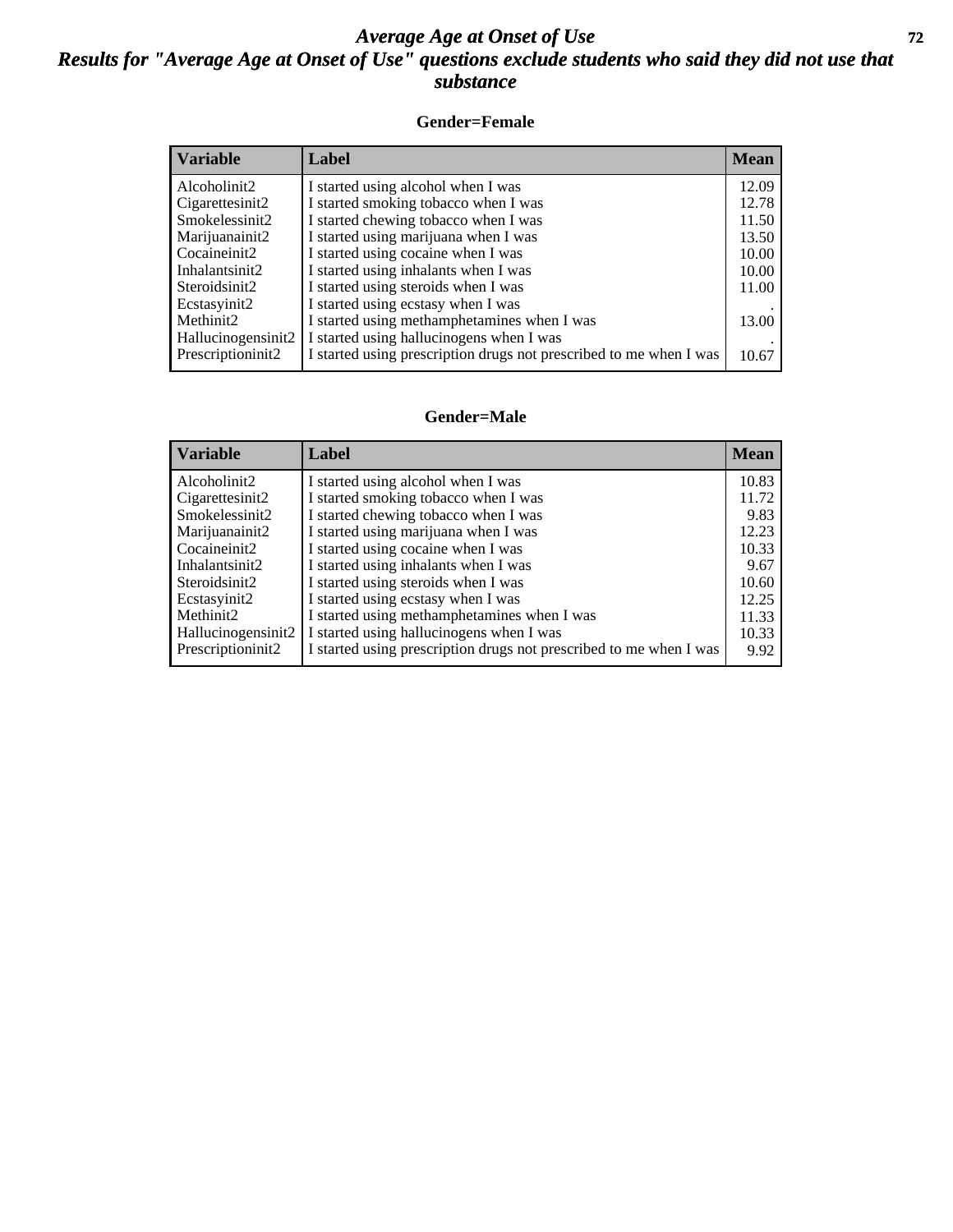# *I Think These Drugs are Harmful* **73**

| <b>Frequency</b> | <b>Table of Gender by Alcoholharmdich</b> |                                                   |                |              |
|------------------|-------------------------------------------|---------------------------------------------------|----------------|--------------|
| <b>Row Pct</b>   |                                           | Alcoholharmdich(I<br>think alcohol is<br>harmful) |                |              |
|                  | Gender(Gender)                            | Yes                                               | N <sub>0</sub> | <b>Total</b> |
|                  | <b>Female</b>                             | 163<br>83.16                                      | 33<br>16.84    | 196          |
|                  | <b>Male</b>                               | 127<br>73.41                                      | 46<br>26.59    | 173          |
|                  | Total                                     | 290                                               | 79             | 369          |

| Frequency      | <b>Table of Gender by Tobaccoharmdich</b> |                                                   |                |              |
|----------------|-------------------------------------------|---------------------------------------------------|----------------|--------------|
| <b>Row Pct</b> |                                           | Tobaccoharmdich(I<br>think tobacco is<br>harmful) |                |              |
|                | Gender(Gender)                            | <b>Yes</b>                                        | N <sub>0</sub> | <b>Total</b> |
|                | <b>Female</b>                             | 165<br>84.18                                      | 31<br>15.82    | 196          |
|                | <b>Male</b>                               | 138<br>79.77                                      | 35<br>20.23    | 173          |
|                | <b>Total</b>                              | 303                                               | 66             | 369          |

| Frequency      | <b>Table of Gender by Marijuanaharmdich</b> |                                                       |                |              |  |
|----------------|---------------------------------------------|-------------------------------------------------------|----------------|--------------|--|
| <b>Row Pct</b> |                                             | Marijuanaharmdich(I<br>think marijuana is<br>harmful) |                |              |  |
|                | Gender(Gender)                              | <b>Yes</b>                                            | N <sub>0</sub> | <b>Total</b> |  |
|                | <b>Female</b>                               | 161<br>82.14                                          | 35<br>17.86    | 196          |  |
|                | <b>Male</b>                                 | 128<br>73.99                                          | 45<br>26.01    | 173          |  |
|                | <b>Total</b>                                | 289                                                   | 80             | 369          |  |

| Frequency      | <b>Table of Gender by Otherdrugharmdich</b> |                                                          |                |              |
|----------------|---------------------------------------------|----------------------------------------------------------|----------------|--------------|
| <b>Row Pct</b> |                                             | Otherdrugharmdich(I<br>think other drugs are<br>harmful) |                |              |
|                | Gender(Gender)                              | <b>Yes</b>                                               | N <sub>0</sub> | <b>Total</b> |
|                | <b>Female</b>                               | 167<br>85.20                                             | 29<br>14.80    | 196          |
|                | <b>Male</b>                                 | 141<br>81.50                                             | 32<br>18.50    | 173          |
|                | <b>Total</b>                                | 308                                                      | 61             | 369          |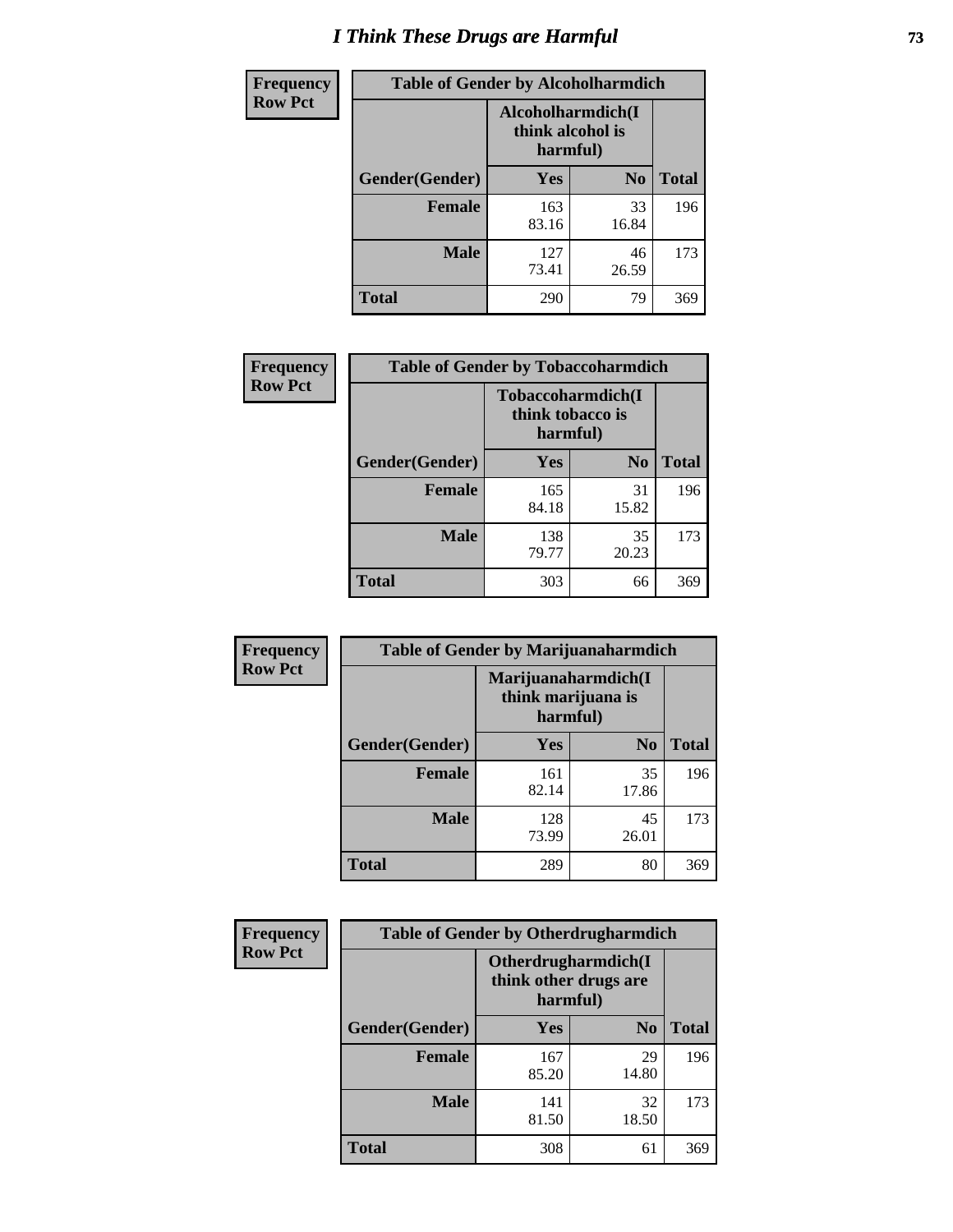| <b>Frequency</b> | <b>Table of Gender by Alcohollocation1</b> |                                                               |              |              |  |
|------------------|--------------------------------------------|---------------------------------------------------------------|--------------|--------------|--|
| <b>Row Pct</b>   |                                            | <b>Alcohollocation1(Places</b><br><b>Friends Use Alcohol)</b> |              |              |  |
|                  | Gender(Gender)                             |                                                               | Do Not Use   | <b>Total</b> |  |
|                  | <b>Female</b>                              | 48<br>24.49                                                   | 148<br>75.51 | 196          |  |
|                  | <b>Male</b>                                | 36<br>20.81                                                   | 137<br>79.19 | 173          |  |
|                  | Total                                      | 84                                                            | 285          | 369          |  |

| <b>Frequency</b> | <b>Table of Gender by Alcohollocation2</b> |                                |                             |              |
|------------------|--------------------------------------------|--------------------------------|-----------------------------|--------------|
| <b>Row Pct</b>   |                                            | <b>Alcohollocation2(Places</b> | <b>Friends Use Alcohol)</b> |              |
|                  | Gender(Gender)                             |                                | Home                        | <b>Total</b> |
|                  | <b>Female</b>                              | 160<br>81.63                   | 36<br>18.37                 | 196          |
|                  | <b>Male</b>                                | 146<br>84.39                   | 27<br>15.61                 | 173          |
|                  | <b>Total</b>                               | 306                            | 63                          | 369          |

| <b>Frequency</b> | <b>Table of Gender by Alcohollocation3</b> |                                                               |                        |              |
|------------------|--------------------------------------------|---------------------------------------------------------------|------------------------|--------------|
| <b>Row Pct</b>   |                                            | <b>Alcohollocation3(Places</b><br><b>Friends Use Alcohol)</b> |                        |              |
|                  | Gender(Gender)                             |                                                               | <b>School</b>          | <b>Total</b> |
|                  | <b>Female</b>                              | 189<br>96.43                                                  | 3.57                   | 196          |
|                  | <b>Male</b>                                | 171<br>98.84                                                  | $\mathfrak{D}$<br>1.16 | 173          |
|                  | <b>Total</b>                               | 360                                                           | q                      | 369          |

| Frequency      | <b>Table of Gender by Alcohollocation4</b> |              |                                                               |              |
|----------------|--------------------------------------------|--------------|---------------------------------------------------------------|--------------|
| <b>Row Pct</b> |                                            |              | <b>Alcohollocation4(Places</b><br><b>Friends Use Alcohol)</b> |              |
|                | Gender(Gender)                             |              | Car                                                           | <b>Total</b> |
|                | <b>Female</b>                              | 185<br>94.39 | 11<br>5.61                                                    | 196          |
|                | <b>Male</b>                                | 165<br>95.38 | 8<br>4.62                                                     | 173          |
|                | <b>Total</b>                               | 350          | 19                                                            | 369          |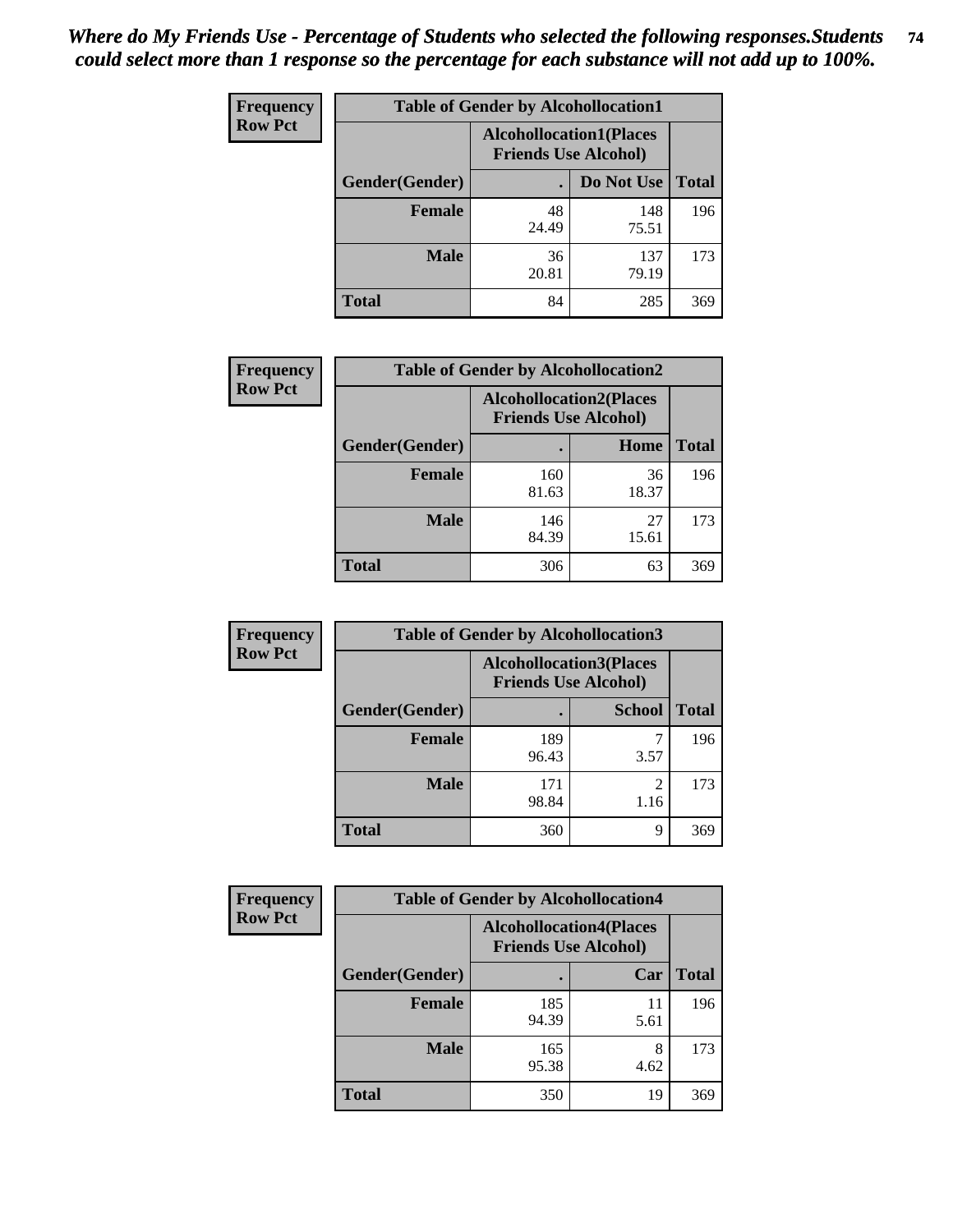| <b>Frequency</b> | <b>Table of Gender by Alcohollocation5</b> |                                                                |                                 |              |
|------------------|--------------------------------------------|----------------------------------------------------------------|---------------------------------|--------------|
| <b>Row Pct</b>   |                                            | <b>Alcohollocation5</b> (Places<br><b>Friends Use Alcohol)</b> |                                 |              |
|                  | Gender(Gender)                             |                                                                | <b>Friend's</b><br><b>House</b> | <b>Total</b> |
|                  | <b>Female</b>                              | 167<br>85.20                                                   | 29<br>14.80                     | 196          |
|                  | <b>Male</b>                                | 157<br>90.75                                                   | 16<br>9.25                      | 173          |
|                  | <b>Total</b>                               | 324                                                            | 45                              | 369          |

| Frequency      | <b>Table of Gender by Alcohollocation6</b> |                                                               |              |              |  |
|----------------|--------------------------------------------|---------------------------------------------------------------|--------------|--------------|--|
| <b>Row Pct</b> |                                            | <b>Alcohollocation6(Places</b><br><b>Friends Use Alcohol)</b> |              |              |  |
|                | <b>Gender</b> (Gender)                     |                                                               | <b>Other</b> | <b>Total</b> |  |
|                | <b>Female</b>                              | 173<br>88.27                                                  | 23<br>11.73  | 196          |  |
|                | <b>Male</b>                                | 161<br>93.06                                                  | 12<br>6.94   | 173          |  |
|                | <b>Total</b>                               | 334                                                           | 35           | 369          |  |

| Frequency      | <b>Table of Gender by Tobaccolocation1</b> |                                                               |              |              |  |
|----------------|--------------------------------------------|---------------------------------------------------------------|--------------|--------------|--|
| <b>Row Pct</b> |                                            | <b>Tobaccolocation1(Places</b><br><b>Friends Use Tobacco)</b> |              |              |  |
|                | Gender(Gender)                             |                                                               | Do Not Use   | <b>Total</b> |  |
|                | Female                                     | 29<br>14.80                                                   | 167<br>85.20 | 196          |  |
|                | <b>Male</b>                                | 33<br>19.08                                                   | 140<br>80.92 | 173          |  |
|                | <b>Total</b>                               | 62                                                            | 307          | 369          |  |

| <b>Frequency</b> | <b>Table of Gender by Tobaccolocation2</b> |                                                               |             |              |
|------------------|--------------------------------------------|---------------------------------------------------------------|-------------|--------------|
| <b>Row Pct</b>   |                                            | <b>Tobaccolocation2(Places</b><br><b>Friends Use Tobacco)</b> |             |              |
|                  | Gender(Gender)                             |                                                               | Home        | <b>Total</b> |
|                  | Female                                     | 173<br>88.27                                                  | 23<br>11.73 | 196          |
|                  | <b>Male</b>                                | 153<br>88.44                                                  | 20<br>11.56 | 173          |
|                  | <b>Total</b>                               | 326                                                           | 43          | 369          |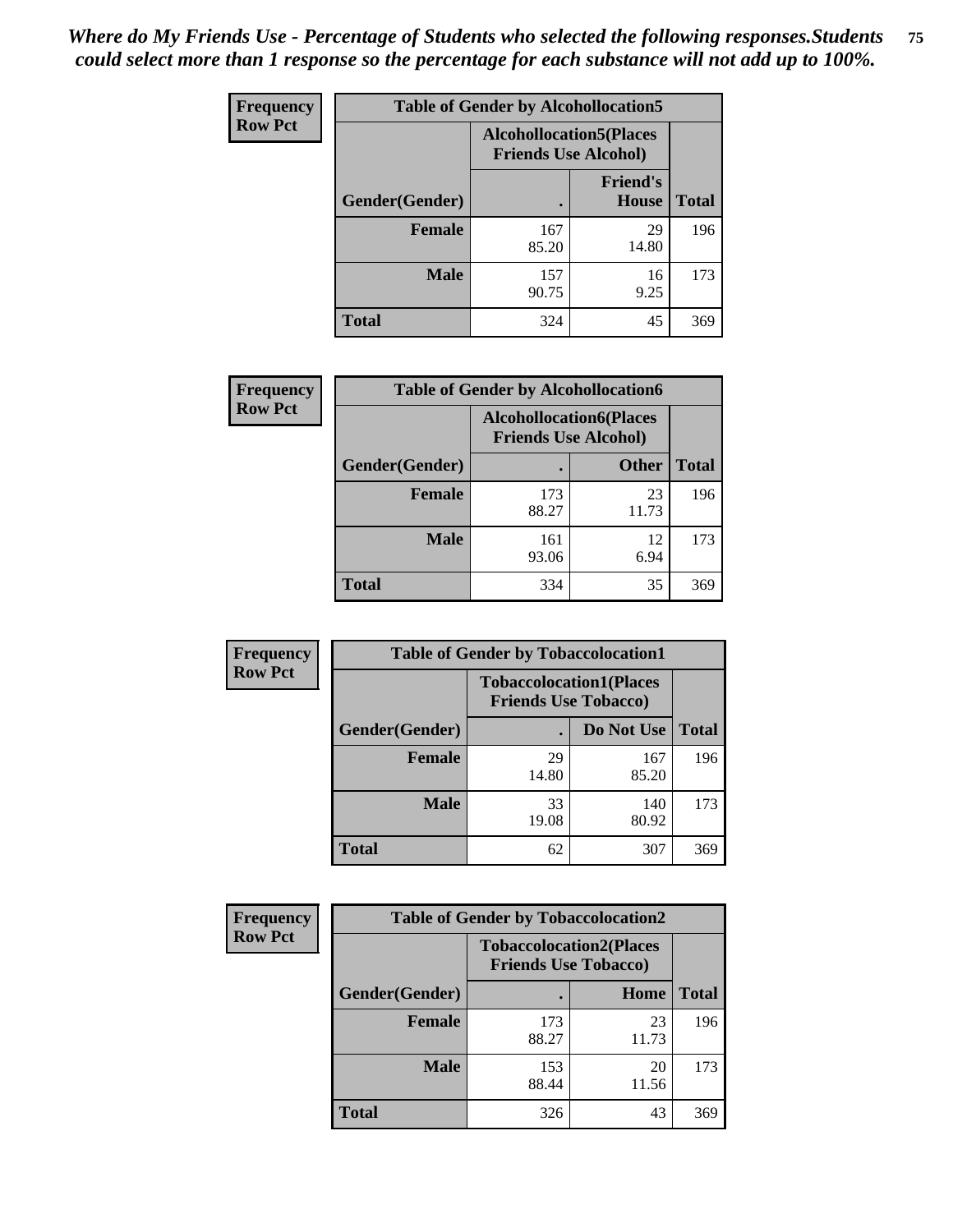| <b>Frequency</b> | <b>Table of Gender by Tobaccolocation3</b> |                                |                             |              |
|------------------|--------------------------------------------|--------------------------------|-----------------------------|--------------|
| <b>Row Pct</b>   |                                            | <b>Tobaccolocation3(Places</b> | <b>Friends Use Tobacco)</b> |              |
|                  | Gender(Gender)                             |                                | <b>School</b>               | <b>Total</b> |
|                  | <b>Female</b>                              | 187<br>95.41                   | q<br>4.59                   | 196          |
|                  | <b>Male</b>                                | 170<br>98.27                   | 3<br>1.73                   | 173          |
|                  | <b>Total</b>                               | 357                            | 12                          | 369          |

| <b>Frequency</b> | <b>Table of Gender by Tobaccolocation4</b> |                                                               |            |              |
|------------------|--------------------------------------------|---------------------------------------------------------------|------------|--------------|
| <b>Row Pct</b>   |                                            | <b>Tobaccolocation4(Places</b><br><b>Friends Use Tobacco)</b> |            |              |
|                  | Gender(Gender)                             |                                                               | Car        | <b>Total</b> |
|                  | <b>Female</b>                              | 184<br>93.88                                                  | 12<br>6.12 | 196          |
|                  | <b>Male</b>                                | 164<br>94.80                                                  | q<br>5.20  | 173          |
|                  | <b>Total</b>                               | 348                                                           | 21         | 369          |

| <b>Frequency</b> | <b>Table of Gender by Tobaccolocation5</b> |                                                               |                                 |              |
|------------------|--------------------------------------------|---------------------------------------------------------------|---------------------------------|--------------|
| <b>Row Pct</b>   |                                            | <b>Tobaccolocation5(Places</b><br><b>Friends Use Tobacco)</b> |                                 |              |
|                  | Gender(Gender)                             |                                                               | <b>Friend's</b><br><b>House</b> | <b>Total</b> |
|                  | <b>Female</b>                              | 175<br>89.29                                                  | 21<br>10.71                     | 196          |
|                  | <b>Male</b>                                | 158<br>91.33                                                  | 15<br>8.67                      | 173          |
|                  | <b>Total</b>                               | 333                                                           | 36                              | 369          |

| <b>Frequency</b> | <b>Table of Gender by Tobaccolocation6</b> |                                                               |              |              |
|------------------|--------------------------------------------|---------------------------------------------------------------|--------------|--------------|
| <b>Row Pct</b>   |                                            | <b>Tobaccolocation6(Places</b><br><b>Friends Use Tobacco)</b> |              |              |
|                  | Gender(Gender)                             |                                                               | <b>Other</b> | <b>Total</b> |
|                  | Female                                     | 182<br>92.86                                                  | 14<br>7.14   | 196          |
|                  | <b>Male</b>                                | 155<br>89.60                                                  | 18<br>10.40  | 173          |
|                  | <b>Total</b>                               | 337                                                           | 32           | 369          |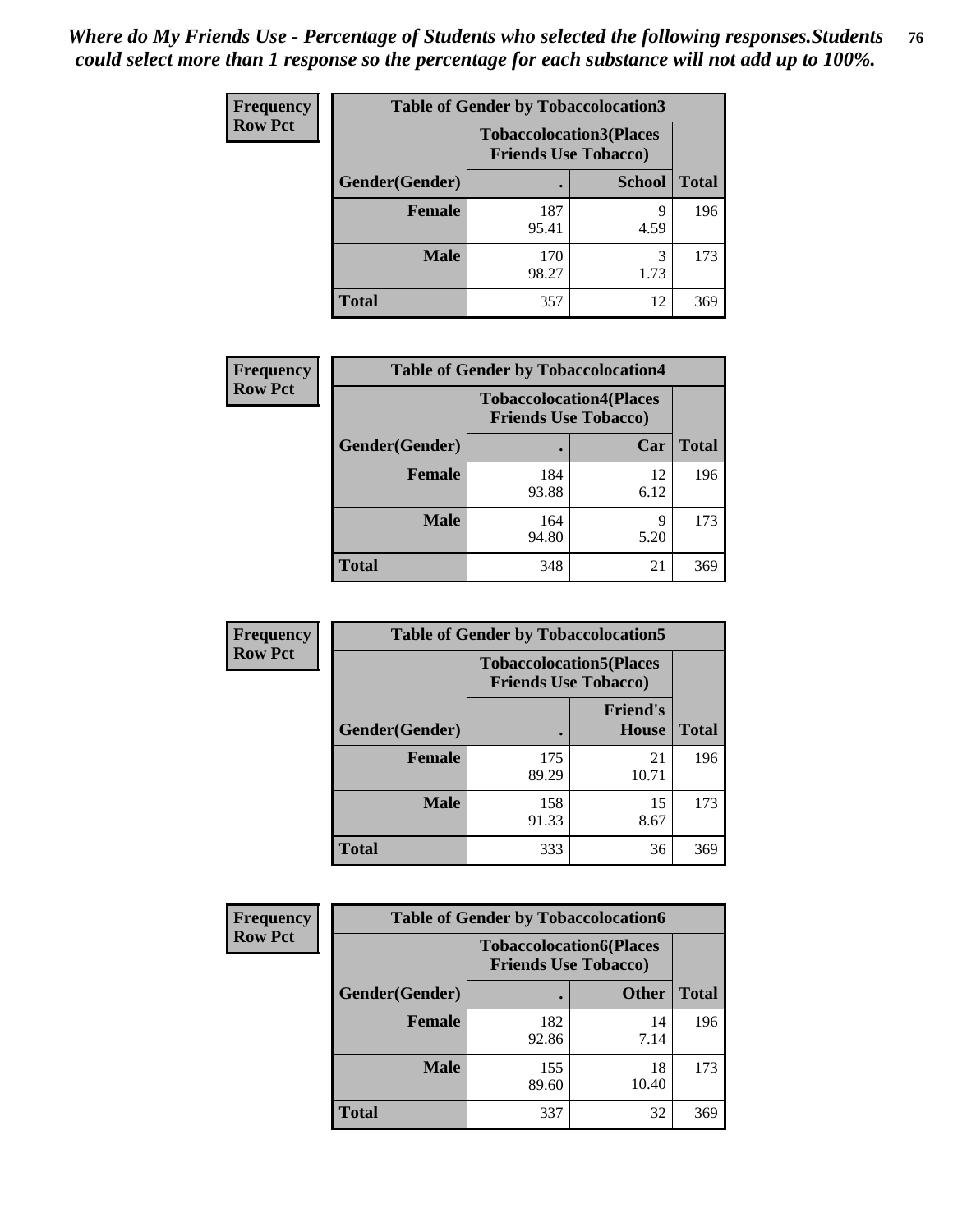| <b>Frequency</b> | <b>Table of Gender by Marijuanalocation1</b> |                                                                    |              |              |  |
|------------------|----------------------------------------------|--------------------------------------------------------------------|--------------|--------------|--|
| <b>Row Pct</b>   |                                              | <b>Marijuanalocation1(Places</b><br><b>Friends Use Marijuana</b> ) |              |              |  |
|                  | Gender(Gender)                               |                                                                    | Do Not Use   | <b>Total</b> |  |
|                  | <b>Female</b>                                | 33<br>16.84                                                        | 163<br>83.16 | 196          |  |
|                  | <b>Male</b>                                  | 35<br>20.23                                                        | 138<br>79.77 | 173          |  |
|                  | <b>Total</b>                                 | 68                                                                 | 301          | 369          |  |

| <b>Frequency</b> | <b>Table of Gender by Marijuanalocation2</b> |                                                                    |             |              |
|------------------|----------------------------------------------|--------------------------------------------------------------------|-------------|--------------|
| <b>Row Pct</b>   |                                              | <b>Marijuanalocation2(Places</b><br><b>Friends Use Marijuana</b> ) |             |              |
|                  | Gender(Gender)                               |                                                                    | Home        | <b>Total</b> |
|                  | <b>Female</b>                                | 171<br>87.24                                                       | 25<br>12.76 | 196          |
|                  | <b>Male</b>                                  | 155<br>89.60                                                       | 18<br>10.40 | 173          |
|                  | <b>Total</b>                                 | 326                                                                | 43          | 369          |

| Frequency      |                | <b>Table of Gender by Marijuanalocation3</b> |                                                                     |              |
|----------------|----------------|----------------------------------------------|---------------------------------------------------------------------|--------------|
| <b>Row Pct</b> |                |                                              | <b>Marijuanalocation3(Places)</b><br><b>Friends Use Marijuana</b> ) |              |
|                | Gender(Gender) |                                              | <b>School</b>                                                       | <b>Total</b> |
|                | Female         | 187<br>95.41                                 | q<br>4.59                                                           | 196          |
|                | <b>Male</b>    | 172<br>99.42                                 | 0.58                                                                | 173          |
|                | <b>Total</b>   | 359                                          | 10                                                                  | 369          |

| <b>Frequency</b> | <b>Table of Gender by Marijuanalocation4</b> |              |                                                                    |              |
|------------------|----------------------------------------------|--------------|--------------------------------------------------------------------|--------------|
| <b>Row Pct</b>   |                                              |              | <b>Marijuanalocation4(Places</b><br><b>Friends Use Marijuana</b> ) |              |
|                  | Gender(Gender)                               |              | Car                                                                | <b>Total</b> |
|                  | Female                                       | 185<br>94.39 | 11<br>5.61                                                         | 196          |
|                  | <b>Male</b>                                  | 165<br>95.38 | 8<br>4.62                                                          | 173          |
|                  | <b>Total</b>                                 | 350          | 19                                                                 | 369          |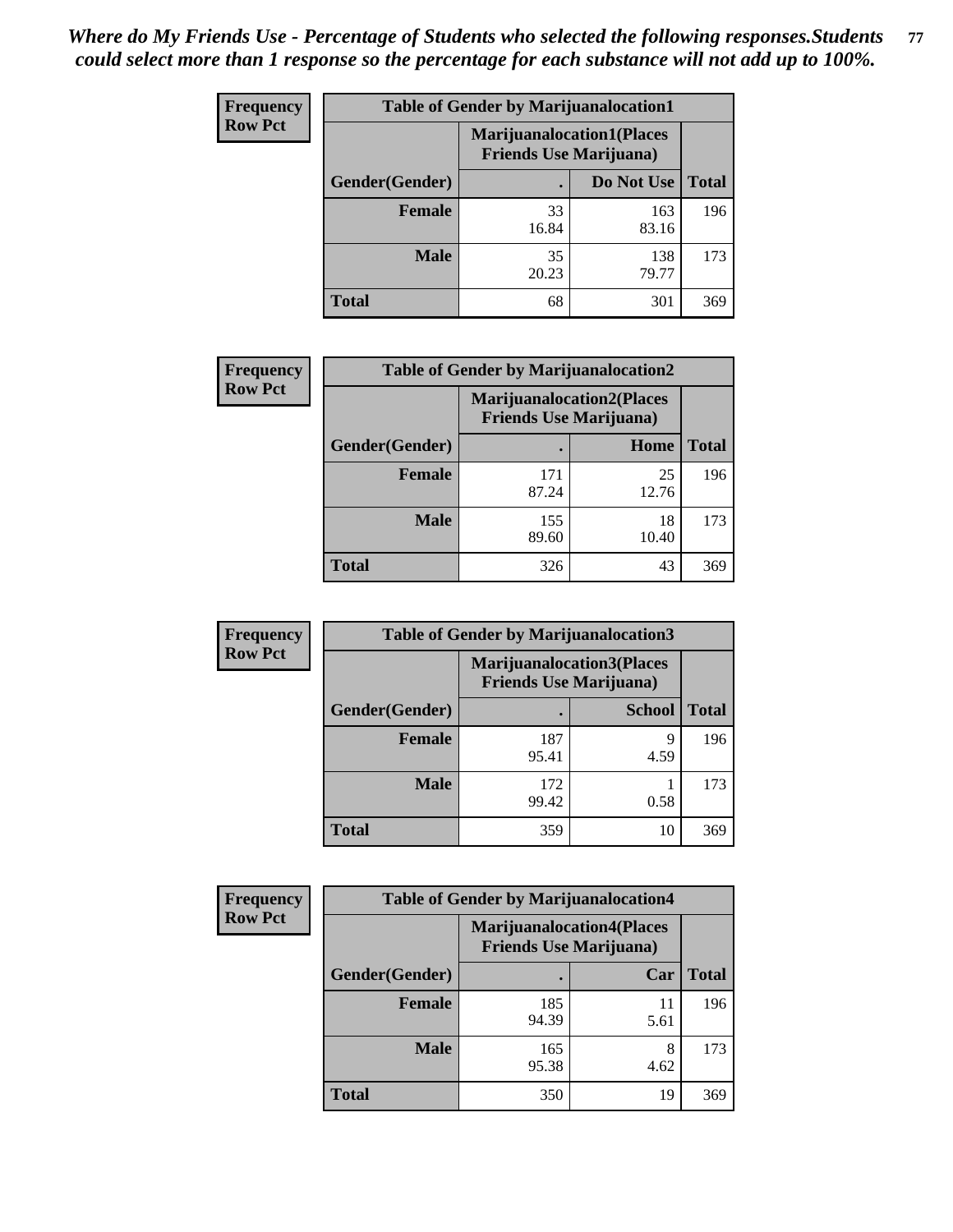| <b>Frequency</b> | <b>Table of Gender by Marijuanalocation5</b> |                                                                    |                                 |              |
|------------------|----------------------------------------------|--------------------------------------------------------------------|---------------------------------|--------------|
| <b>Row Pct</b>   |                                              | <b>Marijuanalocation5(Places</b><br><b>Friends Use Marijuana</b> ) |                                 |              |
|                  | <b>Gender(Gender)</b>                        |                                                                    | <b>Friend's</b><br><b>House</b> | <b>Total</b> |
|                  | <b>Female</b>                                | 176<br>89.80                                                       | 20<br>10.20                     | 196          |
|                  | <b>Male</b>                                  | 156<br>90.17                                                       | 17<br>9.83                      | 173          |
|                  | <b>Total</b>                                 | 332                                                                | 37                              | 369          |

| <b>Frequency</b> | <b>Table of Gender by Marijuanalocation6</b> |              |                                                                     |              |
|------------------|----------------------------------------------|--------------|---------------------------------------------------------------------|--------------|
| <b>Row Pct</b>   |                                              |              | <b>Marijuanalocation6(Places)</b><br><b>Friends Use Marijuana</b> ) |              |
|                  | Gender(Gender)                               |              | <b>Other</b>                                                        | <b>Total</b> |
|                  | <b>Female</b>                                | 179<br>91.33 | 17<br>8.67                                                          | 196          |
|                  | <b>Male</b>                                  | 155<br>89.60 | 18<br>10.40                                                         | 173          |
|                  | <b>Total</b>                                 | 334          | 35                                                                  | 369          |

| <b>Frequency</b> | <b>Table of Gender by Otherdruglocation1</b> |                                                                                |              |              |
|------------------|----------------------------------------------|--------------------------------------------------------------------------------|--------------|--------------|
| <b>Row Pct</b>   |                                              | <b>Otherdruglocation1(Places</b><br><b>Friends Use Other Illegal</b><br>Drugs) |              |              |
|                  | Gender(Gender)                               |                                                                                | Do Not Use   | <b>Total</b> |
|                  | <b>Female</b>                                | 28<br>14.29                                                                    | 168<br>85.71 | 196          |
|                  | <b>Male</b>                                  | 30<br>17.34                                                                    | 143<br>82.66 | 173          |
|                  | <b>Total</b>                                 | 58                                                                             | 311          | 369          |

| Frequency      | <b>Table of Gender by Otherdruglocation2</b> |                                                                                |            |              |
|----------------|----------------------------------------------|--------------------------------------------------------------------------------|------------|--------------|
| <b>Row Pct</b> |                                              | <b>Otherdruglocation2(Places</b><br><b>Friends Use Other Illegal</b><br>Drugs) |            |              |
|                | Gender(Gender)                               |                                                                                | Home       | <b>Total</b> |
|                | <b>Female</b>                                | 180<br>91.84                                                                   | 16<br>8.16 | 196          |
|                | <b>Male</b>                                  | 158<br>91.33                                                                   | 15<br>8.67 | 173          |
|                | <b>Total</b>                                 | 338                                                                            | 31         | 369          |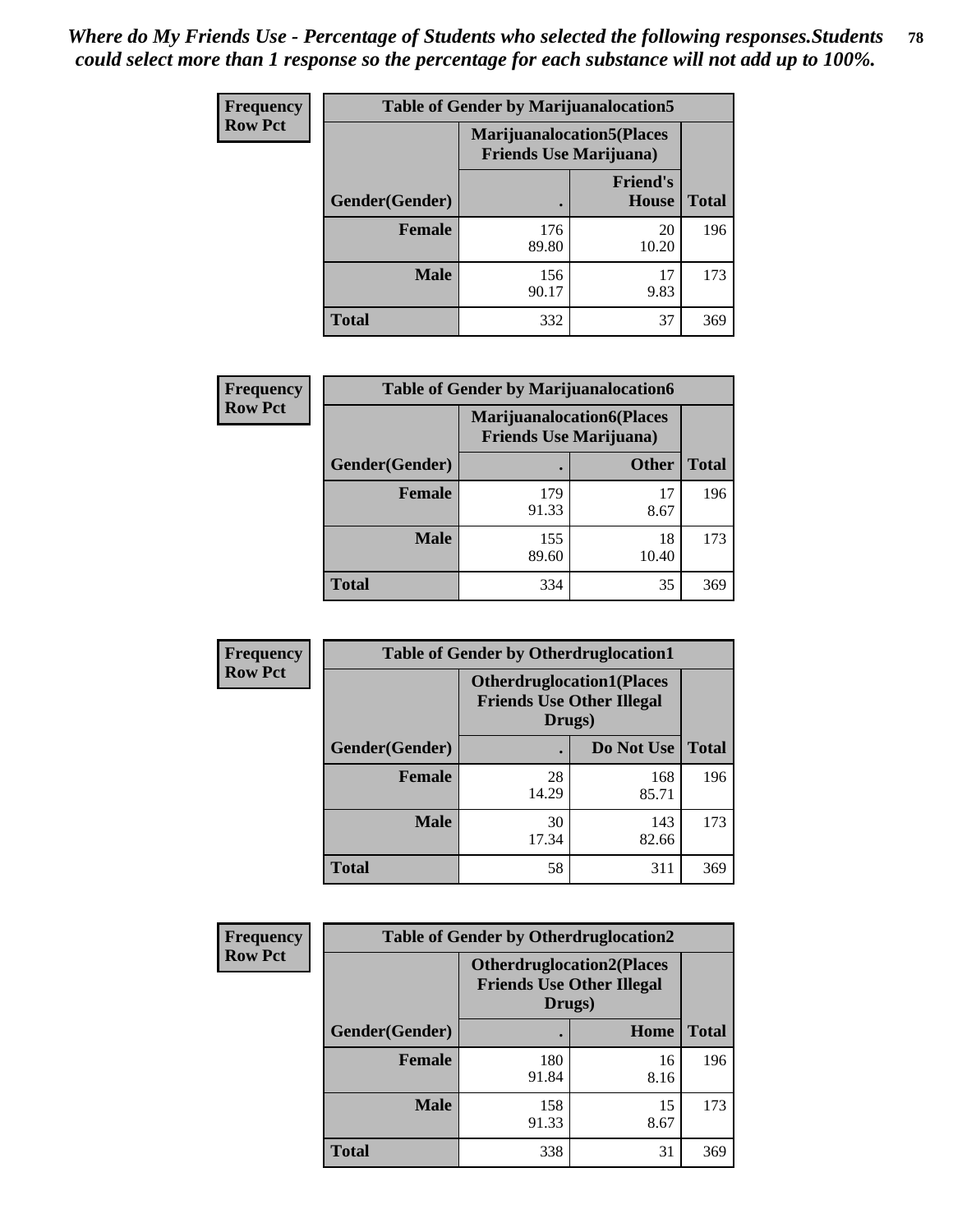| Frequency      | <b>Table of Gender by Otherdruglocation3</b> |                                                                                |                        |              |
|----------------|----------------------------------------------|--------------------------------------------------------------------------------|------------------------|--------------|
| <b>Row Pct</b> |                                              | <b>Otherdruglocation3(Places</b><br><b>Friends Use Other Illegal</b><br>Drugs) |                        |              |
|                | Gender(Gender)                               |                                                                                | <b>School</b>          | <b>Total</b> |
|                | <b>Female</b>                                | 184<br>93.88                                                                   | 12<br>6.12             | 196          |
|                | <b>Male</b>                                  | 171<br>98.84                                                                   | $\mathfrak{D}$<br>1.16 | 173          |
|                | <b>Total</b>                                 | 355                                                                            | 14                     | 369          |

| Frequency      | <b>Table of Gender by Otherdruglocation4</b> |                                            |                                  |              |
|----------------|----------------------------------------------|--------------------------------------------|----------------------------------|--------------|
| <b>Row Pct</b> |                                              | <b>Friends Use Other Illegal</b><br>Drugs) | <b>Otherdruglocation4(Places</b> |              |
|                | Gender(Gender)                               |                                            | Car                              | <b>Total</b> |
|                | <b>Female</b>                                | 182<br>92.86                               | 14<br>7.14                       | 196          |
|                | <b>Male</b>                                  | 164<br>94.80                               | 9<br>5.20                        | 173          |
|                | <b>Total</b>                                 | 346                                        | 23                               | 369          |

| <b>Frequency</b> |                | <b>Table of Gender by Otherdruglocation5</b> |                                                                      |              |
|------------------|----------------|----------------------------------------------|----------------------------------------------------------------------|--------------|
| <b>Row Pct</b>   |                | Drugs)                                       | <b>Otherdruglocation5(Places</b><br><b>Friends Use Other Illegal</b> |              |
|                  | Gender(Gender) |                                              | <b>Friend's</b><br>House                                             | <b>Total</b> |
|                  | <b>Female</b>  | 177<br>90.31                                 | 19<br>9.69                                                           | 196          |
|                  | <b>Male</b>    | 160<br>92.49                                 | 13<br>7.51                                                           | 173          |
|                  | <b>Total</b>   | 337                                          | 32                                                                   | 369          |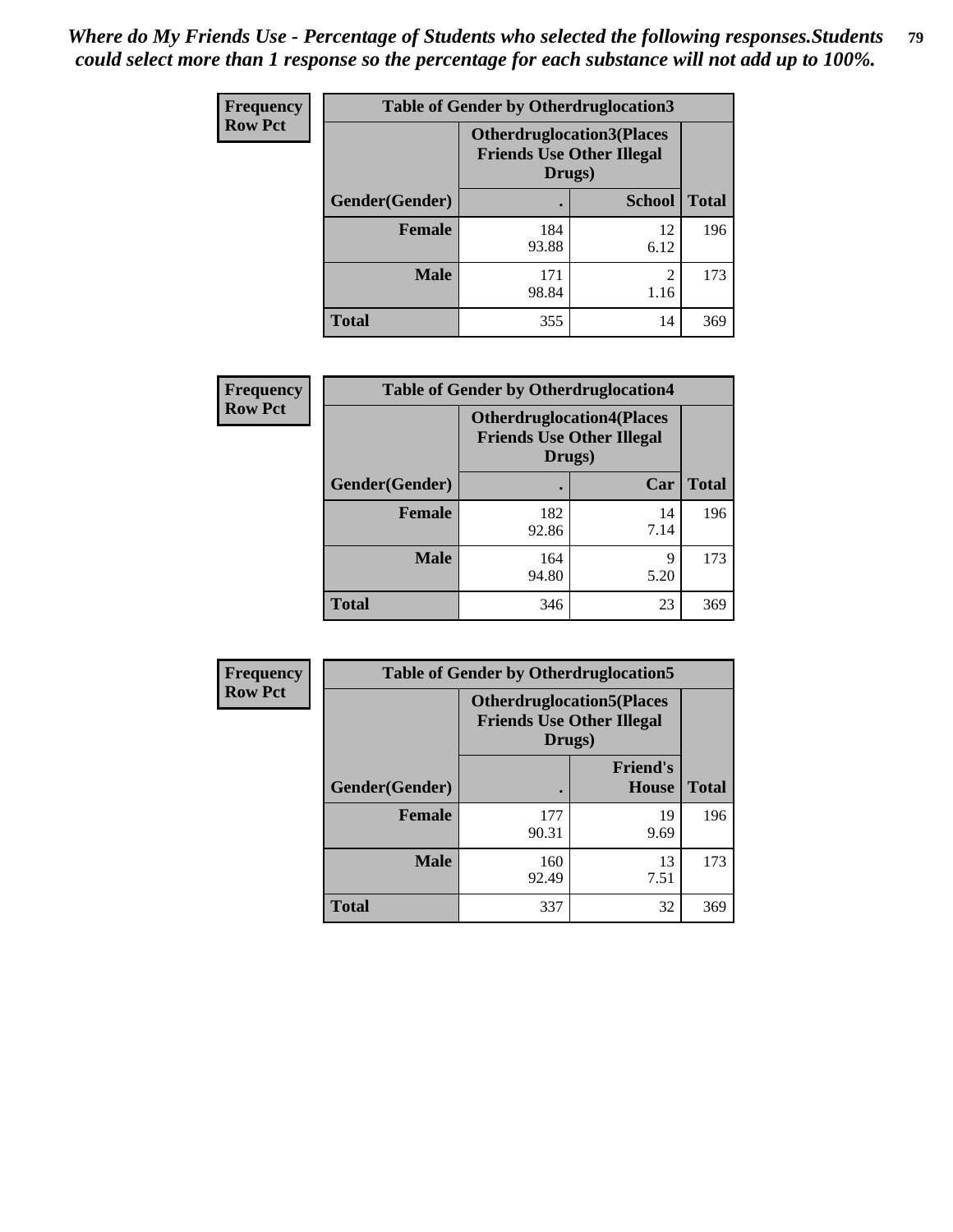| Frequency      | <b>Table of Gender by Otherdruglocation6</b> |                                                                                |              |              |
|----------------|----------------------------------------------|--------------------------------------------------------------------------------|--------------|--------------|
| <b>Row Pct</b> |                                              | <b>Otherdruglocation6(Places</b><br><b>Friends Use Other Illegal</b><br>Drugs) |              |              |
|                | Gender(Gender)                               |                                                                                | <b>Other</b> | <b>Total</b> |
|                | <b>Female</b>                                | 176<br>89.80                                                                   | 20<br>10.20  | 196          |
|                | <b>Male</b>                                  | 157<br>90.75                                                                   | 16<br>9.25   | 173          |
|                | <b>Total</b>                                 | 333                                                                            | 36           | 369          |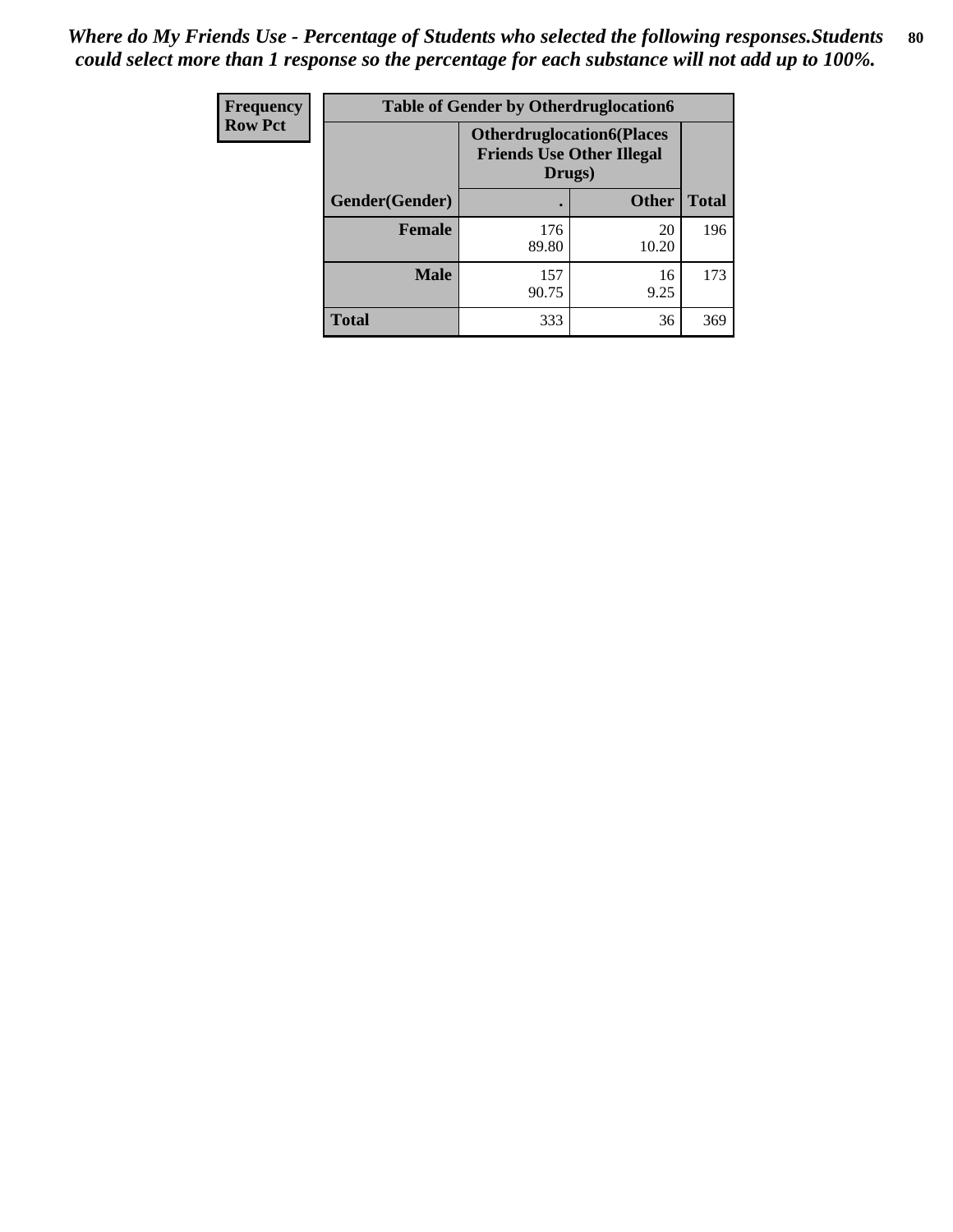| Frequency      | <b>Table of Gender by Alcoholtime1</b> |                                                          |                      |              |
|----------------|----------------------------------------|----------------------------------------------------------|----------------------|--------------|
| <b>Row Pct</b> |                                        | <b>Alcoholtime1(Times</b><br><b>Friends Use Alcohol)</b> |                      |              |
|                | Gender(Gender)                         | $\bullet$                                                | Do Not<br><b>Use</b> | <b>Total</b> |
|                | <b>Female</b>                          | 49<br>25.00                                              | 147<br>75.00         | 196          |
|                | <b>Male</b>                            | 35<br>20.23                                              | 138<br>79.77         | 173          |
|                | <b>Total</b>                           | 84                                                       | 285                  | 369          |

| Frequency      | <b>Table of Gender by Alcoholtime2</b> |                                                          |                            |              |
|----------------|----------------------------------------|----------------------------------------------------------|----------------------------|--------------|
| <b>Row Pct</b> |                                        | <b>Alcoholtime2(Times</b><br><b>Friends Use Alcohol)</b> |                            |              |
|                | Gender(Gender)                         |                                                          | <b>On Way</b><br>to School | <b>Total</b> |
|                | <b>Female</b>                          | 191<br>97.45                                             | 5<br>2.55                  | 196          |
|                | <b>Male</b>                            | 172<br>99.42                                             | 0.58                       | 173          |
|                | <b>Total</b>                           | 363                                                      | 6                          | 369          |

| Frequency      | <b>Table of Gender by Alcoholtime3</b> |                                                          |                                |              |
|----------------|----------------------------------------|----------------------------------------------------------|--------------------------------|--------------|
| <b>Row Pct</b> |                                        | <b>Alcoholtime3(Times</b><br><b>Friends Use Alcohol)</b> |                                |              |
|                | Gender(Gender)                         |                                                          | <b>During</b><br><b>School</b> | <b>Total</b> |
|                | <b>Female</b>                          | 195<br>99.49                                             | 0.51                           | 196          |
|                | <b>Male</b>                            | 172<br>99.42                                             | 0.58                           | 173          |
|                | <b>Total</b>                           | 367                                                      | 2                              | 369          |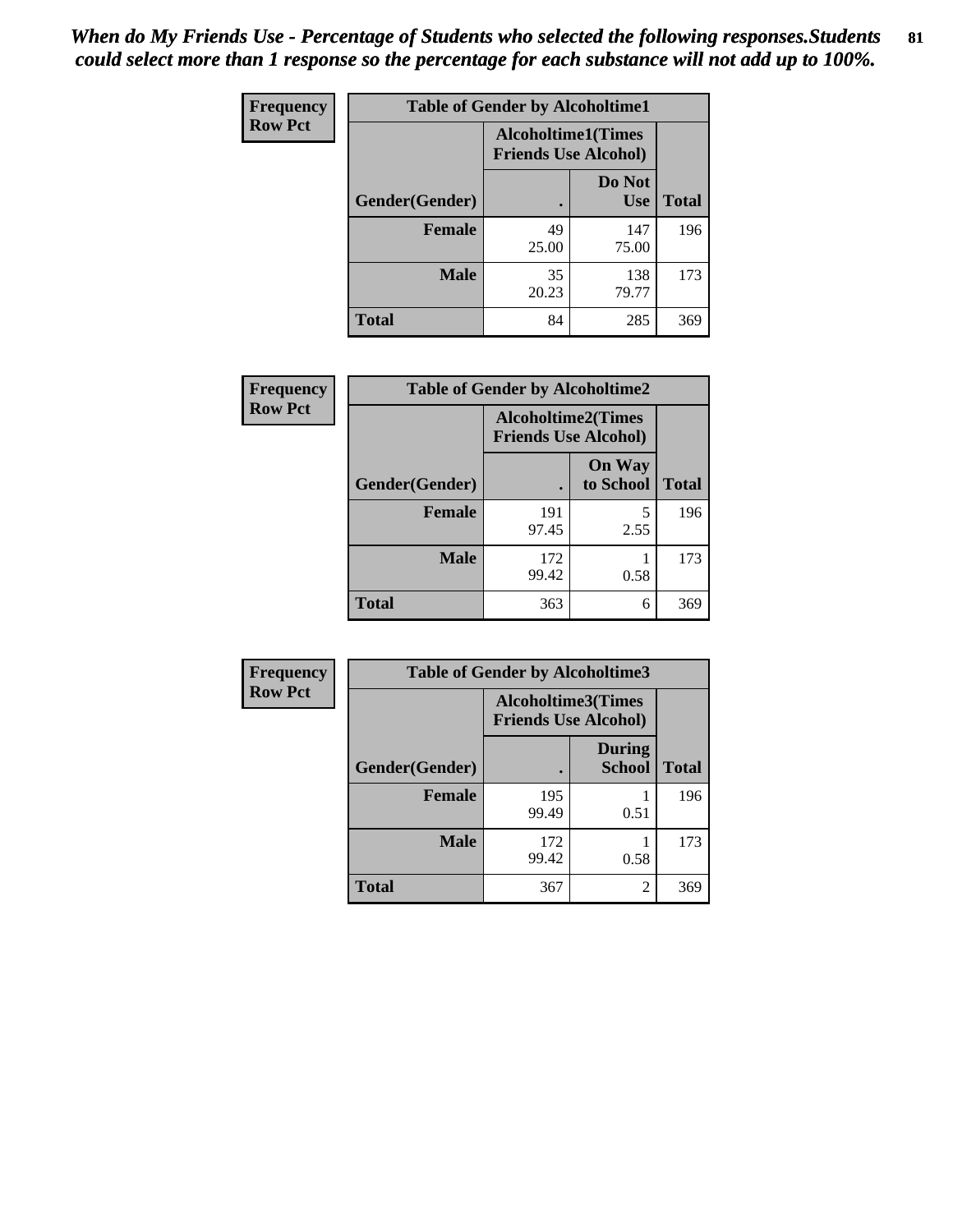*When do My Friends Use - Percentage of Students who selected the following responses.Students could select more than 1 response so the percentage for each substance will not add up to 100%.* **82**

| <b>Frequency</b> | <b>Table of Gender by Alcoholtime4</b> |                                                          |                                                |              |
|------------------|----------------------------------------|----------------------------------------------------------|------------------------------------------------|--------------|
| <b>Row Pct</b>   |                                        | <b>Alcoholtime4(Times</b><br><b>Friends Use Alcohol)</b> |                                                |              |
|                  | Gender(Gender)                         |                                                          | <b>On Way</b><br>Home<br>From<br><b>School</b> | <b>Total</b> |
|                  | <b>Female</b>                          | 188<br>95.92                                             | 8<br>4.08                                      | 196          |
|                  | <b>Male</b>                            | 168<br>97.11                                             | 5<br>2.89                                      | 173          |
|                  | <b>Total</b>                           | 356                                                      | 13                                             | 369          |

| <b>Frequency</b> | <b>Table of Gender by Alcoholtime5</b> |                                                           |             |              |
|------------------|----------------------------------------|-----------------------------------------------------------|-------------|--------------|
| <b>Row Pct</b>   |                                        | <b>Alcoholtime5</b> (Times<br><b>Friends Use Alcohol)</b> |             |              |
|                  | Gender(Gender)                         |                                                           | Weeknights  | <b>Total</b> |
|                  | <b>Female</b>                          | 179<br>91.33                                              | 17<br>8.67  | 196          |
|                  | <b>Male</b>                            | 151<br>87.28                                              | 22<br>12.72 | 173          |
|                  | <b>Total</b>                           | 330                                                       | 39          | 369          |

| <b>Frequency</b> | <b>Table of Gender by Alcoholtime6</b> |              |                                                          |              |
|------------------|----------------------------------------|--------------|----------------------------------------------------------|--------------|
| <b>Row Pct</b>   |                                        |              | <b>Alcoholtime6(Times</b><br><b>Friends Use Alcohol)</b> |              |
|                  | Gender(Gender)                         |              | Weekends                                                 | <b>Total</b> |
|                  | Female                                 | 153<br>78.06 | 43<br>21.94                                              | 196          |
|                  | <b>Male</b>                            | 144<br>83.24 | 29<br>16.76                                              | 173          |
|                  | <b>Total</b>                           | 297          | 72                                                       | 369          |

| Frequency      | <b>Table of Gender by Tobaccotime1</b> |                                                          |                      |              |
|----------------|----------------------------------------|----------------------------------------------------------|----------------------|--------------|
| <b>Row Pct</b> |                                        | <b>Tobaccotime1(Times</b><br><b>Friends Use Tobacco)</b> |                      |              |
|                | Gender(Gender)                         |                                                          | Do Not<br><b>Use</b> | <b>Total</b> |
|                | <b>Female</b>                          | 29<br>14.80                                              | 167<br>85.20         | 196          |
|                | <b>Male</b>                            | 30<br>17.34                                              | 143<br>82.66         | 173          |
|                | <b>Total</b>                           | 59                                                       | 310                  | 369          |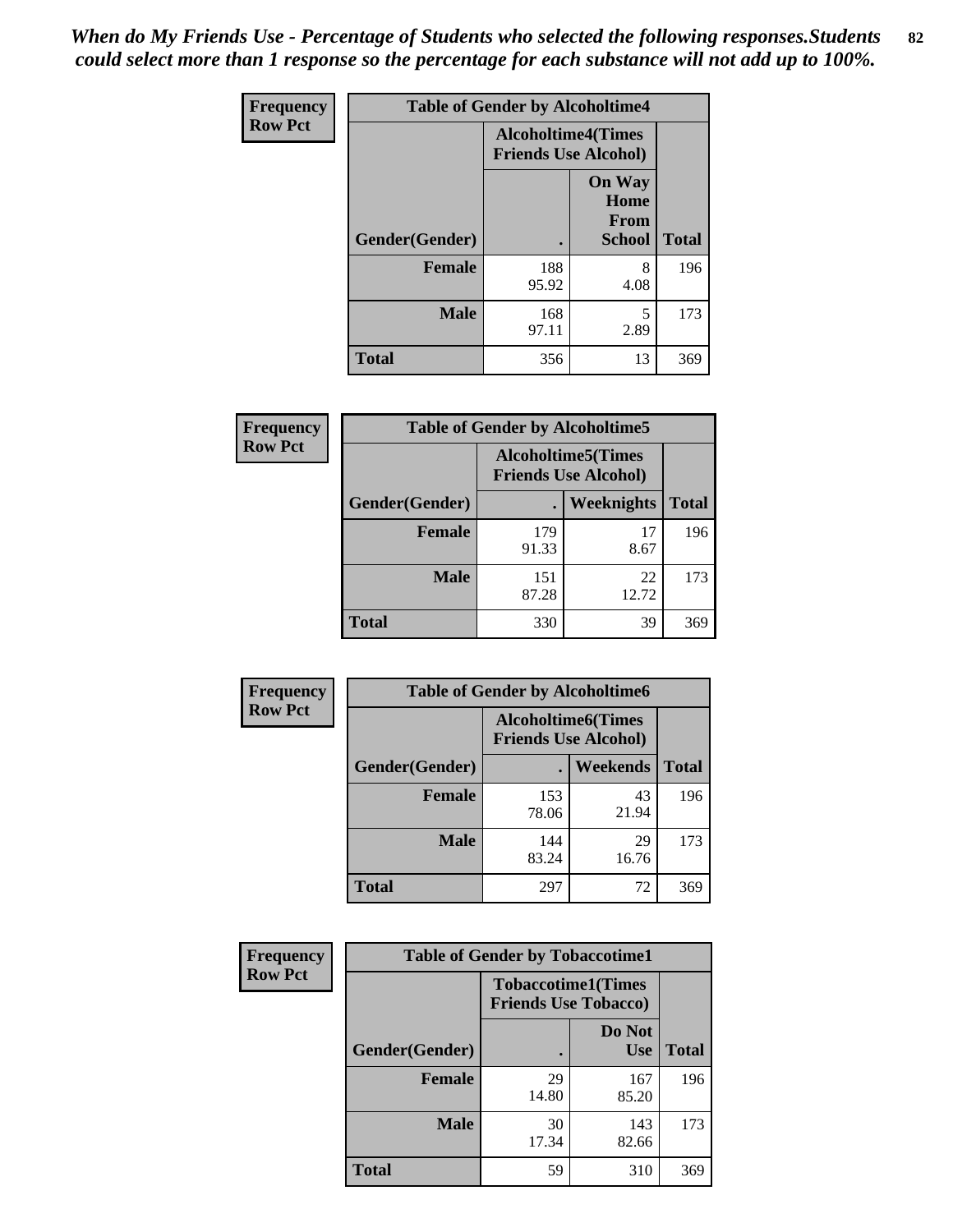*When do My Friends Use - Percentage of Students who selected the following responses.Students could select more than 1 response so the percentage for each substance will not add up to 100%.* **83**

| <b>Frequency</b> | <b>Table of Gender by Tobaccotime2</b> |                                                          |                            |              |
|------------------|----------------------------------------|----------------------------------------------------------|----------------------------|--------------|
| <b>Row Pct</b>   |                                        | <b>Tobaccotime2(Times</b><br><b>Friends Use Tobacco)</b> |                            |              |
|                  | Gender(Gender)                         | $\bullet$                                                | <b>On Way</b><br>to School | <b>Total</b> |
|                  | Female                                 | 189<br>96.43                                             | 3.57                       | 196          |
|                  | <b>Male</b>                            | 168<br>97.11                                             | 5<br>2.89                  | 173          |
|                  | <b>Total</b>                           | 357                                                      | 12                         | 369          |

| <b>Frequency</b> | <b>Table of Gender by Tobaccotime3</b> |                                                          |                                |              |
|------------------|----------------------------------------|----------------------------------------------------------|--------------------------------|--------------|
| <b>Row Pct</b>   |                                        | <b>Tobaccotime3(Times</b><br><b>Friends Use Tobacco)</b> |                                |              |
|                  | Gender(Gender)                         |                                                          | <b>During</b><br><b>School</b> | <b>Total</b> |
|                  | <b>Female</b>                          | 191<br>97.45                                             | 5<br>2.55                      | 196          |
|                  | <b>Male</b>                            | 169<br>97.69                                             | 4<br>2.31                      | 173          |
|                  | <b>Total</b>                           | 360                                                      | 9                              | 369          |

| <b>Frequency</b> | <b>Table of Gender by Tobaccotime4</b> |                                                          |                                                |              |
|------------------|----------------------------------------|----------------------------------------------------------|------------------------------------------------|--------------|
| <b>Row Pct</b>   |                                        | <b>Tobaccotime4(Times</b><br><b>Friends Use Tobacco)</b> |                                                |              |
|                  | Gender(Gender)                         |                                                          | <b>On Way</b><br>Home<br>From<br><b>School</b> | <b>Total</b> |
|                  | <b>Female</b>                          | 188<br>95.92                                             | 8<br>4.08                                      | 196          |
|                  | <b>Male</b>                            | 168<br>97.11                                             | 5<br>2.89                                      | 173          |
|                  | <b>Total</b>                           | 356                                                      | 13                                             | 369          |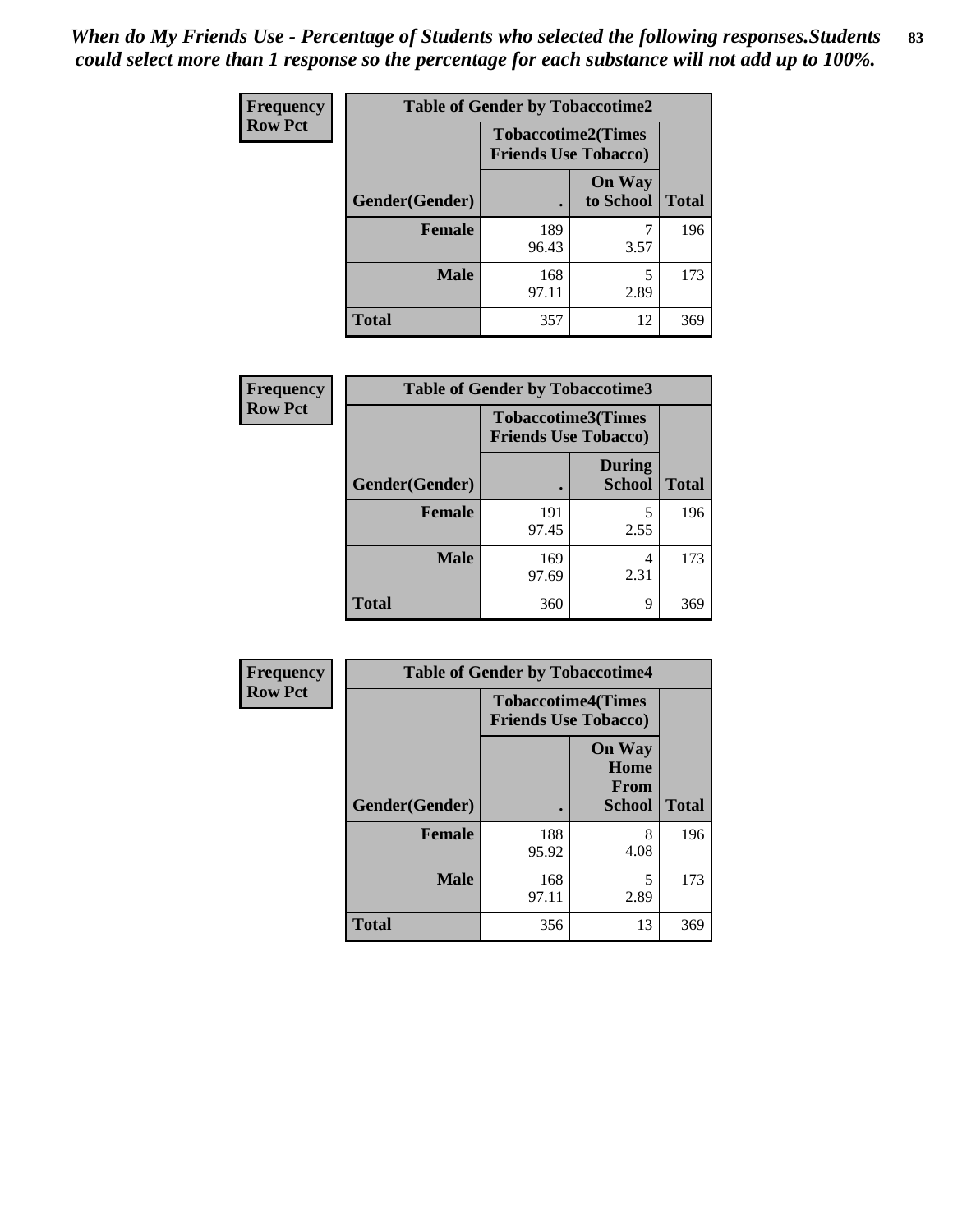| <b>Frequency</b> | <b>Table of Gender by Tobaccotime5</b> |                                                          |                   |              |  |
|------------------|----------------------------------------|----------------------------------------------------------|-------------------|--------------|--|
| <b>Row Pct</b>   |                                        | <b>Tobaccotime5(Times</b><br><b>Friends Use Tobacco)</b> |                   |              |  |
|                  | <b>Gender</b> (Gender)                 |                                                          | <b>Weeknights</b> | <b>Total</b> |  |
|                  | <b>Female</b>                          | 177<br>90.31                                             | 19<br>9.69        | 196          |  |
|                  | <b>Male</b>                            | 158<br>91.33                                             | 15<br>8.67        | 173          |  |
|                  | <b>Total</b>                           | 335                                                      | 34                | 369          |  |

| <b>Frequency</b> | <b>Table of Gender by Tobaccotime6</b> |                                                          |             |              |
|------------------|----------------------------------------|----------------------------------------------------------|-------------|--------------|
| <b>Row Pct</b>   |                                        | <b>Tobaccotime6(Times</b><br><b>Friends Use Tobacco)</b> |             |              |
|                  | Gender(Gender)                         |                                                          | Weekends    | <b>Total</b> |
|                  | Female                                 | 170<br>86.73                                             | 26<br>13.27 | 196          |
|                  | <b>Male</b>                            | 147<br>84.97                                             | 26<br>15.03 | 173          |
|                  | <b>Total</b>                           | 317                                                      | 52          | 369          |

| Frequency      | <b>Table of Gender by Marijuanatime1</b>               |             |              |              |
|----------------|--------------------------------------------------------|-------------|--------------|--------------|
| <b>Row Pct</b> | Marijuanatime1(Times<br><b>Friends Use Marijuana</b> ) |             |              |              |
|                | Gender(Gender)                                         |             | Do Not Use   | <b>Total</b> |
|                | <b>Female</b>                                          | 30<br>15.31 | 166<br>84.69 | 196          |
|                | <b>Male</b>                                            | 32<br>18.50 | 141<br>81.50 | 173          |
|                | <b>Total</b>                                           | 62          | 307          | 369          |

| <b>Frequency</b> | <b>Table of Gender by Marijuanatime2</b> |                                |                             |              |
|------------------|------------------------------------------|--------------------------------|-----------------------------|--------------|
| <b>Row Pct</b>   |                                          | <b>Friends Use Marijuana</b> ) | <b>Marijuanatime2(Times</b> |              |
|                  | Gender(Gender)                           |                                | On Way to<br><b>School</b>  | <b>Total</b> |
|                  | <b>Female</b>                            | 188<br>95.92                   | 8<br>4.08                   | 196          |
|                  | <b>Male</b>                              | 172<br>99.42                   | 0.58                        | 173          |
|                  | <b>Total</b>                             | 360                            | 9                           | 369          |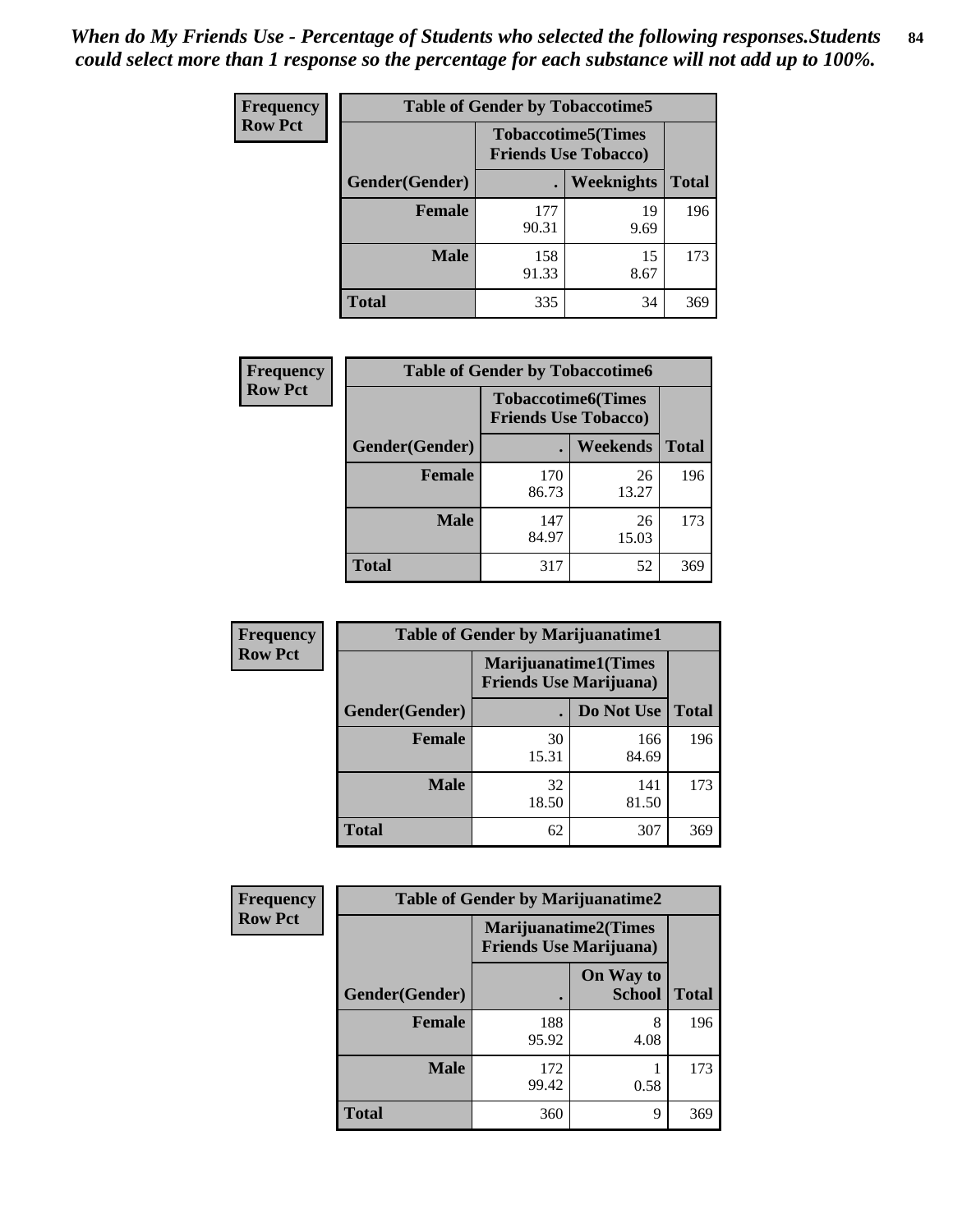| Frequency      | <b>Table of Gender by Marijuanatime3</b> |                                                        |                                |              |
|----------------|------------------------------------------|--------------------------------------------------------|--------------------------------|--------------|
| <b>Row Pct</b> |                                          | Marijuanatime3(Times<br><b>Friends Use Marijuana</b> ) |                                |              |
|                | Gender(Gender)                           |                                                        | <b>During</b><br><b>School</b> | <b>Total</b> |
|                | <b>Female</b>                            | 188<br>95.92                                           | 8<br>4.08                      | 196          |
|                | <b>Male</b>                              | 172<br>99.42                                           | 0.58                           | 173          |
|                | <b>Total</b>                             | 360                                                    | 9                              | 369          |

| <b>Frequency</b> | <b>Table of Gender by Marijuanatime4</b> |              |                                                               |              |
|------------------|------------------------------------------|--------------|---------------------------------------------------------------|--------------|
| <b>Row Pct</b>   |                                          |              | <b>Marijuanatime4(Times</b><br><b>Friends Use Marijuana</b> ) |              |
|                  |                                          |              | <b>On Way</b><br>Home<br><b>From</b>                          |              |
|                  | Gender(Gender)                           |              | School                                                        | <b>Total</b> |
|                  | <b>Female</b>                            | 186<br>94.90 | 10<br>5.10                                                    | 196          |
|                  | <b>Male</b>                              | 168<br>97.11 | 5<br>2.89                                                     | 173          |
|                  | <b>Total</b>                             | 354          | 15                                                            | 369          |

| Frequency      | <b>Table of Gender by Marijuanatime5</b> |              |                                                                |              |
|----------------|------------------------------------------|--------------|----------------------------------------------------------------|--------------|
| <b>Row Pct</b> |                                          |              | <b>Marijuanatime5</b> (Times<br><b>Friends Use Marijuana</b> ) |              |
|                | Gender(Gender)                           |              | Weeknights                                                     | <b>Total</b> |
|                | <b>Female</b>                            | 179<br>91.33 | 17<br>8.67                                                     | 196          |
|                | <b>Male</b>                              | 155<br>89.60 | 18<br>10.40                                                    | 173          |
|                | <b>Total</b>                             | 334          | 35                                                             | 369          |

| Frequency      | <b>Table of Gender by Marijuanatime6</b> |                                                                |                 |              |
|----------------|------------------------------------------|----------------------------------------------------------------|-----------------|--------------|
| <b>Row Pct</b> |                                          | <b>Marijuanatime6</b> (Times<br><b>Friends Use Marijuana</b> ) |                 |              |
|                | Gender(Gender)                           |                                                                | <b>Weekends</b> | <b>Total</b> |
|                | <b>Female</b>                            | 170<br>86.73                                                   | 26<br>13.27     | 196          |
|                | <b>Male</b>                              | 146<br>84.39                                                   | 27<br>15.61     | 173          |
|                | <b>Total</b>                             | 316                                                            | 53              | 369          |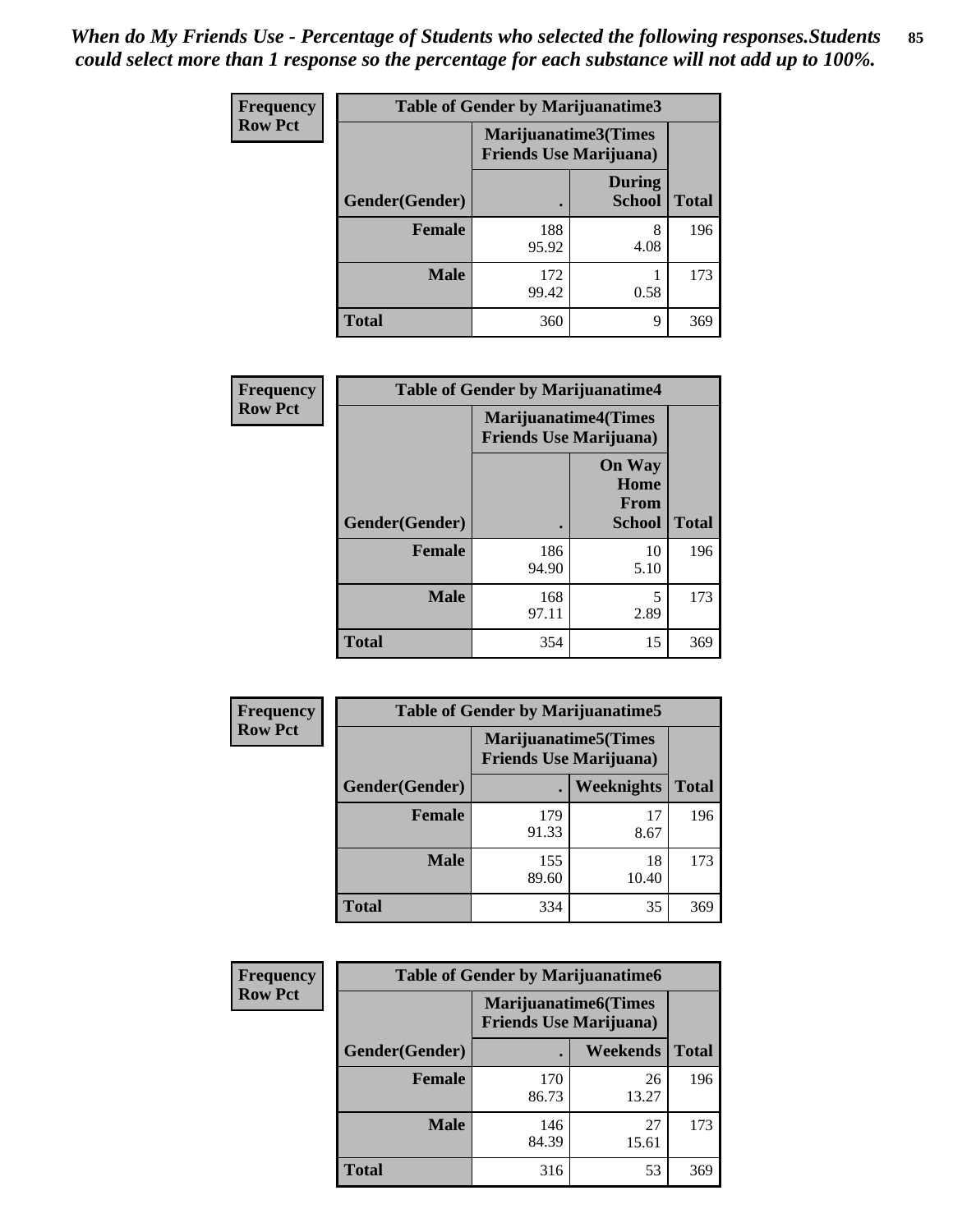*When do My Friends Use - Percentage of Students who selected the following responses.Students could select more than 1 response so the percentage for each substance will not add up to 100%.* **86**

| <b>Frequency</b> | <b>Table of Gender by Otherdrugtime1</b> |                                                    |                             |     |
|------------------|------------------------------------------|----------------------------------------------------|-----------------------------|-----|
| <b>Row Pct</b>   |                                          | <b>Friends Use Other</b><br><b>Illegal Drugs</b> ) | <b>Otherdrugtime1(Times</b> |     |
|                  | Gender(Gender)                           |                                                    | Do Not Use   Total          |     |
|                  | <b>Female</b>                            | 23<br>11.73                                        | 173<br>88.27                | 196 |
|                  | Male                                     | 31<br>17.92                                        | 142<br>82.08                | 173 |
|                  | <b>Total</b>                             | 54                                                 | 315                         | 369 |

| Frequency      |                | <b>Table of Gender by Otherdrugtime2</b>                                          |                            |              |
|----------------|----------------|-----------------------------------------------------------------------------------|----------------------------|--------------|
| <b>Row Pct</b> |                | <b>Otherdrugtime2(Times</b><br><b>Friends Use Other</b><br><b>Illegal Drugs</b> ) |                            |              |
|                | Gender(Gender) |                                                                                   | On Way to<br><b>School</b> | <b>Total</b> |
|                | <b>Female</b>  | 189<br>96.43                                                                      | 3.57                       | 196          |
|                | <b>Male</b>    | 171<br>98.84                                                                      | 2<br>1.16                  | 173          |
|                | <b>Total</b>   | 360                                                                               | 9                          | 369          |

| Frequency      | <b>Table of Gender by Otherdrugtime3</b> |                                                                                  |                                |              |  |
|----------------|------------------------------------------|----------------------------------------------------------------------------------|--------------------------------|--------------|--|
| <b>Row Pct</b> |                                          | <b>Otherdrugtime3(Times</b><br><b>Friends Use Other</b><br><b>Illegal Drugs)</b> |                                |              |  |
|                | Gender(Gender)                           |                                                                                  | <b>During</b><br><b>School</b> | <b>Total</b> |  |
|                | <b>Female</b>                            | 187<br>95.41                                                                     | 9<br>4.59                      | 196          |  |
|                | <b>Male</b>                              | 169<br>97.69                                                                     | 4<br>2.31                      | 173          |  |
|                | <b>Total</b>                             | 356                                                                              | 13                             | 369          |  |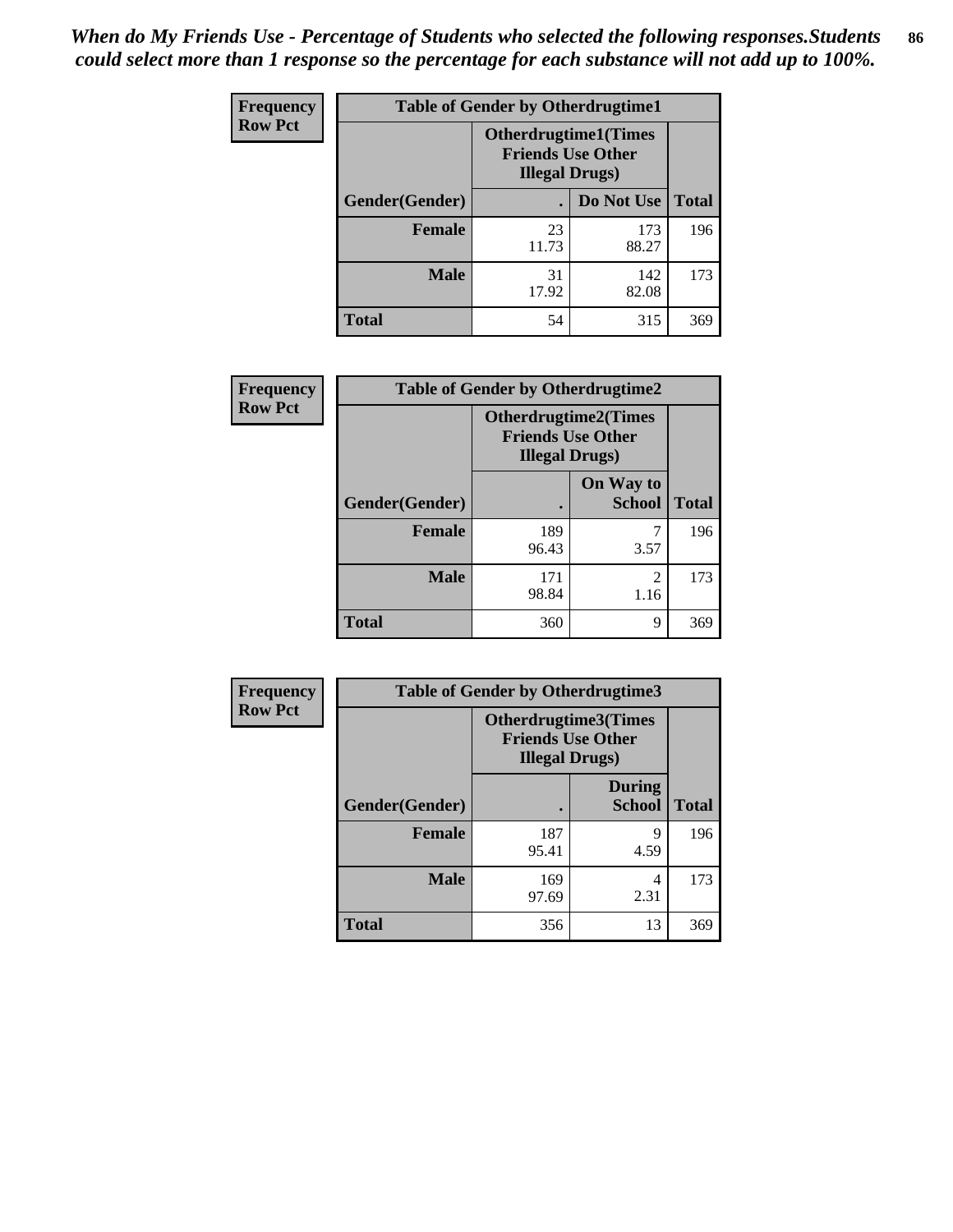*When do My Friends Use - Percentage of Students who selected the following responses.Students could select more than 1 response so the percentage for each substance will not add up to 100%.* **87**

| Frequency      | <b>Table of Gender by Otherdrugtime4</b> |                        |                                                         |              |
|----------------|------------------------------------------|------------------------|---------------------------------------------------------|--------------|
| <b>Row Pct</b> |                                          | <b>Illegal Drugs</b> ) | <b>Otherdrugtime4(Times</b><br><b>Friends Use Other</b> |              |
|                | Gender(Gender)                           |                        | <b>On Way</b><br>Home<br><b>From</b><br><b>School</b>   | <b>Total</b> |
|                | <b>Female</b>                            | 188<br>95.92           | 8<br>4.08                                               | 196          |
|                | <b>Male</b>                              | 169<br>97.69           | 4<br>2.31                                               | 173          |
|                | <b>Total</b>                             | 357                    | 12                                                      | 369          |

| <b>Frequency</b> | <b>Table of Gender by Otherdrugtime5</b> |                                                                                    |            |              |  |
|------------------|------------------------------------------|------------------------------------------------------------------------------------|------------|--------------|--|
| <b>Row Pct</b>   |                                          | <b>Otherdrugtime5</b> (Times<br><b>Friends Use Other</b><br><b>Illegal Drugs</b> ) |            |              |  |
|                  | Gender(Gender)                           |                                                                                    | Weeknights | <b>Total</b> |  |
|                  | <b>Female</b>                            | 181<br>92.35                                                                       | 15<br>7.65 | 196          |  |
|                  | <b>Male</b>                              | 157<br>90.75                                                                       | 16<br>9.25 | 173          |  |
|                  | <b>Total</b>                             | 338                                                                                | 31         | 369          |  |

| <b>Frequency</b> |                | <b>Table of Gender by Otherdrugtime6</b>                                          |             |              |  |
|------------------|----------------|-----------------------------------------------------------------------------------|-------------|--------------|--|
| <b>Row Pct</b>   |                | <b>Otherdrugtime6(Times</b><br><b>Friends Use Other</b><br><b>Illegal Drugs</b> ) |             |              |  |
|                  | Gender(Gender) |                                                                                   | Weekends    | <b>Total</b> |  |
|                  | <b>Female</b>  | 175<br>89.29                                                                      | 21<br>10.71 | 196          |  |
|                  | <b>Male</b>    | 148<br>85.55                                                                      | 25<br>14.45 | 173          |  |
|                  | <b>Total</b>   | 323                                                                               | 46          | 369          |  |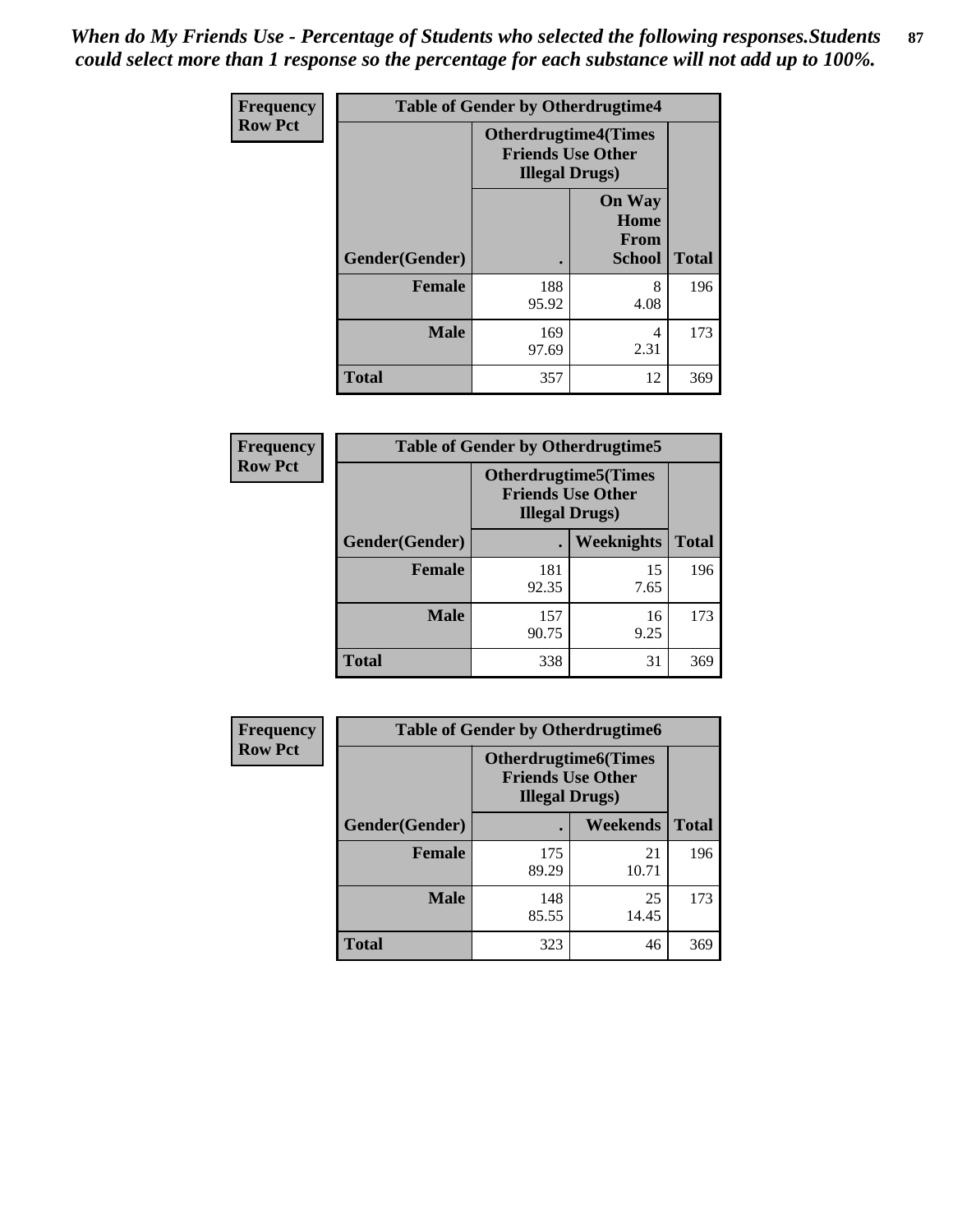## *Other Questions* **88**

| <b>Frequency</b> | <b>Table of Gender by Educationalcohol</b> |                                                                                                                                       |                |              |
|------------------|--------------------------------------------|---------------------------------------------------------------------------------------------------------------------------------------|----------------|--------------|
| <b>Row Pct</b>   |                                            | <b>Educationalcohol</b> (I<br>have been taught<br>about alcohol,<br>tobacco,<br>and other drugs<br>within the last year<br>at school) |                |              |
|                  | Gender(Gender)                             | <b>Yes</b>                                                                                                                            | N <sub>0</sub> | <b>Total</b> |
|                  | <b>Female</b>                              | 181<br>92.35                                                                                                                          | 15<br>7.65     | 196          |
|                  | <b>Male</b>                                | 139<br>80.35                                                                                                                          | 34<br>19.65    | 173          |
|                  | <b>Total</b>                               | 320                                                                                                                                   | 49             | 369          |

| Frequency      | <b>Table of Gender by Rodedrinking</b> |                                                                                                                     |                |              |
|----------------|----------------------------------------|---------------------------------------------------------------------------------------------------------------------|----------------|--------------|
| <b>Row Pct</b> |                                        | Rodedrinking(In<br>the past 30 days I<br>have ridden in a<br>car with a driver<br>who had been<br>drinking alcohol) |                |              |
|                | Gender(Gender)                         | Yes                                                                                                                 | N <sub>0</sub> | <b>Total</b> |
|                | <b>Female</b>                          | 21<br>10.71                                                                                                         | 175<br>89.29   | 196          |
|                | <b>Male</b>                            | 17<br>9.83                                                                                                          | 156<br>90.17   | 173          |
|                | <b>Total</b>                           | 38                                                                                                                  | 331            | 369          |

| Frequency      |                | <b>Table of Gender by Drugsschool</b>                                                                                               |                |              |
|----------------|----------------|-------------------------------------------------------------------------------------------------------------------------------------|----------------|--------------|
| <b>Row Pct</b> |                | <b>Drugsschool</b> (During<br>the past 12 months,<br>I have been offered,<br>sold,<br>or given illegal drugs<br>on school property) |                |              |
|                | Gender(Gender) | Yes                                                                                                                                 | N <sub>0</sub> | <b>Total</b> |
|                | <b>Female</b>  | 11<br>5.61                                                                                                                          | 185<br>94.39   | 196          |
|                | <b>Male</b>    | 15<br>8.67                                                                                                                          | 158<br>91.33   | 173          |
|                | <b>Total</b>   | 26                                                                                                                                  | 343            | 369          |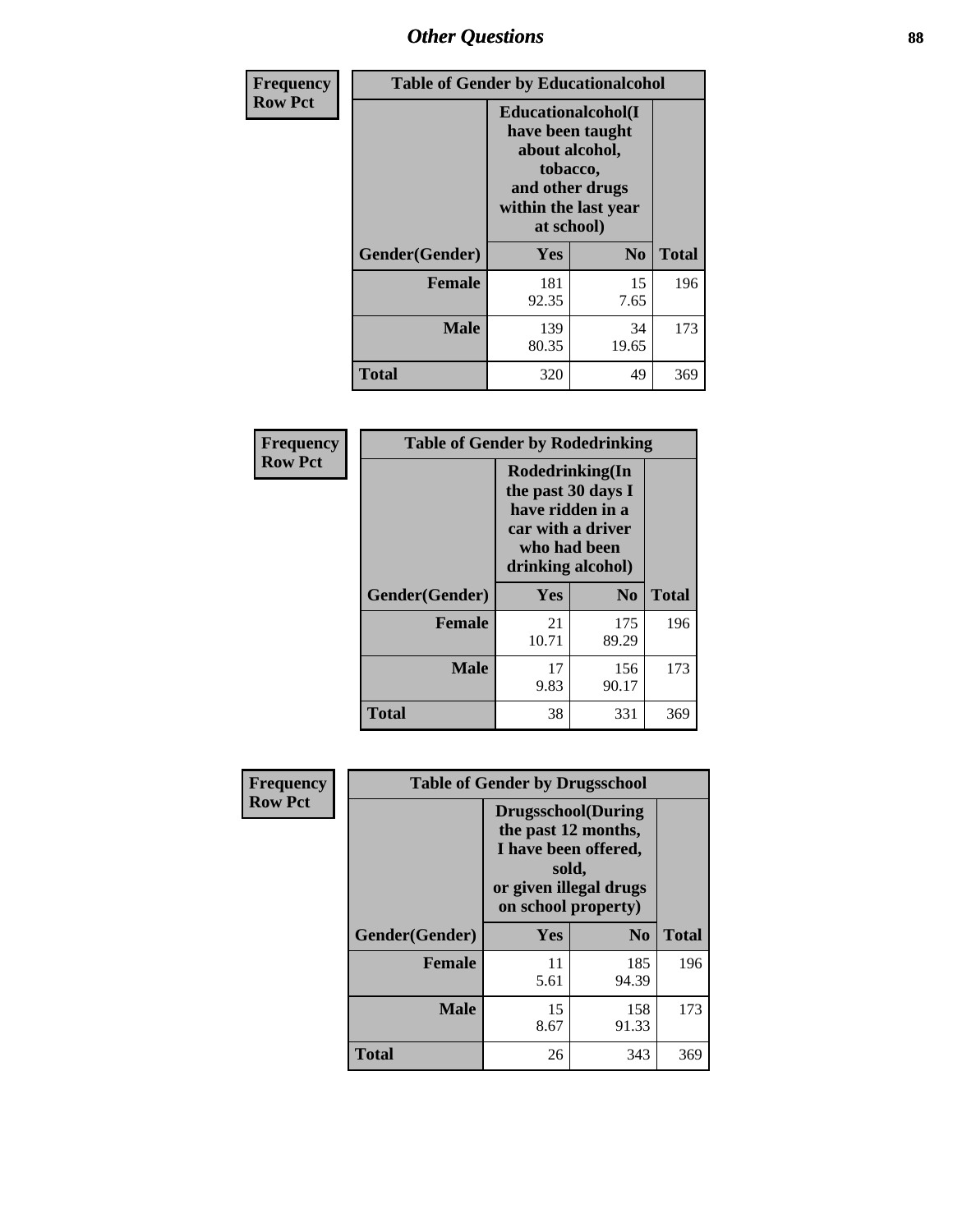## *Other Questions* **89**

**Frequency Row Pct**

| <b>Table of Gender by Bingedrinking</b> |                                                                                                         |              |                   |                   |                        |                               |                          |              |
|-----------------------------------------|---------------------------------------------------------------------------------------------------------|--------------|-------------------|-------------------|------------------------|-------------------------------|--------------------------|--------------|
|                                         | Bingedrinking(I have drunk five or more<br>drinks of alcohol at one sitting during the<br>last 30 days) |              |                   |                   |                        |                               |                          |              |
| <b>Gender</b> (Gender)                  | $\mathbf 0$<br><b>Days</b>                                                                              | 1 or<br>days | 3 to<br>5<br>days | 6 to<br>q<br>days | 10<br>to<br>19<br>days | <b>20</b><br>to<br>29<br>days | All<br><b>30</b><br>days | <b>Total</b> |
| <b>Female</b>                           | 186<br>94.90                                                                                            | 8<br>4.08    | 0.51              | 0<br>0.00         | 0.51                   | 0<br>0.00                     | $\Omega$<br>0.00         | 196          |
| <b>Male</b>                             | 162<br>93.64                                                                                            | 3<br>1.73    | 0<br>0.00         | 2<br>1.16         | 3<br>1.73              | 0.58                          | $\overline{2}$<br>1.16   | 173          |
| <b>Total</b>                            | 348                                                                                                     | 11           | 1                 | $\mathfrak{D}$    | 4                      |                               | $\overline{2}$           | 369          |

| Frequency      | <b>Table of Gender by Educationaids</b> |                                                                                                 |                |              |
|----------------|-----------------------------------------|-------------------------------------------------------------------------------------------------|----------------|--------------|
| <b>Row Pct</b> |                                         | <b>Educationaids</b> (I<br>have been taught<br>about HIV/AIDS<br>at school in the<br>past year) |                |              |
|                | Gender(Gender)                          | Yes                                                                                             | N <sub>0</sub> | <b>Total</b> |
|                | <b>Female</b>                           | 121<br>61.73                                                                                    | 75<br>38.27    | 196          |
|                | <b>Male</b>                             | 89<br>51.45                                                                                     | 84<br>48.55    | 173          |
|                | <b>Total</b>                            | 210                                                                                             | 159            | 369          |

| <b>Frequency</b> | <b>Table of Gender by Suicideconsider</b> |                 |                |              |
|------------------|-------------------------------------------|-----------------|----------------|--------------|
| <b>Row Pct</b>   |                                           | Suicideconsider |                |              |
|                  | Gender(Gender)                            | Yes             | N <sub>0</sub> | <b>Total</b> |
|                  | <b>Female</b>                             | 10<br>5.10      | 186<br>94.90   | 196          |
|                  | <b>Male</b>                               | 10<br>5.78      | 163<br>94.22   | 173          |
|                  | Total                                     | 20              | 349            | 369          |